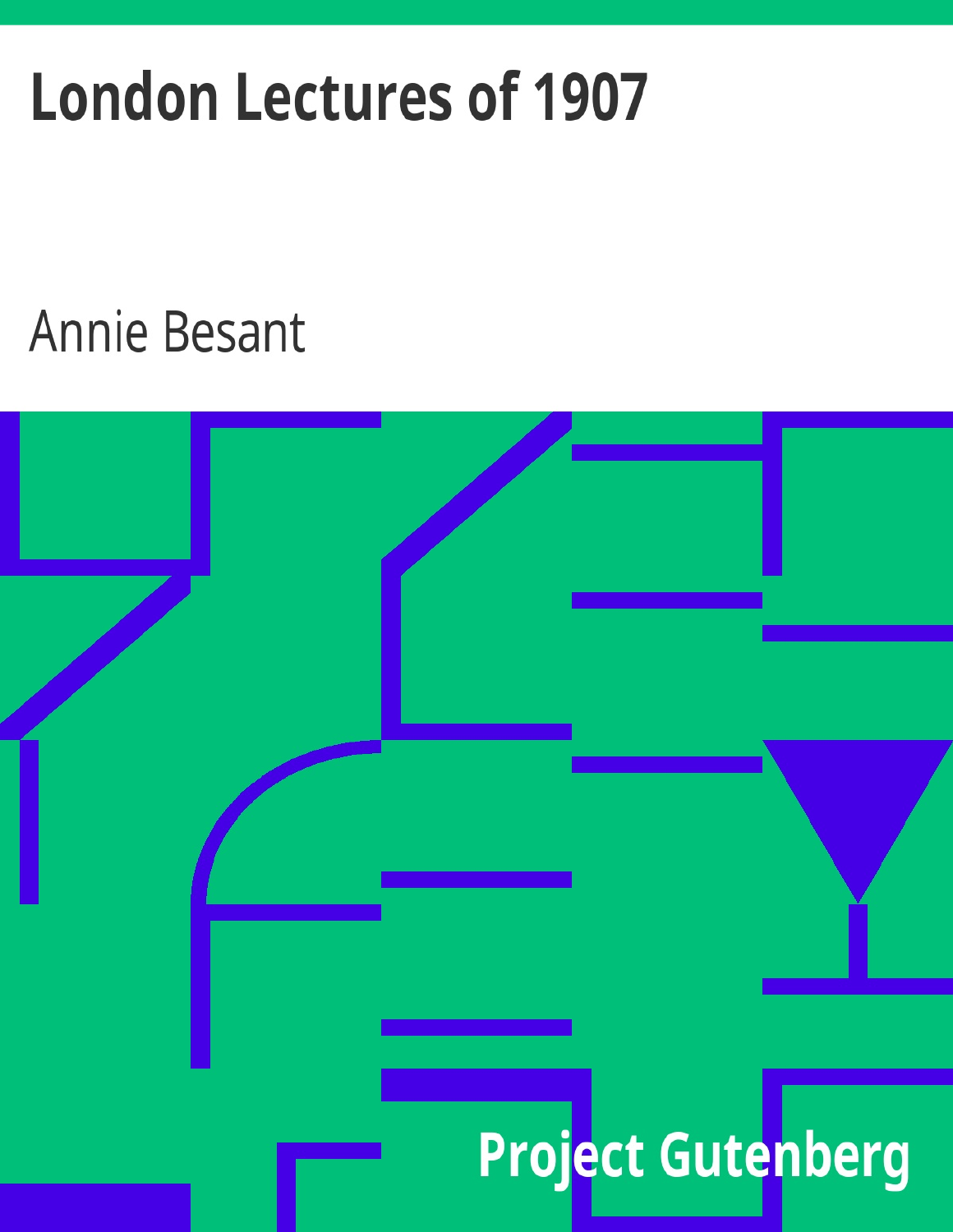# **London Lectures of 1907**

# Annie Besant

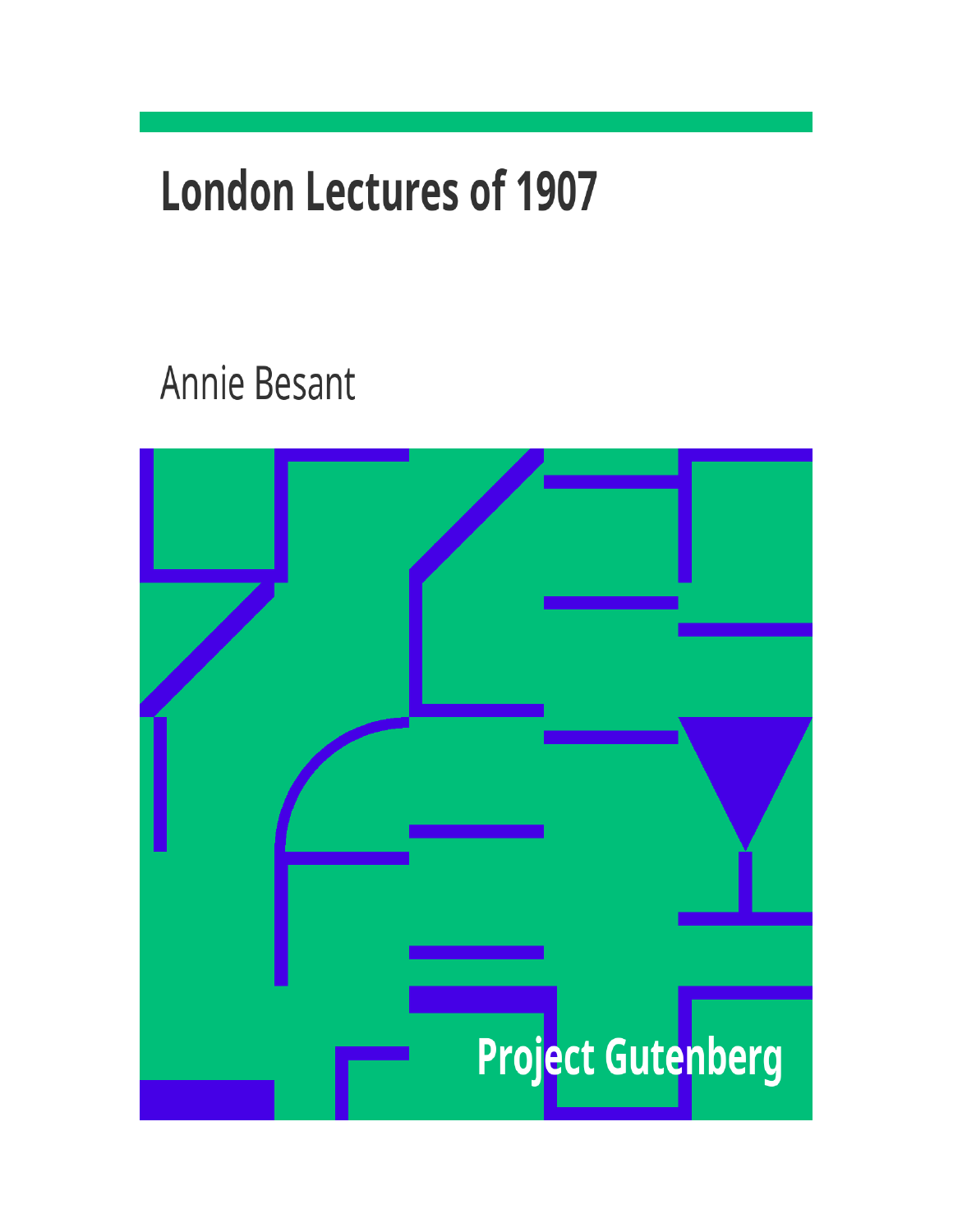The Project Gutenberg EBook of London Lectures of 1907, by Annie Besant

This eBook is for the use of anyone anywhere at no cost and with almost no restrictions whatsoever. You may copy it, give it away or re-use it under the terms of the Project Gutenberg License included with this eBook or online at www.gutenberg.org

Title: London Lectures of 1907 Author: Annie Besant Release Date: March 12, 2007 [EBook #20800]

Language: English

\*\*\* START OF THIS PROJECT GUTENBERG EBOOK LONDON LECTURES OF 1907 \*\*\*

Produced by Thierry Alberto, Sankar Viswanathan, and the Online Distributed Proofreading Team at http://www.pgdp.net

# **London Lectures**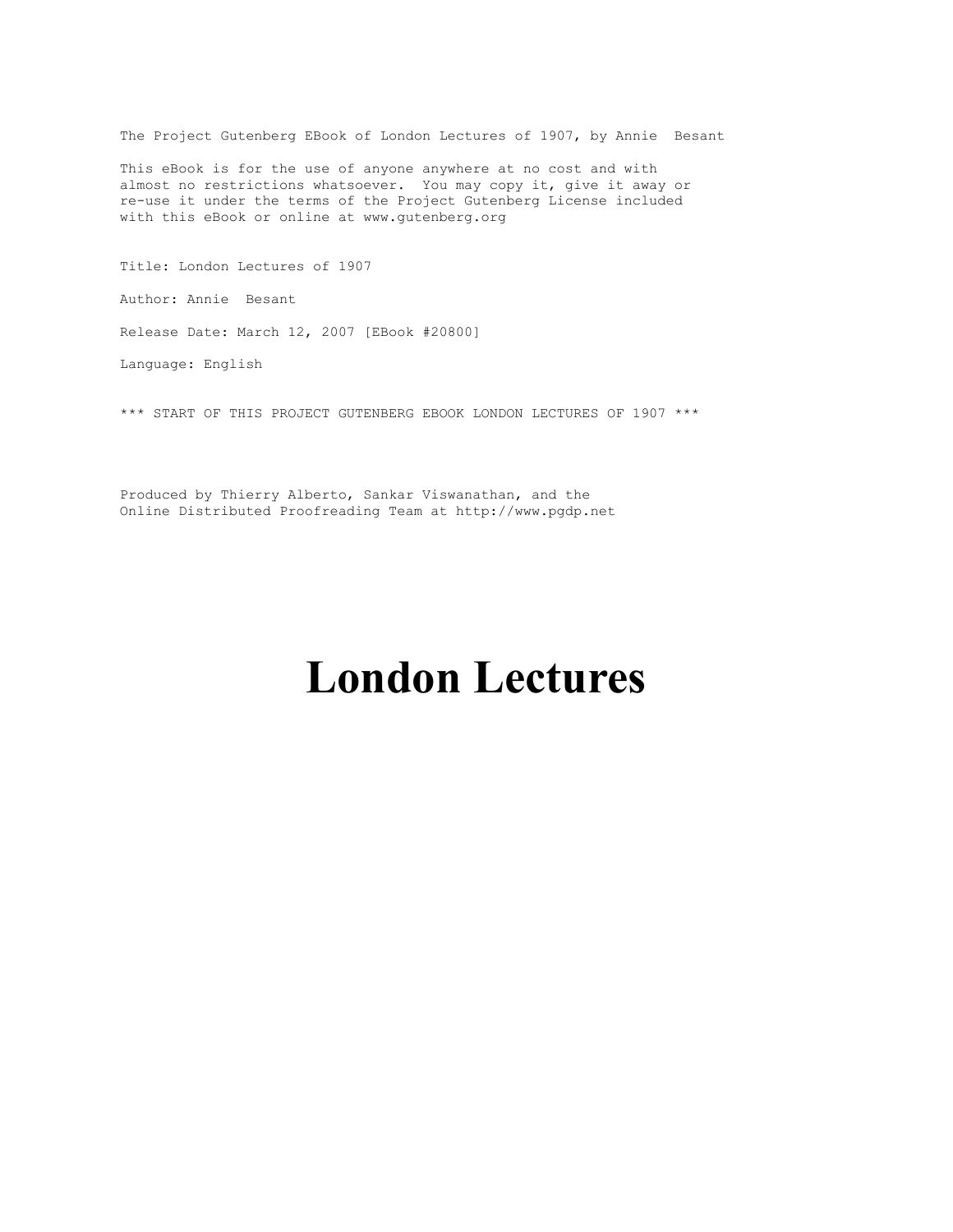# **of 1907**

**By**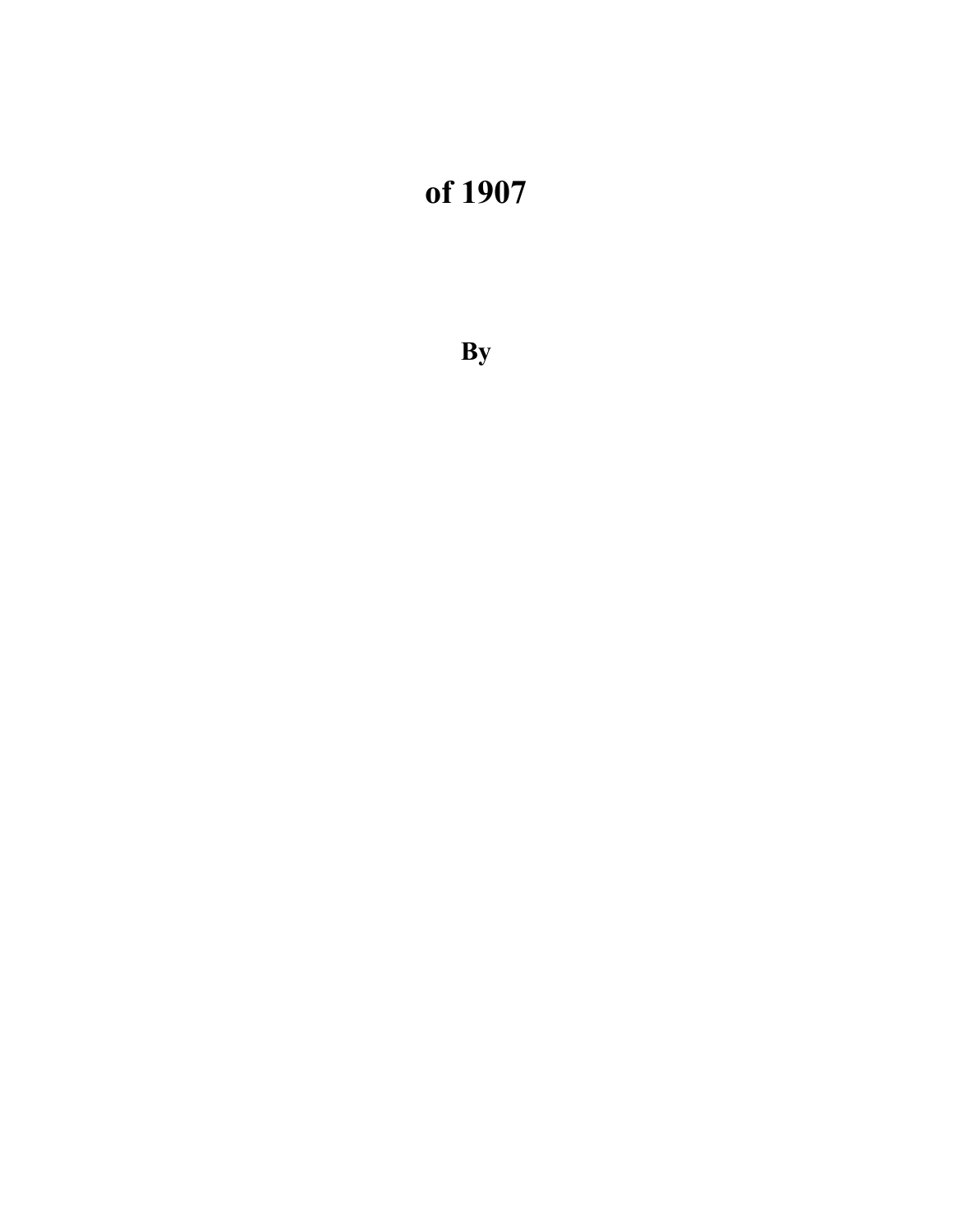### **Annie Besant**

**President of the Theosophical Society**

**London and Benares**

#### **The Theosophical Publishing Society**

**City Agents: Lund, Humphries & Co., Ltd.**

**Adyar, Madras: The** *Theosophist* **Office**

**New York: John Lane**

**Chicago: The Theosophical Book Concern**

**1907**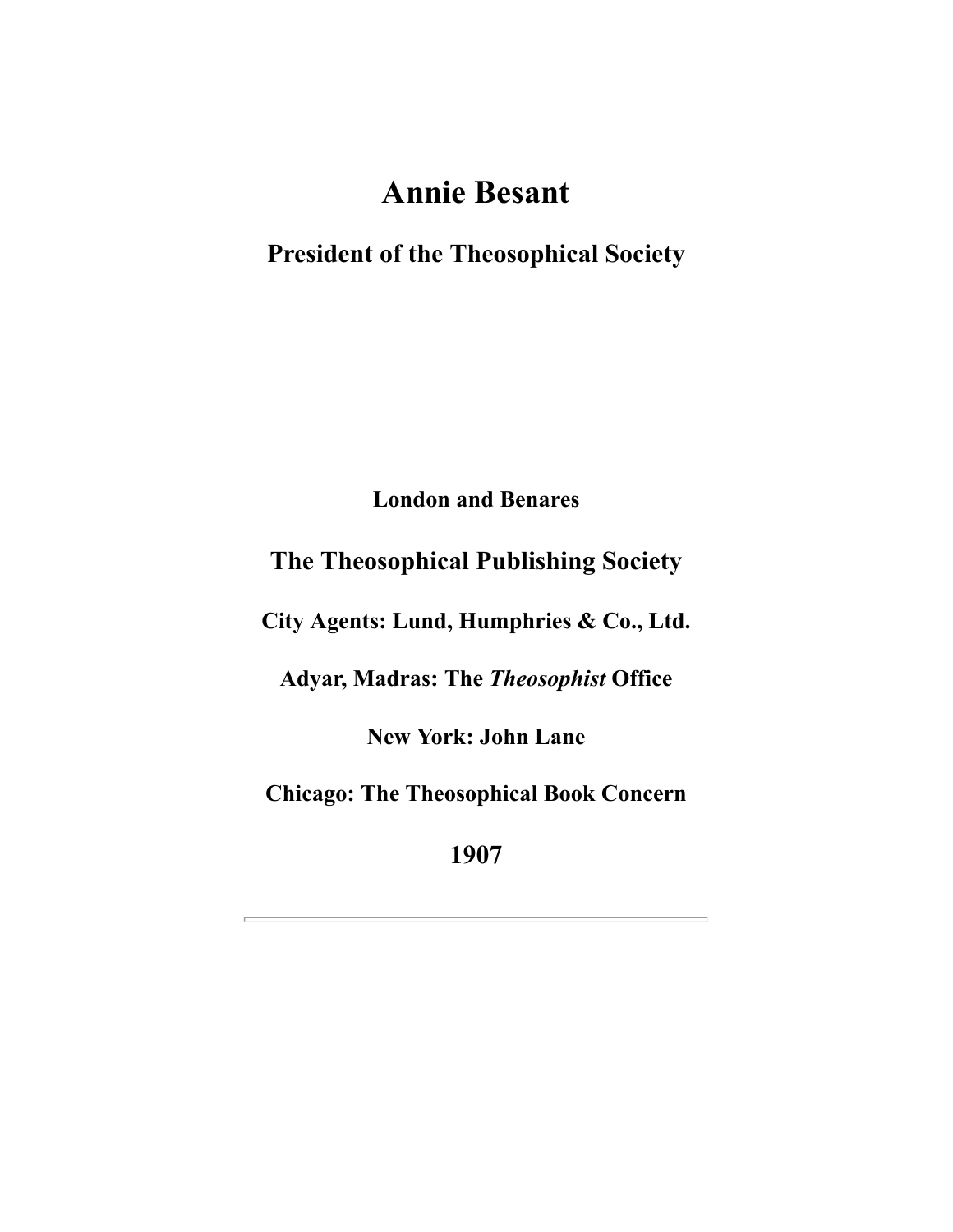## **Contents**

PAGE

#### [PART I](#page-6-0)

| <b>PSYCHISM AND SPIRITUALITY</b>              |    |
|-----------------------------------------------|----|
| THE PLACE OF MASTERS IN RELIGIONS             | 27 |
| <b>THEOSOPHY AND THE THEOSOPHICAL SOCIETY</b> | 47 |

#### [PART II](#page-49-0)

| THE PLACE OF PHENOMENA IN THE THEOSOPHICAL |            |
|--------------------------------------------|------------|
| <b>SOCIETY</b>                             | 71         |
| <b>SPIRITUAL AND TEMPORAL AUTHORITY</b>    | 93         |
| THE RELATION OF THE MASTERS TO THE         |            |
| <b>THEOSOPHICAL SOCIETY</b>                | 113        |
| THE FUTURE OF THE THEOSOPHICAL SOCIETY     | $13\Delta$ |

#### [PART III](#page-105-0)

| THE VALUE OF THEOSOPHY IN THE WORLD OF |     |
|----------------------------------------|-----|
| <b>THOUGHT</b>                         | 157 |

#### [PART IV](#page-121-0)

THE FIELD OF WORK OF THE T[HEOSOPHICAL](#page-122-0) SOCIETY [183](#page-121-1)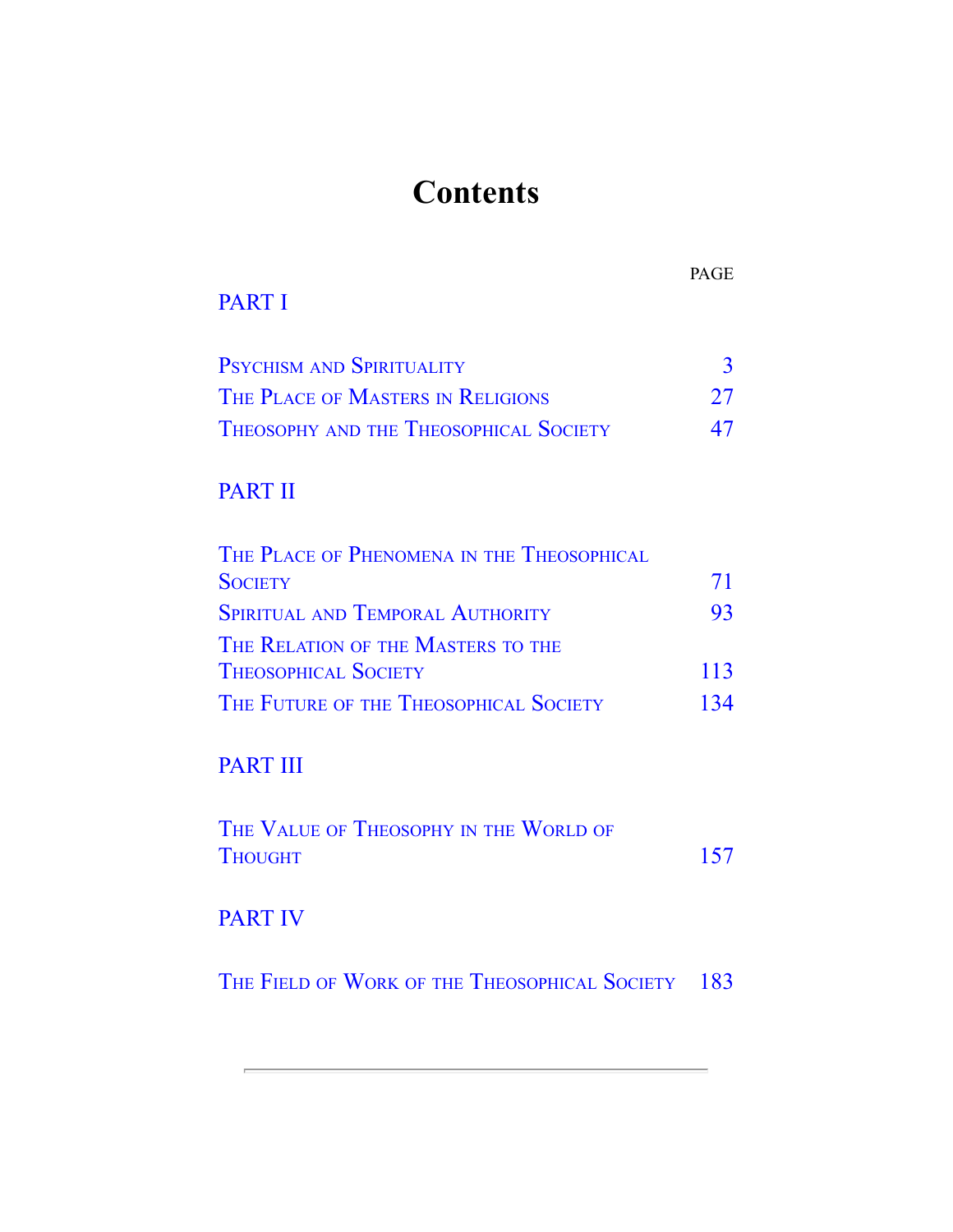## **Part I**

#### **Psychism and Spirituality**

#### <span id="page-6-0"></span>**The Place of Masters in Religions**

#### **Theosophy and the Theosophical Society**

<span id="page-6-1"></span>*Three public Lectures delivered in the smaller Queen's Hall, London, on 16th, 23rd, and 30th June 1907.*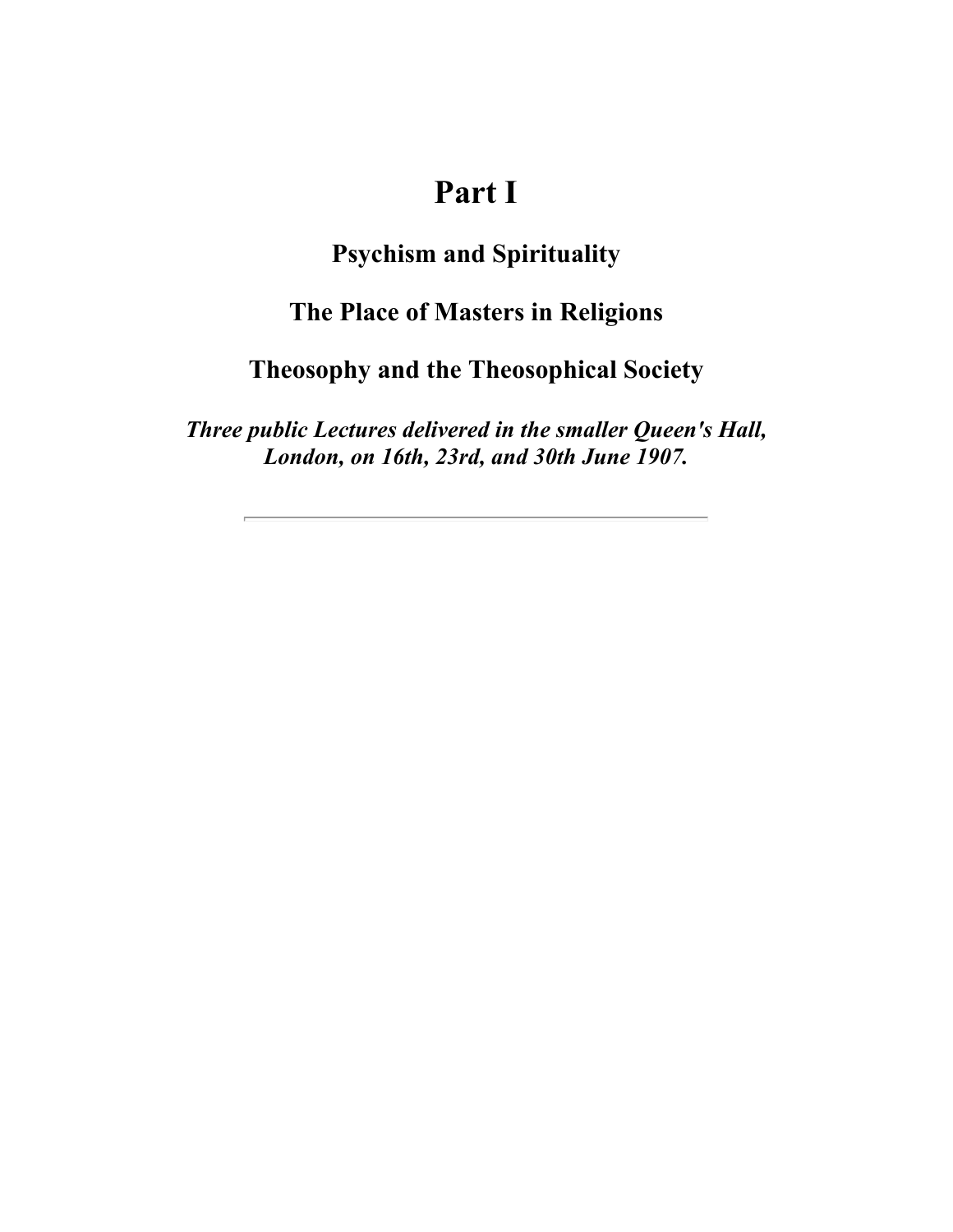## **Psychism and Spirituality**

<span id="page-7-0"></span>Our subject to-night consists of two words: psychism—spirituality. I am going to speak to you on the subjects denoted by these two words, because there is so much confusion about them in ordinary conversation, in ordinary literature, and out of that confusion much of harm arises. People think of one thing and use the name of the other, and so continually fall into blunders and mislead others with whom they talk. I want to-night to draw a sharp and intelligible division between psychism and spirituality; if possible, to explain very clearly what each of them means; so that, thoroughly understanding the meaning of the things, people may choose for themselves which of the two they desire to evolve, or unfold, within themselves. For if a person, desiring to unfold the spiritual nature, uses the means which are only adapted for developing the psychic nature, disappointment, possibly danger, will result; while, on the other hand, if a person desires to develop the psychic nature, and thinks that he will reach that development quickly by unfolding his spiritual powers, he also is equally doomed to disappointment; but in the second case, only to disappointment for a time. For while it is not true that the great psychic is necessarily a spiritual person, it is true that the great spiritual person is inevitably a psychic. All the powers of Nature are subject to the Spirit, and hence, when a man has truly unfolded his spiritual nature, there is nothing in the lower world which is not open to him and obedient to his will. In that sense, then, the man who follows the spiritual path will not ultimately be disappointed if he is seeking psychic development, but the very seeking for it will, on the spiritual path, act as a certain barrier. I shall return to the point again presently, and show you in what sense, and why, it is true that the development of the psychic powers may hinder the unfolding of the spiritual.

Now, to distinguish clearly between the two, I will begin with two brief definitions. They will be expanded naturally in the course of the lecture, but I will define each of these two words in a single sentence so as to make the definition clear and brief. Spirituality is the Self-realisation of the One; psychism is the manifestation of the powers of consciousness through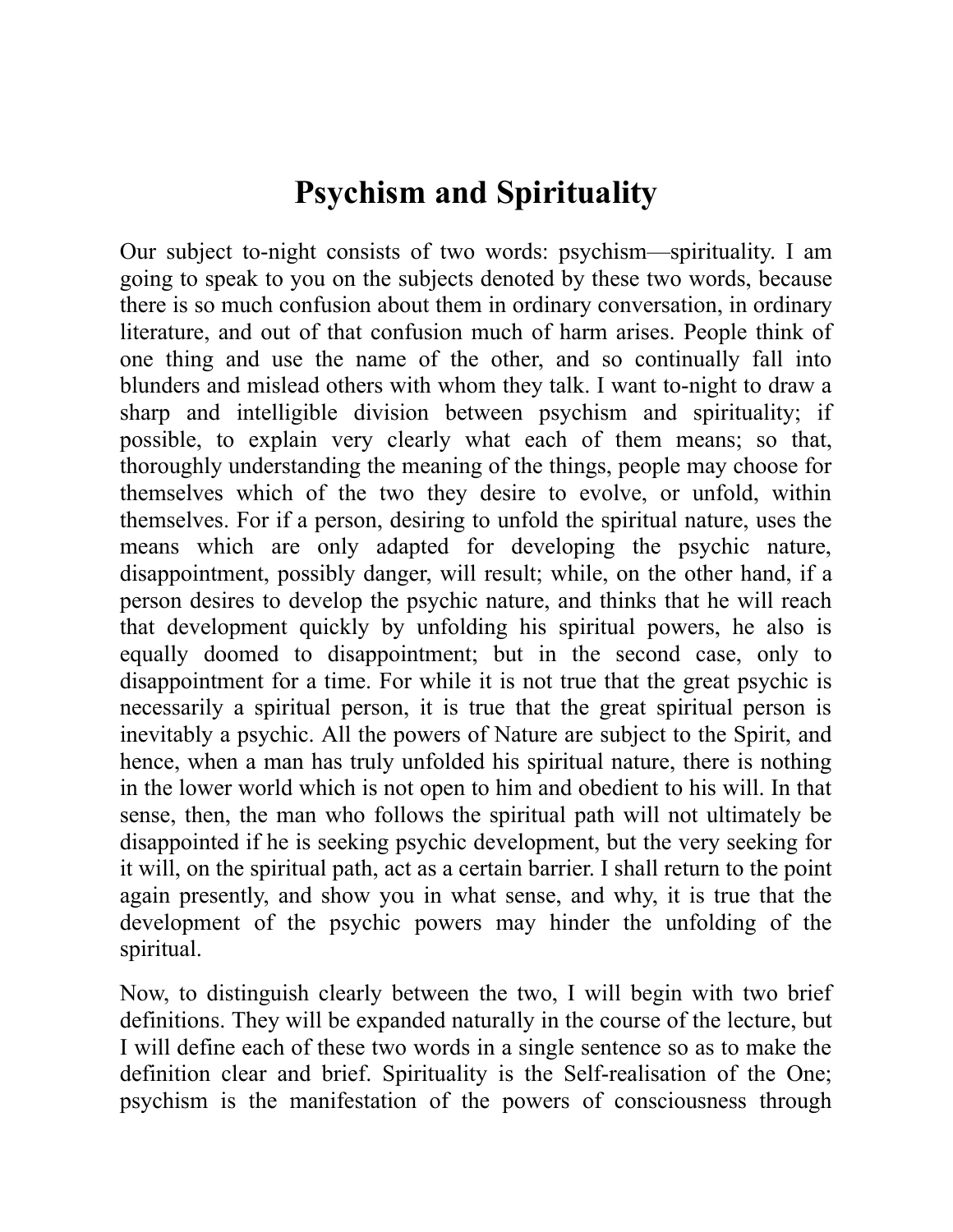organised matter. Each word of that definition has its own value. We are far too apt, in our ordinary thought and talking, to limit the words "psychical," "psychic," or "psychism" in a quite illegitimate way, and the popular use of the term is illegitimate. It is generally used amongst us to mean unusual manifestations of the powers of consciousness, whereas, properly speaking, the word ought to cover every outer manifestation of consciousness, whether on the physical, on the astral, on the mental, or on the buddhic plane. It does not matter in what world you are moving, in what matter your consciousness is acting; so long as it is utilising organised matter for its own expression so long are those manifestations psychic, and are properly included under the term psychism. You may perhaps wonder why I lay stress on this. You will see it at once if I remind you that unless we keep this definition in mind—accurate, legitimate as it is—we shall be making a division between the manifestation of the consciousness on the physical and on the astral and mental planes, between its manifestation in the physical and those in the astral and mental bodies; and if we do that the whole of our thought will be on mistaken lines. You need practically to be pressed back to what you know of consciousness on the physical plane, before you can thoroughly follow its manifestations on the astral and on the mental. If you try to separate off manifestations which are the same in kind though differing in degree, according to the fineness of the matter which is employed, if you try to separate them off, you will always regard what you call psychism—that is, astral and mental manifestations in the subtler bodies—in an artificial and unwise manner. If, on the other hand, you realise that consciousness is one, that its manifestation on any plane is conditioned by the matter of the plane, that it is one in essence, only varying in degree according to the lessening or the increase of the resistance of the matter of the planes, then you will not be inclined to take up exaggerated views with regard to what people are so fond of calling psychism. You will not denounce it in the foolish way of many people, because in denouncing it you will know that you denounce all intellectual manifestations, an absurdity of which very few people are likely to be guilty; if you take your intellectual manifestations in the physical world as admirable things, to be always encouraged, strengthened, developed, then you will be compelled, by parity of reasoning, to understand that the manifestations of the same consciousness in finer matter, astral or mental, are equally worthy, and no more worthy, of development, of consideration.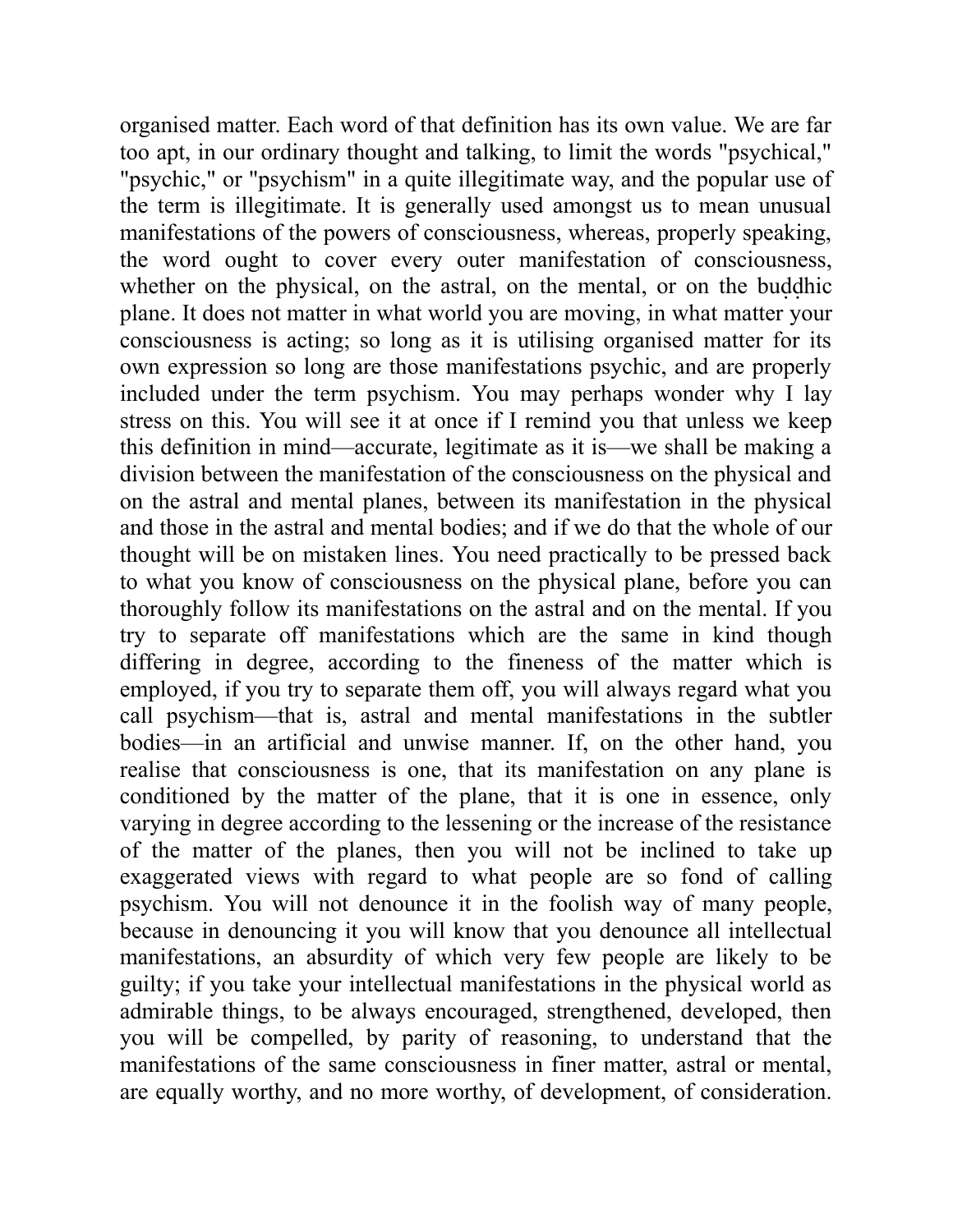You will not find yourself in the absurdly illogical position of declaring it a good thing to train the physical plane consciousness, while it is dangerous to cultivate the astral and mental plane consciousness. You will understand that all psychism is of the same kind, that on each plane the development of psychism has its own laws; but that it is absurd to admire the working of consciousness on the lower plane, and shrink from it as something dangerous, almost diabolical, when it appears on a plane higher than the physical.

It is this rational and common-sense view which I want to impress upon you to-night, to get you out of the region of mystery, marvel, wonder, and fear, which to so many people surround what is called psychism; to make you understand that you are unfolding consciousness, showing out your powers on one plane after another according to the organisation and the fineness of the bodies in which your consciousness is working; and that if you will only keep your common sense and reason, if you will only not allow yourself to be terrified by what at present is unusual, you may then walk along the psychic pathway in the astral or mental world, as resolutely, and with as great an absence of hysteria, as you walk along the psychic pathway in the physical world. That is the general idea; and, of course, this is the meaning in which, after all, the word is often used down here. When you say "psychology" you do not mean only the workings of consciousness in astral and mental bodies; you mean the whole consciousness of the man, the workings of the mind, wherever the mind is active; the whole of that you include under "psychology." Why, then, when you change its form, should you narrow it down, as though that which is mind on one plane is not also mind on all planes on which the mind is able to function?

Now let us consider for a moment the workings of the mind on the physical plane: they are familiar. There is, however, one important point about them. In the materialistic science of the last century you had very widely spread, amongst scientific men, the view that thought was only the result of certain kinds of vibration in certain kinds of matter. I need not dwell on that. But you are aware that both in England, and more especially in France and Germany, most elaborate disquisitions were written to prove that thought was only the product of nervous matter. You rarely, I think never, now find a well-trained scientist prepared to commit himself to that position. Those who survive as representatives of that same school may do so, but they are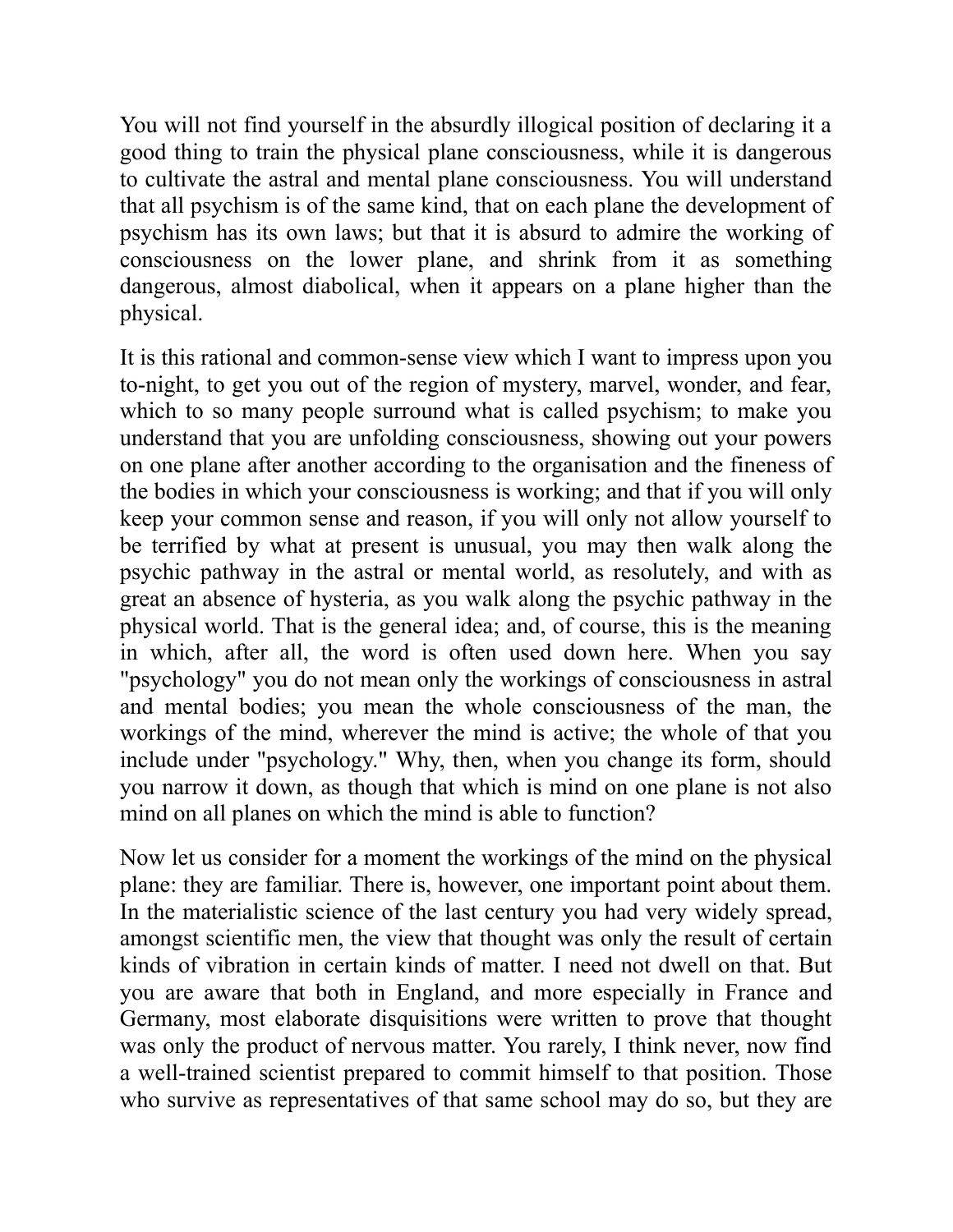literally survivals. The mass of psychologists of to-day admit that the manifestations of mind cannot any longer be regarded as the results of vibrations in the physical brain, that at least we must go beyond these limitations when dealing with the results of the study of consciousness, as it is now studied amongst scientific men. They will no longer, then, regard thought as the product of matter. They certainly will not be prepared to go as far as I now propose to go, and say that the thinking organism is the production of thought—the very antithesis, you will agree, of the other position, but which is vital to the understanding of the unfolding of the powers of consciousness through matter. It is recognised in ordinary biology that the function appears before the organ. There I am on safe scientific ground. It is recognised that the exercise of the function gradually builds up the organ. All the researches into the simpler forms of organisms go to prove that. It is also recognised that when the exercise of the function has built the organ in a very simple form, the exercise of the function continually improves the organ which originally it builded. So far we are hand in hand with ordinary science. I think I shall not go too far in saying that a large number of the more scientific psychologists of to-day will at least agree that the brain as you find it in the adult man is very largely the result of the exercise of thinking through the earlier years of life. I do not think they would go so far as to say that thinking has literally produced it. They would, however, judging by very many things that have been said, be willing to admit that by hard thinking we can improve our apparatus of thought. That is one reason for thinking hard—in order to think better. And the harder you think, the more will your thinking instrument improve.

In my next step, however, I cannot by any stretching of ordinary science persuade it to accompany me, or give me a foundation; for the point is that your consciousness, working on the next plane above the one on which the organ of consciousness is being built, is the shaper of that mechanism. To put it concretely: your physical brain is built up from the astral plane, and it is your consciousness working in matter finer than the physical which builds up the brain in the forming child within the limits laid down by karma. Now, that is a general law for healthy evolution. You will see the importance of this law a little further on. Every body which we possess physical, astral, mental, buddhic—is always built up by consciousness working in the plane next above it; the next plane, or world, is a world very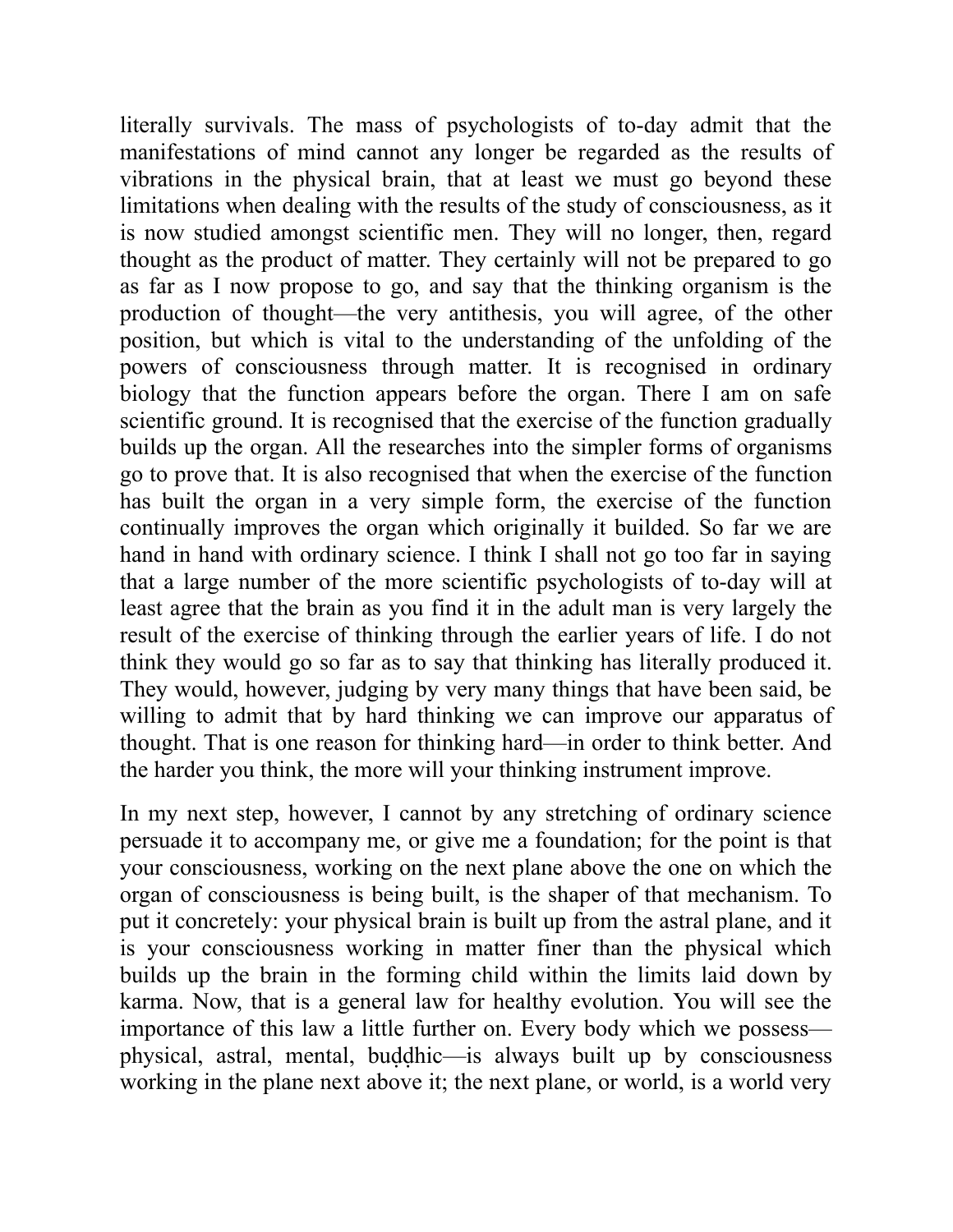much more "next" than you are next each other sitting here—not far away beyond the stars, removed by great spaces. It is interpenetrating you in every portion of your being. It is only "next" in the sense that the solids, liquids, and gases of your bodies are next each other in the body—not far away, but here. So that the working is of the closest and most intimate kind. Some of you who are students of Theosophical literature will remember that H.P.B. has spoken of all of us as working in the astral consciousness. You will see that you are not working with a physical consciousness in the literal sense of the term, if you think for a moment. How much do you know of the consciousness working in the various cells and tissues of your physical body? Practically nothing, except when you are ill. Only when the body is disorganised do you become conscious of that working. Normally, the motion of your blood, the building up by assimilation of your muscles and nerves, the life of your cells, the protective action of some of the living cells in your body—the "devourers," as they are called—go on without your knowledge, without your thought, without your giving one moment's conscious attention to them. In the Perfect Man, the consciousness of all this is ever present, but in us, imperfect, it is not; we are not yet sufficiently vitalised and unfolded to carry on the whole of our consciousness, with full awareness of all its activities. We are only able to manage a very small part of it, and so have let go the consciousness that keeps at work the physical body, to concentrate ourselves in a higher world, and utilise the nervous mechanism as the apparatus of our thinking. That law obtains, then, all through. If you want to organise and build up your astral body, you can only do it from the mental plane. You must raise your thought to a higher power by concentration, by regular meditation, by deliberately working on the consciousness, before you can raise it to that power from which it shall be able to organise your astral body, as it has already organised your physical body. That is the reason why meditation is necessary in all these things; because without the creative power of thought we cannot organise the body in the world which is nearest to the physical.

Now, supposing that we recognise that our consciousness working in the physical brain, the instrument over which we have complete control, is continually at work contacting the outer world, using the brain as an instrument on which it can play, and continually bringing down from higher worlds impressions which it transmits more or less perfectly to the physical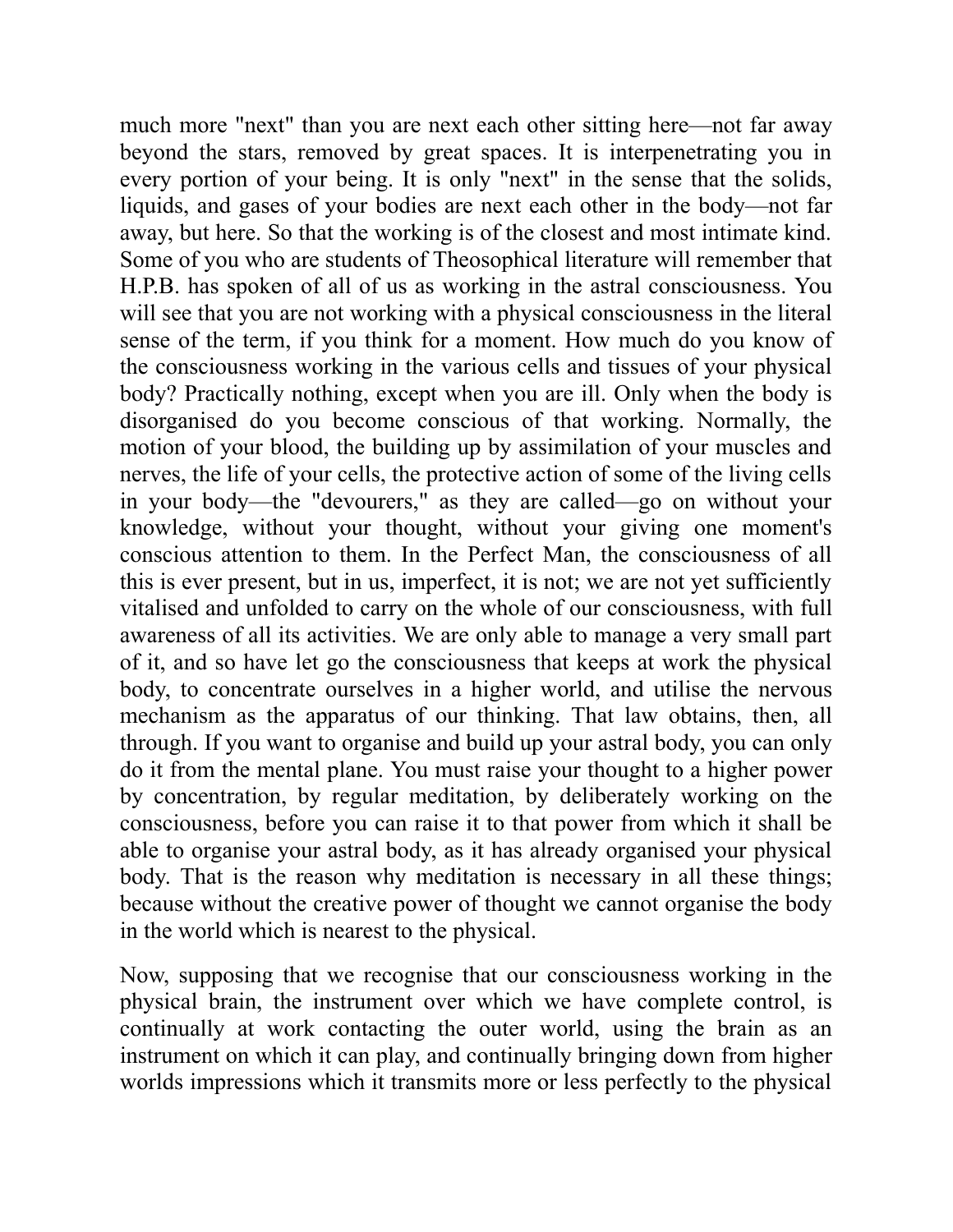plane, we need not dwell upon our ordinary thinking. Let us take thinking a little more unusual, where the finer part of the brain, its etheric matter, is being more largely vitalised, more definitely used. The powers of the imagination—the creative power—the artistic powers, all creative in their nature, these utilise most the ethers of the brain, and, by working in those, bring into activity the lower and coarser matter of the dense brain. Now, the thought passes from the consciousness through vehicle after vehicle to find its clear expression here. But do you not have many mental impressions that are not clear, not well defined, and yet which impress you deeply, and of which you feel sure? They are of many kinds, and reach you in many ways. What is important to you is simply this for the moment: that being surrounded by the astral and mental worlds, contacts from these are continually touching you, continually causing changes in your consciousness. If your astral body were thoroughly organised like your physical, the impressions made would be clear and sharp like the physical. If your mental body were well organised, the impressions of that plane, the heavenly plane, would be clear and sharp like the physical. But as the astral and mental bodies at this stage of evolution are not well organised, the impressions received by them, causing changes in the consciousness, are vague and indeterminate, and it is these which are generally called "psychic." And when you have a Psychical Research Society, it is not dealing with the ordinary processes of thought, but with those which are not ordinary; and all those things to which it gives many strange names are all workings of the consciousness, in sheaths or bodies of which it has not yet gained the mastery, which it has not yet definitely organised for its purposes. Slowly and gradually they become organised, and strenuous thinking is the method for the astral body, and the working of the pure reason is the method for the mental body. Let us consider with regard to this, whether there is any other way of bringing the astral body and mental body into activity. For you may have noticed that I used the word "normal" evolution, orderly evolution on the lines of natural evolution, always from above. But you may stimulate it from below. It is possible to stimulate the astral body, at least, from the physical plane, but you do it at the cost of higher evolution a little later on, and the reason you can do it is simple enough. In the astral body are all the centres of your senses. You know how after death a man's desires are the same as they were during his physical life. You know how in dreams your desires resemble desires that you may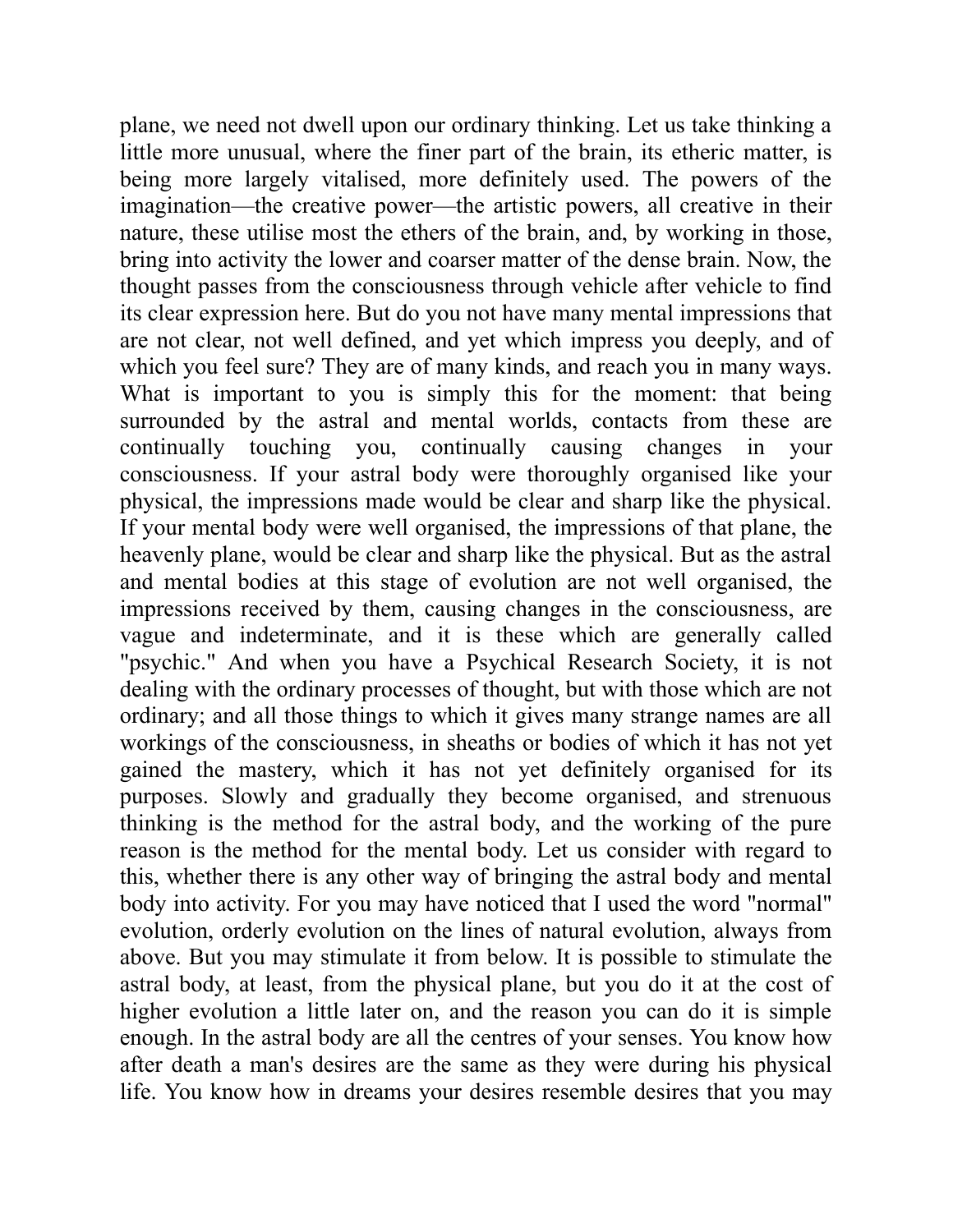have in your waking consciousness. The centre of all your psychic powers, of your conscious powers, the centres of these are in the astral, and if (especially with your senses, each of which has its own centre in the astral body) you overstrain the physical senses down here, you will get an action on the astral plane, but an unhealthy, because disorderly one, one not going along the line of evolution but trying to create from below instead of from above. None the less, you may have some results, and in the two famous Indian systems for developing the powers of the consciousness, and for unfolding the consciousness itself, you have this recognised, and you read of Râja Yoga and of Hatha Yoga, of the Kingly Yoga and of the Yoga of Effort. The Yoga of Effort is Hatha Yoga, and is practised by physical means and followed by physical effects. The eye is stimulated in certain ways, and the effect of straining the physical eye is to bring about a certain limited kind of clairvoyance. You can gain it in that way by gazing into crystals, and so on. They do stimulate the centre of physical sight, but not the astral; and that is why they cannot go very far. You can get a certain amount of clairvoyance by these means, but you are only expanding your physical sight, and working on centres of the astral body connected with the physical organ of vision, the eye. The true astral sight is an entirely different thing. That comes from a centre of its own in the astral body. It has to be created from the mental body, as the organ of the physical was from the astral. The centre of that sight will be in the mental body and not in the astral, and only the organ of it in the astral body. The method of the Kingly, the Râja Yoga, is always by thought—concentrate, meditate, contemplate, think: by that means, in a healthy, normal, natural way you will inevitably develop the powers of sight on the astral, as in the course of Nature the powers of sight were developed on the physical plane. And if you realise that your consciousness is one, building its bodies for its fuller and more complete expression, that you are here in order to become masters of matter instead of its slaves, to become lords of matter, using every organ of matter for knowledge of the world to which that matter belongs, and not to be blinded by it, as we are for so long a time in our climb upwards, then you will see that this natural development of astral powers is inevitable in the course of evolution, and all that you can do is to quicken it, following the line which Nature has traced. As Nature slowly will evolve in every human being the power of using the astral body as freely as you use the physical body now, so can you quicken the coming of that day for yourselves by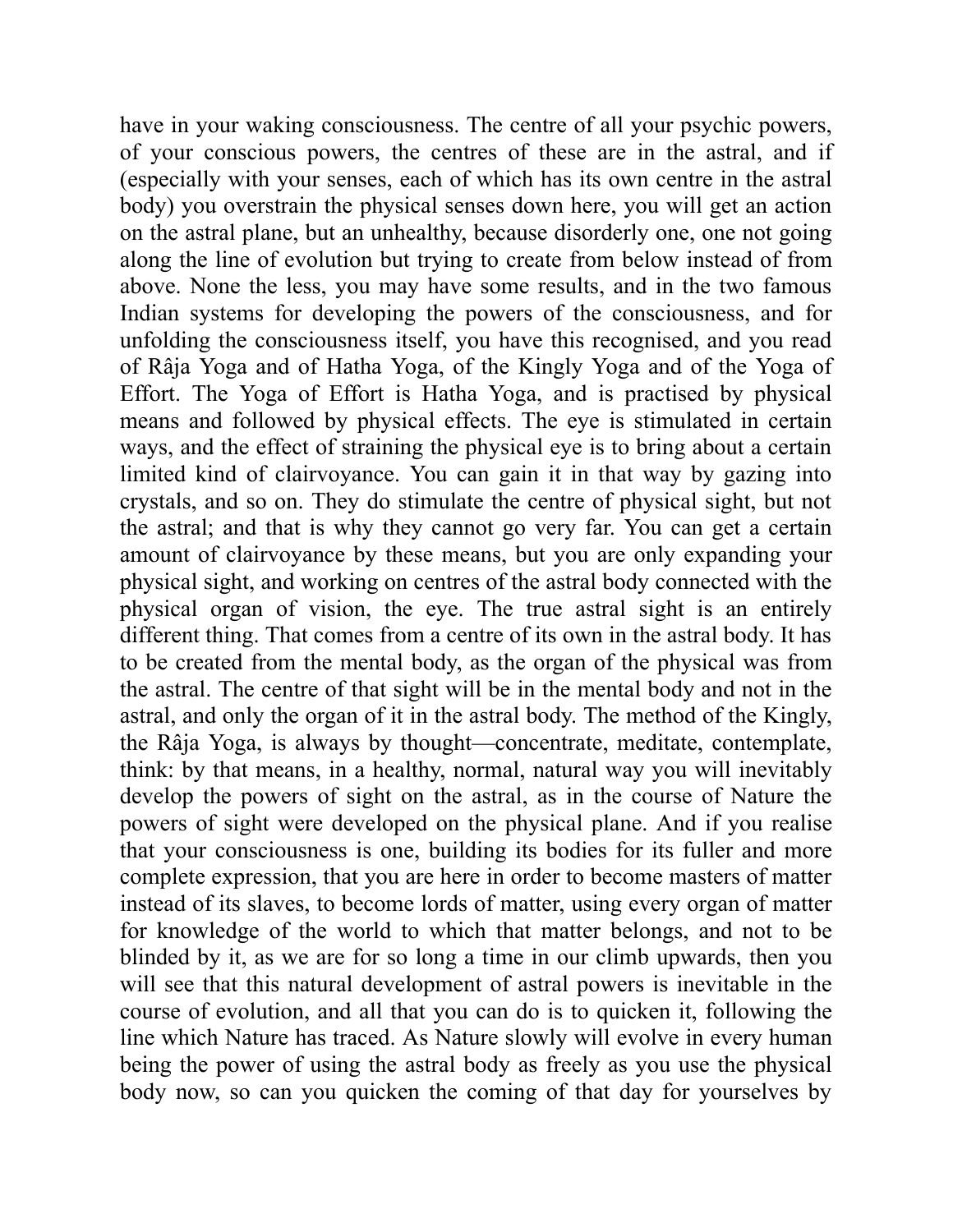understanding the powers of thought and turning them to the object you desire to obtain. There are many ways in which this may be done, and many rules you may learn for your guidance. Those rules may be summed up under two heads: clear and strenuous thinking, discipline for the bodies that you are trying to evolve; and also, I should add, for the body below them in evolution. Those are the two great laws for the safe evolution of these socalled psychic powers, what I call the powers of the consciousness on the astral and mental planes. There must be a discipline for the bodies, for you have to choose the material which will serve you best in the work you are doing out of the innumerable combinations of matter with which Nature presents you. You must choose the combinations that will serve your purpose, which you can utilise in the building of the organs of sense on plane after plane. Just as really as the man who is a drunkard will injure his nervous system by his excesses, and by supplying coarse and over-active compounds will injure the physical body, so making it a less useful instrument for the man—as any excess, not only drunkenness, but gluttony, profligacy, and so on—as these injure the physical body as an instrument of consciousness, and to have full and perfect consciousness here we must train, discipline, build up our body with knowledge and with self-control, so also is that true on the higher planes. A regimen is necessary when you are dealing with the organisation of the subtler matter of the astral and mental worlds, for you cannot build up your physical body out of the coarser combinations of matter on the physical, and have finer combinations on the astral and mental. The bodies have to match each other. They have to correspond with each other; and as you find all sorts of combinations related the one to the other on every plane, you must choose your combinations on the physical if you desire to choose them also on the astral and mental. You cannot make your physical body coarse, and organise the astral and mental bodies for the finer purposes of the man; and you must settle that in your minds if you wish to try to develop these higher powers of consciousness. Not only because if you gather together the coarser materials of the astral world, you will find yourself hampered by them in the higher expression of consciousness, but also because the presence of these combinations in you exposes you to a number of dangers on the astral plane. The purer the elements of your astral body, the safer you are in your earlier wanderings on that plane. It is important to mention this, because in some of the schools of thought which are trying only to develop astral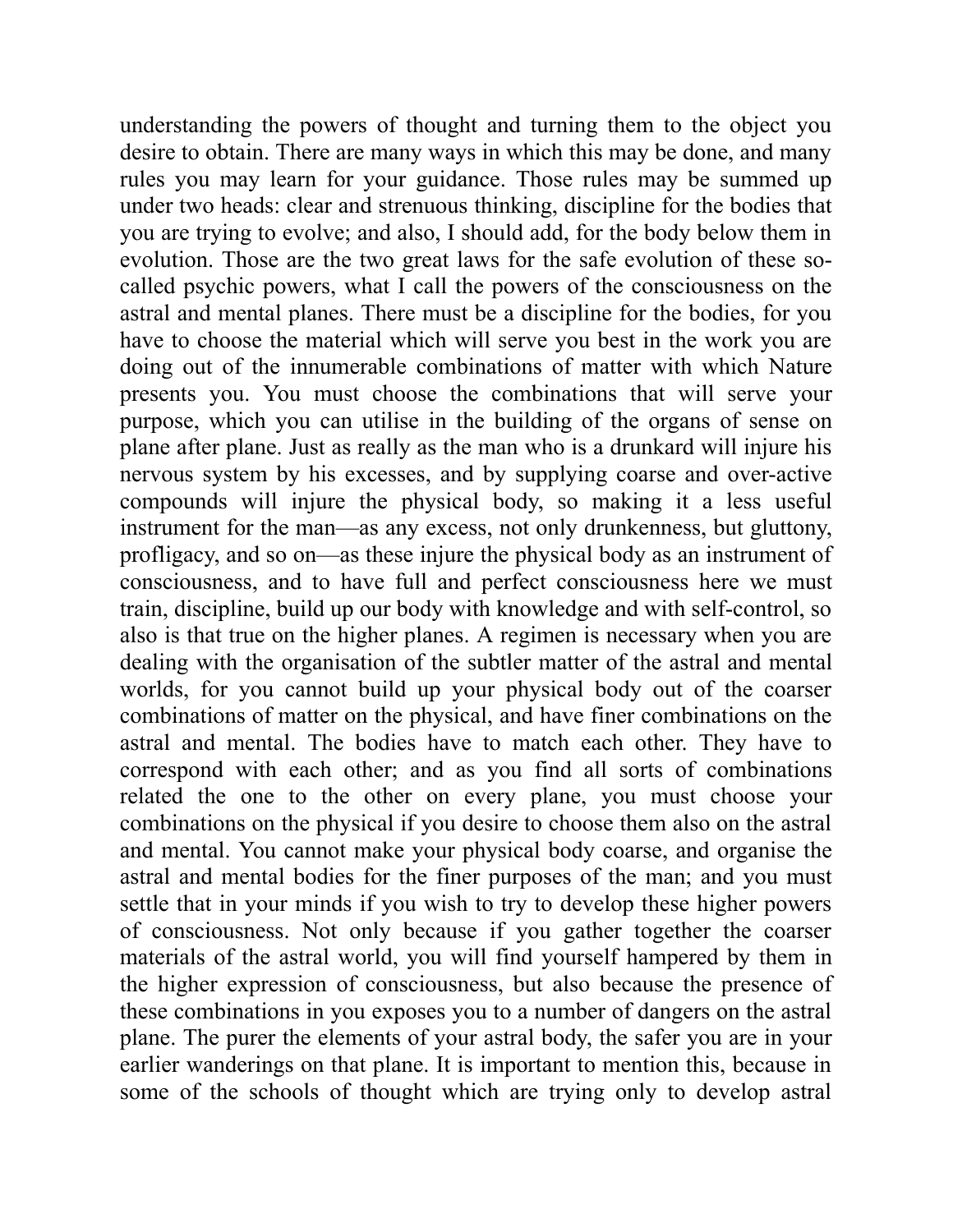powers, you will find that they deliberately use other methods in order to make their astral body active. Many schools of the "left hand path" in India will use spirits, wines, meats of all sorts, in order to bring about a certain astral condition, and they succeed, because by these means they attract to themselves, and for a time govern, the elemental powers of those lower planes—the elementals of the lower astral worlds. So that you may find that an Indian, who knows a little of this and wants to use it for his own purposes, will deliberately use these things which are attractive to the elementals of those lower worlds, and gather them around him and use them. But he does it knowing what he does, and aiming at that which he desires to conquer. But amongst those who practise black magic of the higher kinds—of the mental kinds—you have an asceticism as stern and rigid as has ever been used by those who are trying to develop their higher bodies for nobler ends. It is a mistake to think that the brothers of the dark side are, as a rule, licentious and indifferent to what you call morality. On the contrary, they are exceedingly strict. Their faults are the faults of the mind, not the faults of the lower desires, of the organs of the different bodies which may gratify them. Their faults are the more dangerous faults of mental powers misused for personal ends. But they realise very well that if they want the mental powers and the higher ranges of those powers, they must be as rigid in the discipline of the lower bodies as any pupil of the White Lodge could be. Take it, then, that to develop in this way, a regimen for the bodies, as well as the strict working and training of the mind, is absolutely necessary. But with these the result is sure. You cannot set a time for the result, for it depends where the worker is beginning in his present life. In all these matters Nature's laws will not permit of what is called miraculous growth, and if you find persons developing psychic powers very rapidly, when perhaps they have been meditating only a few months, it is because in a previous life they have cultivated these powers and are taking up their lessons again in a more advanced class of evolution, and not in the infant class, as many do in the present life. So that there are differences. Some now beginning are not likely to succeed in their present incarnation; but if that discourages them, one can only say: "If you do not do it now, you will have to begin again next life, and so on and on and on. For Nature's laws cannot be violated, and Nature knows no favoritism and no partiality. Some time or other you have to begin, and the sooner you begin the sooner will you succeed."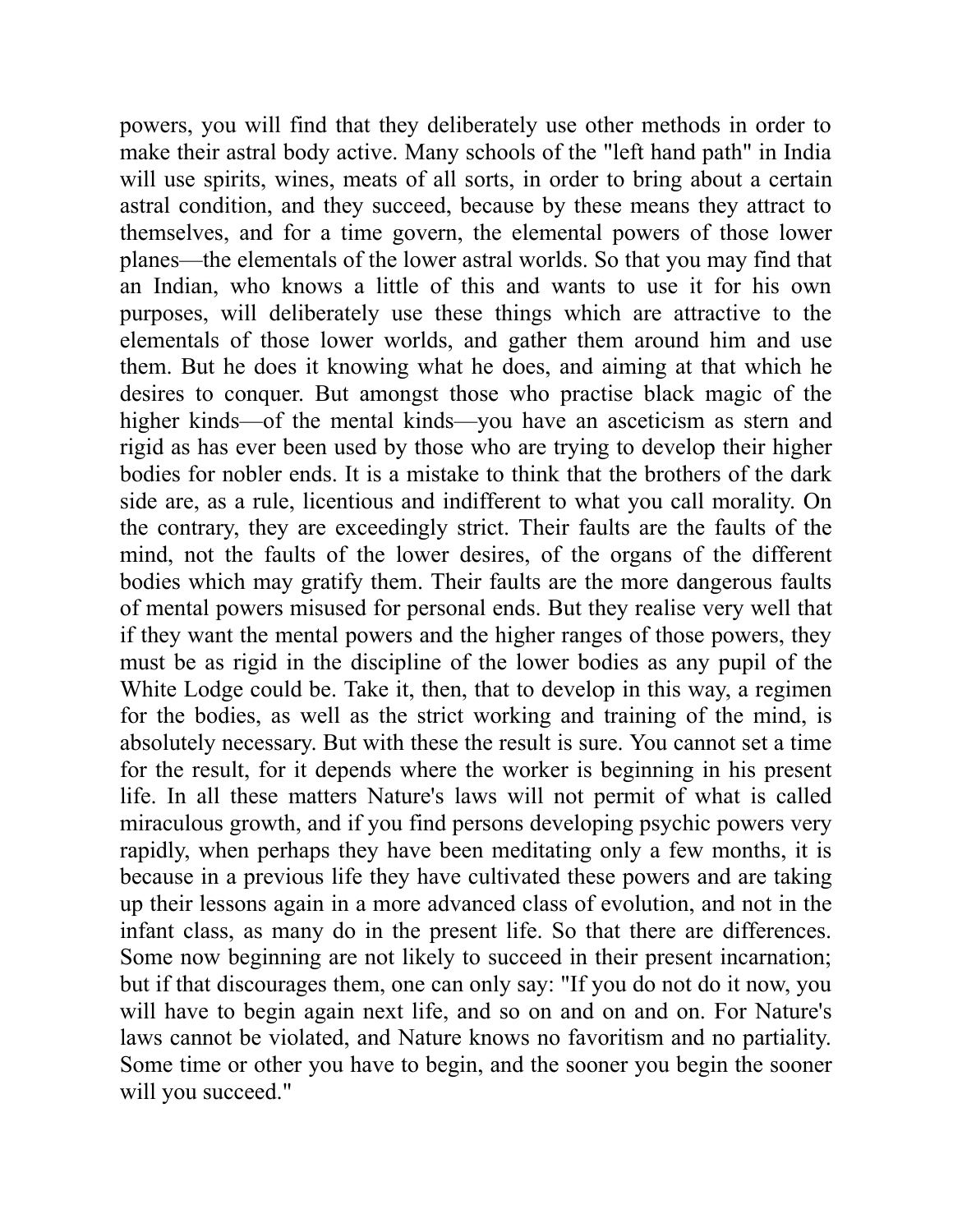Now the whole of this, you will remark, is the training, the organising of *bodies*. And psychism implies that. You must train, purify, organise, in order that the powers of the consciousness may show forth. You will see very fully now why at the beginning I urged you to realise that the whole of these manifestations are similar in kind, so that when you find someone saying to you: "Oh! So-and-so is a psychic," as though that were to condemn the person; "Such-and-such a person is a mere clairvoyant," and so on, as though the fact of possessing clairvoyance were a disadvantage rather than an advantage; then the proper answer is: "Are you prepared to go the whole way with that?" Many Indians do so (it is the point to which I said I would return); they say that the siddhis, the powers of consciousness manifested on the lower planes, are hindrances to the spiritual life. And so they are in a sense. The spiritual life goes inwards: all psychic powers go outwards. It is the same Self in either case—the Self turning inwards on Itself, or the Self going outwards to the world of objects. But it does not make one scrap of difference whether it goes out to physical, astral, or mental objects: it is all the objective consciousness, and therefore the very reverse of the spiritual. But the Indian does not shrink from that as ordinarily the man in the West does. He is perfectly honest. He says: "Yes, the powers of the intellect applied to the objects of the world are a hindrance in the spiritual life. We do not want them, do not care to think about it. We give up all the objects of the physical plane when seeking the Self." And if you are prepared to say that, then by all means turn aside from psychism, but do not at one and the same time encourage intellectuality on the physical plane and denounce what you call psychism on the others, because that is mere folly. If it is better to be blind here than to see—and the Indian will tell you it often is, because it shuts out all the distracting objects of the physical plane—if you are prepared to say that, and say: "Yes, I would rather be blind than see," then you may go on to denounce seeing on the astral plane. But if you value your physical sight, why not value the astral sight—it is a stage higher—as well? and the mental sight—which is a stage higher yet—as well? Why denounce astral and mental, and praise up the physical? Why admire the power of sight of the painter, who sees more shades than you can see, and denounce the sight of the clairvoyant, who sees very much more than the cleverest painter? They all belong to the object world; they all lead the Self away from the realisation of himself, and they are all exactly on the same level. It seems strange when one sees the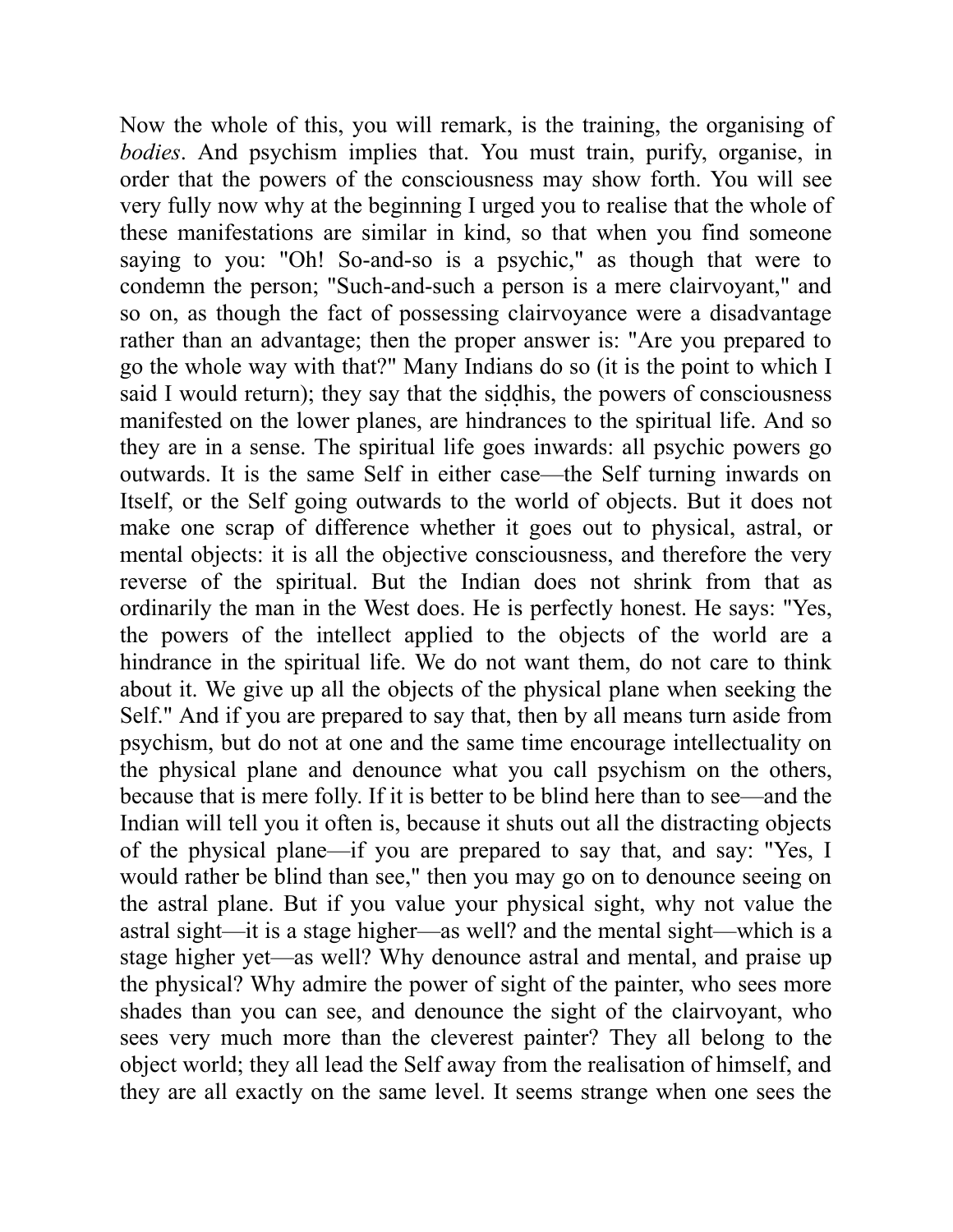same person exalting the psychic on the physical plane and denouncing it on the astral and mental.

But now let us turn to "spirituality" and see what that means. "The Selfrealisation of the One"; not the declaring that all men are one, that all men are brothers: we can all do that. Anyone who has reached a certain stage of intellectual knowledge will recognise the unity of mankind; will say, with the writer in the Christian book, that God has made all men of one blood quoted again from what is called a Pagan book. That intellectual recognition of the unity is practically universal among educated people; but very few are prepared to carry out the intellectual recognition into practical life and practical training. Now for the development of what are called psychic faculties some amount of retirement from the world is very useful. For the development of the spiritual consciousness no such retirement is necessary. In fact, for the most part, except in the earlier stages perhaps, seclusion is a mistake; for the world is the best place for the unfolding of the sense of unity, and best amongst men and women and children can we call out the powers of the spiritual life. And that for a simple reason. In the lower world the Spirit shows itself out by love, by sympathy; and the more we can love, the more we can sympathise, the greater will be the unfolding of the consciousness of the Self within. It was a true word of the early Christian Initiate, that if a man loves not his brother whom he hath seen, how shall he love God whom he hath not seen? And if the perfection of the spiritual consciousness be that vision of the Supreme, the consciousness which knows itself to be one with God, then the way to the realisation will be by the partial realisation of loving sympathy, for which the world is the most fitting field, and our brethren around us the natural stimulus. Love, sacrifice, these are the manifestations of the Spirit on the physical plane, as is right knowledge also. For the Spirit is not a one-sided thing, but a Trinity, and knowledge is as necessary as love. The special value of love lies in its unifying power, and in the fact that it makes what the world calls sacrifice natural and delightful. You know it in your own experience. Just in proportion as you love another is it a joy and not a sorrow to give up things in order that the happiness of the other may be increased. It is no sacrifice for a mother to give up personal enjoyment for the sake of giving it to her children. A deeper joy is felt in the happiness of the child than could possibly have been felt in the enjoyment of the thing by herself; a sweeter,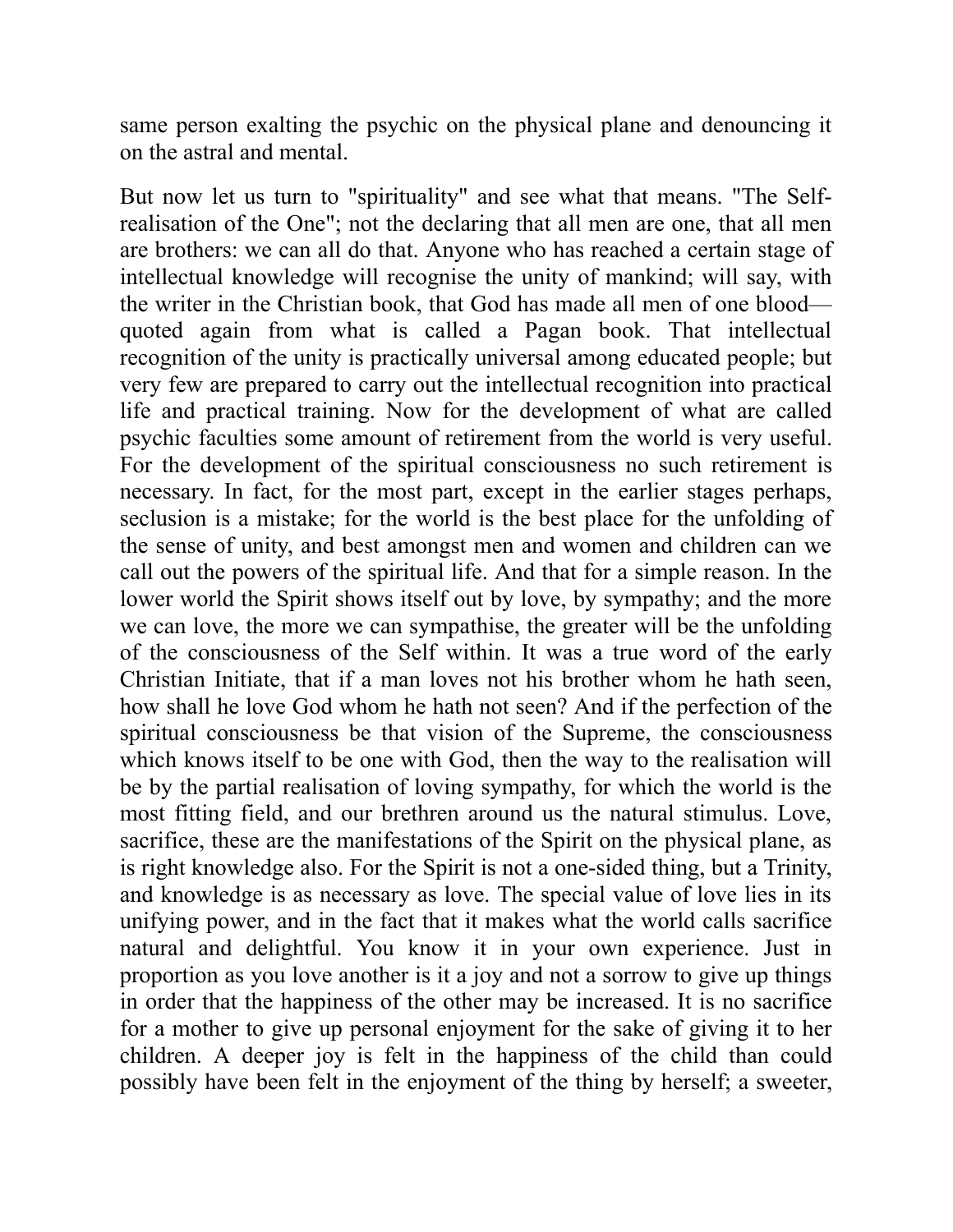finer, profounder happiness is the enjoyment of the happiness of the beloved. And that a little widens out the consciousness, and hence family life is one of the best schools for spiritual unfolding; for in the continual sacrifices of the family life, springing from love and rendered joyful by affection, the Self feels itself a larger Self, and reaches the sense of unity with those immediately around. And after the family the public life, the life of the community, the life of the nation: these also are schools for the unfolding of the spiritual consciousness. For the man who is a good citizen of the community feels the life of the community as his own life, and so becomes conscious of a larger Self than the narrow self of the family. And the man who loves his nation, his Self widens out to the boundaries of the nation, and he is conscious of a larger Self than the self of the family, or the community within the State. And just in proportion as the love widening does not grow superficial and shallow (for if you have only a certain amount of water and you make your dish wider and wider, the water will become shallower and shallower) does it approach spiritual love. Too often love becomes unreal with those who try to love the far-off when they do not love the near. But if you avoid the temptation, and remembering that the Spirit has no limitations, and that you can draw and draw and draw on the love within you and never find the bottom of the source of love; if you are strong enough to do that, then the love of the family, of the community, of the State, will widen out into the love of humanity, and you shall know yourself as one with all, and not only with your family, or your community, or your nation. All these local loves are schoolmasters to bring us to the wider love of man. But do not blunder in the idea that you can have the wider unless you have gone through the narrower; for the bad husband, the bad citizen, the bad patriot, will never make a real lover of humanity. He must learn his alphabet before he can read in this book of love, and must spell out the letters before he may pronounce the word. None the less, these successive stages are all stages towards the spiritual life, and prepare the man for the consciously spiritual realisation. And if you would really train yourself for the unfolding of this life within you, practise it on those who are nearest to you by meeting them with love and sympathy in the daily paths of life. Not only those whom you like, but those you care not for as well; not with those who love you only, but with those who dislike you also. Remember that you have to break down barriers—barriers of the bodies that bar you out from your fellow Selves in the worlds around you, and that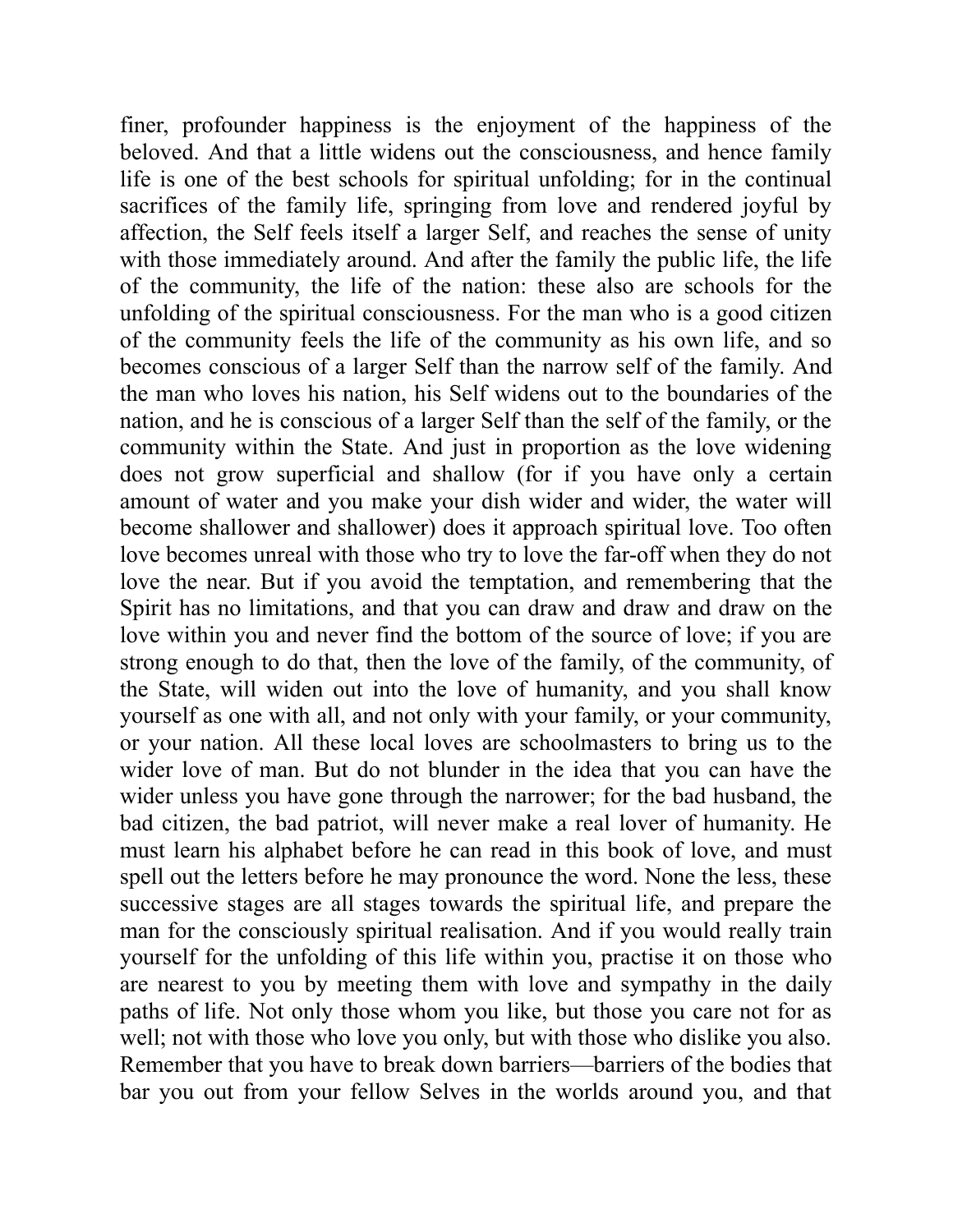breaking down of the barriers is part of the training in the spiritual life. Only as barrier after barrier is broken down, only as wall after wall is levelled to the ground, will the freedom of the Spirit become possible in manifestation on every plane and in every world. The Spirit is ever free in his own nature and his own life, but, confined within the barriers of the body, he has to learn to transcend them, before, on these planes of matter, he can realise the divine freedom which is his eternal birthright. So long as you feel yourself separate from others, so long are you shut out from the realisation of the unity; so long as you say "my" and "mine," so long the realisation of the Spirit is not yet possible for you. Love of individual possessions, not only physical but moral and mental, not the vulgar pride of physical wealth only, but moral pride, intellectual pride, everything that says "I" as against "you," and does not realise that I and you are one—all this is against the spiritual life. Hardest of all lessons when brought down to practical life; most difficult of all attainments when effort is made to realise it, and not only to talk about it and imagine it. It is best practised by continual renunciation of the individual possessions on every plane, and the constant thought of unity. When you are trying to live the life of the Spirit, you will try to be pure. You do well, but why? In order that you may be pure, and leave your impure brethren in their impurity? Oh no! You must try to be pure, in order that there may be more purity in the world to share amongst all men, because you are pure. You are not wanting to be purer than others, but only gathering purity that you may spread it in every direction, and most joyous when your own purity lifts someone from the mire, who is trampled into it under the feet of the world. You want to be wise. You do well; for wisdom is a splendid possession. But why? In order that you may look down on the ignorant and say: "I am wiser than thou," as the pure man might say: "I am holier than thou"? Oh no! but in order that the wisdom that you gather may enlighten the ignorant, and become theirs and not only yours. Otherwise it is no spiritual thing; for spirituality does not know "myself" and "others"; it only knows the One Self, of whom all forms are manifestations.

We dare not call ourselves spiritual until we have reached that point which none of us as yet has reached, for to reach it means to become a Christ. When, looking at the lowest and basest and most ignorant and vilest, we can say: "That is myself, in such-and-such a garb," and say it feeling it,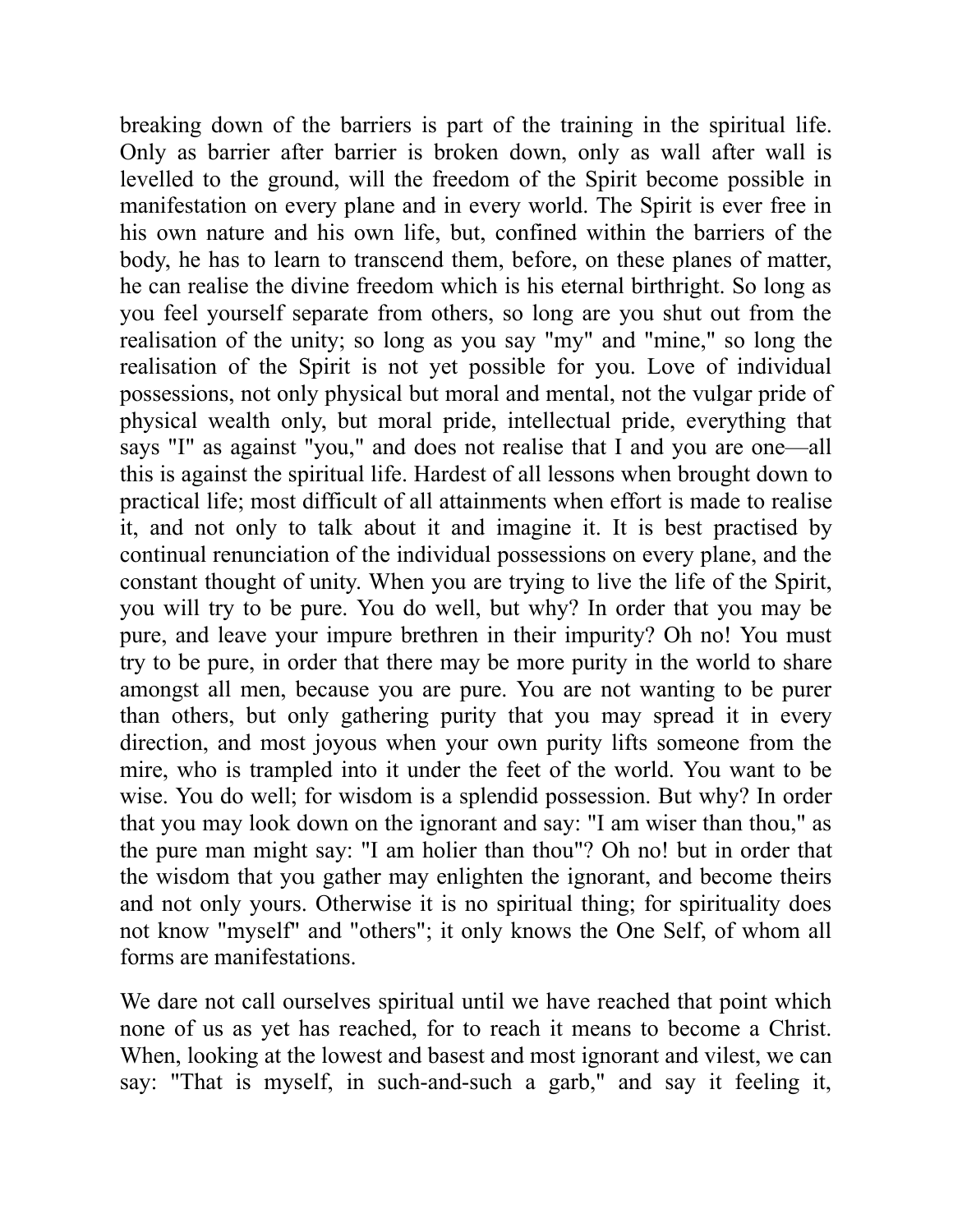rejoicing in it—because if there are two of you, and one is pure and the other impure, and the two are one, then neither is perfect, but both are raised above the level of the lowest—that is the true atonement, the real work of the Christ; and the birth of Christ within you means the willingness to throw down all walls of separation, and the stature of Christ within you means that you have accomplished it.

For the most part we claim our unity above; we do not take pride in claiming our unity below; we are glad to say, "Yes, I also am Divine; I am a Christ in the making; I am one with Him." Harder to say: "I am one with the lowest of my brethren, sharing with them the same Divine life." Yet our Divinity is only realised as we recognise that same Divinity in others. You may remember that exquisite story of Olive Schreiner, breathing the very essence first of the unspiritual, and then of the spiritual life. In the first case a woman, pure and spotless, her garments shining with whiteness, and her feet shod as with snow, went up to the Gates of Heaven and trod the golden streets. And as she trod them in her shining robes the angels shuddered back, and said: "See, her garments are blood-spotted, and her sandals are stained with mire and blood." From the throne the Christ asked: "Daughter, how is it that your garments are blood-spotted and your sandals stained?" And she answered: "Lord, I was walking in miry ways, and I saw a woman there down in the mire, and I stepped upon her that I might keep my sandals clean." The Christ and the angels vanished, and the woman fell from heaven, and wandered again in the miry ways of earth. Once again she came to the heavenly portal and trod the golden streets, and this time she was not alone. Another woman was with her, and the garments of both were blood-flecked, and the sandals of both were stained with the mire and blood of earth. But the angels seeing them pass by, cried out: "See how whitely their garments shine! And see how white are their feet!" And the Christ, when they came before the throne, said: "How come ye here in garments that are soiled?" And the answer came: "I saw this my sister trampled upon, and I bent down to lift her up, and in the picking of her up my garments were soiled, but I have brought her with me to Thy presence." And the Christ smiled and lifted them up beside Him, and the angels sang for joy. For it is not the sin and the shame that are shared that soil the garments of the Spirit, and leave upon it the mire of earth.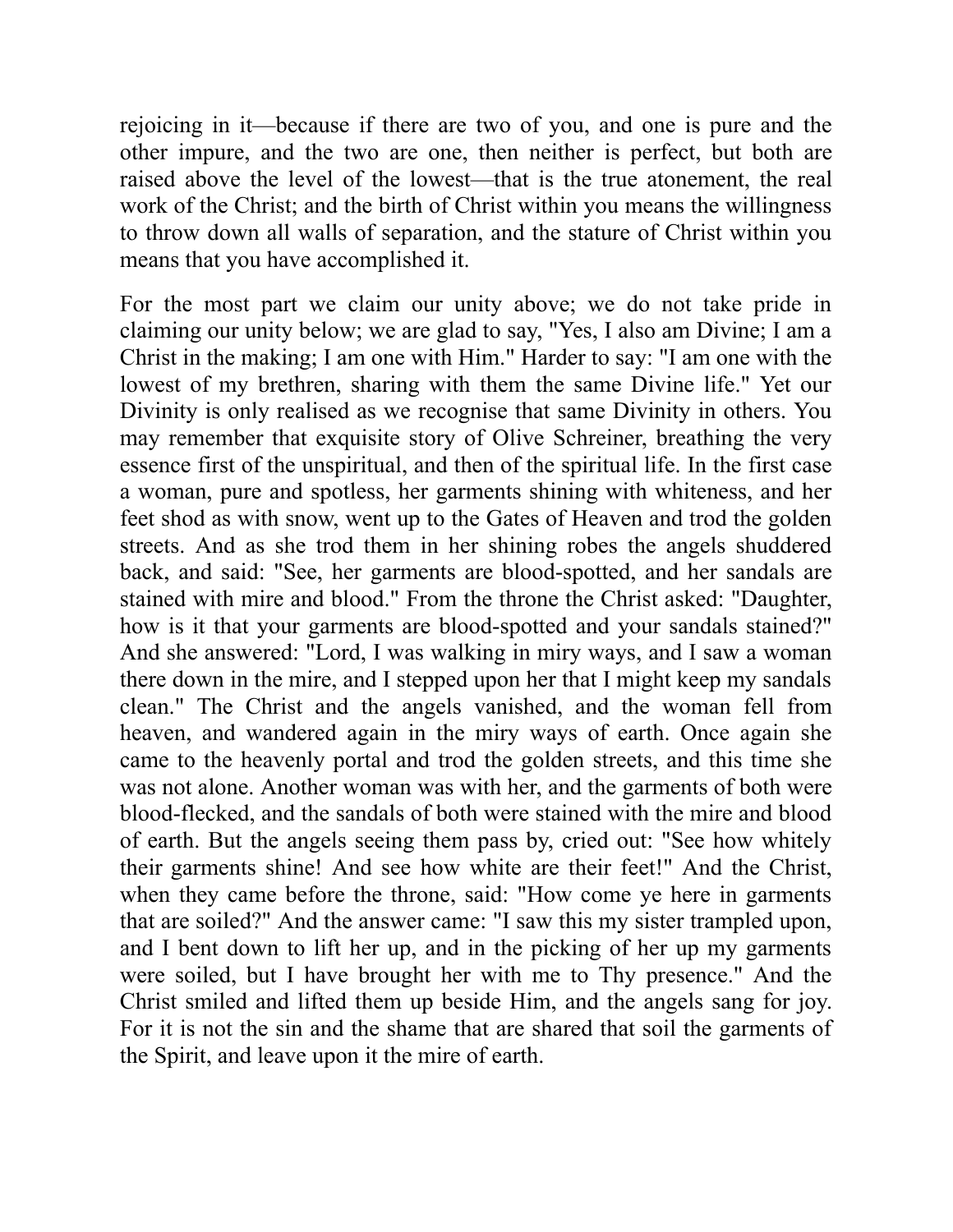If, then, you would lead the spiritual life, go downwards as well as upwards. Feel your unity with the sinner as well as with the saint. For the only thing that makes you divine is the Spirit that lives in every human heart alike, in all equally dwelling, and there is no difference in the divinity of the Spirit, but only in the stage of its manifestation. And just as you and I climb upwards and show more of the spiritual life in the lower worlds, should we raise our brethren with us, and know the joy of the redeemer, and the power of the life that saves. For Those whom we call Masters, Those who are the Christs of the world, Those are reverenced and beloved, because to Them there is no difference, but the sinner is as beloved as the saint—nay, sometimes more, because compassion flows out to the weaker more than to the strong.

<span id="page-21-0"></span>Such is the spiritual life; such the goal that every man who would become spiritual must place before his eyes. Very different from the psychic, and not to be confused with it—the unfolding of the divinity in man, and not the purification and the organisation of the vehicles. Both are good, both necessary, and I finish with the words with which I began, that while to be psychic is no proof of spirituality, to be spiritual is to possess every power in heaven and on earth. Choose ye each your road. Tread whichever you will, but beware that by the growth of your powers here, in separation, you do not delay the growth of the spirituality which is the realisation of the unity of the Self. For everything which divides becomes evil, by the very fact of its dividing; every power which is shared is a wing to carry us upwards, but every power that is kept for the lower self is a clog that holds us down to earth.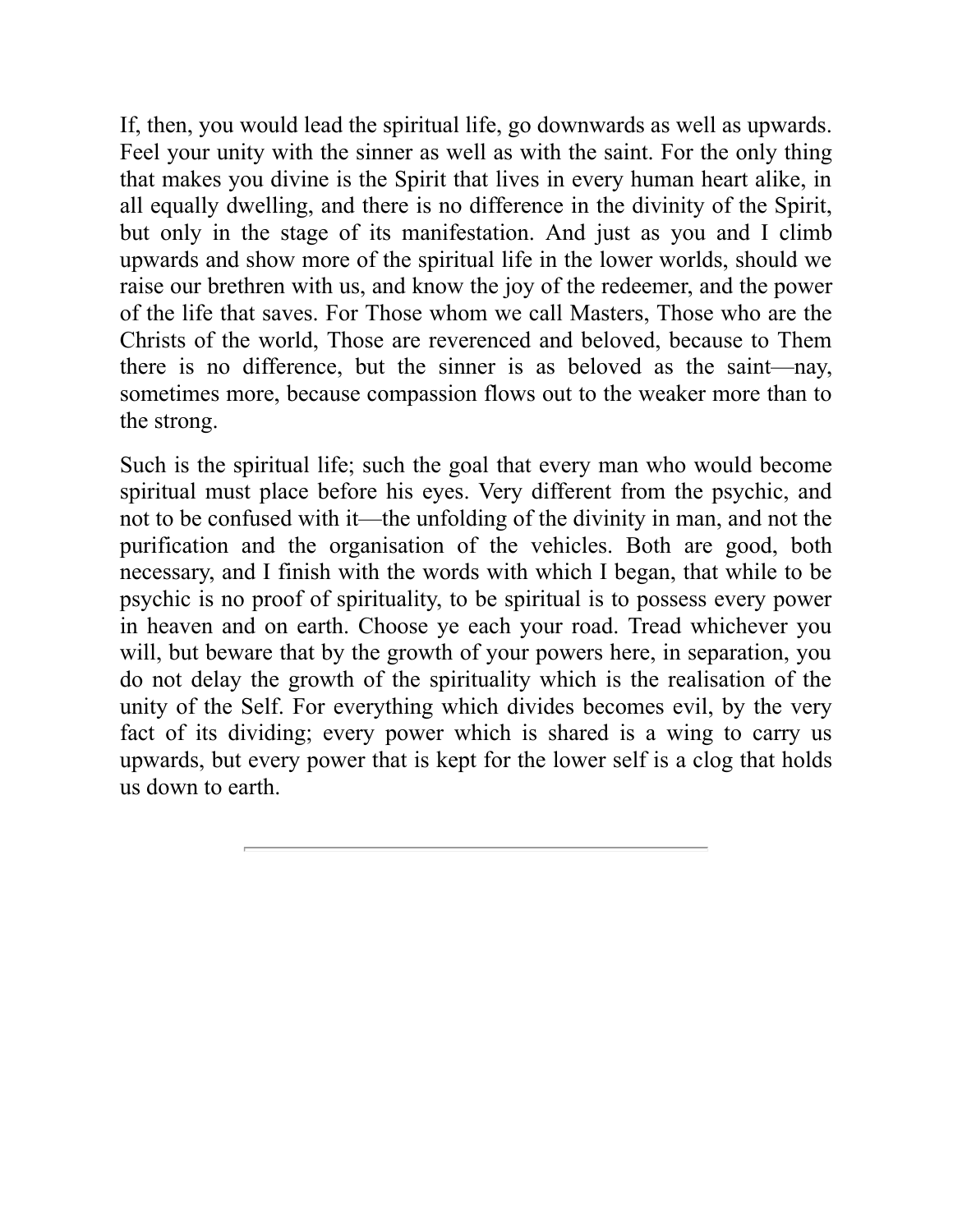#### **The Place of Masters in Religions**

<span id="page-22-0"></span>Everyone of us who belongs to any special religion can trace back along the line of his religion further and further into the past, until he comes to its beginning, its first Teacher. And round that Teacher is usually a group of men and women who to the Founder of the religion are disciples, but to those who accept the religion later are teachers, apostles. And this is invariably true. The Hebrew, if you ask him, will trace back his religion to the time of the great legislator Moses, and behind Him to a yet more heroic figure, Abraham, the "friend of God." Look back to some yet older faith, the faith of Egypt, of Chaldea, of Persia, of China, of India, and you will find exactly the same thing is true. The Parsî, representative of a splendid tradition, but whose religion, as it now, is, as has been well said, "a religion of fragments" only—he will trace back his religion to his own great Prophet, the Prophet of the Fire, who led the exodus from the centre of Asia and guided His people into what we now call the land of Persia. Egypt, if you ask her story, will show you heroic figures of her past, and amongst them that great King and Priest, Osiris, who, slain, as the old legend tells us, rises again, as Lord and Judge of His people. Buddhism, spread in the far East, will trace back its story to the Buddha, and will declare in addition to that, that not only is the Buddha the Teacher of that particular faith, but that a living person still exists on the earth as Teacher, as Protector, whom they call the Bodhisattva, the wise and the pure. India will tell you of a great group of teachers gathered round their Manu, the tradition of whose laws is still preserved, and is still used as the basis of the social legislation administered now by the English rulers. And round that great Lawgiver of the past, wise men are gathered whose names are known throughout the land, each of them standing at the head of some noble Indian family, that traces its ancestry backward and backward till it ends in the Sage, the Teacher. And this is equally true of more modern religions. Take the Christian religion, and the Christian traces his religion back until it finds its source in the personality of the Prophet of Judea, of Jesus the Christ. And it is interesting, as one of those strange parallels which meet us often in the comparative study of religions, that just as the Buddhist has his Buddha and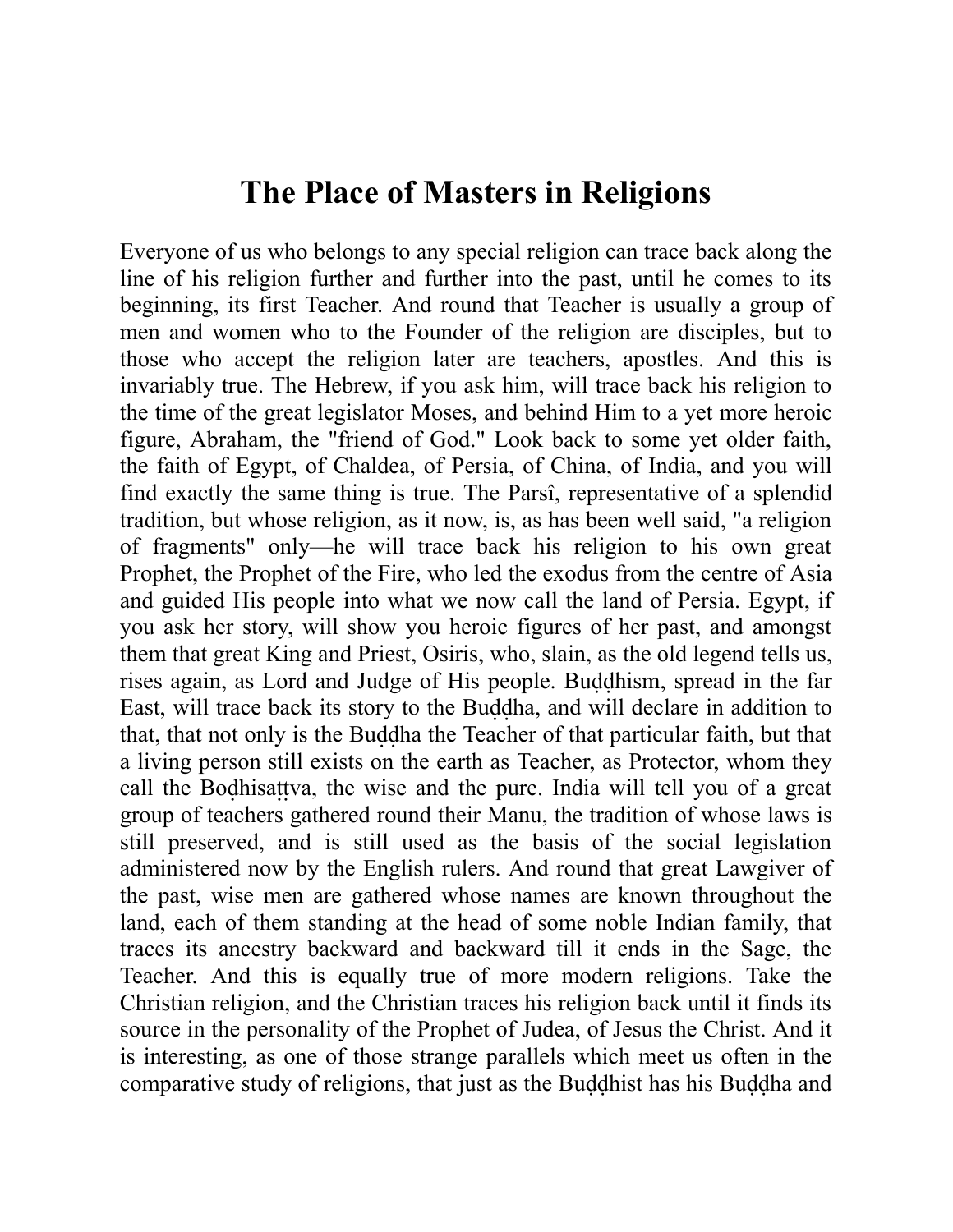also his Bodhisattva, so the Christian has the two names: Christ, representing the living Spirit, a stage in the spiritual unfolding, the name representing a stage, an office, rather than a special man, and joined to that the individual name of Jesus, in order to mark the intimate connection, as some would say the identity, between the two. But just as among the Buddhists the distinction is drawn, so among the early Christians you will find a similar distinction was made between the man Jesus and the spiritual Christ. So that in those early days many of those who were called "Gnostics" divided the two in a similar fashion, although uniting them at a certain stage of the teaching, of the ministry. And if you take the latest born of the religions, the Mussulmân, the religion of Islâm, that again is traced backward to a Prophet, the Prophet Muhammad, the great Prophet of Arabia. Universally this is true, that the religion traces itself back to a single mighty figure, whom some call a "God-man," a man too divine to be regarded as wholly like those amongst whom he lived and moved and taught; above them and yet of them, closely bound to them by a common humanity, although raised above them by a manifestation of the God within, mightier, more complete, more compelling, than the manifestation in the ordinary men and women around Him. So with all religions, and in that thought of the divine figure, the Founder of every faith, you have the fullest, the truest, the most perfect conception of that which we Theosophists call the ideal of the Master. All such mighty beings by the Theosophist would be given the name of Master. And not by the Theosophist alone, for that word in other religions has been applied to the Founder, the Chief of the faith. Nay, to the Christian it should come with special force, with special significance, for it was the name that Christ the Teacher chose as best expressing His own relationship to those who believed on Him, to those who followed Him. "Neither be ye called masters," He said; "for one is your Master, even Christ." And so again you may remember that, in speaking to His disciples, He said: "Ye call Me Master and Lord, and ye say well, for so I am." So that to the Christian heart the name Master should be above all other names sacred and beloved, since it was the chosen name of their own Teacher, the name that He claimed from His disciples, that name that He used as representing His relation to them. So this idea of a Master in religion certainly should be one which comes with no alien sound, no foreign significance, among those who look up to the Master Christ. And exactly the same idea is that of a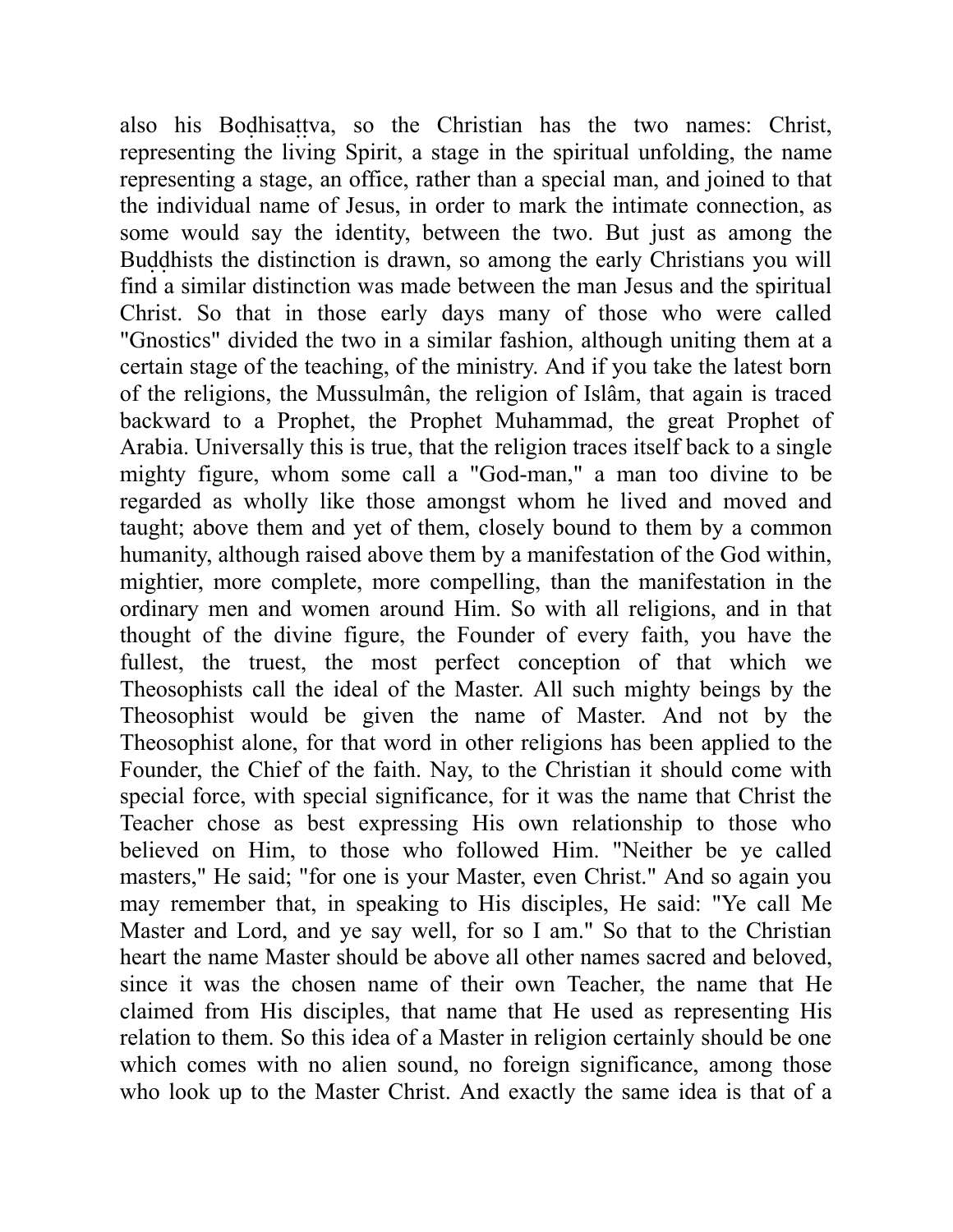Master in any great religion; it is a common idea—it signifies the Founder, the Teacher, divine and yet human. To that point I will return later.

Let us study the central idea of these Masters a little more closely, and see what are the special characteristics which mark Them in the religions of the past. If you go back very, very far, you will always find that the Master wears a double character: ruler, law-giver, on the one side; teacher upon the other. In all the old civilisations this is characteristic; for in those days the idea had not arisen of sacred and secular, or sacred and profane, as we say in the modern world. To the old civilisations there was no such thing as sacred history and profane history; no division was made between sacred science and secular science; all history was sacred, all science was divine. And so much was that the case that, when you find an ancient pupil asking of an ancient teacher as to divine science, the answer was given: "There are two forms of divine science, the higher and the lower." And the lower divine science was made up of all the things that now you call literature, science, and art; all those were run over by name, and summed up under the heading of the lower divine science. The higher, supreme Science was that knowledge of God, to which accurately the word Wisdom ought only to be applied. So that to their thought Deity was everywhere, and there was only variety in the manifestations of Deity. All Nature was sacred. God expressed Himself in every object, in every form. All that could be said was that through one form more of His glory came than through another. The form might be more or less transparent, but the inner radiant light was the same in all. And it was natural, inevitable, with such a conception of Nature and of God, that the Master, the Founder, of a religion should unite in His sole person the office alike of the Priest and of the King. And so you find it. The only likeness in modern days is not now a very fortunate one in the eyes of many—the King-Pontiff of the Roman Catholic Church. For so ill had the duties of the King been performed in that high seat, that the people lost the sense of the divinity, and revolted against it, and cast it off, and left that Pontiff shorn of his royal character. But far back in the old civilisations, in the one person the two offices were united. The Pharaoh of Egypt was truly the Lord of the triple diadem, but also the supreme Priest in every temple of his land. So also in Chaldea, in India, and in many another land; and wherever that is the case you find a certain outline given to the civilisation, differing in detail, but marvellously similar in the broad touches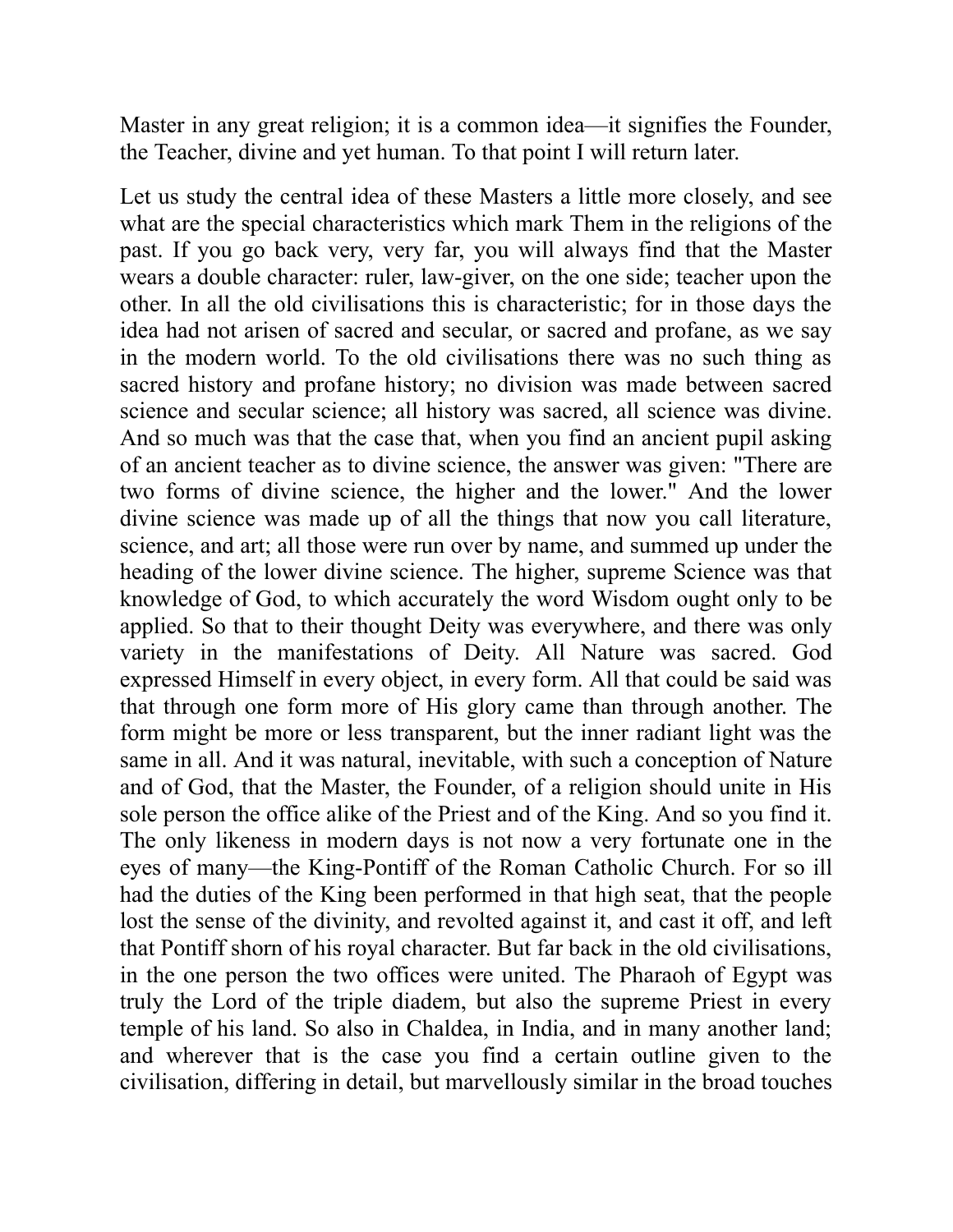of that sketch. You find that in those days the Priest-King, the Ruler of the land and the supreme Teacher of his people, shaped the polity of the nation as he shaped the doctrines taught in the temples of the religion. Both the religion and the polity have the keynote of duty. And always with increasing power there came greater weight of responsibility, heavier burden of duty; and the freest in those civilisations were the poorest. Those who were regarded as the children of the national household were ever cared for with extremest care. The very fact that they were the lowest in development gave them the greatest claim on the divine Man who ruled, so that all through the note of those civilisations is the note which to-day would be called socialistic—with one enormous difference, that the most wise ruled. The result, in a sense, would be the result that the Socialist dreams of, the absence of poverty, the universality of some form of work done for the State as a whole, a duty of each man to bear a share of the burden; but the burden grew lighter and lighter as it came downwards to the younger members of the family, of the nation; the duty the most burdensome was placed on the highest. And you will find that, while still the tradition remained, it was very difficult sometimes to get rulers and governors of large States and small. It comes out in the Chinese books. The Emperor sends down word that So-and-so is to be governor of a State, and So-and-so, in those degenerate days, generally tried to escape from it, because of the tremendous burden that the governorship imposed. For in the case of the old Rulers, in the days when the divine Kings were the Kings and Priests of the people, anything that was wrong in the nation was related to the Ruler, and not to the people at large. Remember the words of one great Teacher of later days, Confucius, when a King turned to him and said: "Master, why is there robbery, why is there murder in my land? How shall I stop it?" His stern answer was: "If you, O King, did not steal and murder, there would be no robbery and no murder in your land." Always the highest with the weight of responsibility; the younger with the right to enjoy, to be happy, to be cared for. Where food was short, they were the last to starve, and the King the first; where anything went short of material things, they were the first to be given their share, and the King the last. Such was the outline of the social organisation. Slight traces of it remain even to the present day. You can see traces of it in the civilisation that was destroyed in Peru by the conquerors, the Spanish conquerors, of that land. Some traces of it still remain in India, although degraded and decayed. The note is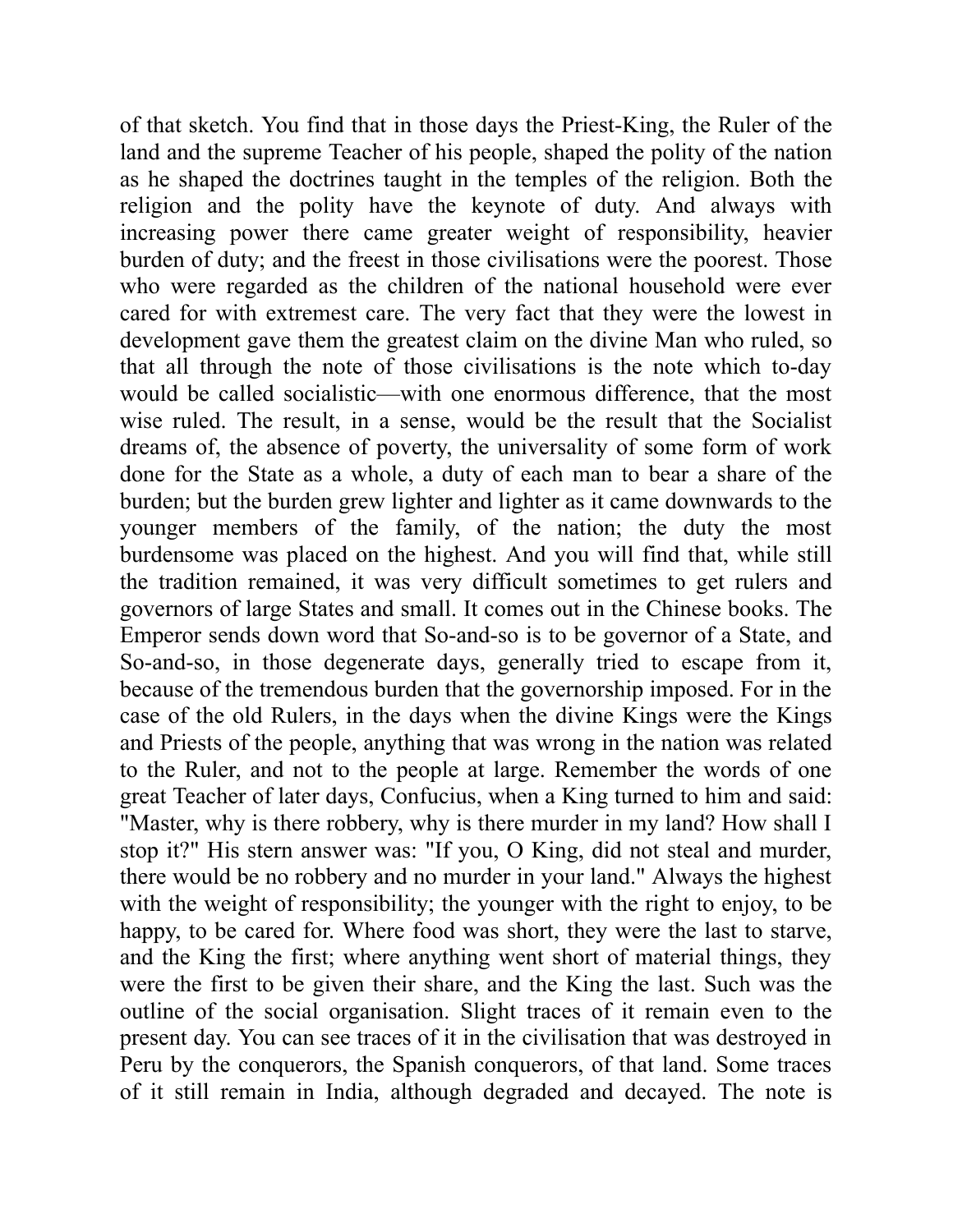always the same: the higher, the more burdened; the higher, the harder the life; the higher, the greater the duty. For that is the type of the Master, and the idea ran through the whole of the civilisation. He, the Priest-King, mighty in knowledge and in power, must bear upon his broad shoulders the burden that would crush a weaker man. And so downwards through all the degrees of ruler, in proportion to the power and its expansion, so in proportion the weight and the responsibility.

They passed away from earth as humanity grew out of its infant stage. My phrase is too strong—I should not have said: "They passed away from earth." They passed away into silence, not from earth; thereon many of Them still remain. But They drew back from the outer position, from outer power, and became the great company of Elder Brothers of humanity, only some of whom remained in close touch with the race.

And that is the next point in the idea of the Master. Those who founded a religion were bound to remain wearing the body of man, fixed to the earth, bound to the outward semblance of humanity, so long as the religion lived upon earth which They had given to it. That was the rule: no liberation for the Man who founded a religion until all who belonged to that religion had themselves passed out of it, into liberation, or into another faith, and the religion was dead. The death of a religion is the liberation from all bondage of the Master who gave it to the world. He in a very real sense is incarnate in the religion that He bestows. While that religion lives and teaches, while men still find in it the expression of their thought, so long that divine Man must remain, and guide and protect and help the religion which He gave to earth. Such is the law. No Master may leave our humanity while that which He started as a human school is still existing upon earth. Some have passed away, and would no longer be spoken of as Masters—the name given to Them in the occult world is different—but Those who have passed away have passed away because Their religions are dead: the Masters of ancient Egypt, of ancient Chaldea, have gone from this earth into the mighty company of Those who no longer bear the burden of the flesh. But the Masters of every living religion live on earth, and are the links, for the people of that religion, between God and man; the Master is the divine Man, one with his brothers, who look to him for help, one with the God around and above, and through Him the spiritual life is ever flowing. The word "mediator," applied in the Christian scriptures to the Christ, signifies a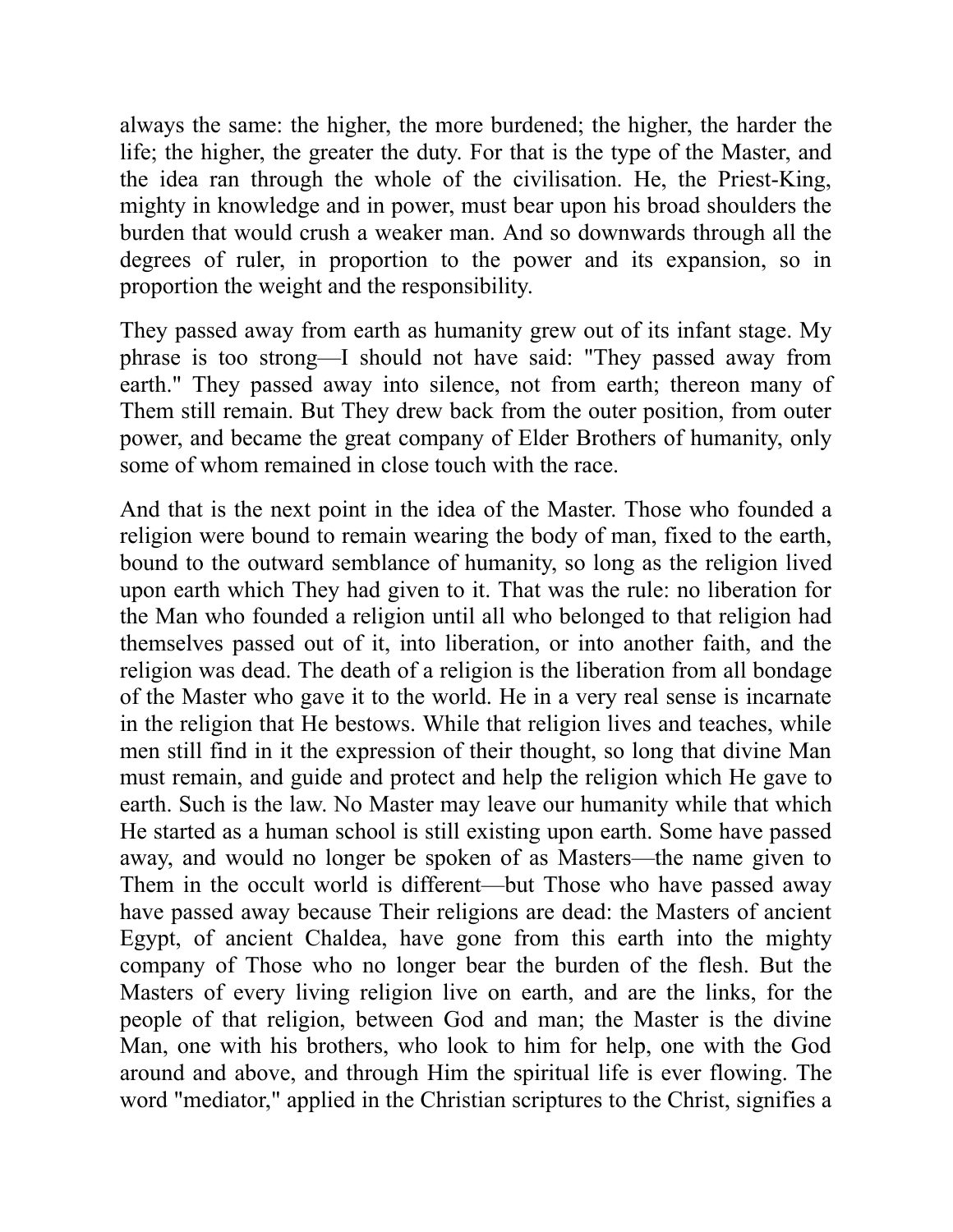real and living relation. There are such mediators between God and man, and they are all God-men, true Christs. Such links between the God without and the God within us are necessary for the helping by the one, and for the manifestation of the other. The God within us, unfolding his powers, answers to the God without us, and the link is the God-man who shares the manifested nature of divinity, and yet remains one with His brethren in the flesh. A bondage, yes. But a voluntary bondage—a bondage assumed in the day in which the Messenger came forth from the great White Lodge to bring a new revelation, to found a new divine kingdom upon earth. Heavy the responsibility of a divine Man who takes upon Himself the tremendous burden of speaking out to the world a new Word in the divine revelation. All that grows out of it makes the heavy burden of His destiny. Everything which happens within that communion of which He is the centre must react upon Him, and He is ultimately responsible; and as that divine Word is always spoken in a community of men and women imperfect, sinning, ignorant, that Word is bound to be distorted and twisted, because of the medium in which it works. That is why every such Teacher is called a "sacrifice"—Himself at once the sacrificer and the sacrifice, the greatest sacrifice that man may make to man, a sacrifice so mighty that none in whom Deity is not unfolded to the greatest height compatible with human limitation is strong enough to make it, is strong enough to endure it. That is the true sacrifice of the Christ; not a few hours' agony in dying, but century after century of crucifixion on the cross of matter, until salvation has been won for the people who bear His name, or until they have passed under some other Lord. Hence is that road always called "the Way of the Cross." Long before Christianity came to birth, the "Way of the Cross" was known to every Initiate, and Those were said to tread it who volunteered for the mighty service of proclaiming the old message again in the ears of the world of the time. A sacrifice: for none may tell, who volunteers for the service, what lies before the religion that He founds, what shall be the deeds of the community that He begins on earth. And every sin and crime of that religion, or that Church, falls into the scales of Karma stamped with the name of the Founder. He is responsible for it, and bearing that responsibility is the mighty sacrifice He makes; and the result is inevitable; for in a world imperfect no perfection can be perfectly mirrored. As the sun-ray falling upon water is twisted and distorted, so is it with the rays of a perfect truth falling in amongst a community of imperfect men; and no action down here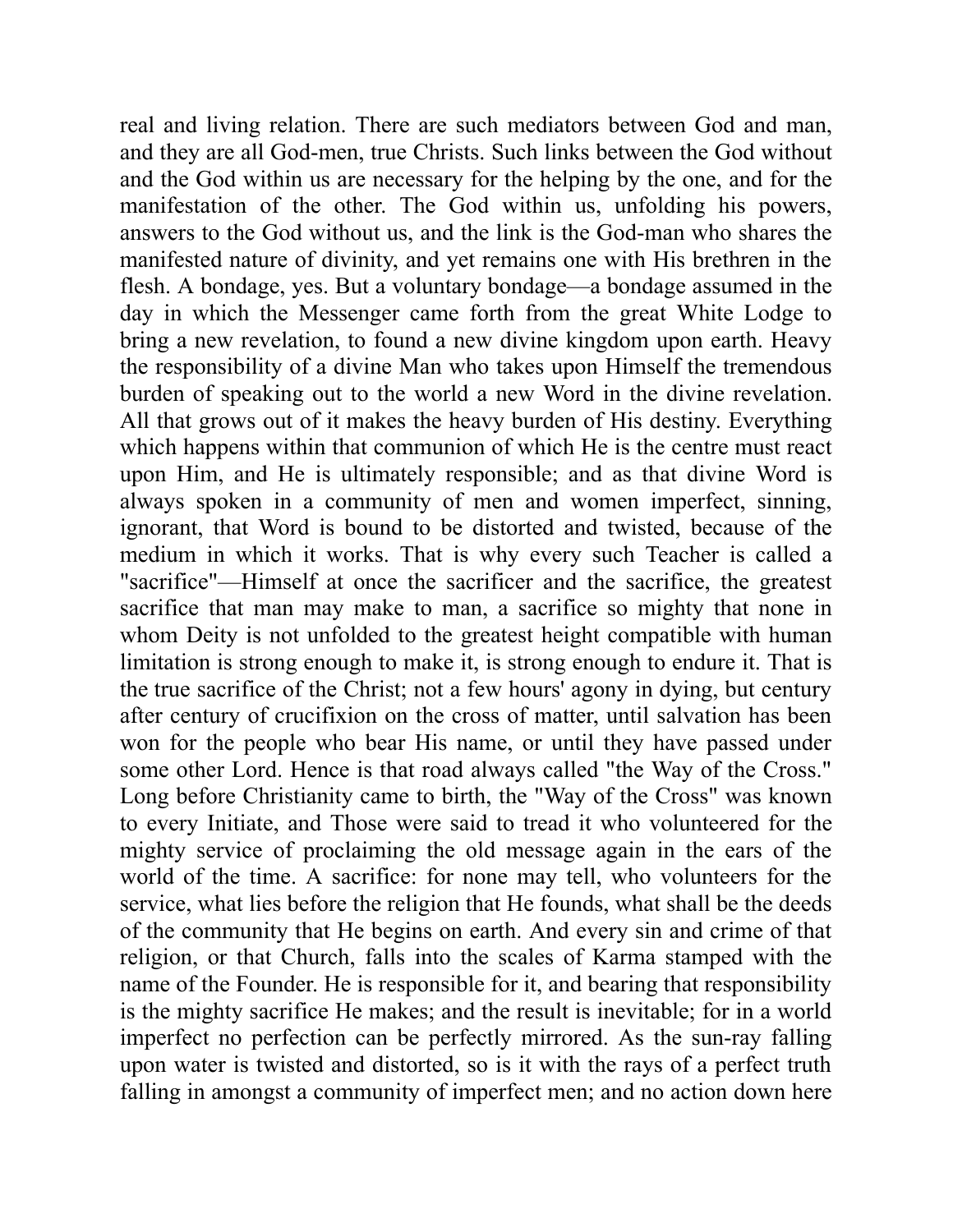can be a perfect action, for "action," it is written in an ancient book, "is surrounded with evil as a fire is surrounded with smoke." The imperfection of the medium makes the smoke round every Word of Fire, every Word of Truth. And the Founder must endure the pungency of the smoke, if He would speak the Word of Fire. The realisation of that, however dimly, however imperfectly, makes the passion of gratitude in the human heart to those Men who bear their infirmities and open up the way to God for man. It is that which in some forms of popular Christianity has been distorted in speaking of the sacrifice of the Christ, when it has been made a sacrifice, not for man, sinful and foolish, but to the Father of all perfection, who needs no sacrifice of suffering in order to reconcile Him to the children sprung from His life. That is one of the distortions of the ignorance of man; that the falsification which has been spoken in the name of religion and has obscured the perfect love of God—for every divine Man who comes out is a manifestation of the divine heart, and a revelation of God to man. And how could it be that the Master of Compassion, who wins human hearts by the tenderness of His love, could be a Revealer of God, if there were not in God a compassion mightier than His own, and profounder than His humanity, as God is greater than man? But the splendor of the truth dazzled the eyes of those to whom it was presented, and their own ignorance, and fear, and limitation, imposed upon that perfect sacrifice the terrible aspect of a sacrifice to God—an aspect which it assumed, not only in Christianity, but in other faiths as well. For the most part, not always, in the elder religions they understood that the story of the life and death was an allegory, a "myth," as they called it, revealing a deeper truth. And so they avoided the pain and the sense of revulsion which has roused the conscience of civilised man to revolt against the cruder presentments of the doctrine; the great truth of the sacrifice is true, but it is not a legal, a contract, sacrifice, made between man's representative and God; but the effort of the divine to make itself understood, and the voluntary binding of the sacrifice to the cross of matter until His people are set free. And then, as I said, He passes on into other worlds, to other work, and is no longer called a Master of the Wisdom.

Now, looking at this idea, let us ask: "What is the work of these Masters in the religions of the world, and why is it that this thought of the Masters has been so revived in the modern world, and made so much more living, in a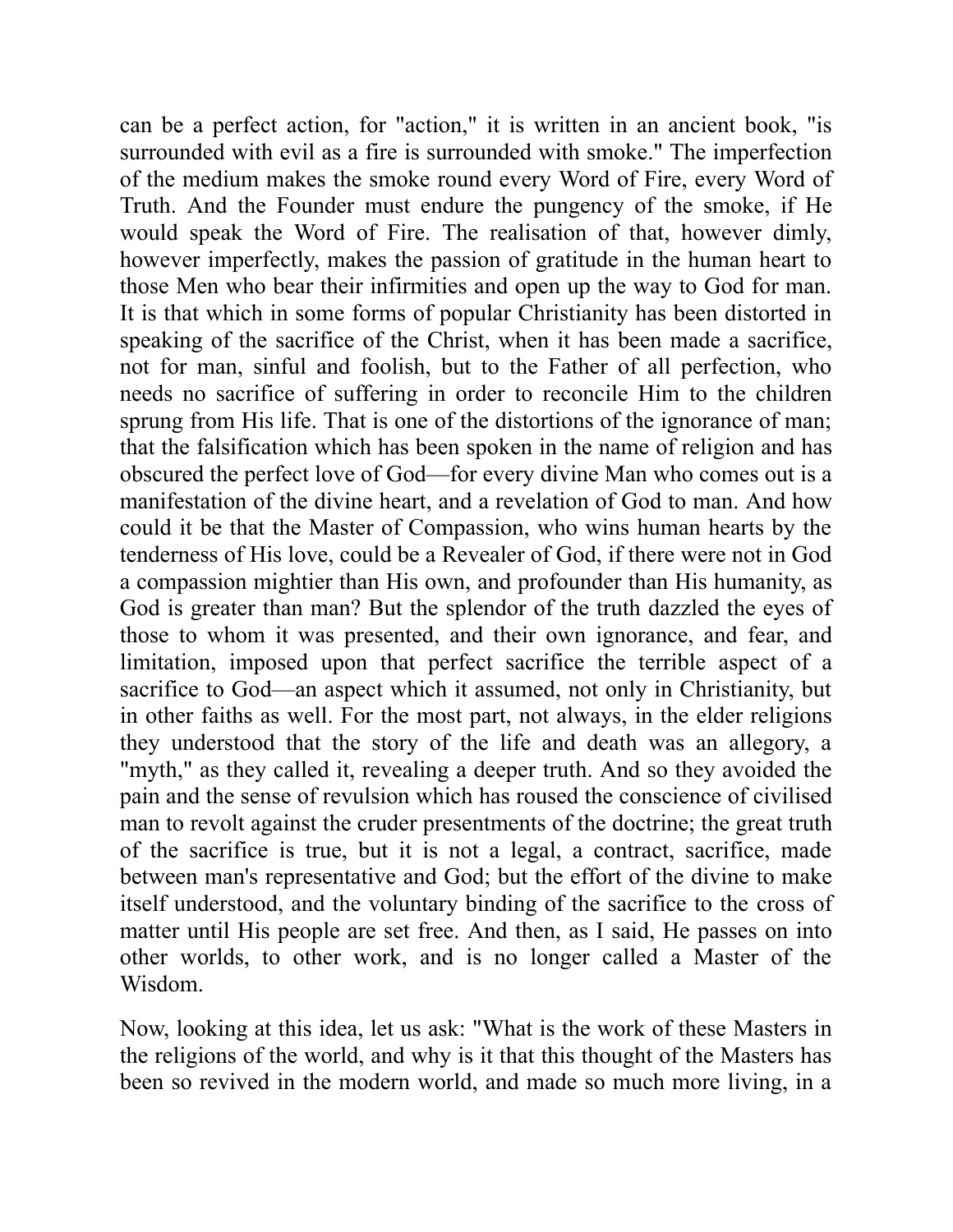sense, than it has been for many a long year?" In the early days of Christianity, as I said, you find the idea; but it has largely vanished from the Churches as a living truth, and they think of Jesus, the Christian Master, as risen from the dead and ascended into heaven. And the materialising spirit of ignorance has made the ascent a going away, and the Man has gone, although the God remains. But that is only a materialisation of the older truth; for, according to the truth, heaven is not a faraway place to which people go. No one *goes* there; they only open their eyes and see it on every side around them. For heaven is a state of the psychic life which is realised in the higher bodies, the bodies of the mental plane, and it does not need to go hither and thither, North, South, East, or West, to find it; for, as the great Teacher said: "Behold, the Kingdom of Heaven is within you"—not far away, beyond the sun or moon or stars. And the ascension of Jesus to heaven, as the Church of England puts it—in words that sound very strange in modern ears, because they have lost their mystic meaning and are only taken in what S. Paul used to call the "carnal" interpretation—in the fourth article of the Church of England, was that He ascended into heaven, taking with Him His "flesh, bones, and all things appertaining to the perfection of man's nature." Now when you take that in the literal and crude signification, naturally the thoughtful man revolts against it. What is this about a physical body and physical bones going up through the air into the sky? And where has it gone to? The modern man cannot believe it in that sense, and so he loses the spiritual verity enshrined in words of symbolism and of allegory. For the fact that Jesus the Master went away, but still dwells on earth in the flesh, that is the truth which the article tries to indicate; and not that He is gone far away into a far-off heaven to sit at the right hand of God, whence He shall come again to judge. He lives in the body, and also lives in the midst of the Church, which is His true mystical body; and so long as that Church exists, so long as that Church is found on earth, so long its Master shall live within it, and shall dwell in a human body. He is not gone away, He has not ascended anywhere in the literal sense, but is permeating the whole of His Communion, and living upon earth until the last Christian has passed away to liberation, or is born into some other faith. That is the inner meaning. He lives and may be reached. And if the teachings of the Theosophical Society have any value for the Christian Church, it is because they are bringing back to live in Christian hearts this living truth of the bodily ever-presence of the Christ amongst them. Theosophists who are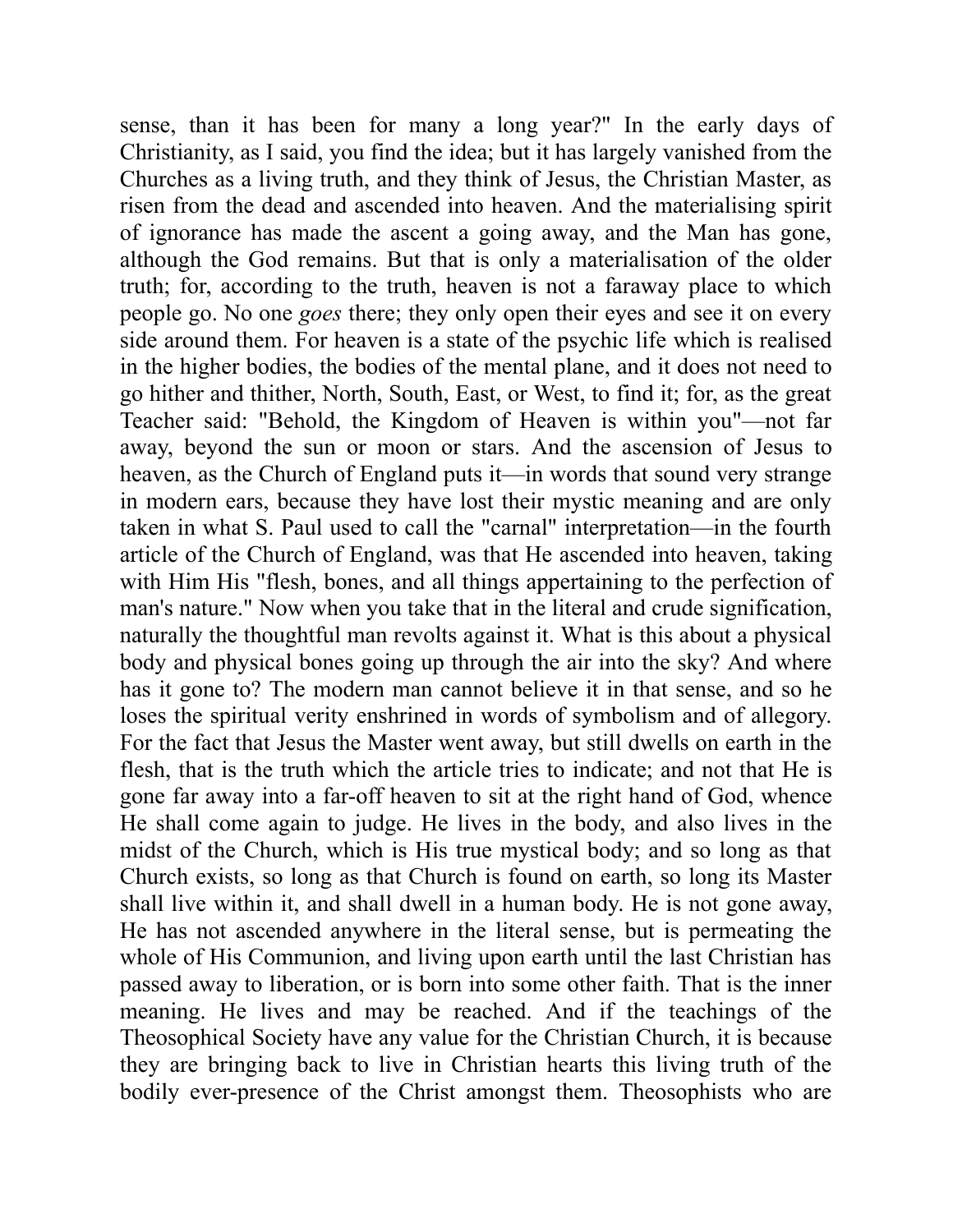Christians, and remain within the limits of the Christian Church, have gained a vivid view of this real humanity of Jesus. They learn that He may be reached as truly now as when He walked near the sea of Galilee, or taught in the streets of Jerusalem, that they may know Him with as real a sense of His presence, may learn from Him as truly as any apostle or disciple in the past, that it is a living and real presence—not only, as the Roman Catholic Church says, in the Sacrament of the altar, but in the experience of the Christian heart. And it has never been left without a witness. Look all through the history of the Christian Church, and see how one after another has come into living touch with the Master Jesus. Every great saint has proclaimed his own experience as regards his contact with his Lord. And only in comparatively modern days, and in parts only of the Christian Church, has that great and vivifying truth been lost sight of. The Greek Church has never lost it; the Roman Catholic Church has never lost it. The testimony of the saints in those ancient communions bears witness to the continuing connection between the Christian and the Christ. You find it in some of the extreme Protestant communities also, where they bear a living testimony to the reality of the personal communion. Not through books and churches only, but within the living heart of man, visible sometimes even to physical eyes, shining out in the vision of the saint, speaking in the rapture of the prophet—it has never quite passed away from Christianity. It is coming back more strongly year after year, coming back with increased vitality, with more reality and strength behind it; coming back because the Christ within the Church, finding that forgetfulness was coming over the modern mind, has, as in the olden days, used a scourge of whipcord instead of only the voice of love. For inasmuch as the voice of love was not listened to, and the reality of His presence was being forgotten, He has used the whip of what is called the Higher Criticism to drive men out of books back to the living Master of the Christian faith. When you build the house of your faith on books and manuscripts, on councils and traditions, you are building on the sand, and the storm has come—the storm of criticism, of investigation, of scholarship, and the house of faith totters, because it is founded on the sand. But build the house of your faith on the rock of human experience, on the one rock on which every true Church is founded, the individual touch between the human Spirit and the divine, the personal experience of the human man on earth with the divine Man in the heaven, beside and around him, and you build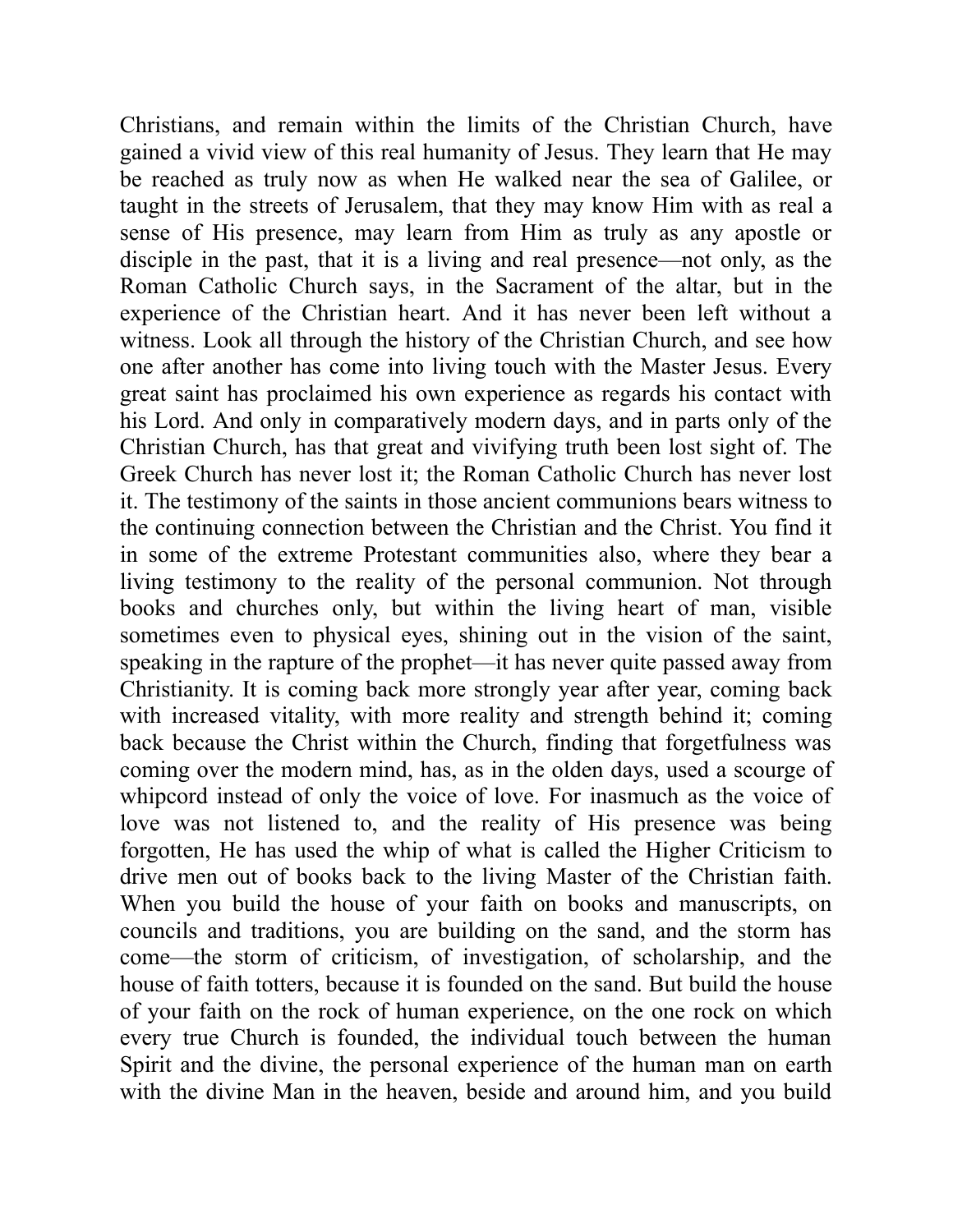the house of your faith on a rock that nothing can shake nor destroy, and it will shelter you, no matter what storms may rage outside. And so, as in the temple, the whip has been used in order that men may learn what they would not learn by the gentle instruction spoken only in the words of the friend. The enemy has been used for it, the foe, the assailant, who has made sharp his weapons, and has cut many of the old manuscripts in pieces; and the result of that is that the Christian Church is thrown back upon the Christ Himself, no longer seen dimly through history, but in vivid reality before the eyes of the heart of the Christian, and that He will give to Christianity a new life. The mystic belief will come back, and the literal interpretations will fall away. And when that is done, then Christianity shall have renewed its youth and its power, and shall know that the Master is living in His Church, and is still the Master of life and death, as in the olden days.

And by a very real instinct you will find that the most earnest Christians cling to the humanity of Jesus, and that is the value of the Master to us, when inside our hearts is written the truth of His existence. If there were only such men as we, and God, the gulf would be too vast, the difference too terrible—nothing to encourage us to believe that Divinity was within us. We seem so trivial, so foolish, so childish, that we hardly dare sometimes to believe that we are truly God. It seems impossible for us in our modern life, with all the follies in which we spend ourselves, with all the childish ambitions and terrors with which we amuse or frighten ourselves. This little modern life seems so petty and so vulgar that we scarcely dare to believe ourselves divine. We speak of the old heroic days, and think that if we had lived then, we too should have been heroic, as the heroes and martyrs and saints of earlier times. But in truth humanity is just as divine to-day, as it ever was in the past. And if the divine were manifested in us as it was in the great ones of the past, we should be heroic as they were; it is not circumstances that make the difference, but only that the God within us is more in the stage of childhood than in those mighty ones of the past, in which He had risen to the stature of divine manhood. And when we think of the Masters and realise that They are; still more, perhaps, when in some happy moment we catch a glimpse of such divine Men, or feel Their presence closer than that of a human friend, ah! then it is that the inspiration which flows from Them, as from a ceaseless source, encourages and vivifies the life within. For we realise that it was not so very, very long ago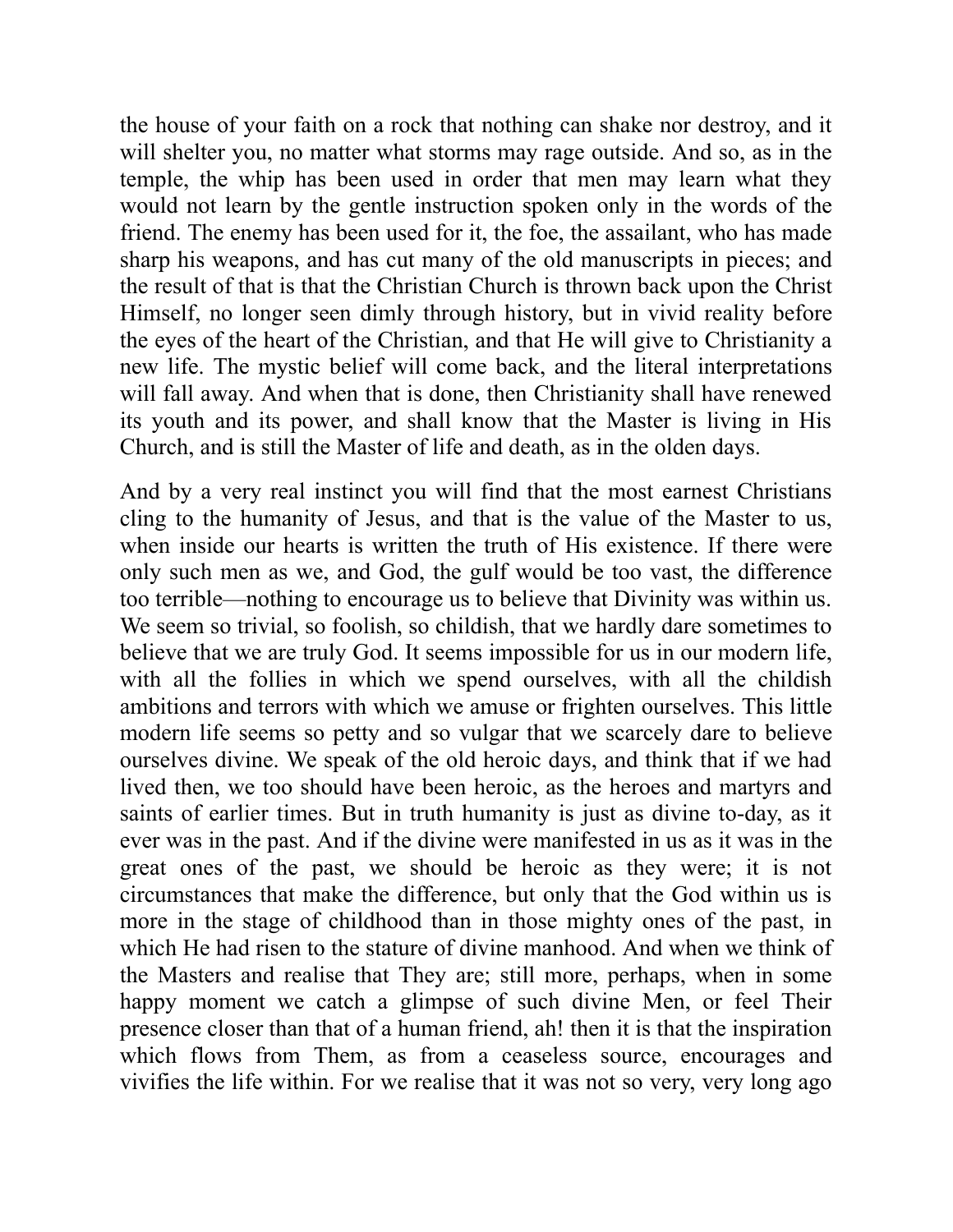that They were as we are, plunged down in the trivialities of earth; that They have climbed above them by the unfolding of the God within. And what They have done, you and I may also do. They are a constant inspiration and encouragement for humanity. They are men, and only God as we are God; the only difference being that They have God more manifest in Them than He is in us. They also in Their day were weak and foolish; They also strove and struggled, as we strive and struggle now; They also failed, as we are failing now; They also blundered, as we are blundering now; and They have risen above it all, strength after strength revealed in Them, wisdom and power and love growing ever more and more divine. And what They have done, you and I can do. For They are truly but the first fruits of humanity, the promise of the harvest, and not something strange, miraculous, and far away. The Christian clings to the manhood of Jesus for the reason that as "He hath suffered, being tempted, He is able to succour them that are tempted." And it is a true instinct, a wise faith, for it is by coming into touch with such links between humanity and God, that you and I in time will become divine. In Him that divine seed of Spirit has unfolded into flower and fruit. When you sow a seed in the soil of your garden, you sow it in the full belief that it will grow, that it will become a plant with leaf and flower and fruit. And you believe it by all the promise of the past, which has proved that out of such seeds grow such flowers; all that is behind you to make your faith a reasonable faith; and when you plant that trivial thing, a little larger than a pin's head, and hide it in the darkness of the ground out of sight, you have a living faith within you that out of that seed shall grow the perfect flower. Have the same faith for the seed of divinity that is planted within you, though it be planted in the darkness of your heart. Even if at present the first little shoot has not come up above the darkness of the soil in which it is buried, none the less the seed is there; it will grow and ripen into the perfect fruit. It must be so. There are no failures for the divine Husbandman, no seed which is not living, which falls from His hands into the ground. And near us the Masters stand ever, the living truth of what man can be—nay, what he shall be in the centuries to come. They are proofs of what you and I shall be, the finished copies of the statues which lie as yet so rough, so unhewn, in the marble of our humanity. That is Their value for all men, and part of Their work is to help us to become what They are, to foster in us every shoot of the spiritual life, to strengthen in us every effort and struggle towards the light. Theirs the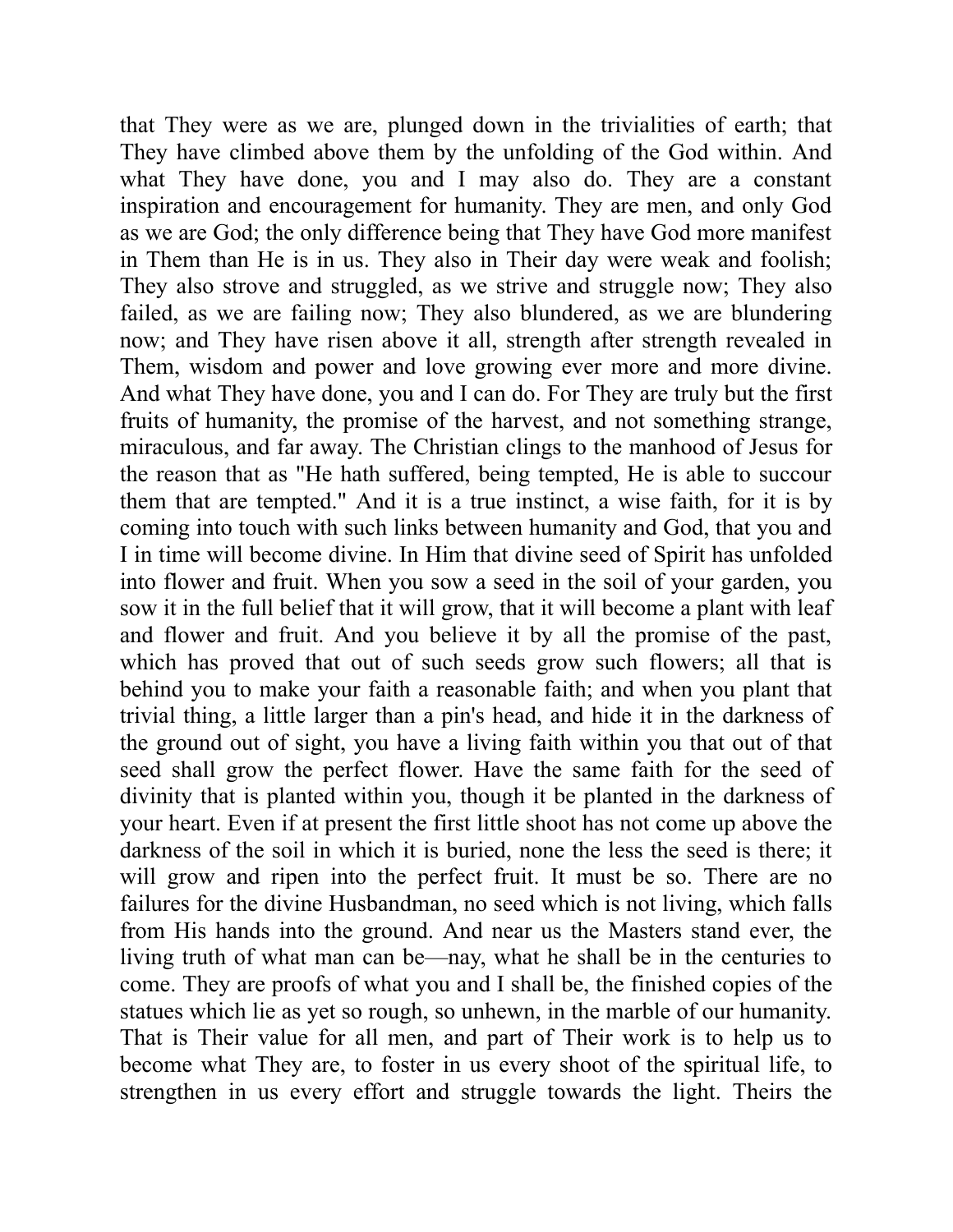glorious work, not only of building up mighty faiths, but of living in them, and pouring out spiritual life on the heart of each who enters within the portals of those faiths. That is Their splendid work; and if Theosophy is doing much in all the religions of the world to make them more real to their adherents, and give to them fresh vitality and strength and vigor, it is only because it is the latest impulse from the Masters of the WISDOM, and so is the most convenient channel through which that life may be poured into all the religions of the world. Only the latest of the impulses. All religions have been born out of such an impulse, and the only difference between this and the earlier impulses is that while they each founded a religion and round that religion a wall was built, so that there were believers inside the wall and unbelievers outside, round this spiritual forthstreaming no walls are to be built, but the waters are to spread everywhere without limitation, without exception. That is the specialty in the message of Theosophy. It belongs to all alike. As much yours, though you do not call it by that name, perhaps, as it is theirs who call it by that name. It is only living, because it lives in every religion; it is only true, because it comes from the same Masters of the eternal WISDOM, belongs equally to all, to every religion that cares to take any of the truth that it has re-proclaimed. And all over the world the glad message is going. There is not one religion which is now living, amongst whose adherents Theosophy is not spreading, and making them better members of their religions than they were before. For there is many a man and woman, in East and West alike, who had gone away from the religion into which they were born, because the mystic element had vanished and the literal sense of the doctrines was in truth the letter which killeth, while the spirit that was life seemed to have escaped. Many such men and women, in East and West, have come back with joy to the religion in which they were born, in realising that it is only an expression of the one divine WISDOM, and that the Masters of the WISDOM live and move amongst us.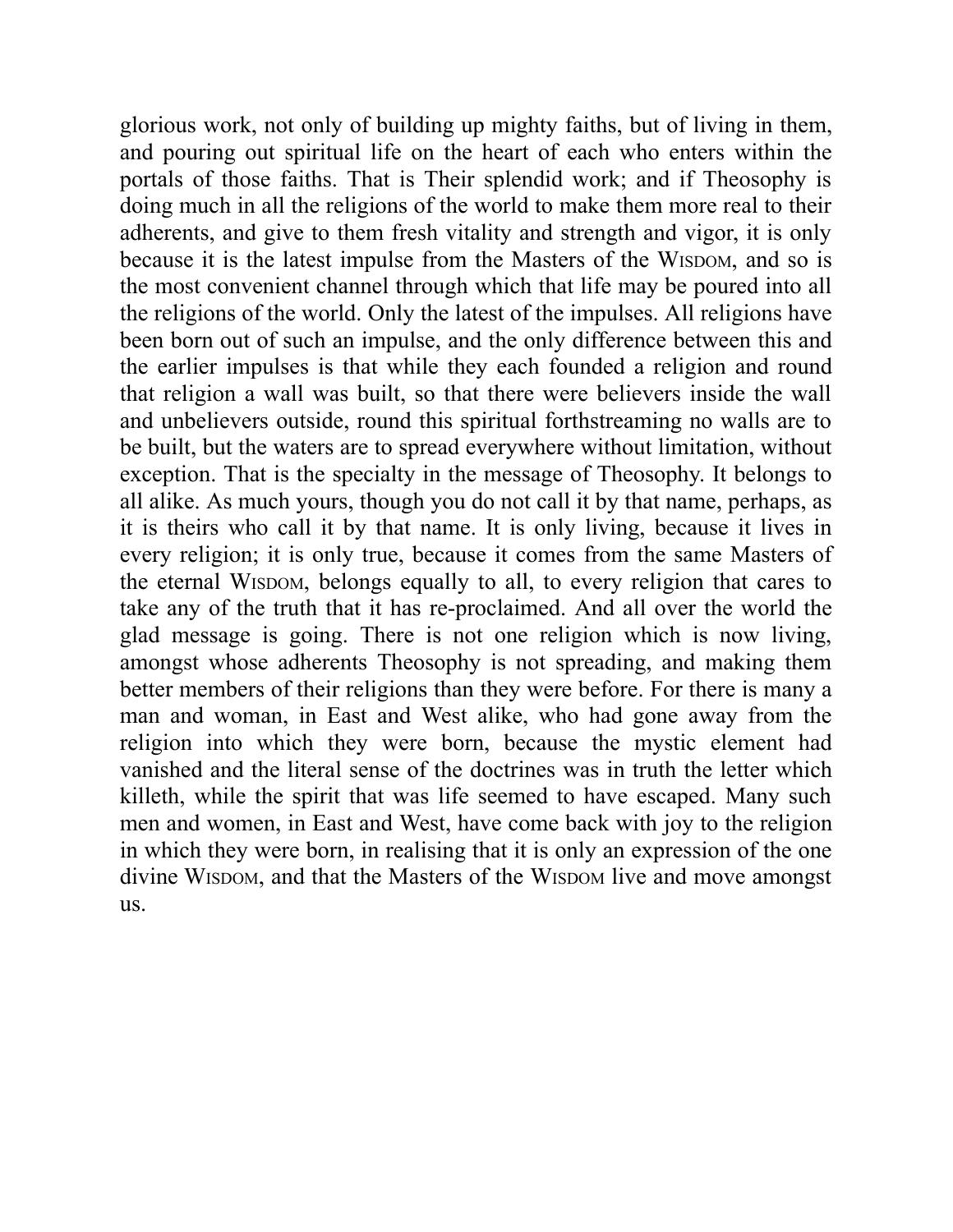<span id="page-34-0"></span>And it may be that if the world grows more spiritual, it may be that if Spirit again becomes triumphant over matter, after passing through the darkness which was necessary in order that the intellect might be thoroughly developed and might learn its powers and its limitations; it may be that, in days to come, when the world is more spiritualised than to-day, climbing as it is again the upward arc, these living Masters of the world's religions will come amongst us again visibly as in the earlier days. It is not They who keep back in silence. It is we who shut Them out, and make Their presence a danger rather than an encouragement and an inspiration. And every one of you—no matter what your faith may be, Christian, Hindu, Buddhist, Theosophist, what matters it?—every one of you who makes the Master of your own faith a living reality, part of your life, nearer than friend and brother, every such believer and worker is hastening the day of joy when the world shall be ready for the open reception of the Masters, that They may move visibly amongst humanity once more. That it may be so, open your heart to every breath of truth; that it may be so, open your eyes to every ray from the one eternal Sun. In the past the world would have none of the Masters. They slew the Christ; they made the prophets outcasts. And until in our heart the love of the Master awakens, until with passionate longing, with continual insistence, we call to the divine Men the welcome, without which They may not come, They must remain hidden. Only when there comes up from heart after heart one vast chant of devotion and appeal, only then will They come to the many as They have already come to the few, and show out the visible splendor of Their manhood, as the glory of Their divinity has ever been upon the earth.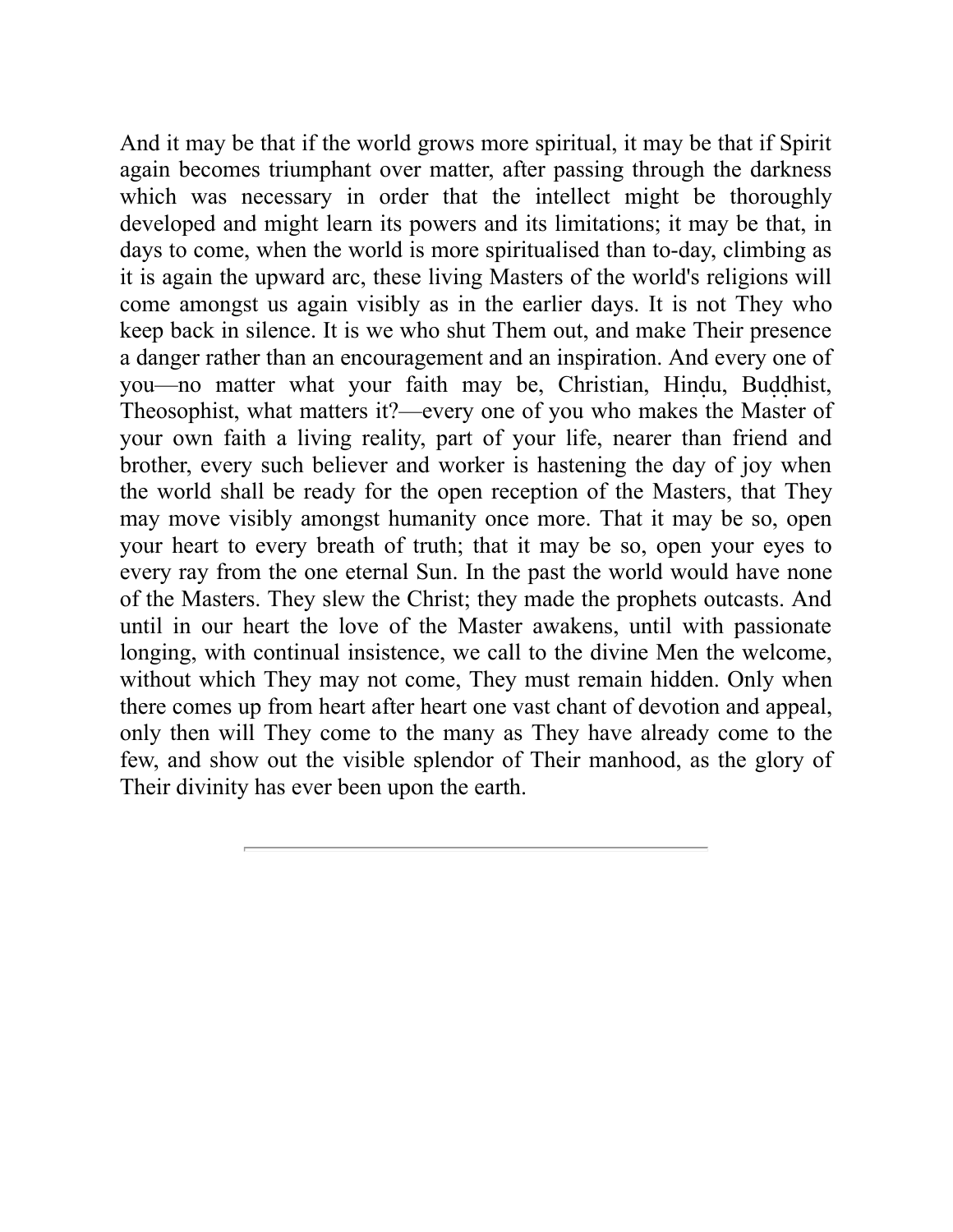### <span id="page-35-0"></span>**Theosophy and the Theosophical Society**

I want to put before you clearly and plainly what Theosophy means, and what is the function of the Theosophical Society. For we notice very often, especially with regard to the Society, that there is a good deal of misconception touching it, and that people do not realise the object with which it exists, the work that it is intended to perform. It is very often looked upon as the expression of some new religion, as though people in becoming Theosophists must leave the religious community to which he or she may happen to belong. And so a profound misconception arises, and many people imagine that in some way or other it is hostile to the religion which they profess. Now Theosophy, looked at historically or practically, belongs to all the religions of the world, and every religion has an equal claim to it, has an equal right to say that Theosophy exists within it. For Theosophy, as the name implies, the Divine WISDOM, the WISDOM of God, clearly cannot be appropriated by any body of people, by any Society, not even by the greatest of the religions of the world. It is a common property, as free to everyone as the sunlight and the air. No one can claim it as his, save by virtue of his common humanity; no one can deny it to his brother, save at the peril of destroying his own claim thereto. Now the meaning of this word, both historically and practically, the WISDOM, the Divine WISDOM, is a very definite and clear meaning; it asserts the possibility of the knowledge of God. That is the point that the student ought to grasp; this knowledge of God, not the belief in Him, not the faith in Him, not only vague idea concerning Him, but the *knowledge* of Him, is possible to man. That is the affirmation of Theosophy, that is its root-meaning and its essence.

And we find, looking back historically, that this has been asserted in the various great religions of the world. They all claim that man can know, not only that man can believe. Only in some of the more modern faiths, in their own modern days, the knowledge has slipped into the background, and the belief, the faith, looms very large in the mind of the believer. Go back as far as you will in the history of the past, and you will find the most ancient of religions affirming this possibility of knowledge. In India, for instance, with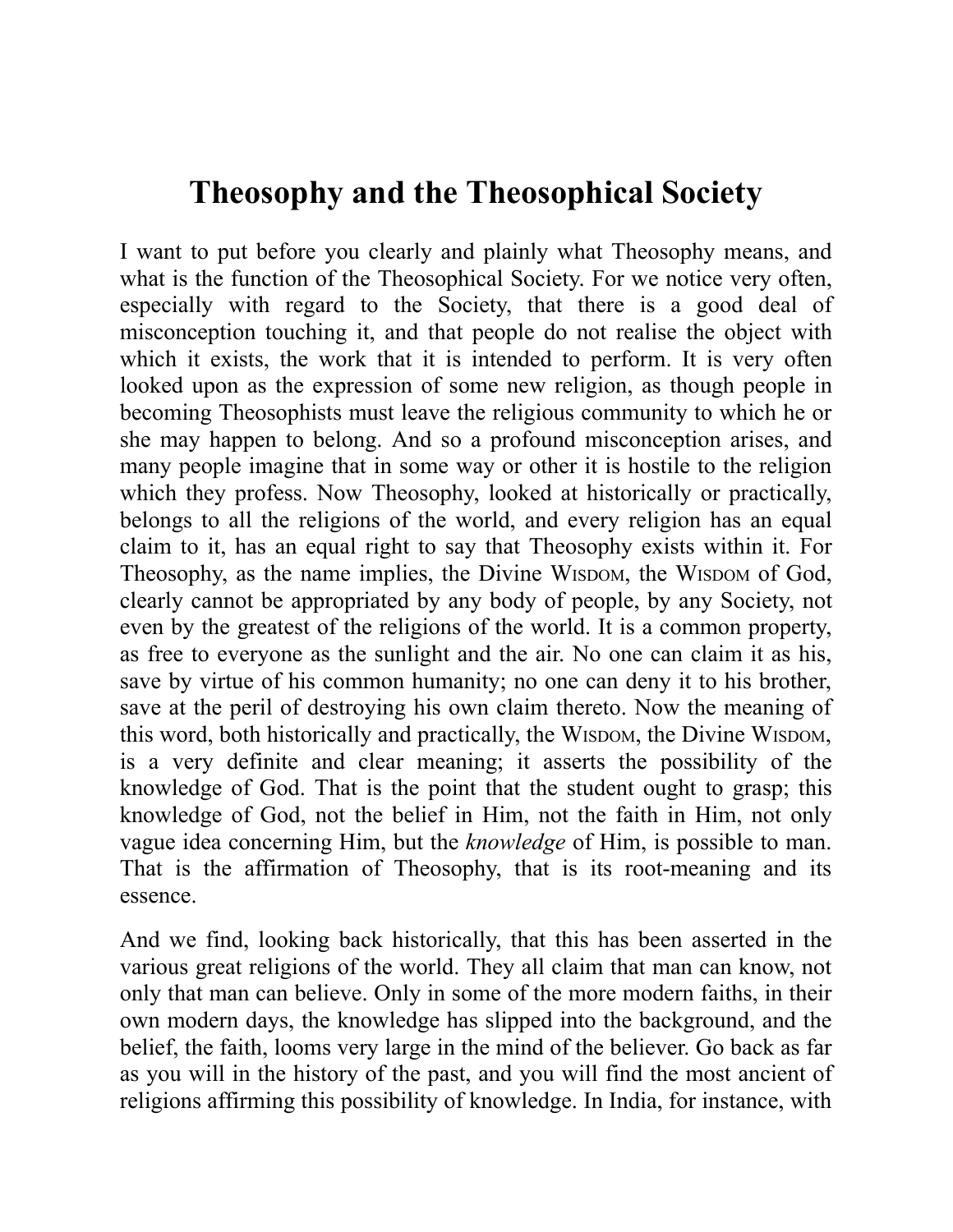its antique civilisation, you find that the very central idea of Hinduism is this supreme knowledge, the knowledge of God. As I pointed out to you the other day with regard to this old Eastern religion, all knowledge is regarded in a higher or a lower degree as the knowledge of God; for there is no division, as you know, in that ancient faith, between the secular and the sacred. That division is a modern division, and was unknown in the ancient world. But they did make a division in knowledge between the higher and the lower; and the lower knowledge, or the lower science, called the "lower divine science," was that which you will call "science" nowadays, the study of the external world. But it also included all that here we speak of as Literature, as Art, as Craft—everything, in fact, which the human brain can study and the human fingers can accomplish—the whole of that, in one grand generalisation, was called "Divine Wisdom," but it was the lower divine Wisdom, the inferior knowledge of God. Then, beside, or rather above that, came the Supreme Knowledge, the higher, the superior, that beyond which there was no knowledge, which was the crown of all. Now, that supreme knowledge is declared to be "the knowledge of Him by Whom all things are known"—a phrase indicating the Supreme Deity. It was that which was called the supreme knowledge, or, *par excellence*, the Divine Knowledge, and that old Hindu thought is exactly the same as you have indicated by the name Theosophy.

So, again, classical students may remember that among the Greeks and the early Christians there was what was called the Gnosis, the knowledge, the definite article pointing to that which, above all else, was to be regarded as knowledge or wisdom. And when you find among the Neo-Platonists this word Gnosis used, it always means, and is defined to mean, "the knowledge of God," and the "Gnostic" is "a man who knows God." So, again, among the early Christians. Take such a man as Origen. He uses the same word in exactly the same sense; for when Origen is declaring that the Church has medicine for the sinner, and that Christ is the Good Physician who heals the diseases of men, he goes on to say that the Church has also the Gnosis for the wise, and that you cannot build the Church out of sinners; you must build it out of Gnostics. These are the men who know, who have the power to help and to teach; and there can be no medicine for the diseased, no upholder of the weak, unless, within the limits of the religion, the Gnostic is to be found. And so Origen lays immense stress on the Gnostic, and devotes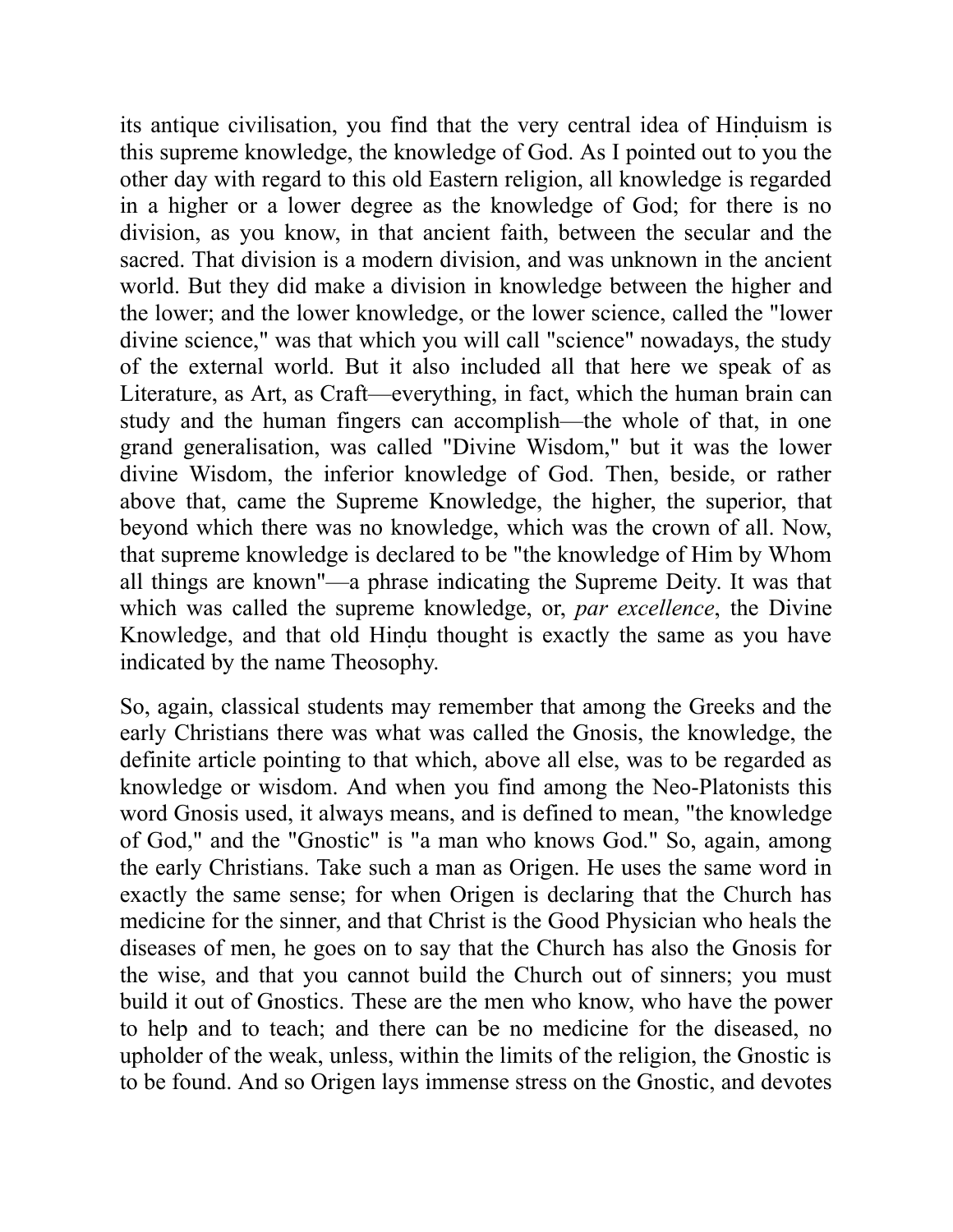page after page to a description of him: what he is, what he thinks, what he does; and to the mind of that great Christian teacher, the Gnostic was the strength of the Church, the pillar, the buttress of the faith. And so, coming down through the centuries, since the Christian time, you will find the word Gnostic used every now and again, but more often the term "Theosophist" and "Theosophy"; for this term came into use in the later school, the Neo-Platonists, and became the commonly accepted word for those who claimed this possibility of knowledge, or even claimed to *know*. And a phrase regarding this is to be found in the mystic Fourth Gospel, that of S. John, where into the mouth of the Christ the words are put, that the "knowledge of God is eternal life"—not the faith, nor the thought, but the knowledge again declaring the possibility of this Gnosis. And the same idea is found along the line of the Hermetic Science, or Hermetic Philosophy, partly derived from Greece and partly from Egypt. The Hermetic philosopher also claimed to know, and claimed that in man was this divine faculty of knowledge, above the reason, higher than the intellect. And whenever, among the thoughtful and the learned, you find reference made to "faith," as where, in the Epistle to the Hebrews, it is said to be "the *evidence* of things not seen," the same idea comes out, and Faith, the real Faith, is only this intense conviction which grows out of the inner spiritual being of man, the Self, the Spirit, which justifies to the intellect, to the senses, that there is God, that God truly exists. And this is so strongly felt in the East that no one there wants to argue about the existence of God; it is declared that that existence cannot be proved by argument. "Not by argument," it is written, "not by reasoning, not by thinking, can the Supreme Self be known." The only proof of Him is "the conviction in the Spirit, in the Self." And thus Theosophy, then, historically, as you see, always makes the affirmation that man can know; and after that supreme affirmation that God may be known, then there comes the secondary affirmation, implied really in that, and in the fact of man's identity of nature with the Supreme, that all things in the universe can be known—things visible and invisible, subtle and gross. That is, so to speak, a secondary affirmation, drawn out of the first; for clearly if in man resides the faculty to know God as God, then every manifestation of God may be known by the faculty which recognises the identity of the human Spirit with the Supreme Spirit that permeates the universe at large. So in dictionaries and in encyclopedias you will sometimes find Theosophy defined as the idea that God, and angels, and spirits, may hold direct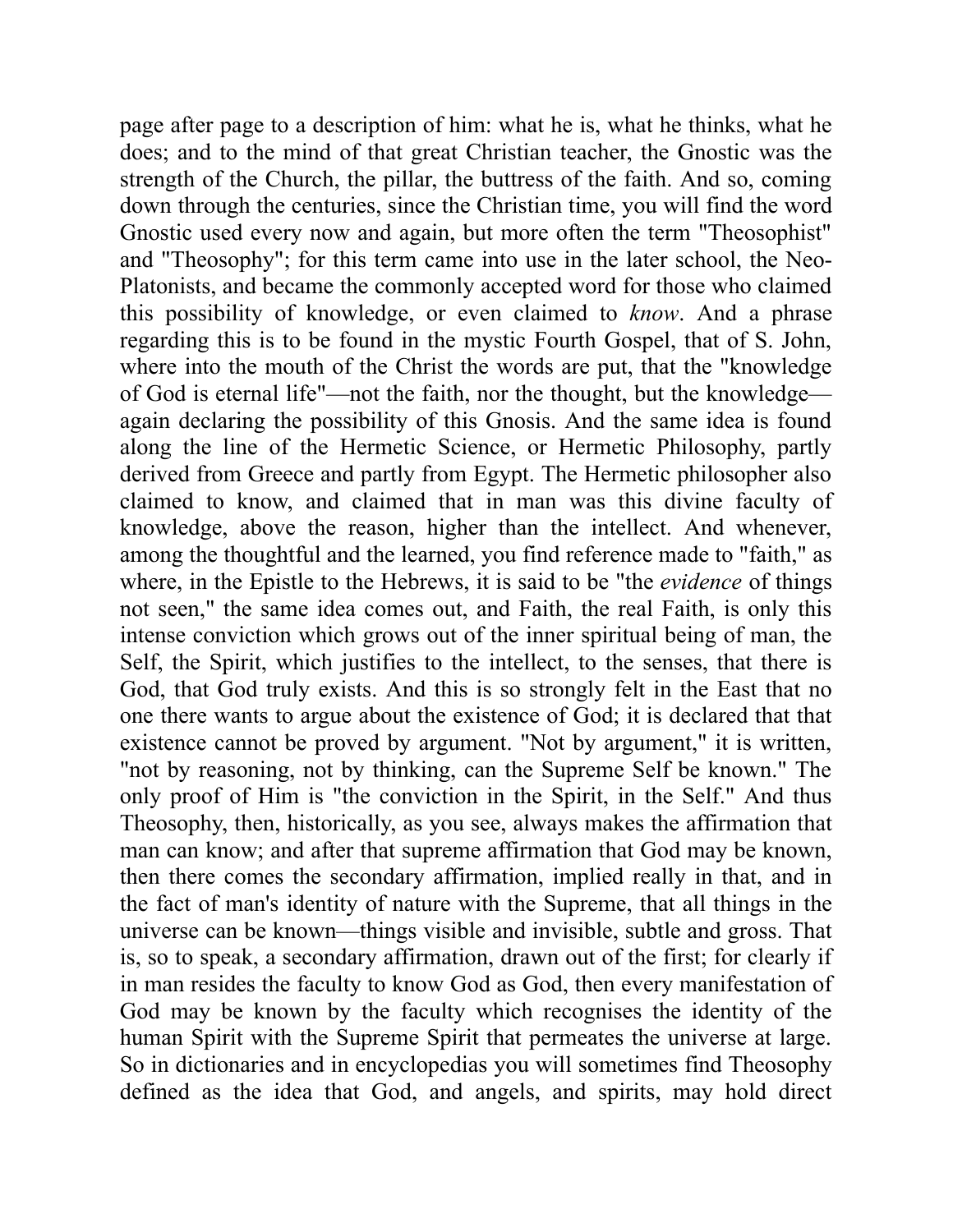communication with men; or sometimes, in the reverse form, that men can hold communication with spirits, and angels, and even with God Himself; and although that definition be not the best that can be given, it has its own truth, for that is the result of the knowledge of God, the inevitable outcome of it, the manifestation of it. The man who knows God, and knows all things in Him, is evidently able to communicate with any form of living being, to come into relation with anything in the universe of which the One Life is God.

In modern days, and among scientific people, the affirmation which is the reverse of this became at one time popular, widely accepted—not Gnostic but "Agnostic," "without the Gnosis"; that was the position taken up by Huxley and by many men of his own time of the same school of thought. He chose the name because of its precise signification; he was far too scientific a man to crudely deny, far too scientific to be willing to speak positively of that of which he knew nothing; and so, instead of taking up the position that there is nothing beyond man, and man's reason, and man's senses, he took up the position that man was without possibility of knowledge of what there might be, that his only means of knowledge were the senses for the material universe, the reason for the world of thought. Man, by his reason, could conquer everything in the realm of thought, might become mighty in intellect, and hold as his own domain everything that the intellect could grasp at its highest point of growth, its highest possibility of attainment. That splendid avenue of progress Huxley, and men like Huxley, placed before humanity as the road along which it might hope to walk, full of the certainty of ultimate achievement. But outside that, beyond the reason in the world of thought and the senses in the material world, Huxley, and those who thought like him, declared that man was unable to pierce—hence "Agnostic," "without the Gnosis," without the possibility of plunging deeply into the ocean of Being, for there the intellect had no plummet. Such, according to science at one time, was man; and whatever man might hope for, whatever man might strive for, on, as it were, the portal of the spiritual universe was written the legend "without knowledge." Thither man might not hope to penetrate, thither man's faculties might never hope to soar; for when you have defined man as a reasoning being, you have given the highest definition that science was able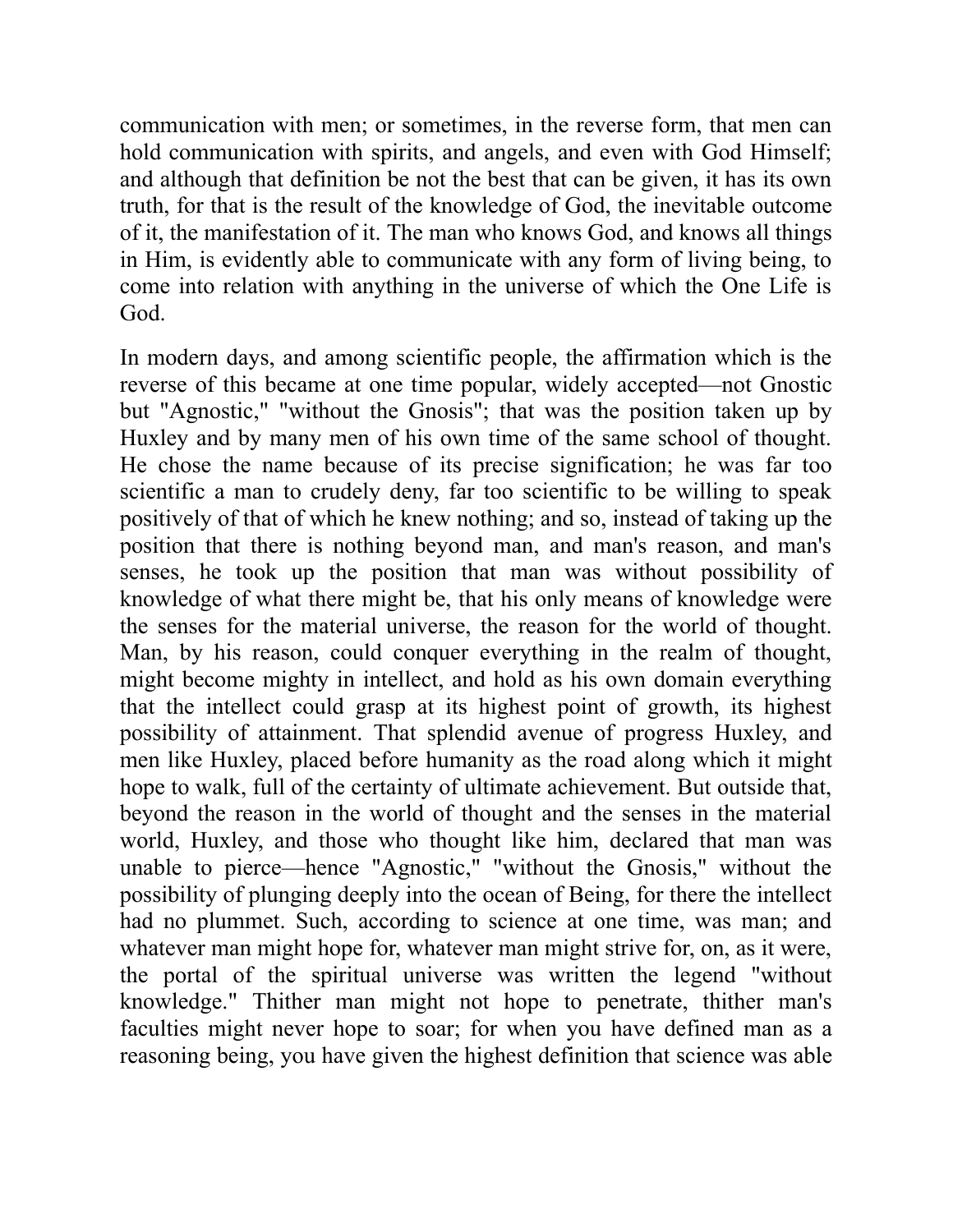to accept, and across the spiritual nature was written: "imagination, dream, and phantasy."

And yet there is much in ordinary human history which shows that man is something more than intellect, as clearly as it shows that the intellect is greater than the senses; for every statesman knows that he has to reckon with what is sometimes called "the religious instinct" in man, and that however coldly philosophers may reason, however sternly science may speak, there is in man some upwelling power which refuses to take the agnosticism of the intellect, as it refuses to accept the positivism of the senses; and with that every ruler of men has to deal, with that every statesman has to reckon. There is something in man which from time to time wells up with irresistible power, sweeping away every limit which intellect or senses may strive to put in its path—the religious instinct. And even to take that term, that name, even that is to join on this part of man's nature to a part of nature universal, which bears testimony in every time, and in every place, that to every instinct in the living creature there is some answer in the nature outside itself. There is no instinct known in plant, in animal, in man, to which nature does not answer; nature, which has woven the demand into the texture of the living creature, has always the supply ready to meet the demand; and strange indeed it would be, well-nigh incredible, if the profoundest instinct of all in nature's highest product on the physical plane, if that ineradicable instinct, that seeking after God and that thirst for the Supreme, were the one and only instinct in nature for which there is no answer in the depths and the heights around us. And it is not so. That argument is strengthened and buttressed by an appeal to experience; for you cannot, in dealing with human experience and the testimony of the human consciousness, leave entirely out of court, silenced, as though it were not relevant, the continual testimony of all religions to the existence of the spiritual nature in man. The spiritual consciousness proves itself quite as definitely as the intellectual or the sensuous consciousness proves itself—by the experience of the individual, alike in every religion as in every century in which humanity has lived, has thought, has suffered, has rejoiced. The religious, the spiritual nature, is that which is the strongest in man, not the weakest; that which breaks down the barriers of the intellect, and crushes into silence the imperious demands of the senses; which changes the whole life as by a miracle, and turns the face of the man in a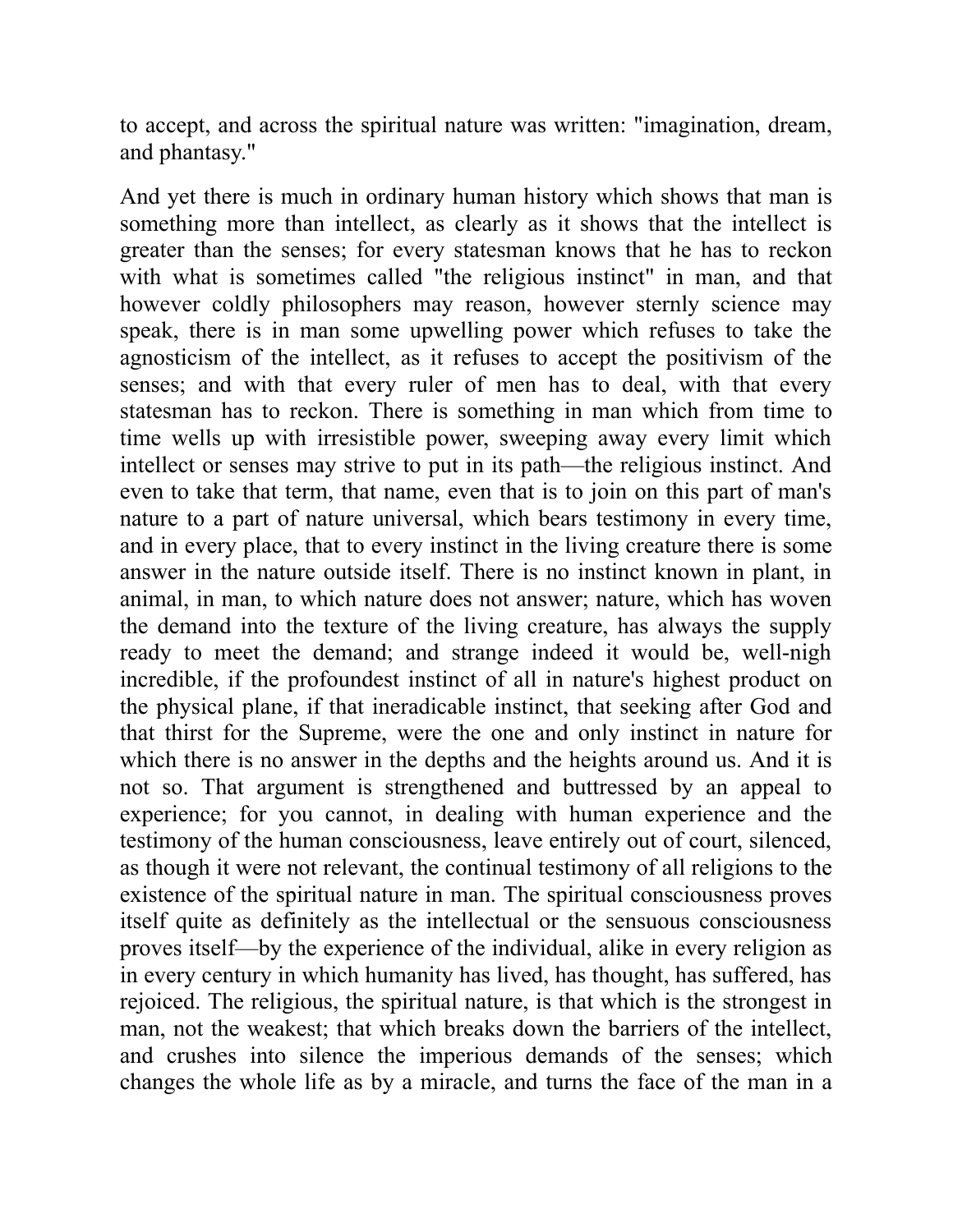direction contrary to that in which he has been going all his life. Whether you take the facts of conversion, or whether you take the testimony of the saint, the prophet, the seer, they all speak with that voice of authority to which humanity instinctively bows down; and it was the mark of the spiritual man when it was said of Jesus, the Prophet: "He taught them as one having authority, and not as the scribes." For where the spiritual man speaks, his appeal is made to the highest and the deepest part in every hearer that he addresses, and the answer that comes is an answer that brooks no denial and permits no questioning. It shows its own imperial nature, the highest and the dominant nature in the man, and where the Spirit once has spoken the intellect becomes obedient, and the senses begin to serve.

Now Theosophy, in declaring that this nature of man can know God, bases that statement on identity of nature. We can know—it is our continual experience—we can know that which we share, and nothing else. Only when you have appropriated for yourself something from the outside world can you know the similar things in the outside world. You can see because your eye has within it the ether of which the waves are light; you can hear because your ear has in it the ether and the air whose vibrations are sound; and so with everything else. Myriads of things exist outside you, and you are unconscious of them, because you have not yet appropriated to your own service that which is like unto them in outer nature. And you can know God for exactly the same reason that you can know by sight or hearing because you are part of God; you can know Him because you share His nature. "We are partakers of the Divine Nature," says the Christian teacher. "Thou art That," declares the Hindu. The Sufi cries out that by love man and God are one, and know each other. And all the religions of the world in varied phrase announce the same splendid truth of man's Divinity. It is on that that Theosophy founds its affirmation that the knowledge of God is possible to man; that the foundation, then, of Theosophy, that the essence of its message.

And the value of it at the time when it was re-proclaimed to the world was that it was an affirmation in the face of a denial. Where Science began to cry "agnosticism," Theosophy came to cry out "gnosticism." At the very same time the two schools were born into the modern world, and the reproclamation of Theosophy, the supreme knowledge, was the answer from the invisible worlds to the nescience of Science. It came at the right time, it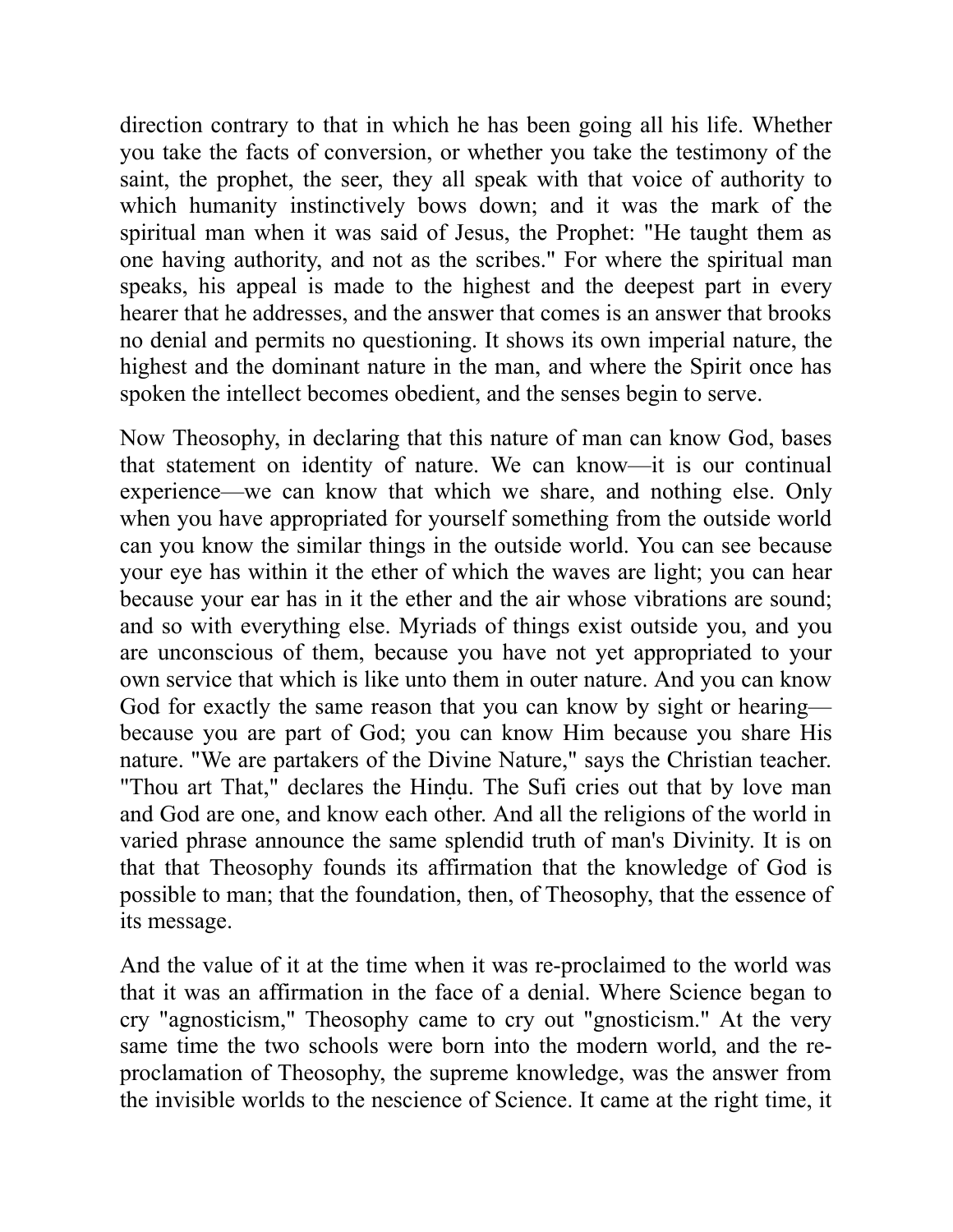came in the right form, as in a few moments we shall see; but the most important thing of all is that it came at the very moment when Science thought itself triumphant in its nescience. This re-proclamation, then, of the most ancient of all truths, was the message of Theosophy to the modern world. And see how the world has changed since that was proclaimed! It is hardly necessary now to make that affirmation, so universal has become the acceptance of it. It is almost difficult to look back to the year 1875, and realise how men were thinking and feeling then. I can remember it, because I was in it. The elder amongst you can remember it, for the same reason. But for the younger of you, who have begun to think and feel in the later times, when this thought was becoming common, you can scarcely realise the change in the intellectual atmosphere which has come about during these last two-and-thirty years. Hardly worth while is it to proclaim it now, it is so commonplace. If now you say: "Man can know God," the answer is: "Of course he can." Thirty-two years ago it was: "Indeed he cannot." And that is to be seen everywhere, all over the world, and not only among those people who were clinging blindly to a blind faith, desperately sticking to it as the only raft which remained for them to save them from being submerged in materialism. It is recognised now on all hands; literature is full of it; and it is not without significance that some months ago *The Hibbert Journal*—which has in it so much of the advanced thought of the day, for which bishops and archbishops and learned clerics write—it is not without significance that that journal drew its readers' attention to "the value of the God-idea in Hinduism." And the only value of it was this, for man: that man is God, and therefore can know God; and the writer pointed out that that was the only foundation on which, in modern days, an edifice that could not be shaken could be reared up for the Spirit in man. That is the religion of the future, the religion of the Divine Self; that the common religion, the universal religion, of which all the religions that are living in the world will be recognised as branches, as sects of one mighty religion, universal and supreme. For just as now in Christianity you have many a sect and many a church, just as in Hinduism we find many sects and many schools, and as in every other great religion of the world at the present time there are divisions between the believers in the same religion, so shall it be —very likely by the end of this century—with all the religions of the world; there will be only one religion—the knowledge of God—and all religious sects under that one mighty and universal name.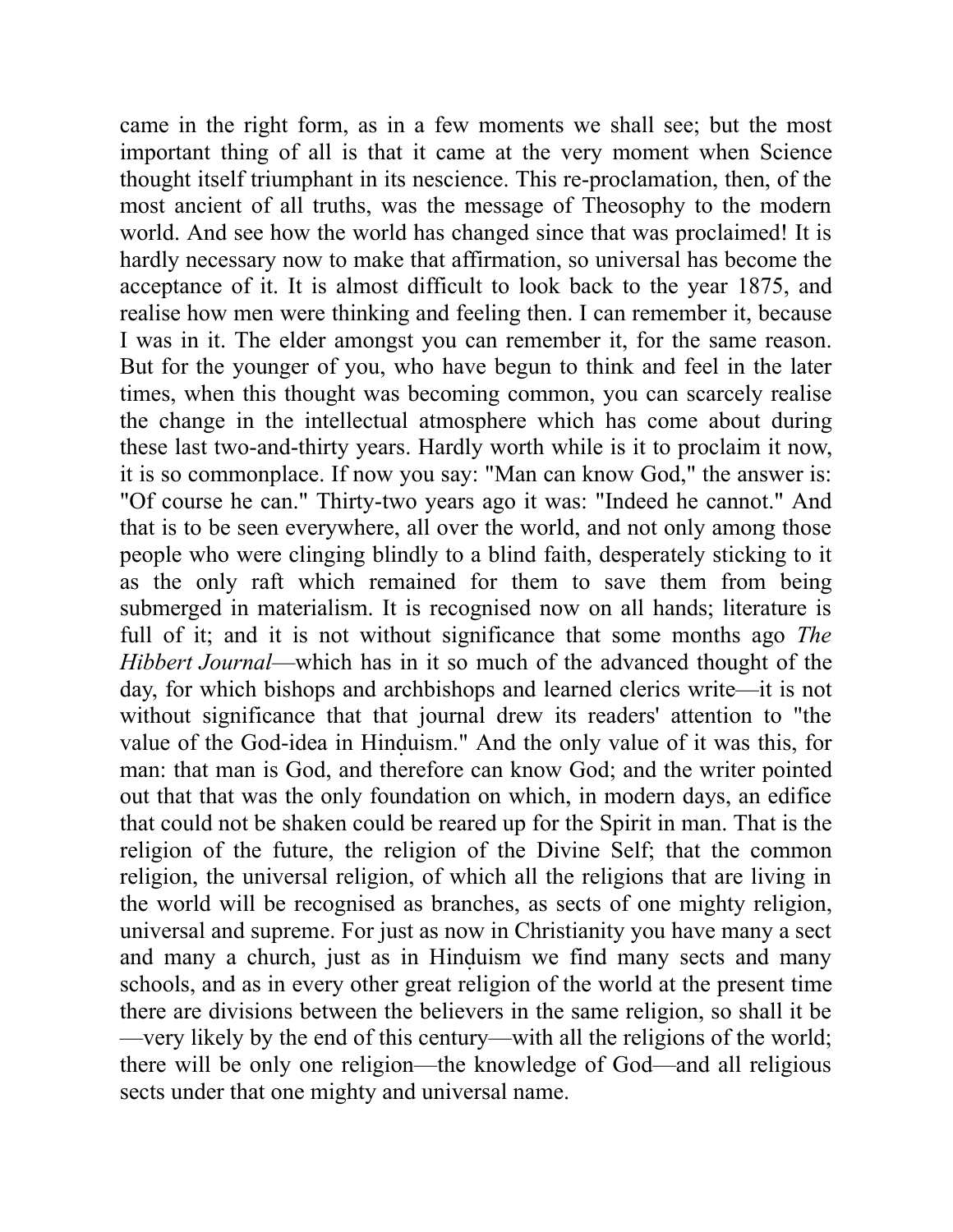And then, naturally, out of this knowledge there must spring a large number of other knowledges subservient to it, that which you hear so much about in Theosophical literature, of other worlds, the worlds beyond the physical, worlds that are still material, although the matter be of a finer, subtler kind; all that you read about the astral, and mental, and buddhic planes, and so on —all these lower knowledges find their places naturally, as growing out of the one supreme knowledge. And at once you will ask: "Why?" If you are really divine, if your Self is the same Self of which the worlds are a partial expression, then it is not difficult to see that that Self in you, as it unfolds its divine powers, and shapes the matter which it appropriates in order to come in contact with all the different parts of the universe, that that Self, creating for itself bodies, will be able to know every material thing in the universe, just as you know the things of the physical plane through the physical body. For it is all on the same lines: that which enables you to know is not only body—that is the medium between you and the physical world—but the Knower in you is that which enables you to know, the power of perception which is of consciousness, and not of body. When consciousness vanishes, all the organs of consciousness are there, as perfect as ever, but the Knower has left them, and knowledge disappears with him; and so, whether it be in a swoon, in a fainting fit, in sleep, or in death, the perfect instrument of the physical body becomes useless when the hand of the master workman drops it. The body is only his tool, whereby he contacts the things in a universe which is not himself; and the moment he leaves it, it is a mere heap of matter, doomed to decay, to destruction. But just as he has that body for knowledge here, so he has other bodies for knowledge otherwhere, and in every world he can know, he who is the Knower, and every world is made up of objects of knowledge, which he can perceive, examine, and understand.

And the world into which you shall pass when you go through the portal of death, that is around you at every moment of your life here, and you only do not know it because your instrument of knowledge there is not yet perfected, and ready there to your hand; and the heavenly world into which you will pass out of the intermediate world next to this, that is around you now, and you only do not know it because your instrument of knowledge there has not yet been fashioned. And so with worlds yet higher, knowledge of them is possible, because the Knower is yourself and is God, and you can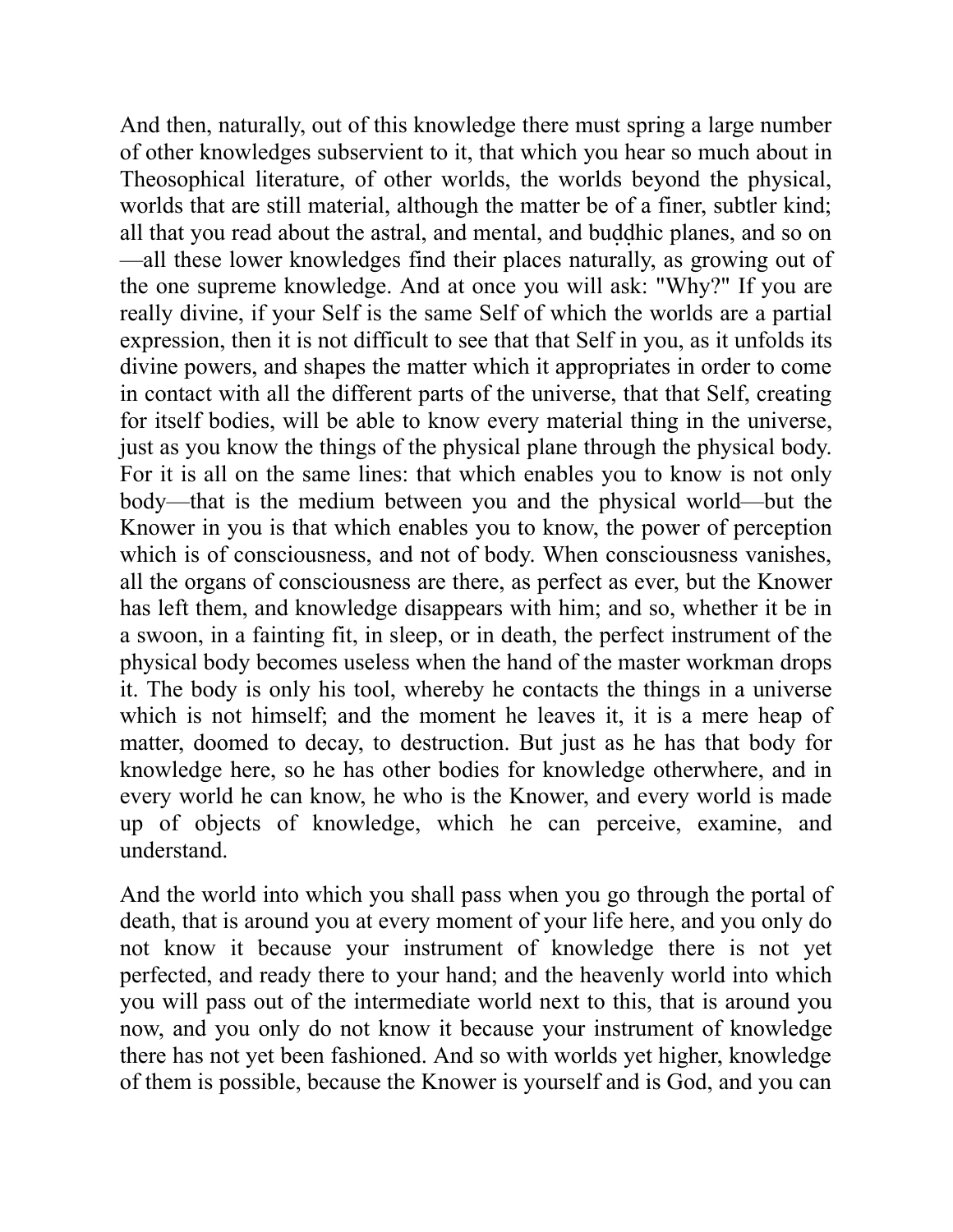create your instruments of knowledge according to your wisdom and your will.

Hence Theosophy includes the whole of this vast scheme or field of knowledge; and the whole of it is yours, yours to possess at your will. Hence Theosophy should be to you a proclamation of your own Divinity, with everything that flows therefrom; and all the knowledge that may be gathered, all the investigations that may be made, they are all part of this great scheme. And the reason why all the religions of the world teach the same, when you come to disentangle the essence of their teaching from the shape in which they put it, the reason that they all teach the same is that they are all giving you fragments of knowledge of the other worlds, and these worlds are all more real than the world in which you are; and they all teach the same fundamental truths, the same fundamental moral principles, the same religious doctrines, and use the same methods in order that men may come into touch with the other worlds. The sacraments do not belong to Christianity alone, as sometimes Christians think; every religion has its sacraments, some more numerous than others, but all have some. For what is a sacrament? It is the earthly, the physical representative of a real correspondence in nature; as the catechism of the Church of England phrases it: "An outward and visible sign of an inward and spiritual grace." It is a true definition. A sacrament is made up of the outer and inner, and you cannot do without either. The outer thing is correlated to the inner, and is a real means of coming into touch with the higher, and is not only a symbol, as some imagine. The great churches and religions of the past always cling to that reality of the sacrament, and they do well. It is only in very modern times, and among a comparatively small number of Christian people, that the sacrament has become only a symbol, instead of a channel of living and divine power. And much is lost to the man who loses out of his religion the essential idea of the sacrament; for it is the link between the spiritual and the physical, the channel whereby the spiritual pours down into the physical vehicle. Hence the value that all religions put upon sacraments, and their recognition of their reality, and their priceless service to mankind. And so with many other things in ceremonies and rites, common to all the different faiths—the use of musical sounds, a use which tunes the bodies so that the spiritual power may be able to manifest through them and by them. For just as in your orchestra you must tune the instruments to a single note, so must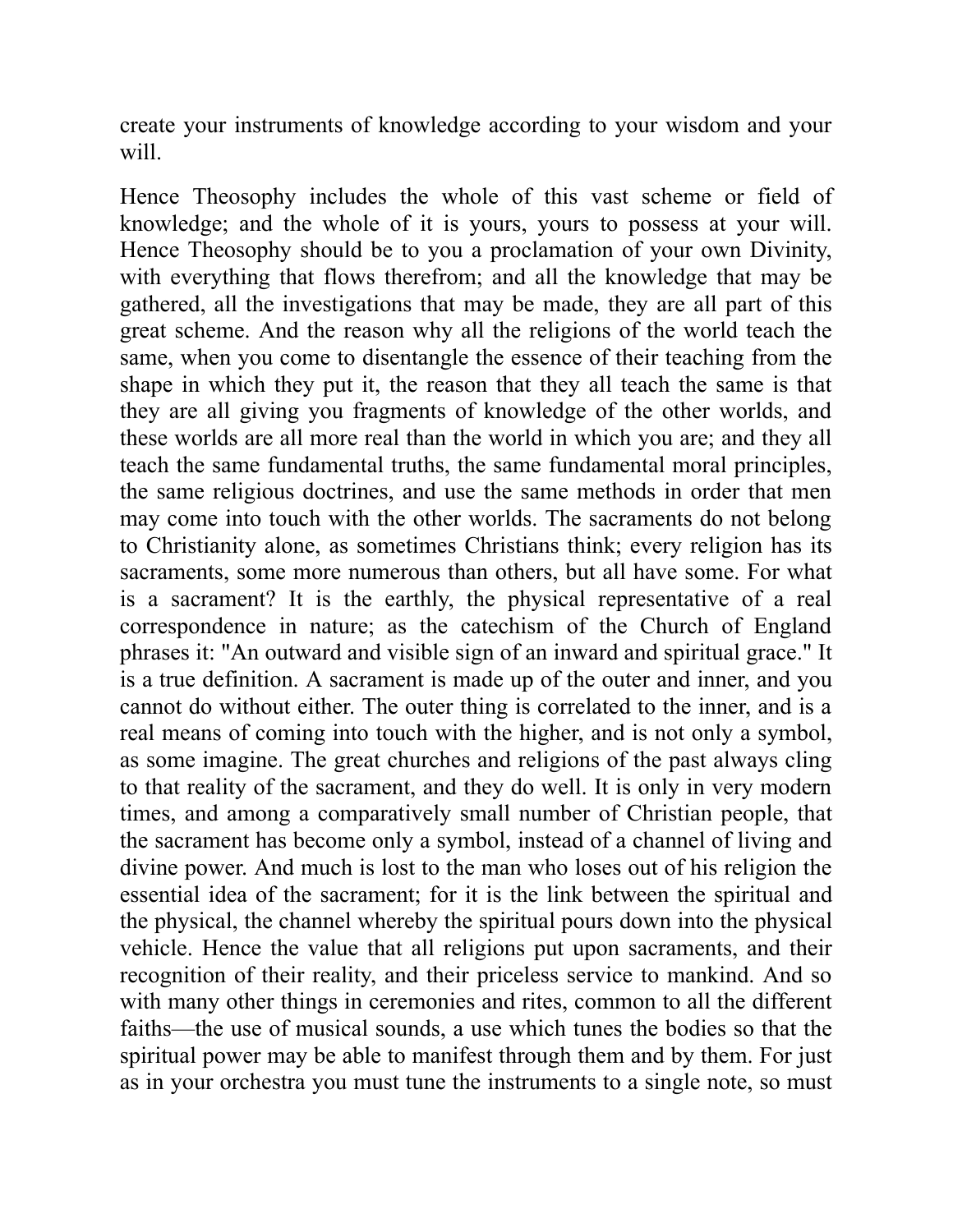you tune your various bodies in order that harmoniously they may allow the spiritual force to come through from the higher to the lower plane. It is a real tuning, a real making of harmonious vibrations; and the difference between the vibrations that are harmonious and the vibrations that are discordant, from this point of view, is this: when all the bodies vibrate together, all the particles and their spaces correspond, so that you get solid particles, then spaces, and then solid particles, and spaces again, corresponding through all the bodies; whereas in the normal condition the bodies do not match in that way, and the spaces of one come against the solid parts of the other, and so you get a block. When sounds are used, the mystical sounds called mantras in Hinduism, the effect of those is to change the bodies from this condition to that, and so the forces from without can come into the man, and the forces in him may flow out to others. That is the value of it. You are able to produce mechanically a result which otherwise has to be produced by a tremendous exertion of the will; and the man of knowledge never uses more force than is necessary in order to bring about what he desires, and the Occultist—who is the wise man on many planes he uses the easiest way always to gain his object. Hence the use of music, or mantras, in every faith. Pythagoras used music in order to prepare his disciples to receive his teachings. The Greek and the Roman Catholic Churches use special forms of music to produce a definite effect upon the worshippers who hear them. All of you must be aware that there are some kinds of music which have the remarkable effect upon you, of lifting you higher than you can rise by your own unassisted effort. Even the songs of illiterate Christian bodies do have some effect upon them, in raising them to a higher level, although they possess little of the true quality of the mantra. In Theosophy you find all these things dealt with scientifically—a mass of knowledge, but all growing out of the original statement that man can know God.

Now it is clear that in all that, there is nothing which a man of any faith cannot accept, cannot study. I do not mean that he will accept everything that a Theosophist would say; but I mean that the knowledge is knowledge of a kind which he will be wise to study, and to appropriate so far as it recommends itself to his reason and his intuition. And that is all the man need do—study. All this knowledge is spread out for you freely: you can take it, if you will. The Theosophical Society, which spreads it broadcast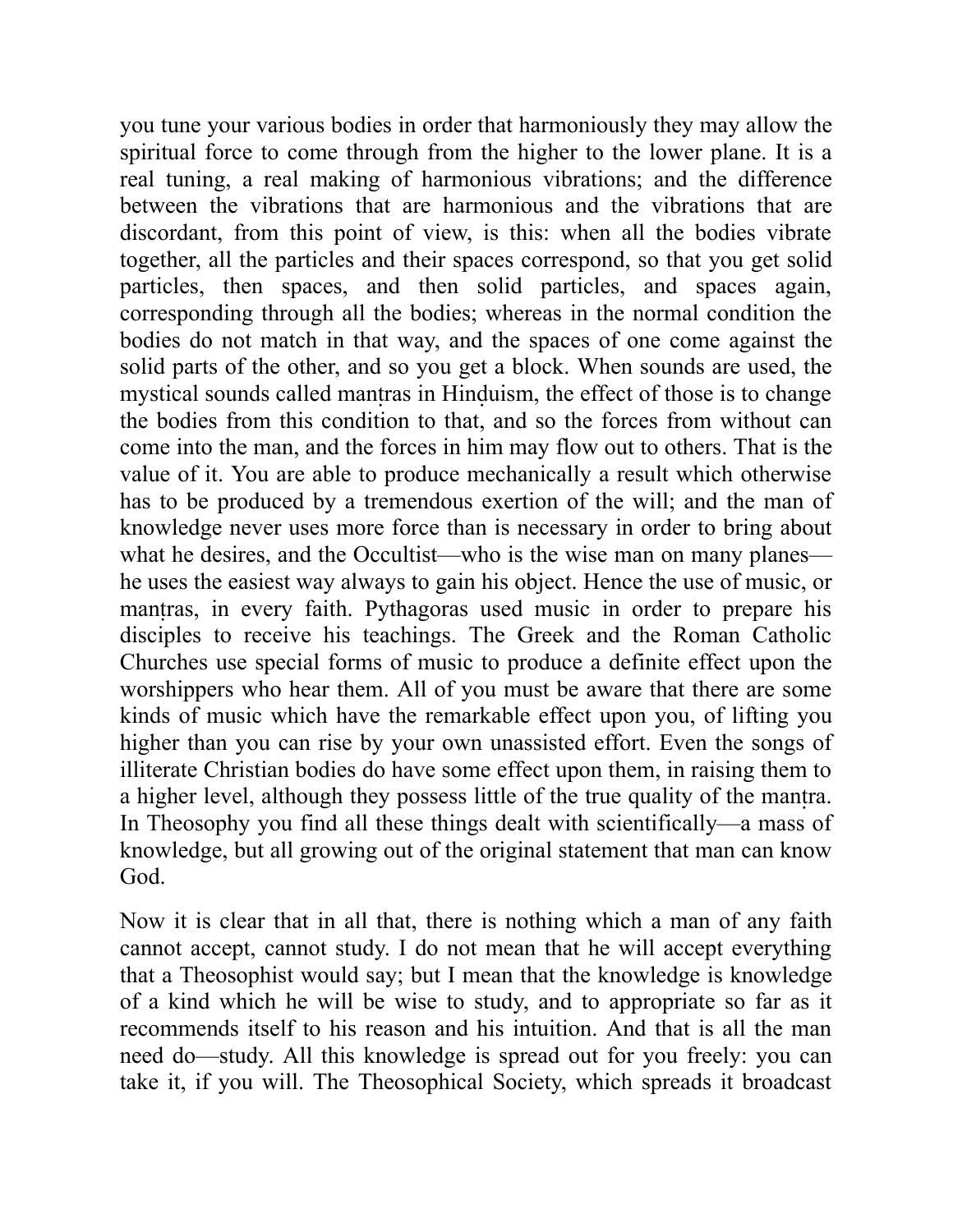everywhere, claims in it no property, no proprietary rights, but gives it out freely everywhere. The books in which much of it is written are as free to the non-Theosophist as to the Theosophist. The results of Theosophical investigation are published freely that all who choose may read. Everything is done that can be done by the Society to make the whole thing common property; and nothing gives the true Theosophist more delight than when he sees the Theosophical teachings coming out in some other garb which gives them a different name, but hands them on to those who might be frightened perhaps by the name "Theosophy." And so, when we find a clergyman scattering broadcast to his congregation Theosophical teaching as Christian, we say: "See, our work is bearing fruit"; and when we find the man who does not label himself "Theosophist" giving any of these truths to the world, we rejoice, because we see that our work is being done. We have no desire to take the credit of it, nor to claim it as ours at all; it belongs to every man who is able to see it, quite as much as it does to anyone who may call himself "Theosophist." For the possession of truth comes of right to the man who can see the truth, and there is no partiality in the world of intellect or of Spirit. The only test for a man's fitness to receive is the ability to perceive; and the only claim he has to see by the light is the power of seeing.

And that, perhaps, may explain to you what some think strange in our Society—we have no dogmas. We do not shut out any man because he does not believe Theosophical teachings. A man may deny every one of them, save that of human brotherhood, and claim his place and his right within our ranks. But his place and his right within our ranks are founded on the very truths that he denies; for if man could not know God, if there were no identity of nature in every man with God, then there would be no foundation for our reception of him, nor any reason for welcoming him as a brother. Because there is only one life, and one nature, therefore the man who denies is God, as is he who affirms. Therefore each has a right to come; only the one who affirms knows why he welcomes his brother, and the one who denies is ignorant, and knows not why he has a right within our ranks. But those of us who try to be Theosophists in reality, as well as in name, we understand why it is that we make him welcome, and it is based on this sane idea, that a man can see the truth best by studying it, and not by repeating formulæ that he does not understand. What is the use of putting a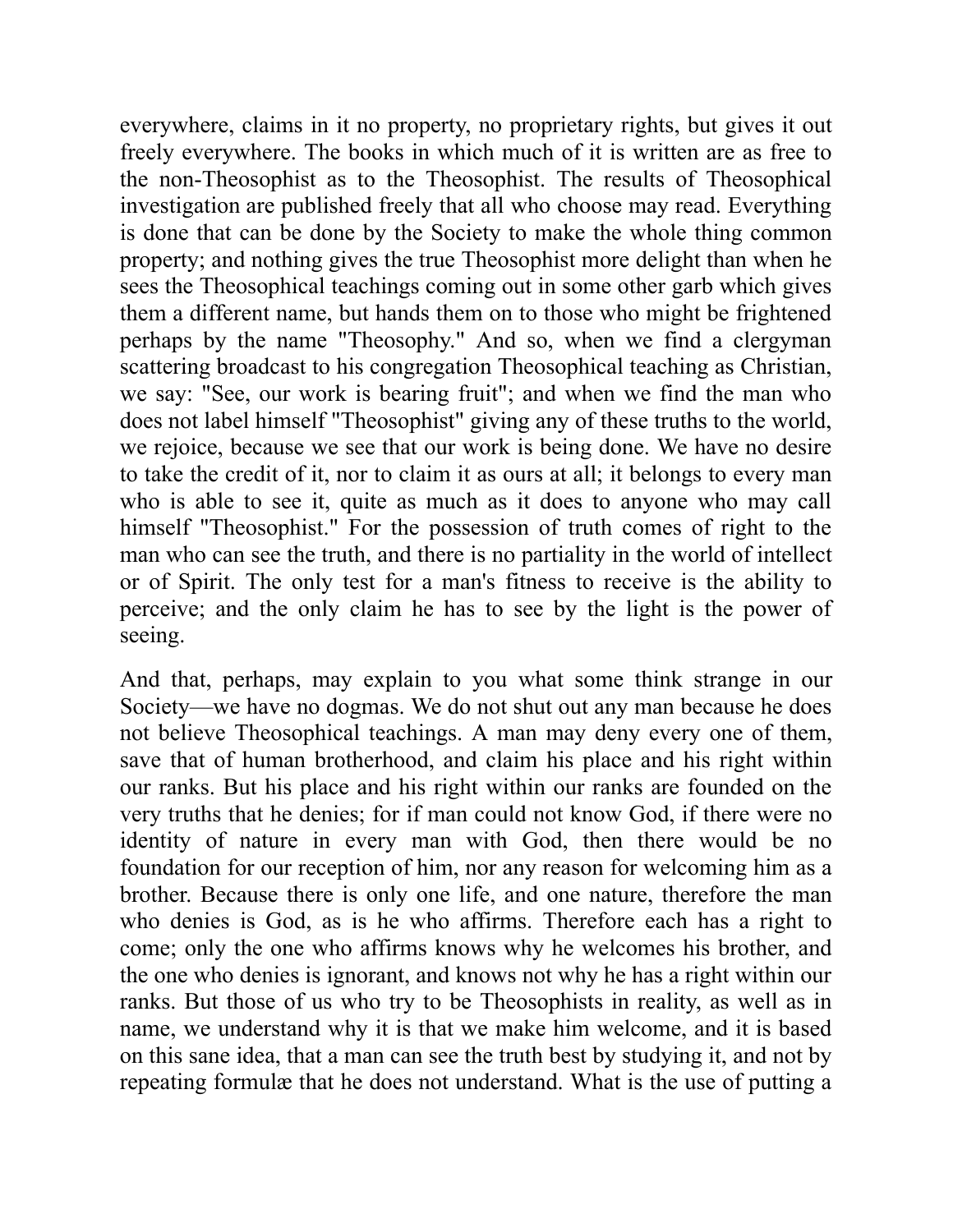dogma before a man and saying: "You must repeat that before you can come into my Church"? If the man repeats it not understanding it, he is outside, no matter how much you bring him in; and if he sees it, there is no need to make that as a portal to your fellowship. And we believe, we of the Theosophical Society, that just because the intellect can only do its best work in its own atmosphere of freedom, truth has the best chance of being seen when you do not make any conditions as to the right of investigation, as to the claim to seek. To us, truth is so supreme a thing that we do not desire to bind any man with conditions as to how, or where, or why, he shall seek it. These things, we say, we know are true; and because we know they are true, come amongst us, even though you do not believe them, and find out for yourself whether they be true or not. And the man is better worth having when he comes in an unbeliever, and wins to the knowledge of the truth, than is the facile believer who acknowledges everything and never gets a real grip upon truth at all. We believe that truth is only found by seeking, and that the true bond is the love of truth, and the effort to find it; that that is a far more real bond than the repetition of a common creed. For the creed can be repeated by the lips, but the seeing of truth as true can only come from the intellect and the spirit, and to build on the intellect and the spirit is a firmer foundation than to build on the breath of the lips. Hence our Society has no dogmas. Not that it does not stand for any truths, as some people imagine. Its name marks out the truth for which it stands: it is the Theosophical Society; and that shows its function and its place in the world—a Society that asserts the possibility of the knowledge of God; that is its proclamation, as we have seen, and all the other truths that grow out of that are amongst our teachings. The Society exists to spread the knowledge of those truths, and to popularise those teachings amongst mankind. "But," you may say, "if it be the fact that you throw out broadcast all your teachings, that you write them in books that every man can buy, what is, then, the good of being a member of the Theosophical Society? We should not have any more as members than we have as non-members." That is not quite true, but it may stand as true for the moment. Why should you come in? For no reason at all, unless to you it is the greatest privilege to come in, and you desire to be among those who are the pioneers of the thought of the coming days. No reason at all: it is a privilege. We do not beg you to come in; we only say: "Come if you like to come, and share the glorious privilege that we possess; but if you would rather not, stay outside, and we will give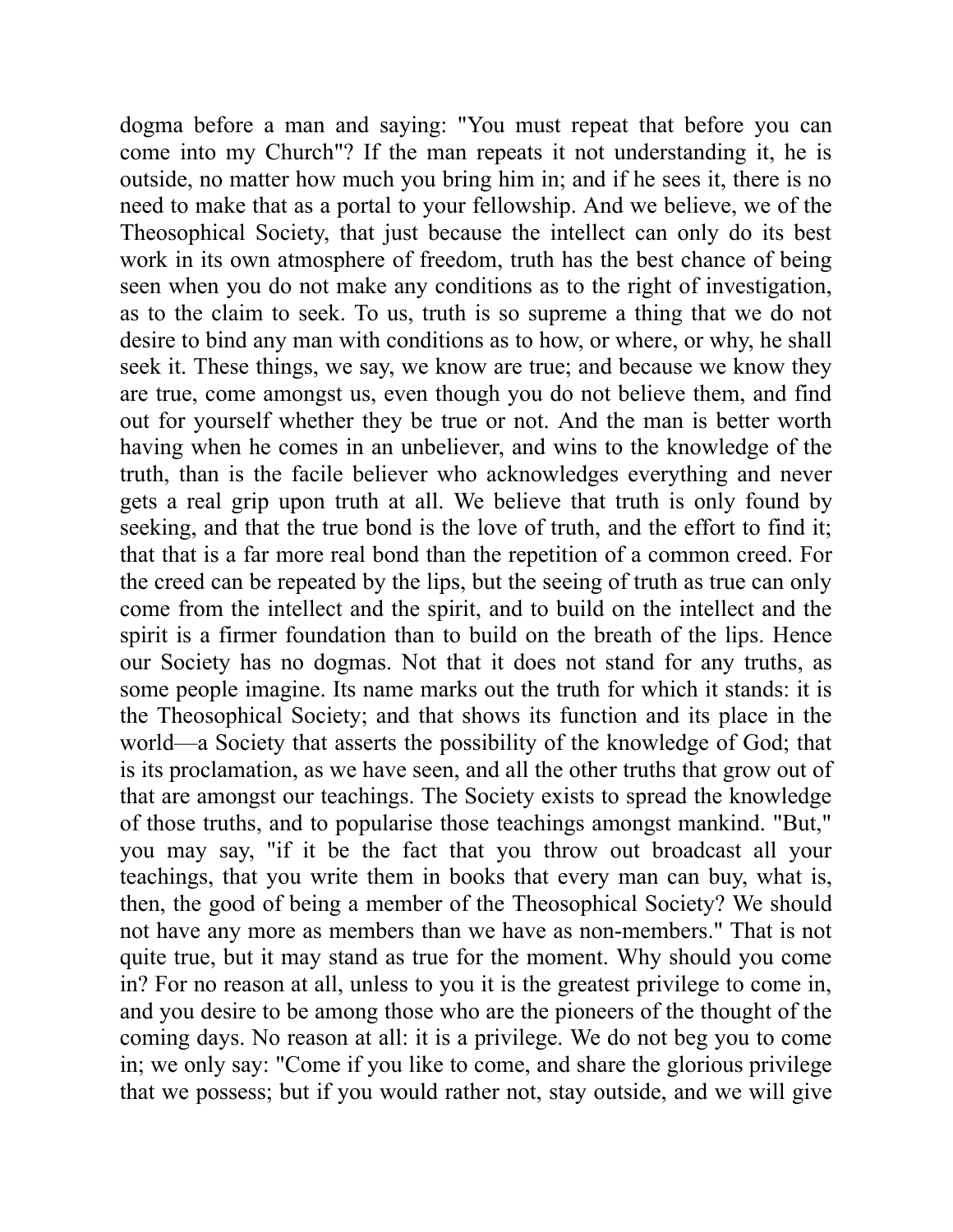you everything which we believe will be serviceable and useful to you." The feeling that brings people into our Society is the feeling that makes the soldier spring forward to be amongst the pioneers when the army is going forth. There are some people so built that they like to go in front and face difficulties, so that other people may have an easier time, and walk along a path that has already been hewn out for them by hands stronger than their own. That is the only reason why you should come in: no other. Do not come to "get"; you will be disappointed if you do. You can "get" it outside. Come in to give, to work, to be enrolled amongst the servants of humanity who are working for the dawn of the day of a nobler knowledge, for the coming of the recognition of a spiritual brotherhood amongst men. Come in if you have the spirit of the pioneer within you, the spirit of the volunteer; if to you it is a delight to cut the way through the jungle that others may follow, to tread the path with bruised feet in order that others may have a smooth road to lead them to the heights of knowledge. That is the only advantage of coming in: to know in your own heart that you realise what is coming, and are helping to make it come more quickly for the benefit of your fellow-men; that you are working for humanity; that you are coworkers with God, in making the knowledge of Him spread abroad on every side; that you are amongst those to whom future centuries will look back, thanking you that you saw the light when all men thought it was dark, and that you recognised the coming dawn when others believed the earth was sunk in midnight. I know of no inspiration more inspiring, of no ideal that lifts men to greater heights, of no hope that is so full of splendor, no thought that is so full of energy, as the inspiration, and the ideal, and the hope, and the thought, that you are working for the future, for the day that has not yet come. There will be so many in the days to come who will see the truth, so many in the unborn generations who will live from the hour of their birth in the light of the Divine WISDOM. And what is it not to know that one is bringing that nearer? to feel that this great treasure is placed in your hands for the enriching of humanity, and that the bankruptcy of humanity is over and the wealth is being spread broadcast on every side? What a privilege to know that those generations in the future, rejoicing in the light, will feel some touch of thanks and gratitude to those who brought it when the days were dark, to those whose faith in the Self was so strong that they could believe when all other things were against it, to those whose surety of the divine knowledge was so mighty that they could proclaim its possibility to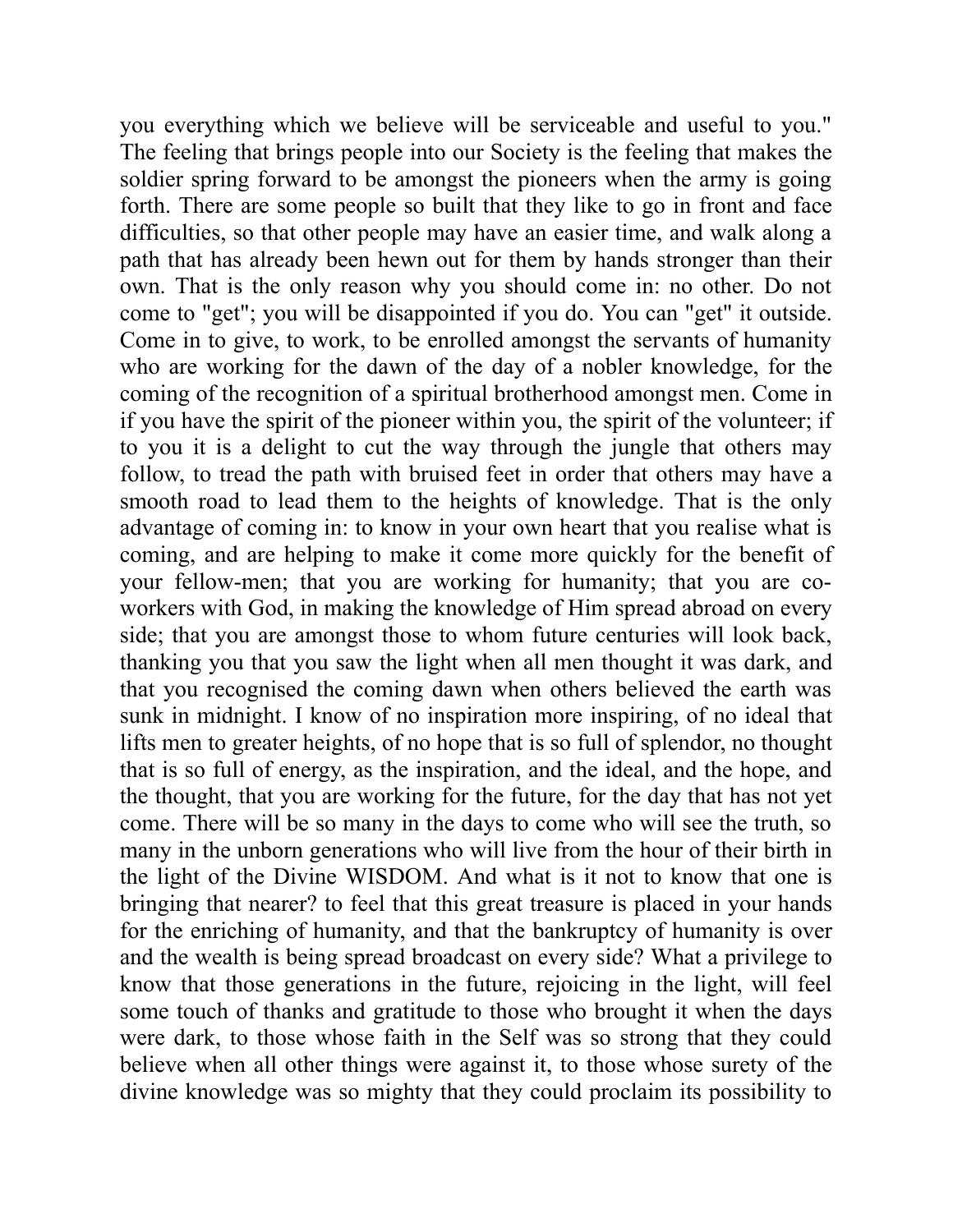an agnostic world. That is the only reason why you should come into the vanguard, that the only reason why you should join the ranks of the pioneers. Hard work and little reward, hard words and little praise, but the knowledge that you work for the future, and that with the co-operation of Deity the final result is sure.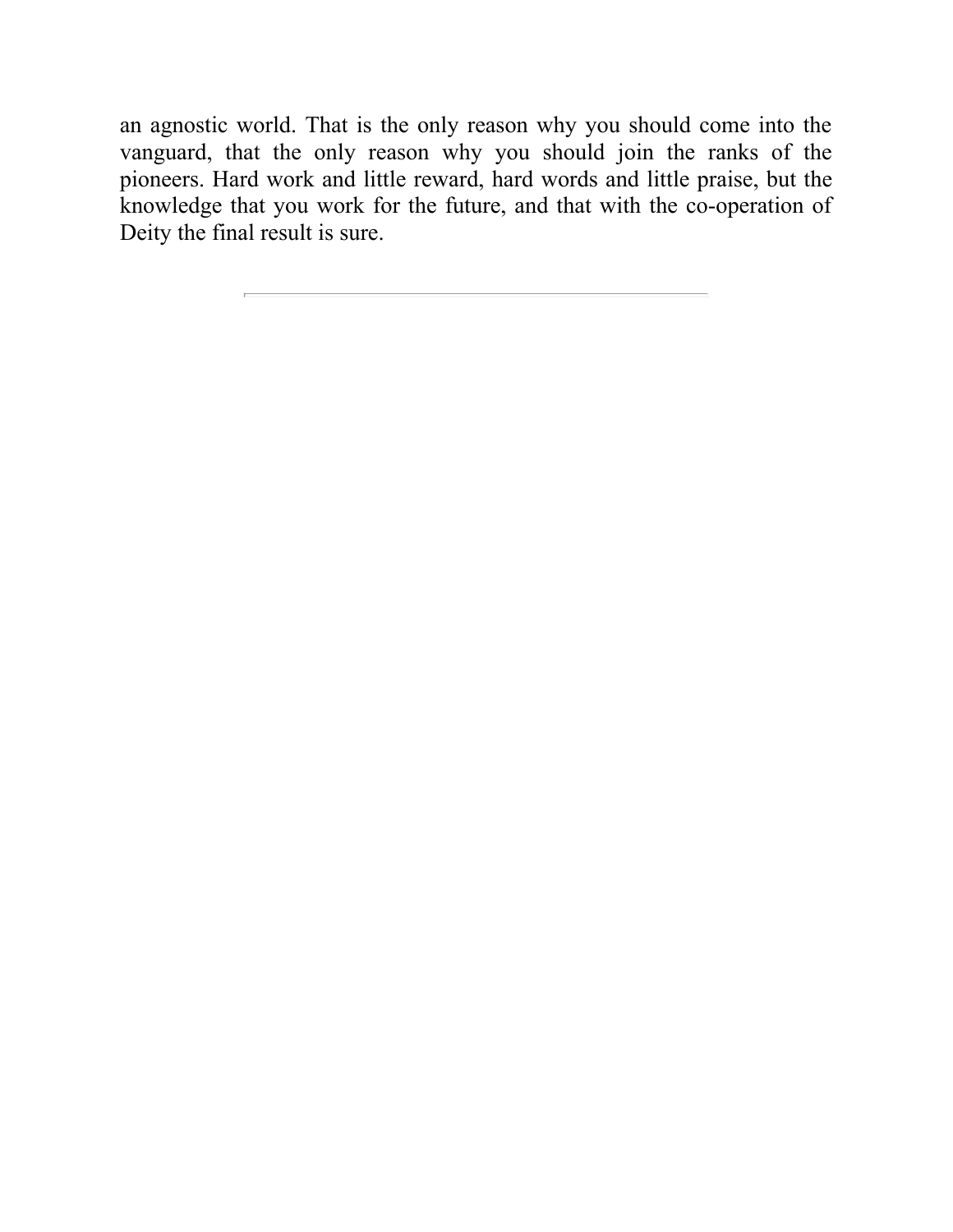# **Part II**

**The Place of Phenomena in the Theosophical Society**

### **Spiritual and Temporal Authority**

#### **The Relation of Masters to the Theosophical Society**

**The Future of the Theosophical Society**

*Four Lectures delivered to the Blavatsky Lodge, London, on 13th and 27th June, 4th and 11th July 1907.*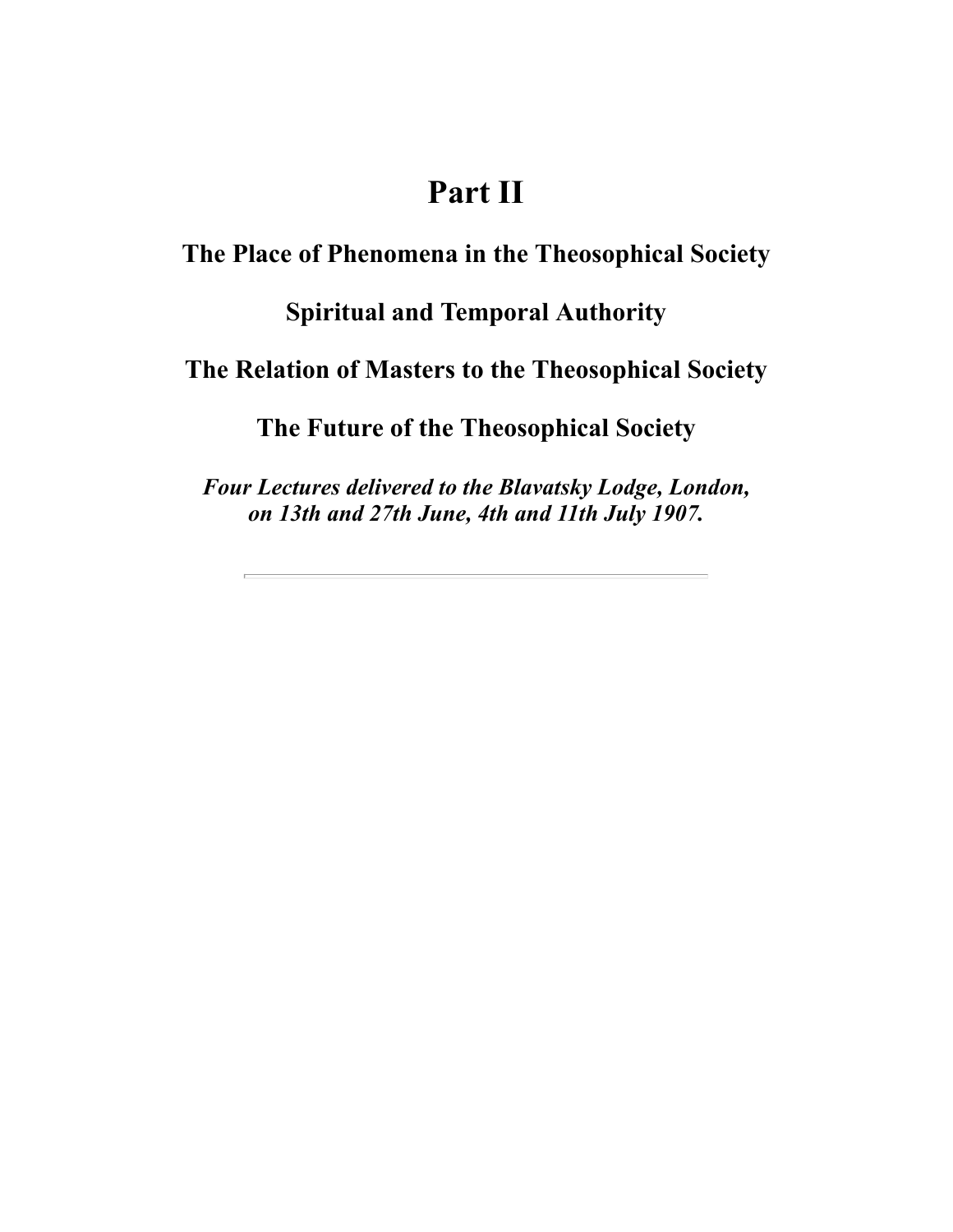# **The Place of Phenomena in the Theosophical Society**

I have taken for these four lectures, confined to members of the Theosophical Society, four subjects of great interest to ourselves, and in dealing with them I propose to ask you to look at them from a wide standpoint rather than a narrow one, and to consider the Theosophical Movement and the Theosophical Society, not as an isolated movement or Society, not as a separate thing, but rather as one of a series of spiritual impulses, like to its predecessors in its nature, interested in the same questions, and subject to the same conditions as those that preceded it in time.

We find, looking back over the history of the past, that great spiritual impulses occur from time to time, and each of these in the past has founded a new religion, or stamped some marked change in a religion already existing. The spiritual impulse that brought to birth the Theosophical Society is to be thought of as of the same nature as those which founded one religion in the world after another. And if we regard it in this way we can sometimes, looking at the whole succession of such movements, recognise certain definite principles working in all of them, and then apply those principles to the movement of our own time. And this seems to me to be a wiser and saner way of regarding the Theosophical Society than looking upon it as unique and isolated. Certainly it is more easy to see our way in the solution of difficult problems of our own time, if we regard these problems as similar in nature to the problems that have been presented to our predecessors. Because always, in dealing with the problems of our own time, we are apt to be confused and bewildered by secondary issues that rise up around them, complicating them, perhaps largely clouding them, when we try to understand; whereas if we can catch sight of the underlying principle and study it apart from any difficulties of our own time, we are then able to apply that same principle, as discovered apart from the circumstances of the moment, and in that way there is a hope of applying it more justly amid the more exciting incidents of our own day. And it is that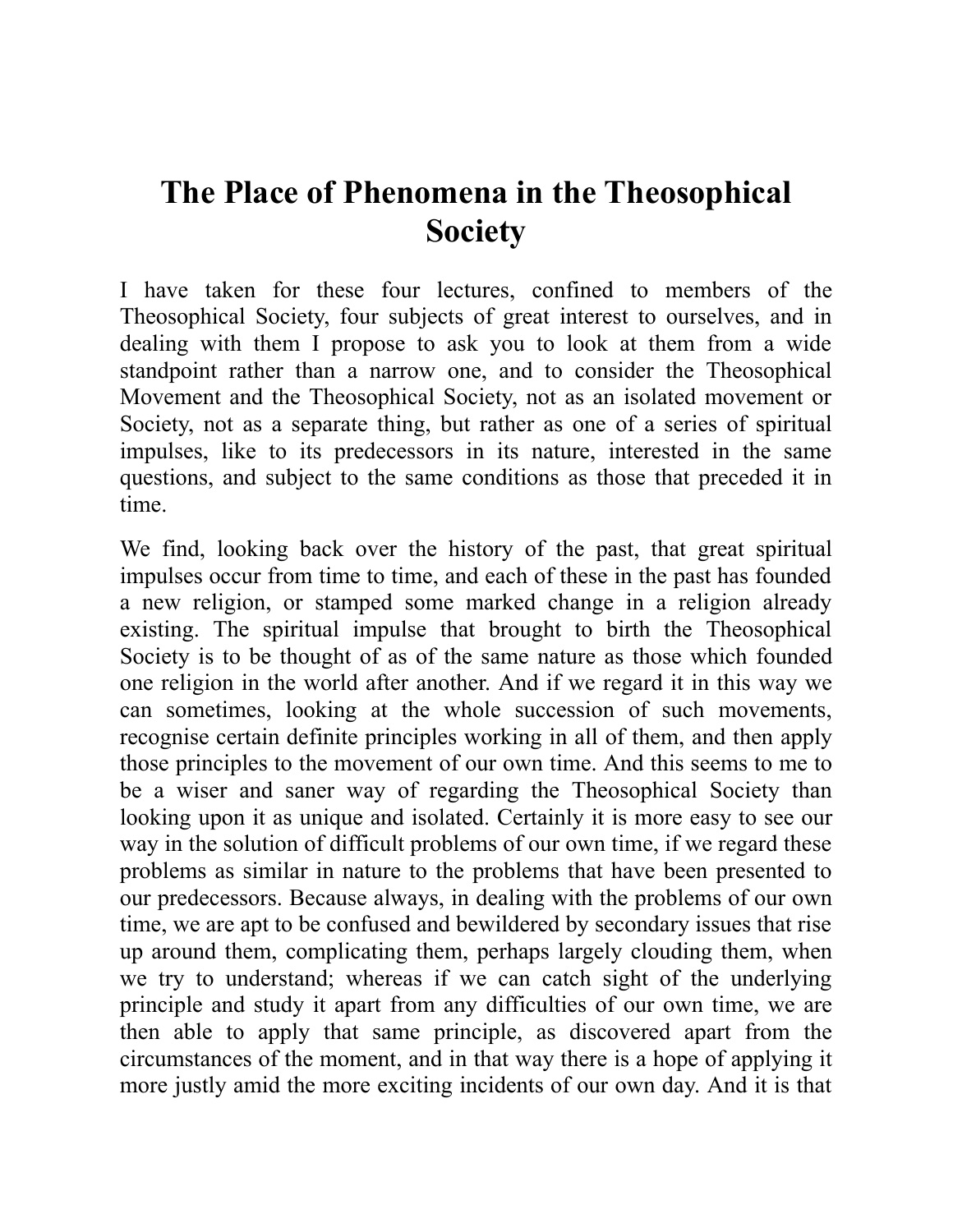which I want to do in these lectures—to take our movement as a part of a world series, to study the principles that underlie the whole of that series, to trace out the working of these principles amongst the societies that have preceded us in the spiritual world, and then, having grasped them, to apply them to the solution of the problems of our own time. For there is a tendency in the Theosophical Society to narrow itself down to its time, instead of trying to widen out the thought of its time. It is a tendency which we see affecting every religion, every church, every great society, and it is useless to recognise this fact in the history of others unless we apply the fact for instruction in our own.

Now in all the religions of the past, so far as we have any knowledge of them in history or from what are called the "occult records," there is one thing we see in their early days—the presence of happenings regarded as abnormal. I have used the word "phenomena," but it is a very stupid word. One uses it because it is generally used; there is no justification in using that particular word in relation to some outer manifestations rather than to all. Properly speaking, "phenomena," of course, will cover the whole of the objects in the world, in the Not-Self, everything outside the Self; but the word has been narrowed down, especially in our own time, to those occurrences in the world around us, in the Not-Self, which are unusual, which seem to be abnormal, which are the results of laws which are not familiar, and therefore which are regarded by some people as supernatural, by others, speaking more carefully, simply as superphysical. And we lose much by separating off what we call "abnormal" happenings, the so-called "phenomena," from the normal every-day happenings of life. For there is no fundamental difference between them. All planes are equally within the realm of law; all worlds, denser or grosser in material organisation, are equally worlds moving by order and law. There is nothing really abnormal in Nature. Some things happen more seldom than others—are unusual; but the very idea of abnormal seems to me in many respects mischievous and harmful. It is better to look on the whole world-system—universe, call it what you will—as a part of a definite order in which all the things that happen happen by law, in which there no gaps, no abnormalities, but only limitations of our own knowledge at a certain time. All the gaps in Nature are gaps in the knowledge of the observers of Nature. There is nothing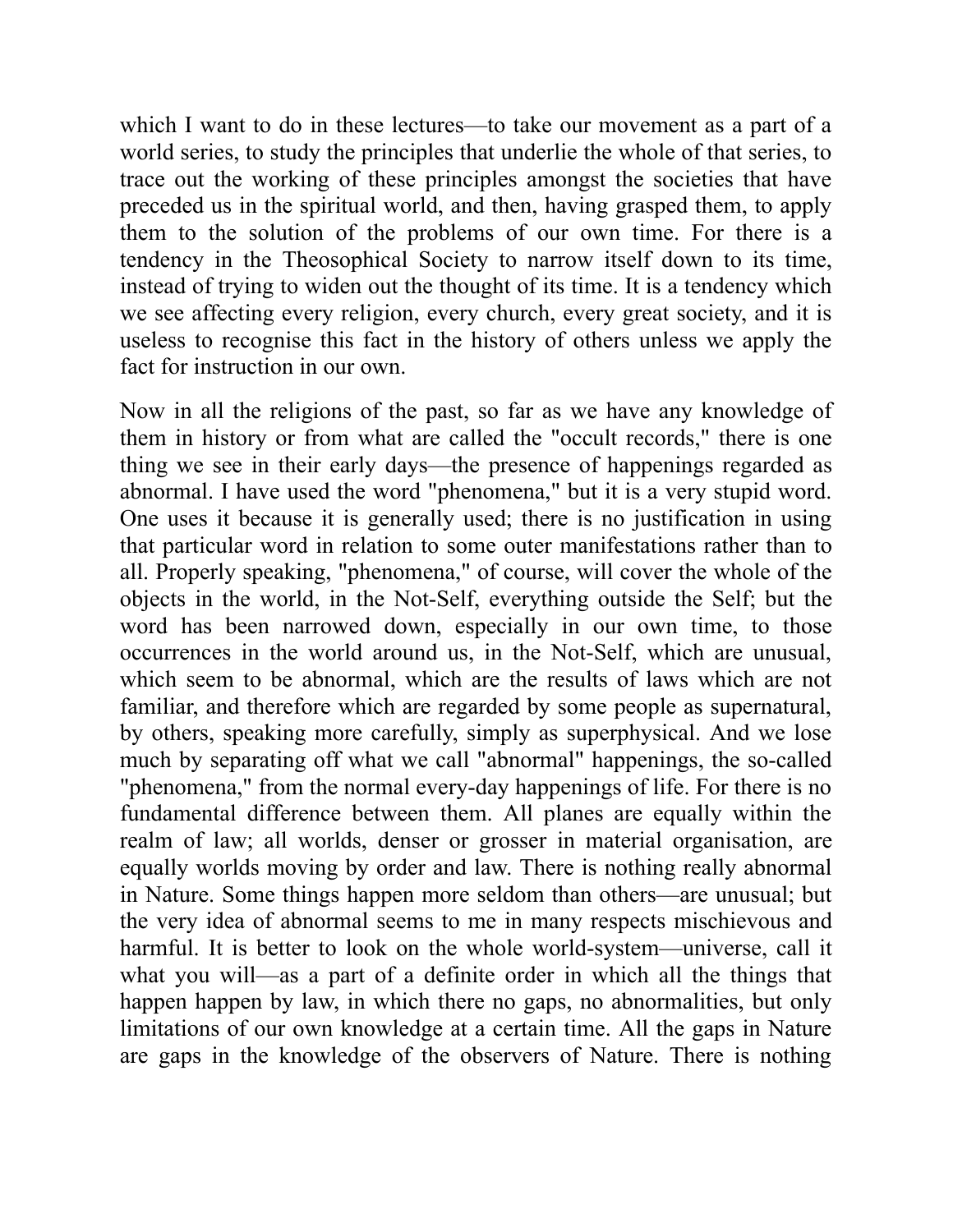miraculous or supernatural, but everything is the orderly product of Nature working along definite lines and guided by definite intelligence.

And one reason why it is so important to recognise this is in order to clear away the atmosphere of wonder, of marvel, of awe, of reverence, that is apt, very much to the detriment of the observers, to enshroud everything unusual, every manifestation of a force with which we are not familiar, everything that in the old days was called "miraculous." And one thing I want strongly to impress upon you is, that in everything that can be called a "phenomenon," you ought to deal with it according to the same laws, according to the same canons of observation, as you deal with the phenomena with which you are most familiar on the physical plane. You should not regard an unusual phenomenon as one which is necessarily to be regarded with reverence in any way. You should not necessarily talk in whispers, when speaking about what we call "phenomena." It is better to talk in your natural voice, and apply your ordinary common sense and the laws of sane judgment in every case. If you do that instead of getting alarmed or astonished, if you will stand on your feet instead of falling on your knees, your study of the other worlds will be more profitable, and the dangers you are likely to meet will be very much diminished.

To come back to the point of the beginnings of all religious movements, we find that all begin in the atmosphere of "phenomena." The divine Man who founds the religion, and those who immediately surround Him, are always people who have a knowledge of more worlds than one. And because they are possessors of that first-hand knowledge, they are able to speak with authority. Now, the authority that should be recognised in all these matters is simply the authority of knowledge.

Another of the difficulties we want to clear away in studying phenomena is the idea that the happening of a certain thing by a law that we do not understand in the realm of matter gives any sort of authority on questions of spiritual knowledge, or gives a person a right to speak with authority on things not concerned with the particular laws under which that phenomena takes place. The mischief of the old idea of miracle was that it was supposed to be a proof, not of knowledge of another world or other forces, but of the title of the miracle-worker to speak with authority on religious and moral questions; while, as a matter of fact, the knowledge of what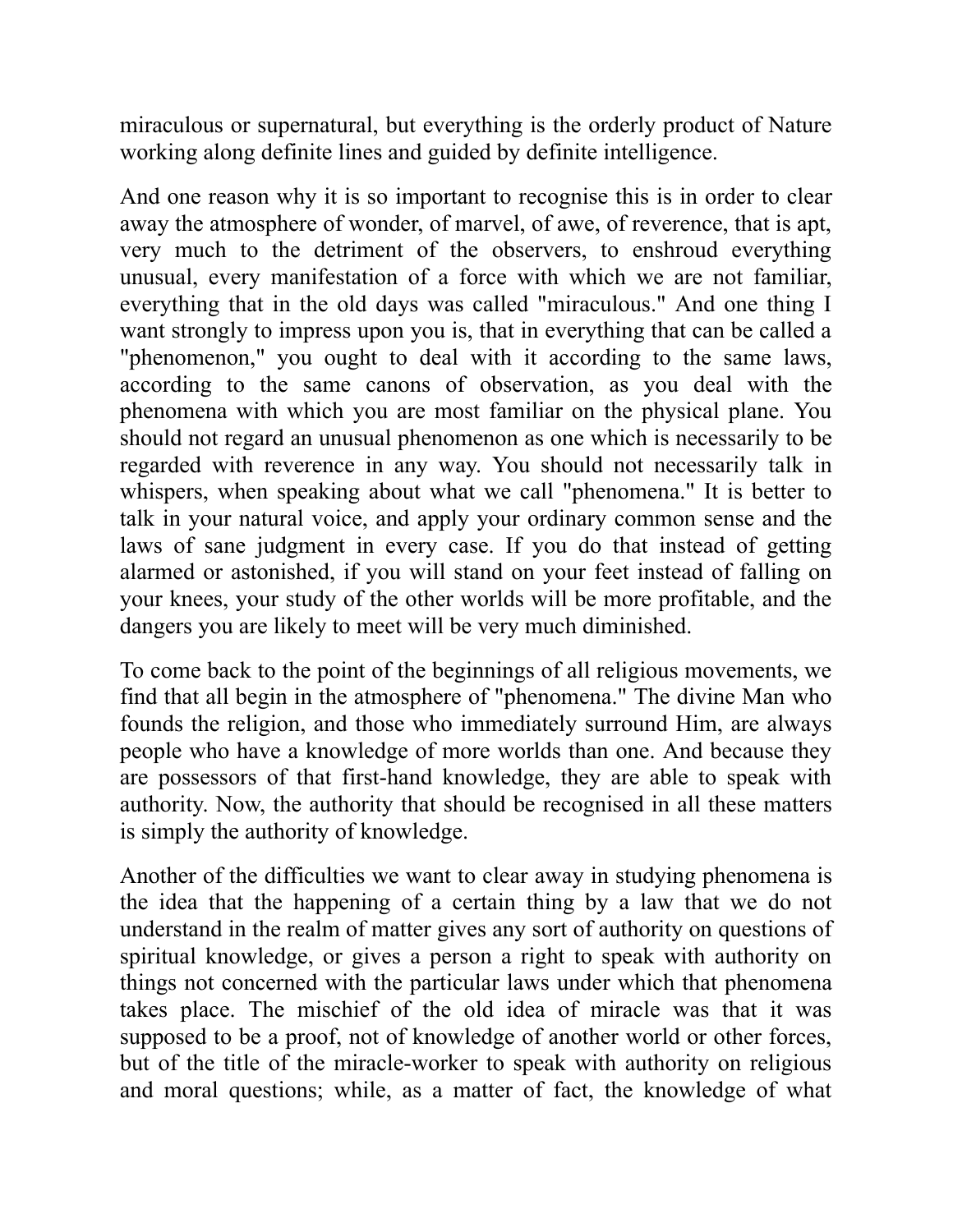occurs on the astral plane, the knowledge of what occurs on the mental plane, or the power to utilise the forces of these planes in the production of certain happenings here which are not usual, these things by no means give a man any authority to speak on moral problems or to decide on spiritual questions. That is a matter of the utmost importance, for knowledge of the astral and mental worlds is the same in kind as knowledge of the physical world; and it no more follows that a clairvoyant or clairaudient, or a man who can use any of the powers of subtler planes down here, has more authority on religious and moral questions than a good mathematician, a good electrician, or a good chemist. You are not likely, on the physical plane, to fall into the blunder of thinking that because a man is a good chemist he has authority on moral problems: you will at once see the absurdity. But many of you do not see that the same is true when you deal with good chemists or electricians belonging to the astral or mental planes. They have no more authority *quâ* their knowledge of these planes than the chemist. I often wish that in the Theosophical Society the old fable of the Jewish Rabbis was better remembered and applied. Two Rabbis were arguing, and one of them, to support his side of the argument, made a wall fall down; whereupon the other Rabbi sensibly remarked: "Since when have walls had a voice in our discussions?" That spirit is of enormous importance, and does not in any sense touch the fact that you find the great Founders of religions and the illuminated men who surrounded them were men who had power to produce phenomena of various kinds, to heal the sick, to make the lame to walk, and so on, and that phenomena always accompanied the great religious Teacher in the past. These things did not give Him His religious authority: they were simply the outcome of His knowledge of natural laws; for a man who is thoroughly spiritual has matter subject to him on every plane in Nature. But it by no means follows that the man who can manipulate matter on the lower planes is therefore able to speak with authority on the higher. The fact that the spiritual man is always a great psychic, always has power to utilise higher forces for controlling physical matter, that fact, while true, does not prove the truth of the opposite idea, that the man who has power over matter is necessarily highly unfolded as regards the spirit. It is true, of course, that the founders of religion were men surrounded with clouds of phenomena, and the reason for that is the one I have just stated: that to the truly spiritual man matter is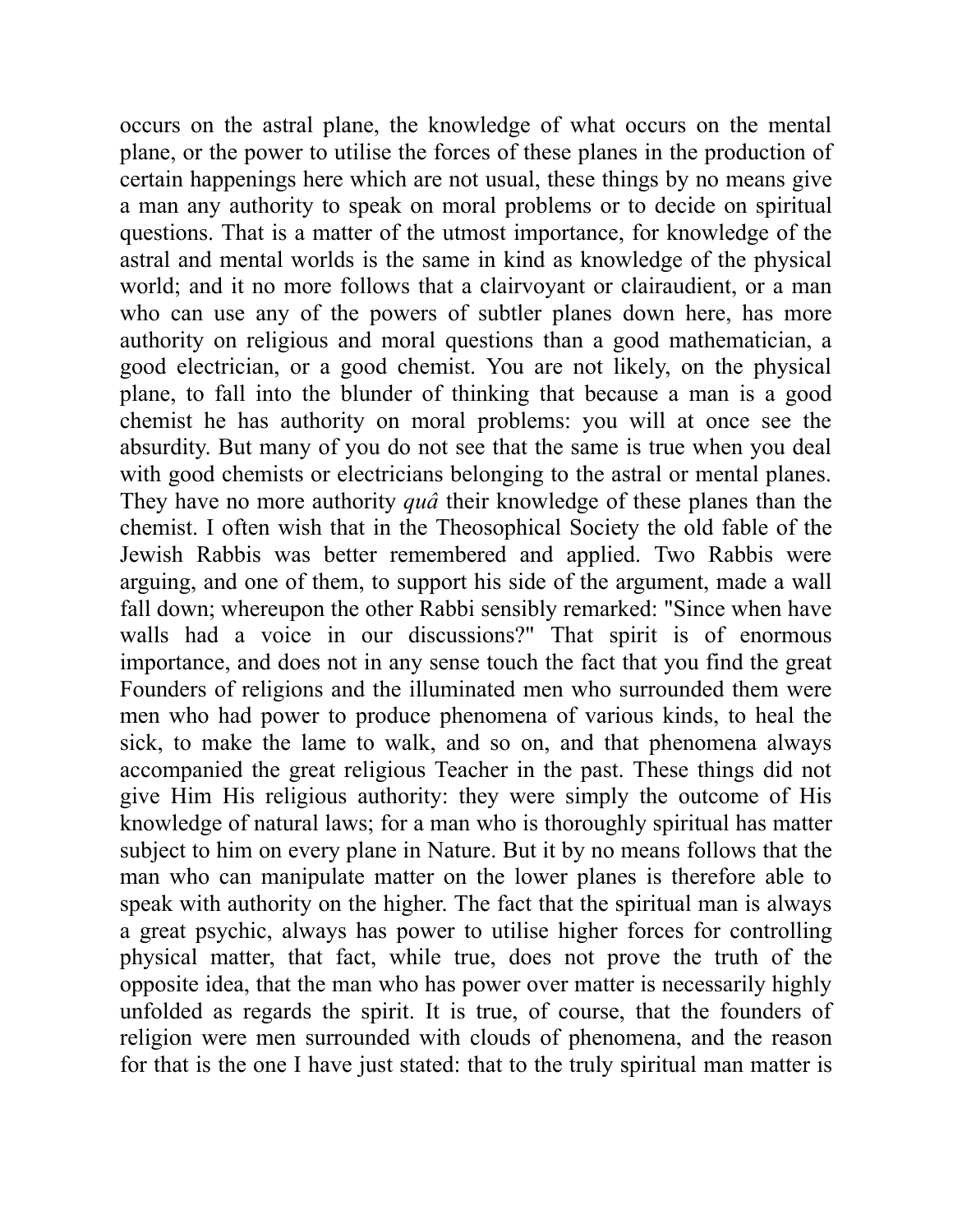an obedient servant; to use a quotation from an Indian book: "The truly spiritual man all the siddhis stand ready to serve."

Now it was necessary for the founding of religions and for the teaching of many of the doctrines of religions which had to do with worlds invisible to the physical eye, that the man who first promulgated these doctrines should be a man who had a first-hand acquaintance with the conditions they described. For you must remember that in every religion there are two sides to its teaching: the side of the spiritual truths known only to the unfolded divine consciousness; the side of the existence of other worlds than this, and of the conditions existing in those worlds—important to men, as they have to pass into those worlds after death, important to men also, as much of the symbolism, the rites and ceremonies, are connected with what we may roughly call occult science. As the Buddha said when speaking of worlds beyond the physical: "If you want to know your way to a village and particulars about the village, you ask a man who lives there and who has gone along the roads leading to it: and so you do right to come to me when you want to know about the Devas and about the invisible worlds, for I know those worlds and I know the way thereto." So that looking back to these great spiritual Teachers and Revealers of the unseen, we find they are always men of first-hand knowledge. That first-hand knowledge was shared by Their immediate followers, who carried on the teaching of the system after the Teacher had withdrawn. And it matters not what religion you take, living or dead, you will find it equally true, that phenomena were common in the earlier days of the teaching of that religion.

Now let me take two typical religions, one Eastern and one Western, with regard to the continuance of the phenomena of the earlier days—the Hindụ religion in the East for the Eastern example, and the Roman Catholic Church in the West for the Western example. In both these great religious movements we find a continuance of phenomena; neither Hinduism as typical of Eastern teaching, nor Roman Catholicism as the most widespread form of Christianity in the West, has ever taken up the position that the life which showed itself through the earlier teachers was cut off and no longer irrigated the fields of the religion. On the contrary, you find both these typical religions claiming continuity of life and of knowledge. Amongst the Hindus it is a commonplace to assert the possibilities of yoga, that a man can now, as much as in the days of the Manu or of the great Rishis, do what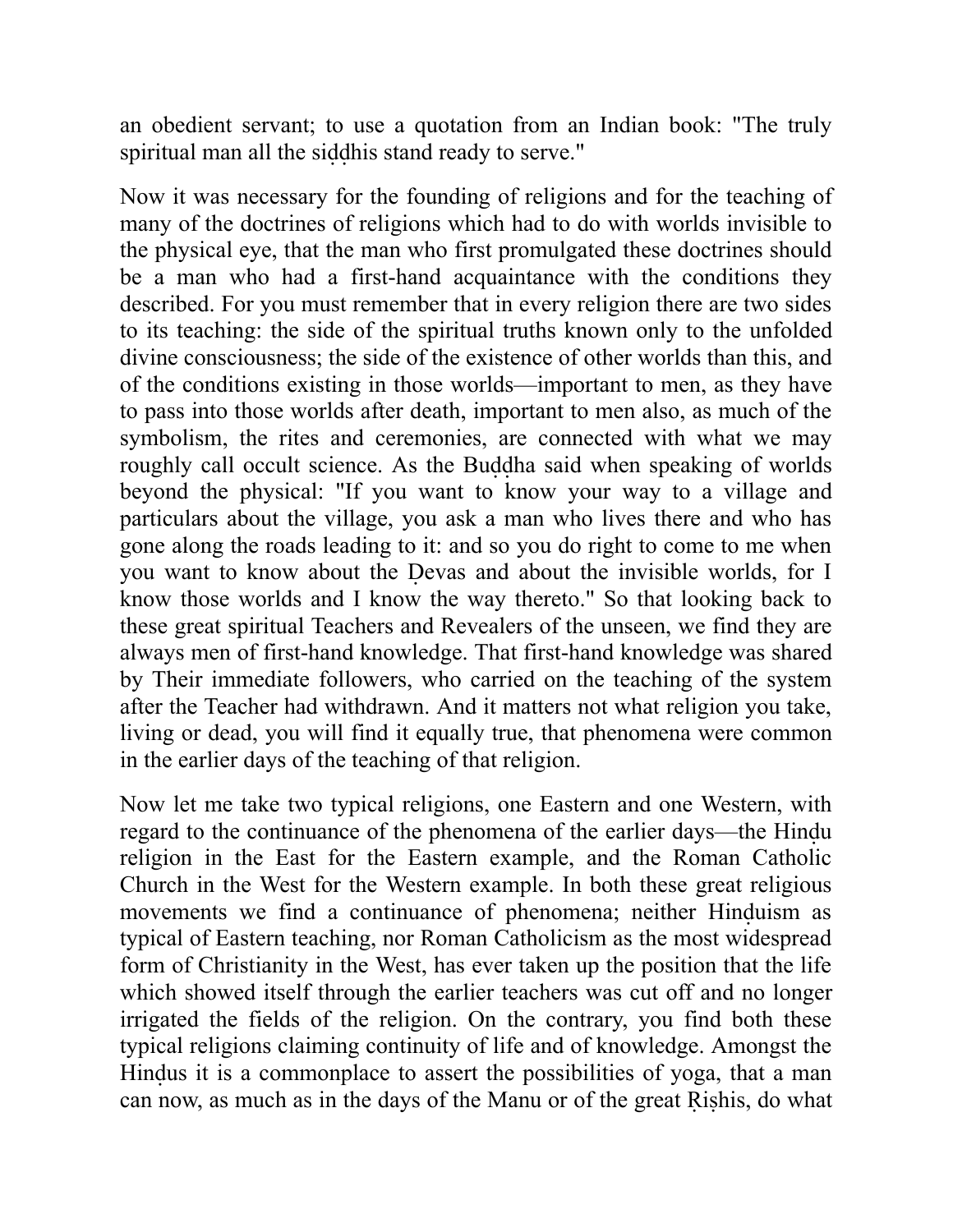They did, can free himself from the physical body, can travel into other worlds of the systems, can acquaint himself with the forces and objects of those worlds, and carry on as definite a study of the Not-Self in those worlds, as anyone who wishes to do so may carry on a definite study of the Not-Self in the physical world. The claim has never been given up; the practice never wholly disappeared. So also with the Roman Catholic communion. There has been there a succession of saints and of seers who have always claimed to be in direct touch with other worlds, and who have claimed and exercised the powers of those worlds manifestly on the physical plane. To-day in the Roman Catholic Church similar phenomena are said to occur, and certainly the evidence offered for these phenomena is far more easily verifiable than the evidence offered for such phenomena in the earlier centuries of the Christian story. So also among the Hindus it is more easy to prove nowadays the powers possessed by a yogî, than it is to prove the possession of those powers thousands of years ago in the obscurity of the earlier days of Hinduism. Consequently you find amongst Roman Catholics and Hindus a definite belief that these things are still possible; and the only thing that either will say with regard to their happening is that the greater descent of the people as a whole into materiality has made the possession of these powers a far rarer qualification of a believer in one or other of the religions, than was the case in the early days of enthusiasm, and of a greater outpouring of spiritual life. There is no doubt, so far as Christianity is concerned, that the sacred books of the Christians entirely support the Roman Catholic contention. I am not going into the question of the authenticity of particular phrases; I simply take the New Testament, as it is admitted to be a sacred book. There you have placed in the mouth of Jesus the distinct declaration that those who believe on Him should do greater works than He did; and in one passage—rejected, I know, as not in the original manuscripts by many scholars, but still coming down from a great Christian antiquity—you have the distinct statement that they shall be able to drink poison, and so on. So it is clearly a part of the definite Christian teaching and tradition, that these so-called abnormal powers are within the reach of believers in Christianity. And so also with regard to Hinduism.

Now another thing is to be observed in this connection: that as the religion has gone on generation after generation, century after century, there has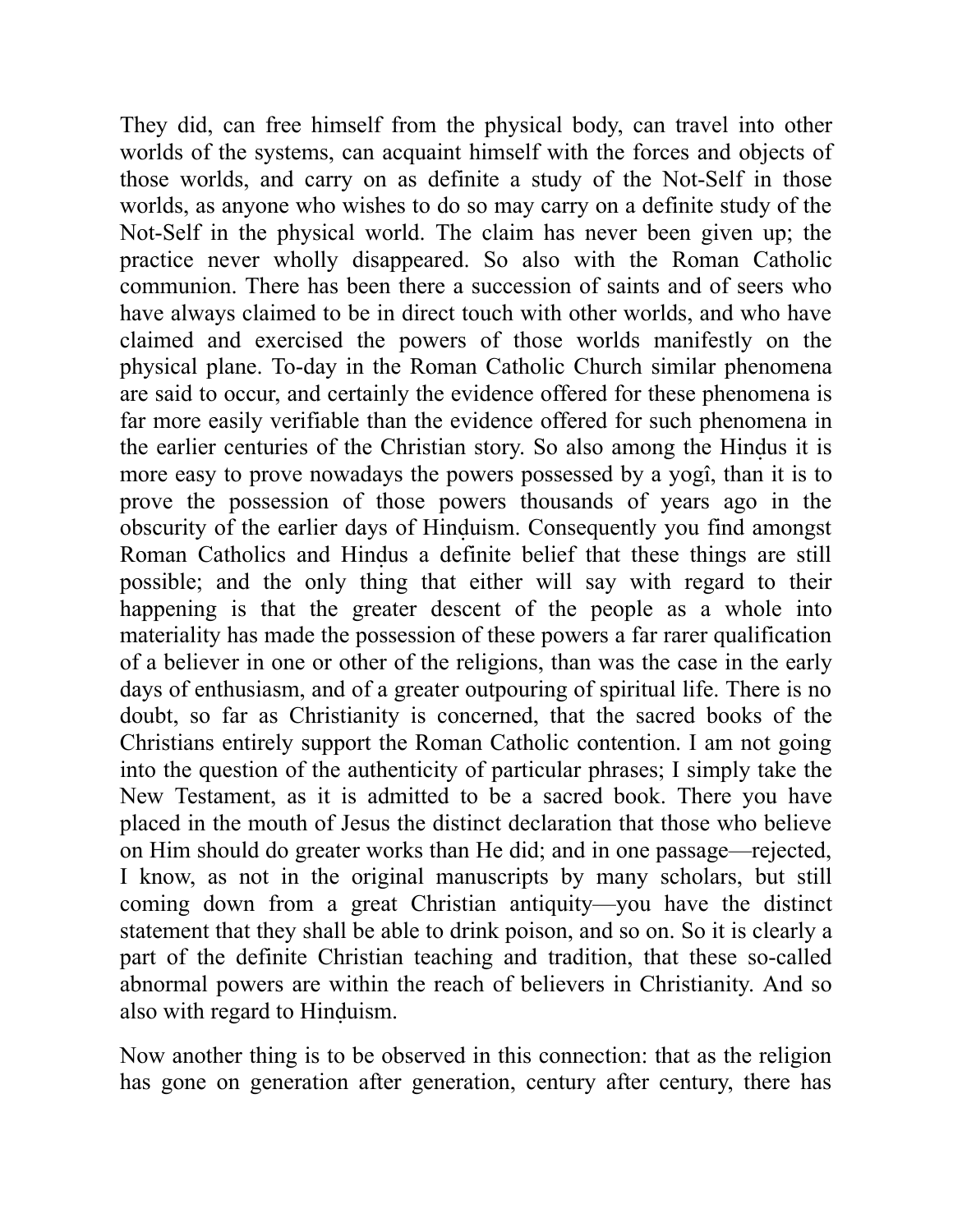been a diminution of the powers, and a much less frequent happening of these so-called miracles. Side by side with the weakening of these powers and the lessening in number of the phenomena has been also the gradual lessening of the power of the religion over the minds and lives of men. The inroads of other forms of thought, the slackening of the grasp of the believer on the realities of the unseen worlds, have diminished religious authority, and the power of those unseen realities has weakened as time has gone on. So if we take the case of Hinduism or Christianity we find them giving back before the inroads of a more materialistic philosophy, before the inroads of a self-assertive science. We find among cultured and thoughtful people in the East and West there has been a great slackening of hold on the teachings of religion, and that the power exercised over the lives of believers has become much less real than in earlier days. That is inevitable, the result of the efflux of time, and the need for the recurrence of spiritual impulses lies in that fact, which is ever repeating itself. Just in the same way in which we read in the *Bhagavad-Gîtâ* that by the efflux of time this yoga disappears, and then some teacher comes in order to restore vividness to the life, so it is over and over again in the case of every great spiritual movement.

Now when we apply these manifest principles and facts to the latest spiritual movement, that which gave birth to the Theosophical Society, we find that we are running through, in a very short time, the same series of facts as characterised the religions of the past. Here also, as with them, a great outburst of phenomena in the earlier days; H.P.B. living in a cloud of phenomena and those who came in touch with her bathed in phenomena of all kinds. You can see the result of that early training in our late President, Colonel Olcott, to whom phenomena in connection with the Theosophical Society were the most natural things in the world. He had no hesitation in talking of them, was always bubbling over with his experiences of them in the past. You must remember, when he was over here, how much he thought about them, the pleasure he took in recalling his earlier experiences, and of showing the material articles produced phenomenally in those earlier days; and you cannot take up *Old Diary Leaves* without finding yourself face to face with every-day happenings of phenomena. Life then seemed to be made up of the abnormal, in the sense in which that word is used. The normal for the time being had disappeared. If a duster had to be hemmed,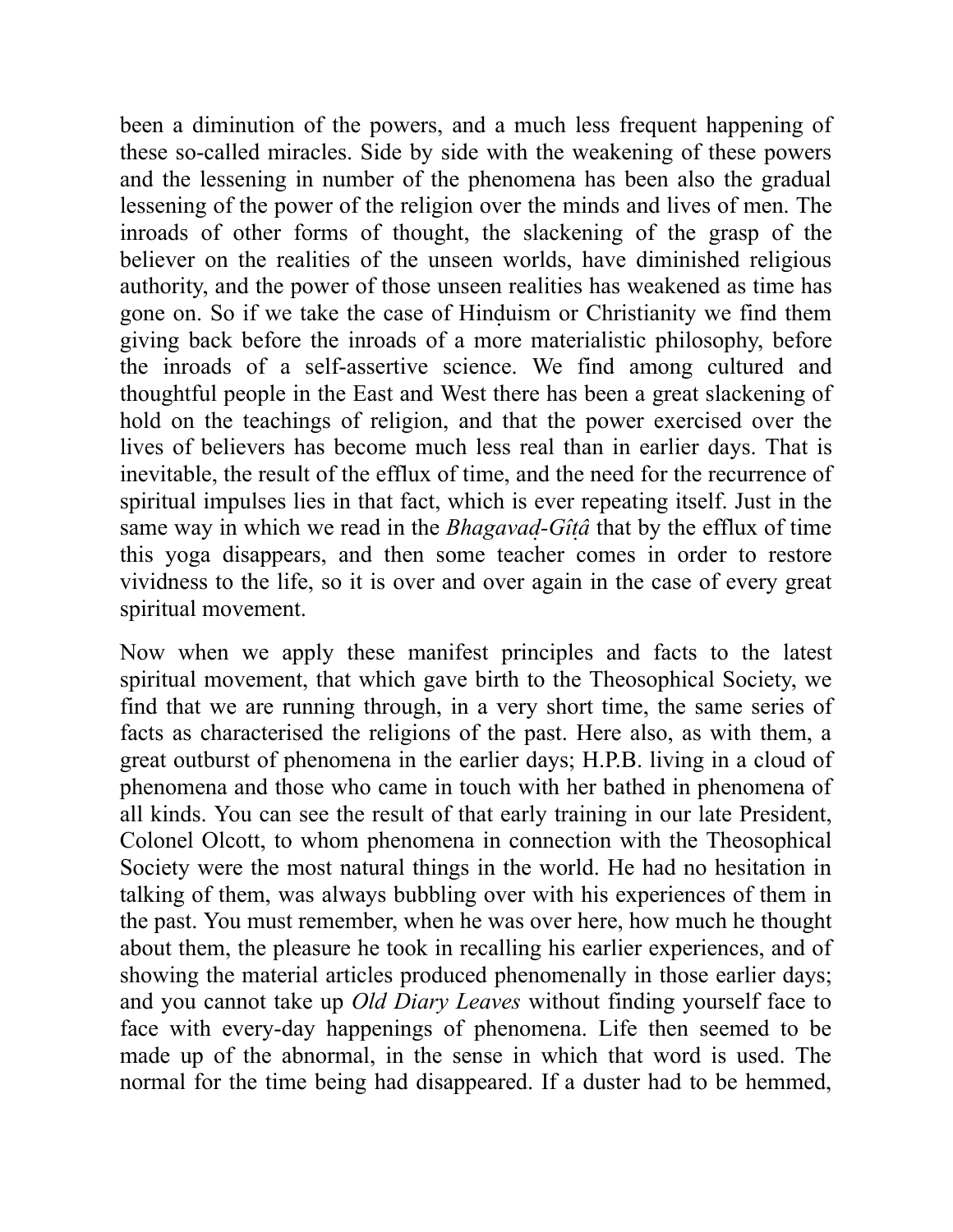an elemental did it. If pencils were needed, a hand was put forward, twisted the pencils about, and there were twelve in place of the one, and so on. Much greater people than H.P.B. were concerned in producing these phenomena. Colonel Olcott tells us how H.P.B. on one occasion drank some lukewarm water which a Master drew from a water-skin on a camel, and magnetised, and made her believe it to be coffee. On his removing the magnetism before she had finished drinking, she found to her disgust that she had been drinking this lukewarm water. The present-day Theosophist would probably have objected to such playfulness, but such things were continually happening in the early days. When Colonel Olcott came into the Society he came straight from the investigation of spiritualistic phenomena —a thoroughly well-trained observer, beginning with a good deal of scepticism, and beaten out of it by his own observations in innumerable spiritualistic séances. So that when he came in touch with H.P.B. he was no credulous, unobservant person, overborne by a number of wonderful happenings, but a thoroughly equipped and cold-blooded and well-trained observer of the super-physical, and he naturally brought his powers of observation to bear on these wonderful happenings. He has left on record the full stories of these earlier days. You may find similar stories, not to the same extent indeed, in Mr. Sinnett's book, *The Occult World*. There we find similar instances, similar marvels worked by H.P.B. in order to arouse his attention, and to prove to him the existence of certain laws; which otherwise would have remained, so to speak, in the air. So there were also there a large number of unusual happenings—letters in pillow-cases, letters on branches of trees, and so on. You would all do well to re-read the *Old Diary Leaves* or *The Occult World*. Each one of you should deliberately ask himself: "Why do I believe these things to be true?" Because it seems to me that most members of the Theosophical Society are rather slipping into the position of the modern Christian, that in order that a miracle may be true it must be old, and if it happens nowadays it must immediately be discredited. That is not rational. But it is a perfectly rational position to take up with all phenomena to say: "I shall not accept one of them unless thoroughly satisfied with the evidence on which it rests"; that is a perfectly reasonable attitude; but what seems to me a little less reasonable is to swallow wholesale the phenomena of the early days, and to look very much askance at anything that happens now; to glance back proudly to the past, and to regard anything which might happen now as wrong, as undesirable.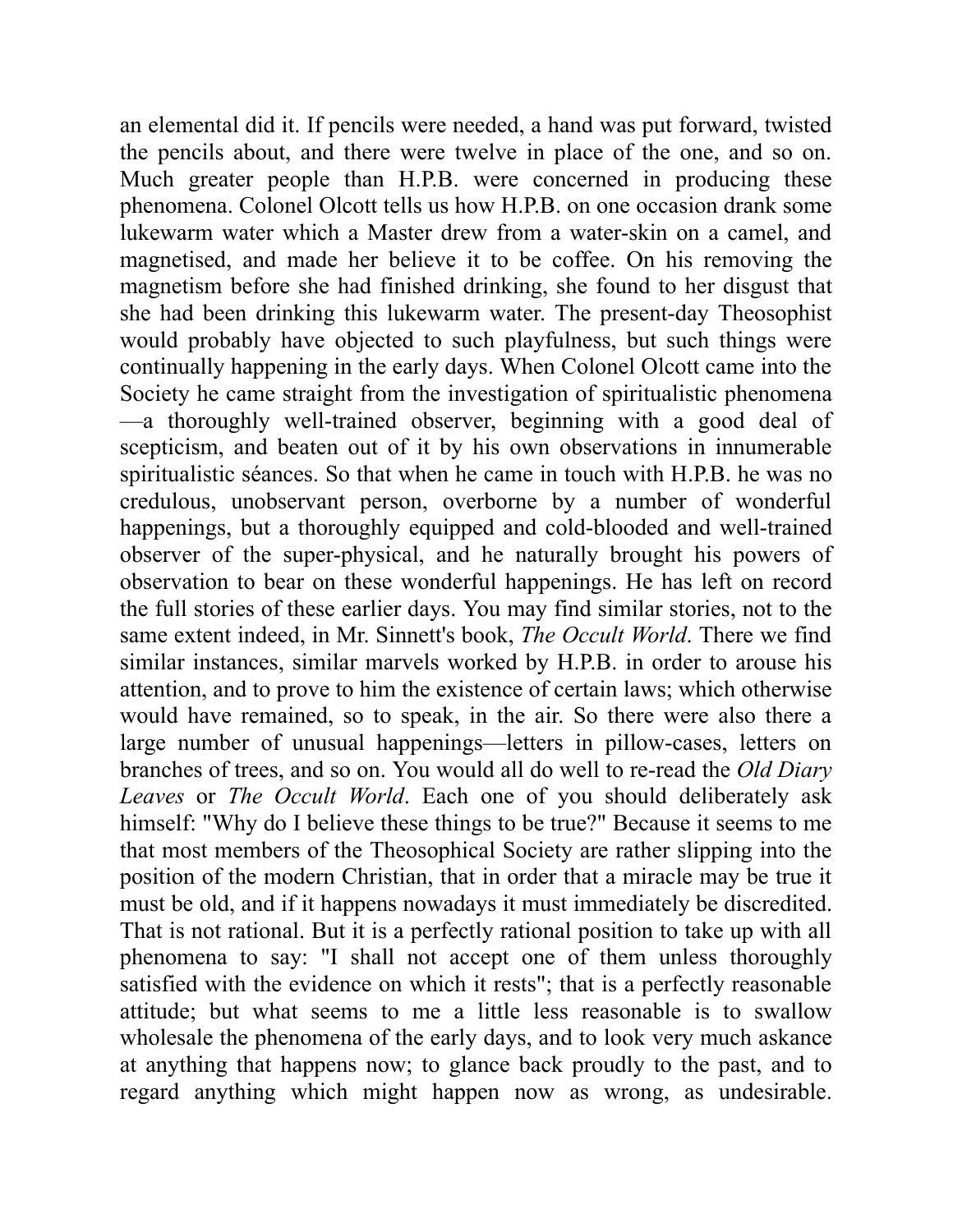Because if that is the right position, then it ought to be applied all round; it ought to be applied to the early phenomena of the Society as much as to anything that may occur now; and the same rigid demand for evidence should be made as is made at the present time. But, on the other hand, if the evidence be as full and as satisfactory now as that which supported the earlier phenomena, then it does not seem quite reasonable to accept the earlier and deny the later.

Let us for a moment see how far the Society has been going along the same line as that along which the other religions have gone—the gradual disappearance of phenomena and the substitution for them of teaching appealing to the reason only, and not to the senses, claiming its authority on grounds which appeal to the consciousness in man, as far as is practicable divorced from matter, or to that consciousness working through comparatively thick and gross veils of matter. After the Coulomb difficulty there was a cessation almost entirely of these phenomena in the Theosophical Society. Two reasons led up to that: first, the utter disinclination of H.P.B. herself to continue to expose herself to the attacks of people with regard to her good faith. She was so maligned and slandered, so many friends turned against her and spoke of the powers she possessed as fraudulent and as tricks, that when her Master raised her from the bed that might have been her death-bed, and would have been, save for His coming to her at Adyar, she made the condition that she should not be forced to produce phenomena in the way she had been forced before; that she should be allowed to put that aside. The consent was given. Lionhearted as she was, she shrank from the storm of slander that broke on her. The other reason was that people belonging to the Society took fright. The pressure of public reprobation was so strong, the force of unbelief so crushing, that the members of the Society itself shrank back and were afraid to face public opinion, ignorant and persecuting as it was; and it is pathetic and interesting to read the letters she wrote in the years immediately succeeding the Coulomb difficulty, in which she pointed out that those to whom she had brought the light were ashamed to stand beside her under the conditions to which she was then exposed. She complained that the writings in the Society were changing their character; that they were no longer occult and full of teaching of the unseen, but had become purely philosophical and metaphysical; that her own journal had turned aside from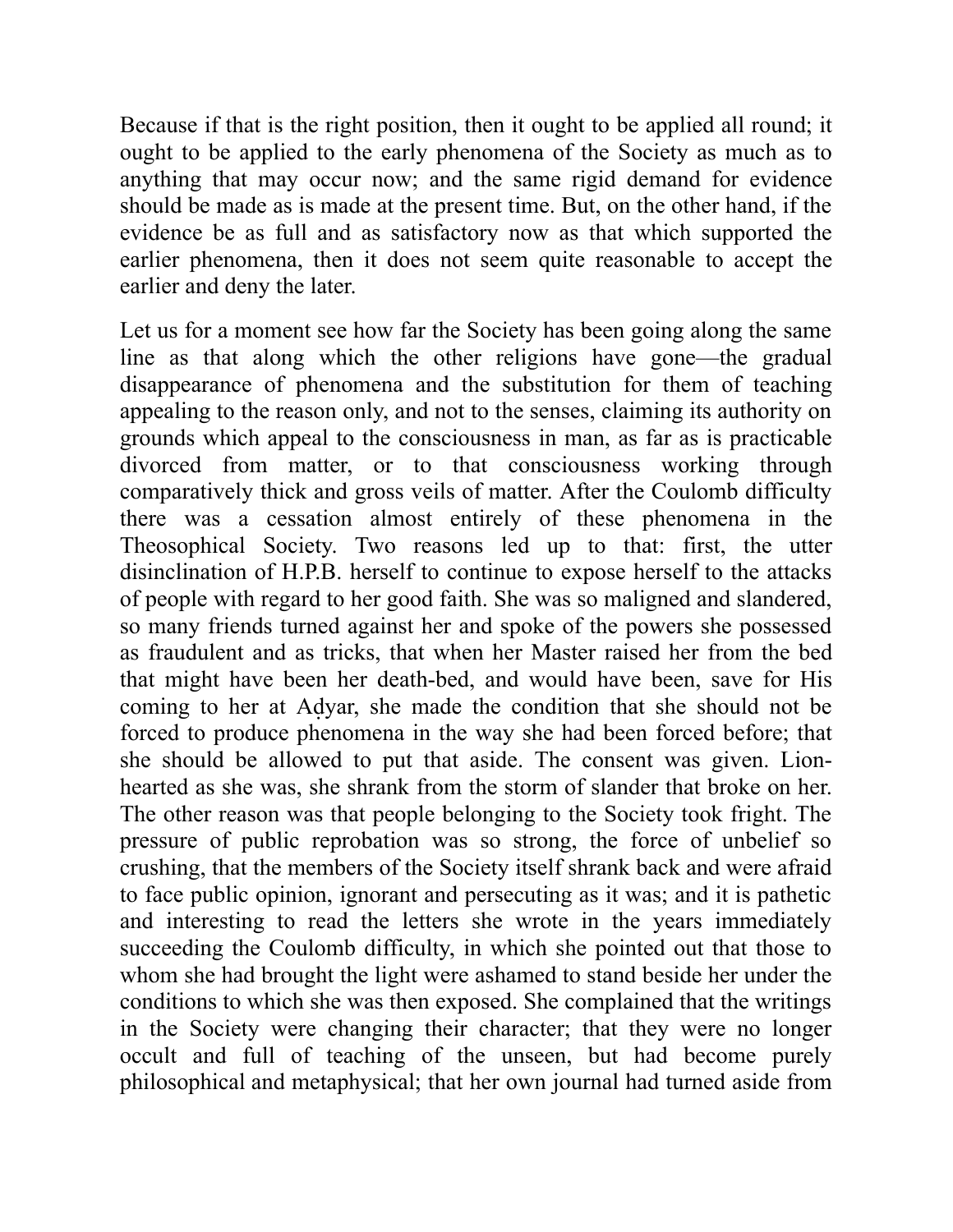its earlier occultism, and confined itself to articles addressed only to the intellect; and she says in one of these letters: "Say what you may, it was my phenomena on which the Theosophical Society was founded. It is my phenomena by which that Society has been built up." It was a natural feeling of half resentment against the policy of the time, that had left her in the lurch, and put the Society upon a different footing. It was in connection with that terrible time, in the turmoil and whirl of conflicting opinions, that those words recorded of her Master, spoken to herself, in one of the records left to the Society, occurred, in which He said: "The Society has liberated itself from our grasp and influence ... it is no longer ... a body over the face of which broods the Spirit from beyond the Great Range." Along those newer lines the Society went, and there are many who will say: "They are better lines. It is better that these abnormal happenings should fall into the background, that they should not be presented to a scornful and sceptical world, that we should rely on the literature that we have, without desiring to increase it by new knowledge, in which much can only be gained by abnormal means. Better to rest on what we have, and not try to add to it." Very many of our members take that view, and it is a perfectly reasonable view to take, a view which ought to have its place in the Theosophical Society, a view which is useful as correcting the tendency to undue credulity, which otherwise might hold on its way unchecked. For the life of the Society depends on the fact that it should include a vast variety of opinions on all the questions on which difference of opinion is possible; and it is not desirable that there should be only one school of thought in the Society. There should be many schools of thought, as many schools as there are different thinkers who can formulate their thought, and each standing with an equal right to speak and of claiming a respectful hearing. None of them has a right to say: "There is no place for you in the Theosophical Society." Neither must the person who is strong on the subject of phenomena try to silence those who meet phenomena with disbelief, or who think them dangerous; nor should a person who stands only on philosophy and metaphysics say to the Theosophical acceptor of the phenomena: "Your views are wrong and dangerous." Perfect freedom of thought is the law and life of the Society; and if we are not fit for that, if we have not reached the position where we can understand that the more we can enrich the Society with differences of opinion and different standpoints, the more likely is it to do its work and live for centuries to come, when other new avenues of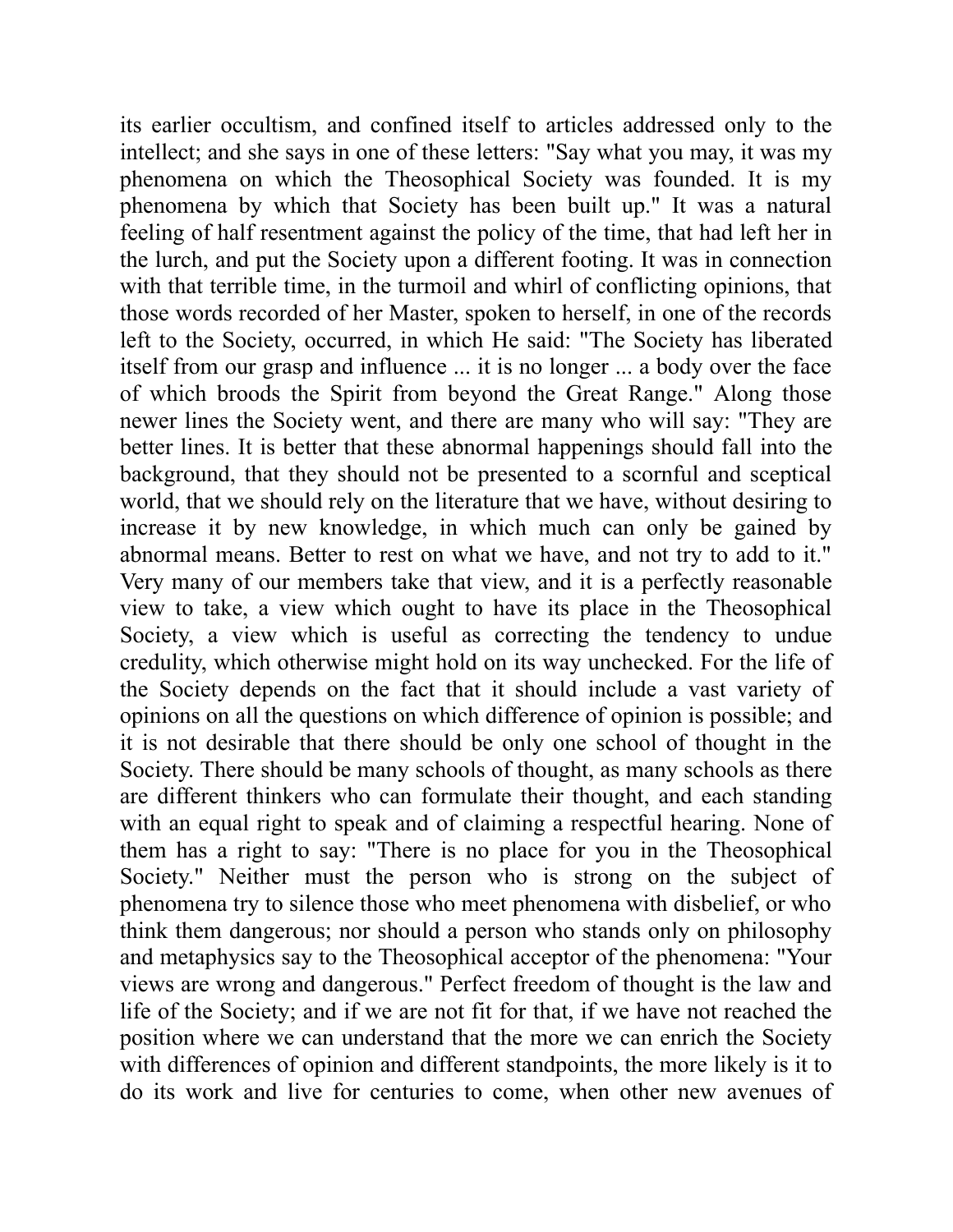knowledge unfold before it, we are not ready to be members of the Theosophical Society at all.

Now the Society has gone along those lines, along which every religion has gone, from the time of the Coulomb trial. What has been the effect of that on religions? A weakening power. We have to beware that the same thing does not take place with us that has taken place with the different religions of the past; we should take care—especially in an era wherein ordinary science on the physical plane is pressing onwards into the higher realms of the physical plane, and on to the very threshold of the astral plane, and bids fair to cross that threshold and demonstrate its teaching there—lest we, who claim to be in the forefront of this great movement, do not fall into the background, and become unworthy of carrying on the standard of knowledge. Therefore I would claim for the Society its place as a seeker after new knowledge, investigation by what we call clairvoyance, the definite and regular carrying out of the third object, which has been far too much neglected of late years; practically, where many years ago the Society was leading the way in the investigation of the hidden laws in Nature and the hidden powers in man, it now has to take a back seat with regard to the contributions it is making under that particular object for which amongst others it was founded. For more work has been done of late years by the Psychical Research and similar Societies than by the Theosophical Society, and that is neither right or wise—not right, because as long as we keep such research as one of our objects we ought to live up to it; not wise, because the lessons we have learnt, the various theories we have studied, are better guides to investigation than anything which the other Societies have, who have not yet been able to formulate theories but are simply in the state of collecting phenomena. For that reason it seems to me that the Society can do work here which the others cannot. They collect and verify with patient care masses of most interesting and valuable phenomena. The work done by the late Mr. Gurney and Mr. Myers, and a large number of their co-workers, is invaluable work from the standpoint of the Theosophical student. But there is no order in it; there is no reason in it. It is a mere chaos of facts, and they cannot explain or correlate them. They cannot classify or place them in order. They have no world-embracing knowledge which enables them to place each fact in its own place, and to show the relation of one set of facts to the other. There are splendid observations, but no co-ordination and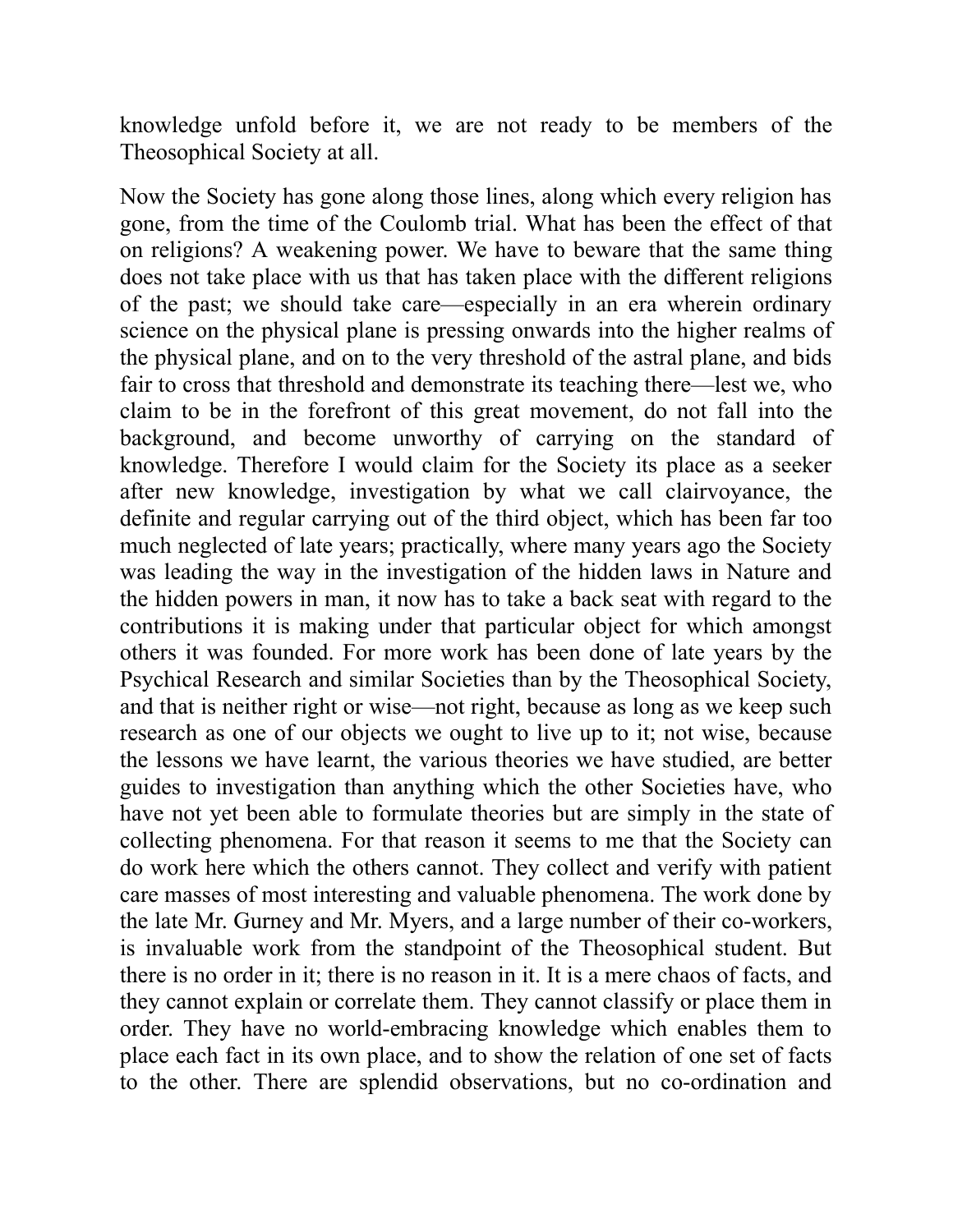building of them into a science; and it seems to me that it is a duty of the Theosophical Society, not only to deal with the facts that others have verified, but to carry on researches by properly qualified persons among its own members; to utilise its magnificent theories, its knowledge—for they are more than theories—for the explanation of new phenomena, for the gradual evolution of new powers among greater numbers of its members; and I do not believe that in that there is so much danger as some people fear. I do not believe that the study of the hidden side of Nature is so perilous a study as some think. All researches at first hand in the early days of a science have some danger: chemistry, electricity, had dangers for their pioneers, but not dangers from which wise people and brave should shrink; and I fear for the future of the Theosophical Society if it follows the track of many of the religions and lets go its hold of knowledge of the other worlds, and comes to depend on hearsay, tradition, belief in the experience of others, and the avoidance of the reverification of experience. For it must be remembered that in giving a vast mass of knowledge to the world, H.P.B. distinctly stated that these are facts which can be reverified by every generation of observers; she did not give a body of teaching to be swallowed, to be taken on authority, to be accepted by what is called faith; but a body of verifiable teachings, facts to be examined over again, facts to be experimented on, to be carefully studied, as the scientific man studies the part of the world he knows. Unless we can do that, I fear we shall tend only to become another religion among the religions of the world; that we also shall lose our power over the thought of our generation, and to that which has been done so splendidly in past years—the spreading of these ideas so that they are becoming commonplace now among cultured and intellectual people—pause will be given, and the spreading influence will be checked, because we have left part of our work undone, part of our message unsaid. And I would urge on you in relation to this that which I said in a sentence at the beginning of my address, that there is one condition of research into these matters common to ordinary science and to the science of the higher worlds, and that is a balanced judgment, acute and accurate observation, and a constant readiness to reverify and recast earlier observations in the light of the later ones that are made. All science grows by modification as more and more facts are collected by the scientific observers, and no scientific man would make any progress in his science, if he were always in the reverential attitude of the devotee before a spiritual truth when he is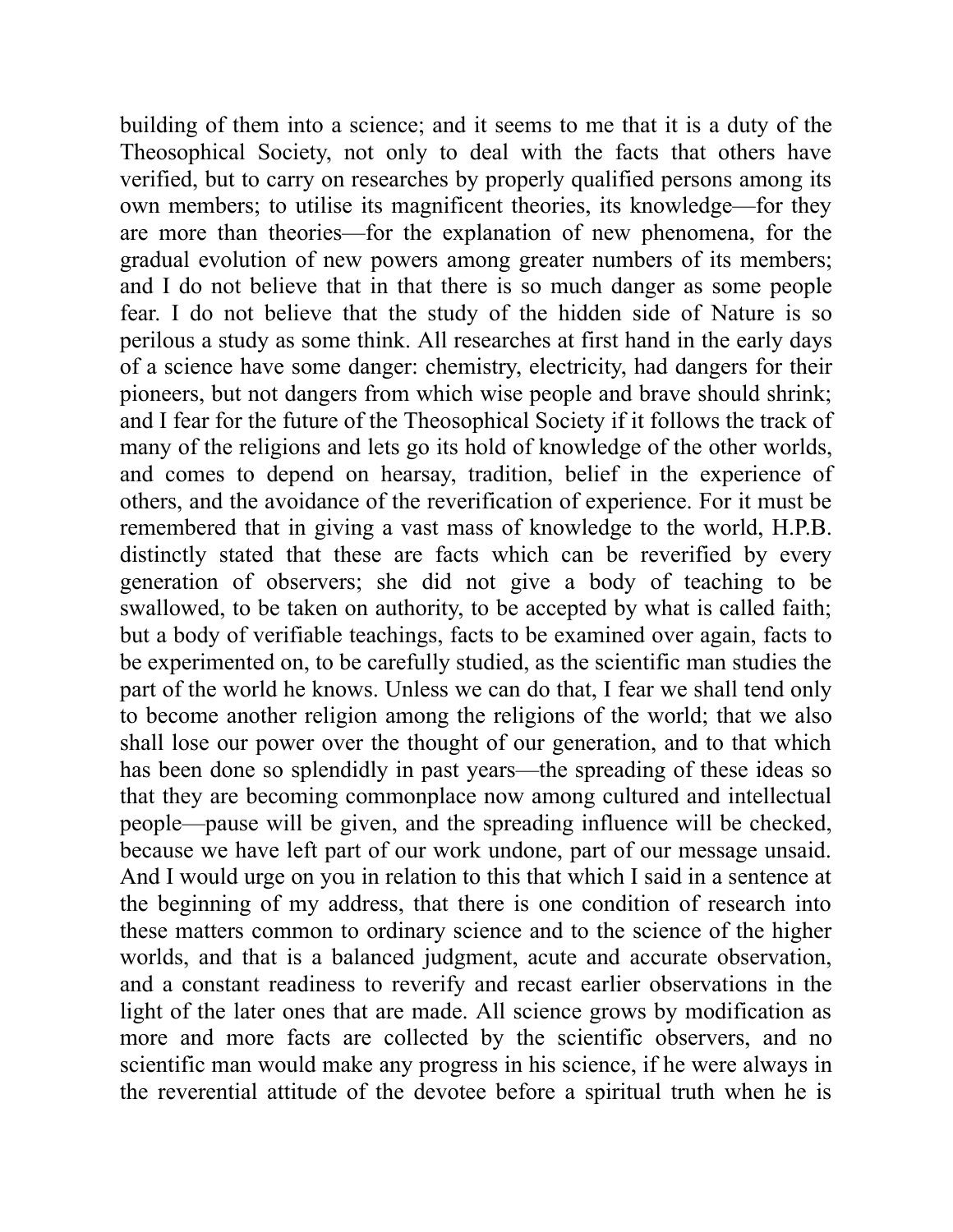working out experiments in his laboratory. You may show reverence to great beings like the Masters, there the posture of reverence is the right one; but when you are dealing with the phenomena of the astral plane there is no more need to show reverence than with phenomena of the physical plane. It is out of place, and if you make that atmosphere round it, you will always be at the mercy of misconception and error of all kinds. You must try, in all psychical research, in all weighing of observation of phenomena, to cultivate the purely scientific spirit, indifferent save to the truth and the accuracy of the results, looking on every matter with a clear eye, without bias and without prejudice; not seeking for facts to verify a doctrine already believed in, but seeking for facts in order to draw conclusions from them as to the laws and truths of the unseen world. There is no other safe way of investigation, no other reasonable condition of mind in face of the objective world; and if it be possible amongst us to break down this wall between the physical, astral and mental, to see all objects in all worlds as simply part of the Not-Self which we are studying, dealing with them in the same way, interpreting them in the same spirit, then we are likely to add largely to our knowledge without risking the loss of our judgment or becoming mere enthusiasts, carried away by marvels and unable either to observe accurately or judge correctly. The place of phenomena in the Theosophical Society seems to me to be a constant place. They must be recognised as fit objects for the study of the Theosophist. We must recognise frankly that our future literature depends on the development of these powers which can be utilised in the worlds beyond the physical; that we are not satisfied to be only receivers, but also desire to be investigators and students; that while we will check the observations of to-day by the observations of the past, and hold our conclusions lightly until they have been repeatedly verified, we will not be frightened back from investigation by the idea that psychism is a thing to be disliked, to be shrunk from, to be afraid of. Some of you think that I have laid too much stress, when speaking of observations in the other worlds, on the probability of mistake. Some have blamed me from time to time because I have guarded myself so much by saying: "It is likely that mistakes have come into these observations." But it is only by keeping that frame of mind, that reiterated observation can correct the blunders which we inevitably fall into in our earlier investigations. There is no scientific man in the world who, when making experiments in a new branch of science, is not well aware that he may blunder, is likely to make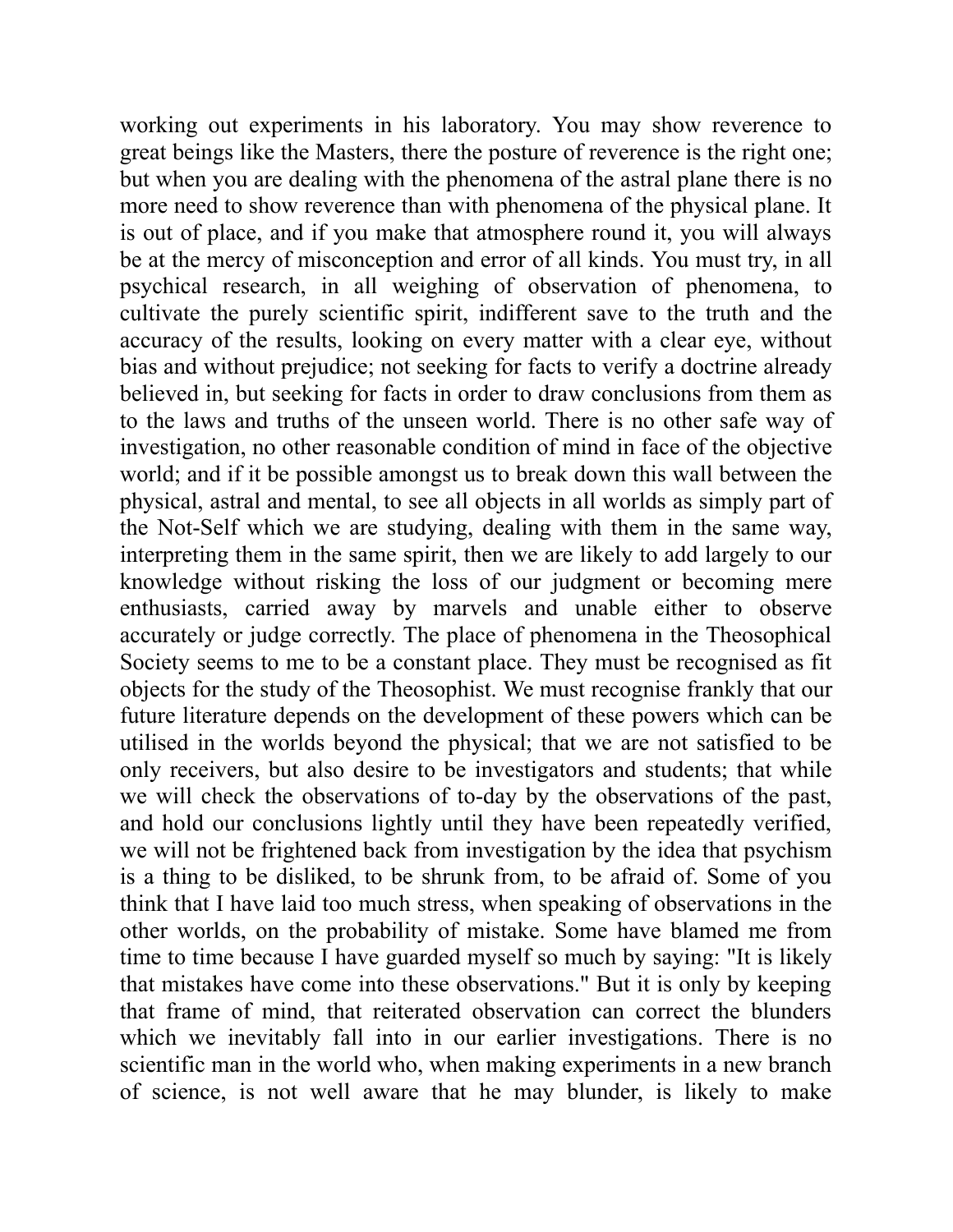mistakes, likely to have to correct himself, to find out that wider knowledge alters the proportion between his facts. And I have tried to lay stress on the fact that these things are true as regards the astral plane as much as they are true of the physical; that it is not a question of revelation by some highly evolved being, but a question of observation by gradually developing beings—a very, very different thing. And unless you are prepared to take up that reasonable position, unless you will allow the investigator to make mistakes and to correct them, without calling out too loudly against them, or abusing them for not being perfect and invariable, you will build a wall against the gaining of further knowledge, and cramp the Society, and give it only tradition instead of ever fresh knowledge, ever widening information.

So that I declare thus the place of phenomena in the Theosophical Society: I declare that it was founded with them, built up by them, nourished by them, and that they ought to continue to be a department of our work, a proper subject for our investigation. Only, do not get confused by bringing faith into the region of phenomena. There is only one thing to which the word faith ought really to be applied: and that is the conviction of Deity within us. That is the real faith, the faith in the Self within, an unconquerable, imperial conviction of the Divinity which is the root of our nature. That faith is truly above reason; that conviction transcends all proofs and all intellect; but nothing in the object world is an object of faith; all are objects of knowledge. If you can keep that distinction clear in your mind; if you can remember that the only warranted conviction above reason is that conviction of your eternity, then you may go safely into the region of phenomena, into the manifestations and happenings of the objective world, with clear judgment, clear sight, unbiased mind; and knowledge shall reward you in your researches into Nature, for Nature always has a reward for the seeker into her secrets.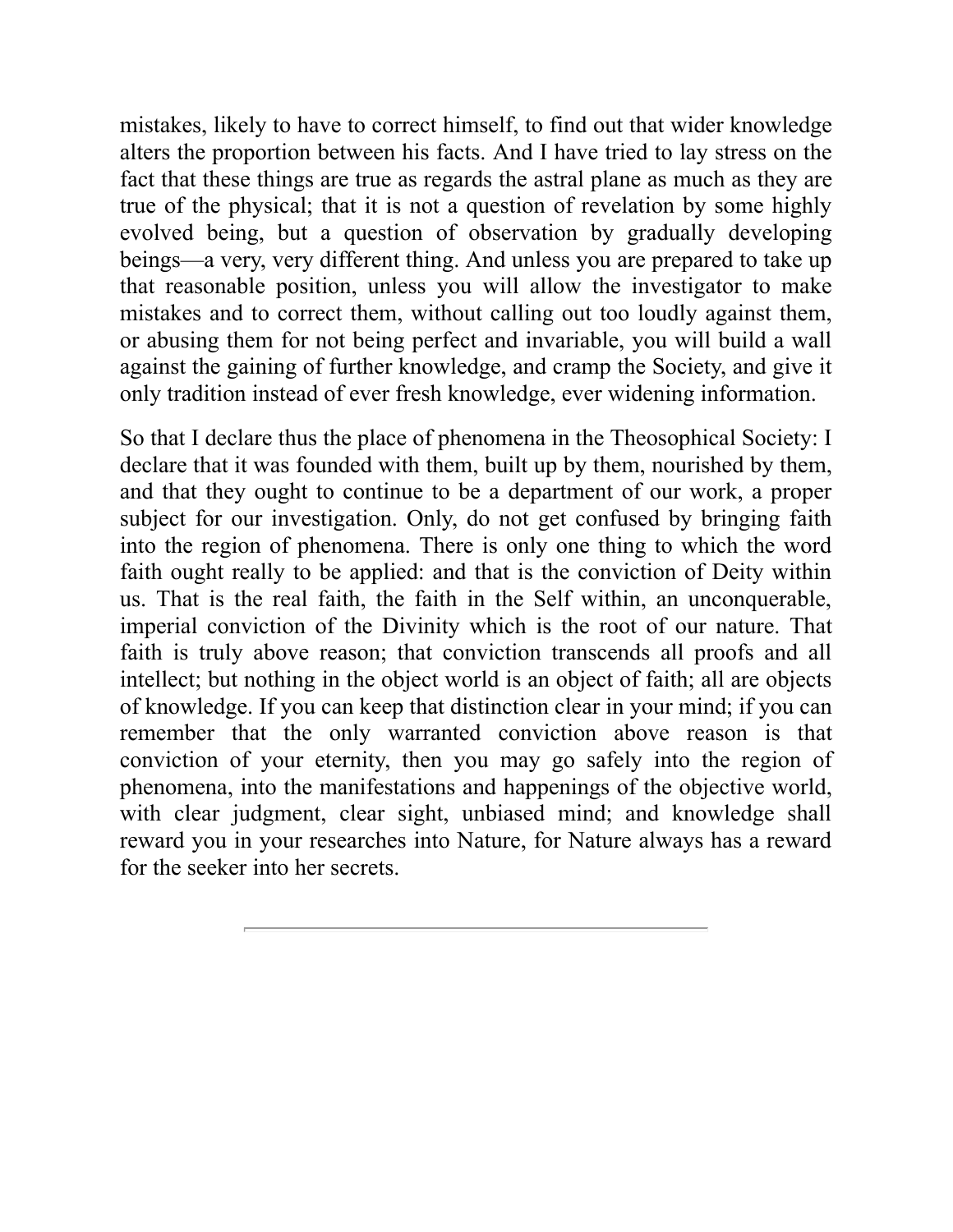### **Spiritual and Temporal Authority**

I am to speak to-night, as you know, on "Spiritual and Temporal Authority," and I have chosen this, with the other subjects, as bearing on questions of immediate interest to the Theosophical Society. But in dealing with each of these, as on the first occasion, I want, if I can, to lift you above any controversy of the moment, and to put before you broad outlines rather than mere details, and to lead you to look at all these questions from the wider standpoint of the experience of the past, trying to apply that experience as far as you can to the questions, the difficulties, of the present. And this question that I have chosen for the subject of our thought to-night is one which carries us back into the very beginnings of human history on our globe, which we may trace downwards through civilisation after civilisation, and we can then study, as it were by contrast, many of our modern civilisations. And out of all this it may be that we shall learn some lesson for our own small affairs of the moment. For local affairs are only really interesting as we see them as manifestations of the great principles which work out in the history of humanity; and we can only rightly, I think, understand the power of the Theosophical Movement, if we see it in its proper place in history, and not as a mere bubble on the water of the present.

Now, far, far back—I suppose some people will say "not in history," for the time I am speaking of is what would be called "prehistoric"—when the great Lords from the planet Venus came to our globe to guide and train the humanity which just then had come to the birth, we find a group of Teachers and Rulers, not belonging to our humanity at all, but, as I said, coming from the planet Venus, from the far more highly evolved humanity living in that world. They came for the specific purpose of making the evolution of the new humanity more rapid than otherwise it would be. For, as you know, at that time humanity was facing a very terrible danger. The bodies had evolved up to a certain point, the brooding Spirit was over each body, but the intellectual evolution had scarcely begun to dawn; mind, as we know it now, had scarcely asserted itself; only mind, as we see it in the animals, had been slowly unfolding its powers in the upward-climbing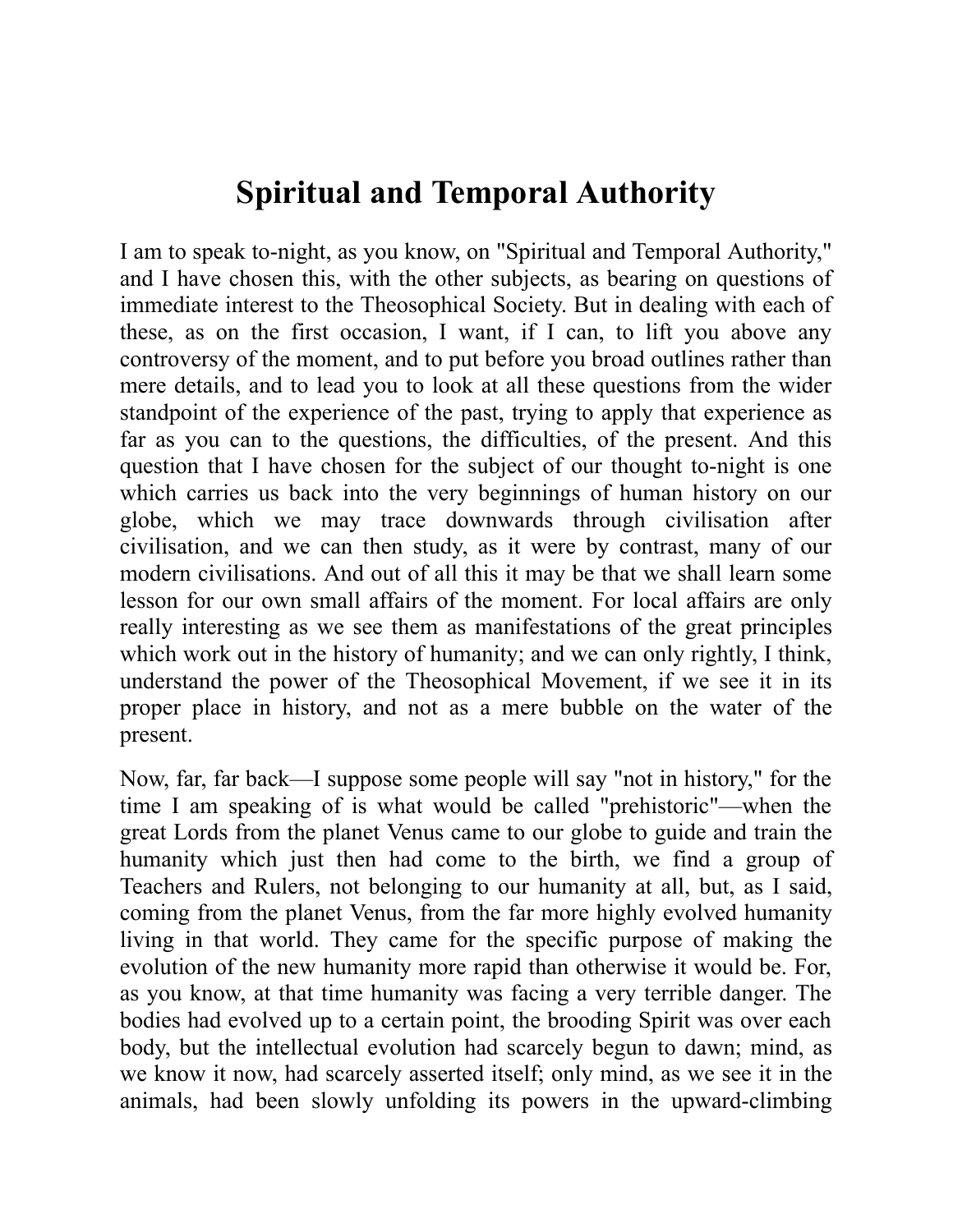towards the light. And as it is always true that any force which is poured down into a body must necessarily flow along the channels which that body has prepared for it, in these animal men, as we may call them, when they received a new influx of spiritual life—or, if we prefer the phrase, "as the influx grew stronger and stronger"—that new life, that additional force, inevitably ran into animal channels, lacking the guiding and directing force of the intelligence. Hence the immediate result of any increased downpouring from the spiritual plane was an increase in animality in the growing man; and his body, growing up out of the animal kingdom, influenced by that—although, as you remember, human from the beginning, yet retracing its ancestry in those early days—was driven by the incoming life into various lines of activity, harmless to the brute, but that would have been destructive to the upward-climbing human being. Hence the need for a swift intervention on the part of the Guardians of all humanities; and our planetary Logos called to His help humanity from a chain older than His own, so that He might have for His infant children guides that would protect them against danger, and would lead them upwards more swiftly than they themselves could have climbed alone. Hence the coming of those Mighty Ones, and it was They who were the first Adepts, Masters, for our humanity. There is no other term for the moment to apply to them, although the term "Master" is really inappropriate: They were far higher in the Occult Hierarchy than Those we speak of as the Masters of Wisdom and Compassion. They became the first Teachers and Kings of our child humanity, and They were of many grades. "Divine Kings" They are called in the old records; Teachers and Kings in one. They established the polities of the infant nations; They gave to those same nations their religions; and in those early days, as in the days that will close our human history, there was no distinction recognised between "sacred" and "profane." It was seen that Spirit, clothing itself in matter, should be regarded in each of its tabernacles as a single individual. Spirit and matter were not regarded, so to speak, as distinguished from each other, save in quality. The two combined into the making of the man. And the man's life was a human life, and the body guided by human consciousness; but the body was not thought of as separate from the Spirit, nor the Spirit from the body; both were combined into a single being. And in all true organisations that is the point which is to be aimed at: that the informing life shall shape and mould the organism which is thus expressing the life on planes of matter; that that organism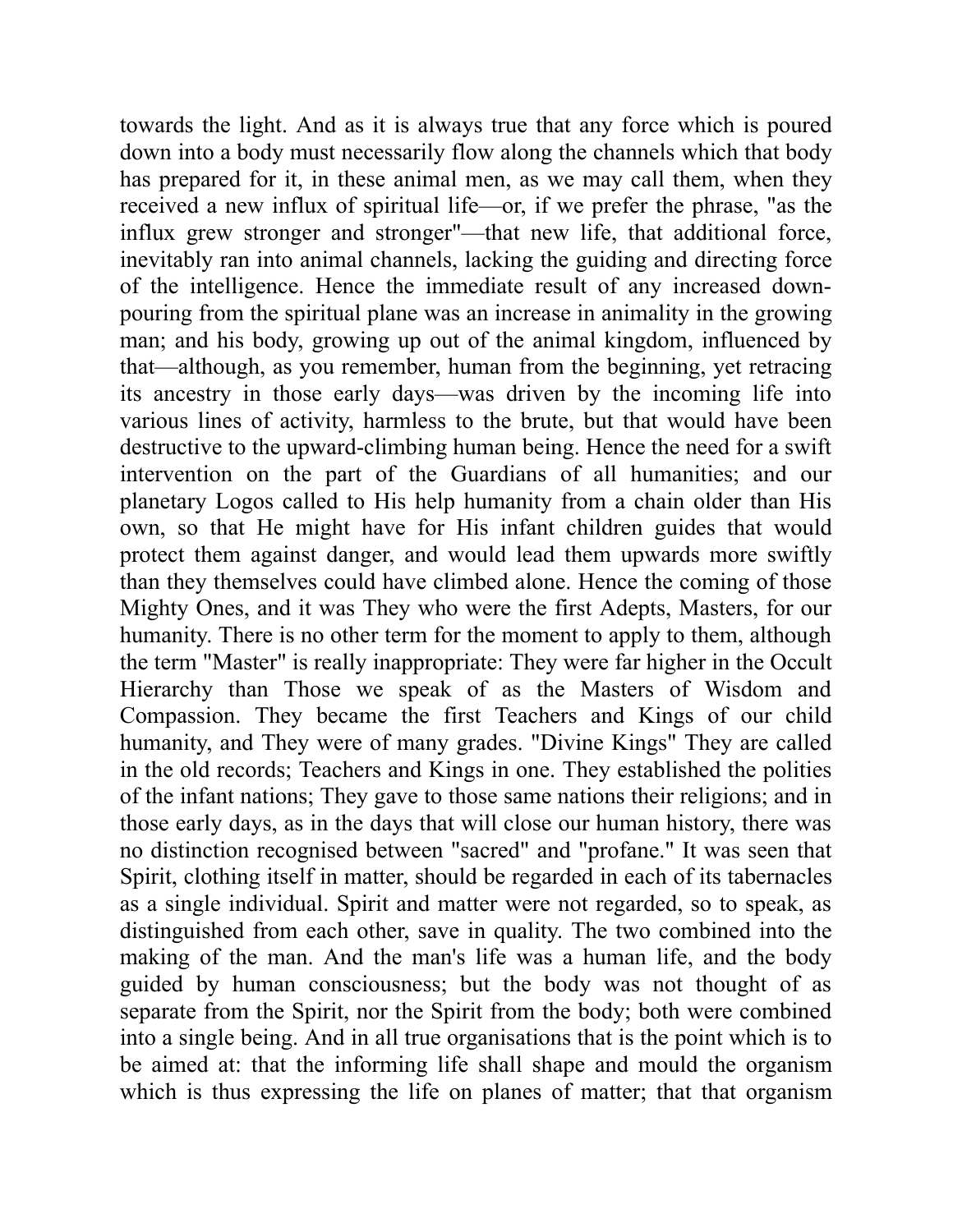shall ever be an organism spirit-inspired, life-shaped, so as to become more and more perfectly the expression of the life which it enfolds. We shall see presently that for a time, when Spirit became utterly blinded by matter, that matter, as it were, took the upper hand and claimed to be monarch. But in those far-off days it was still recognised that Spirit was the master of matter, and the Gods walked amongst men and were recognised by men as their Teachers and Kings. And humanity in its infancy clung to These, who were as fathers and mothers of the race, and looked to Them for everything necessary to nourish and develop the young life. So that looking back to those earlier days, the great lawgivers like the Manus were at once Kings and Priests. They gave everything to the humanity that They guarded: literature, science, art, architecture, everything which was necessary to the national life. And under that mighty protection grew up the vast civilisations of the past. You find traces of them, of course, in Egypt; traces of them, in fact, everywhere in the older, the now dying, or dead peoples. And these King-Priests, these King-Prophets, summed up in Their own divine persons all the ruling powers of Spirit and matter alike. The State was a Church, or the Church was a State.

Gradually, as these Great Ones withdrew, as Those who only lived for service saw that humanity had begun to take its first steps, and needed less physical guidance and visible helping, others still great, but not as superhuman as the earlier ones, took up the royal and priestly rank. Still the two ran together: the temporal and spiritual power in one pair of hands; and so on and on, from Atlantis downwards. Some traces of it still survive, as in the Indian civilisation, where the ideal of the monarch is always that of the Divine representative upon earth. But in India, after the earliest days, you see the beginning division, and the offices of the King and of the Teacher gradually diverged the one from the other. And as time went on, and man grew a little older in his childhood, those who ruled over the State gave away out of their hands the teaching of the religion. Rightly and well; for it was necessary that humanity should learn to guide itself. It was on the downward arc still, not yet beginning its upward climbing, and it had to plunge deeper and deeper into matter. The eyes of the Spirit had to be blinded in order that the eyes of the intellect might open, and so gradually prepare humanity for a loftier manifestation of the spiritual life.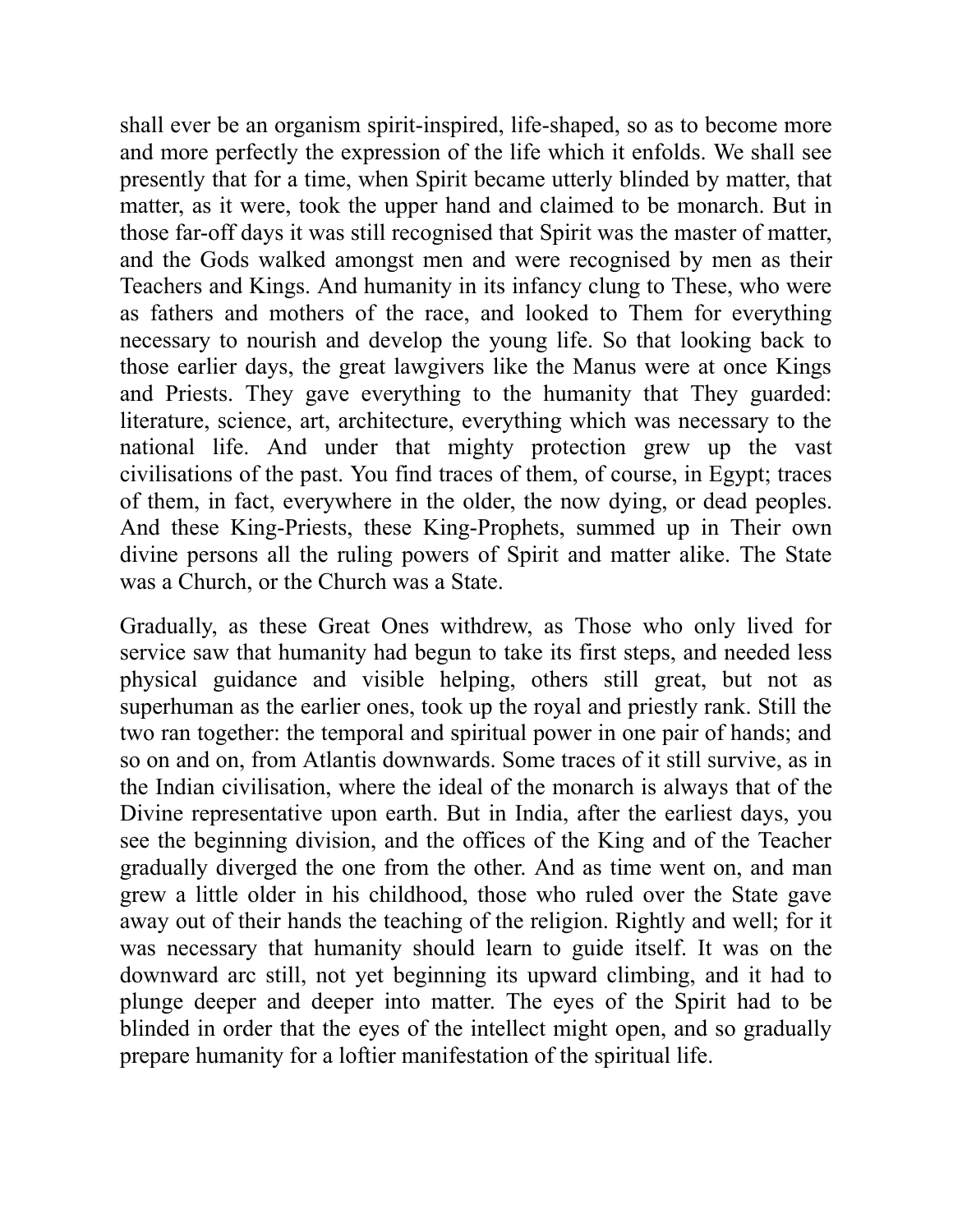And then we find that with the dividing of the two offices, the Kings grew less and less fathers of their peoples, and became more and more tyrants over the nations. In the elder days the principle that was taught was clear and simple: the greater the power, the greater the sacrifice; the greater the power, the greater the duty. And on that principle of the Law of Sacrifice the old civilisations were built up; to that they owed their splendor; to that the long ages through which they lived and flourished; to sacrifice, as the very basis of the national and religious polity, they owed the vigor, the young vigor, of humanity. Their literature was grandiose; their architecture magnificent; their art sublime. The traces of divinity ran through the whole of it. But, beautiful as it was, it would not have been well that it should have lasted, for had it been so, mankind would have grown to depend too much upon the manifested Divine life walking incarnate side by side with it. And it was necessary that the growing child should prove his own limbs, and the growing intelligence should learn to depend upon itself. Then we come to a long period when the tyranny of the King brought out more and more strongly the usefulness of the Teacher, and when the Teacher was continually standing between the power of the tyrant and the helplessness of the people; when religion became a shield for the weak, a strong check for the violence of power. And we pass thus through all that long period of human history where the oppressed found their only refuge in the priests of the religions, and found them a sure protection against the sword of the secular power. So went on for hundreds, nay, for thousands of years, the growth of humanity; and the two powers went further and further apart, coming more and more the one into opposition with the other. And the people, the nations, gradually grew in power, grew in intelligence, to a considerable extent. The priest was still the teacher, and still the schools and the temples were united. Unfortunately, after a while the religions became corrupted as well as the royalties, and priests began to share the worldliness that had already degraded the Kings; and then, with the failure of the priesthood, practically ceased the education of the people for many and many a long century, and intelligence was not developed, and the power of the mind was not assisted to manifest itself.

And so onward and onward till we come to Middle Age Europe, and we find a down-trodden proletariat, an indifferent and luxurious kingship and priesthood, allied now to oppress, not to raise. Therefore, contest between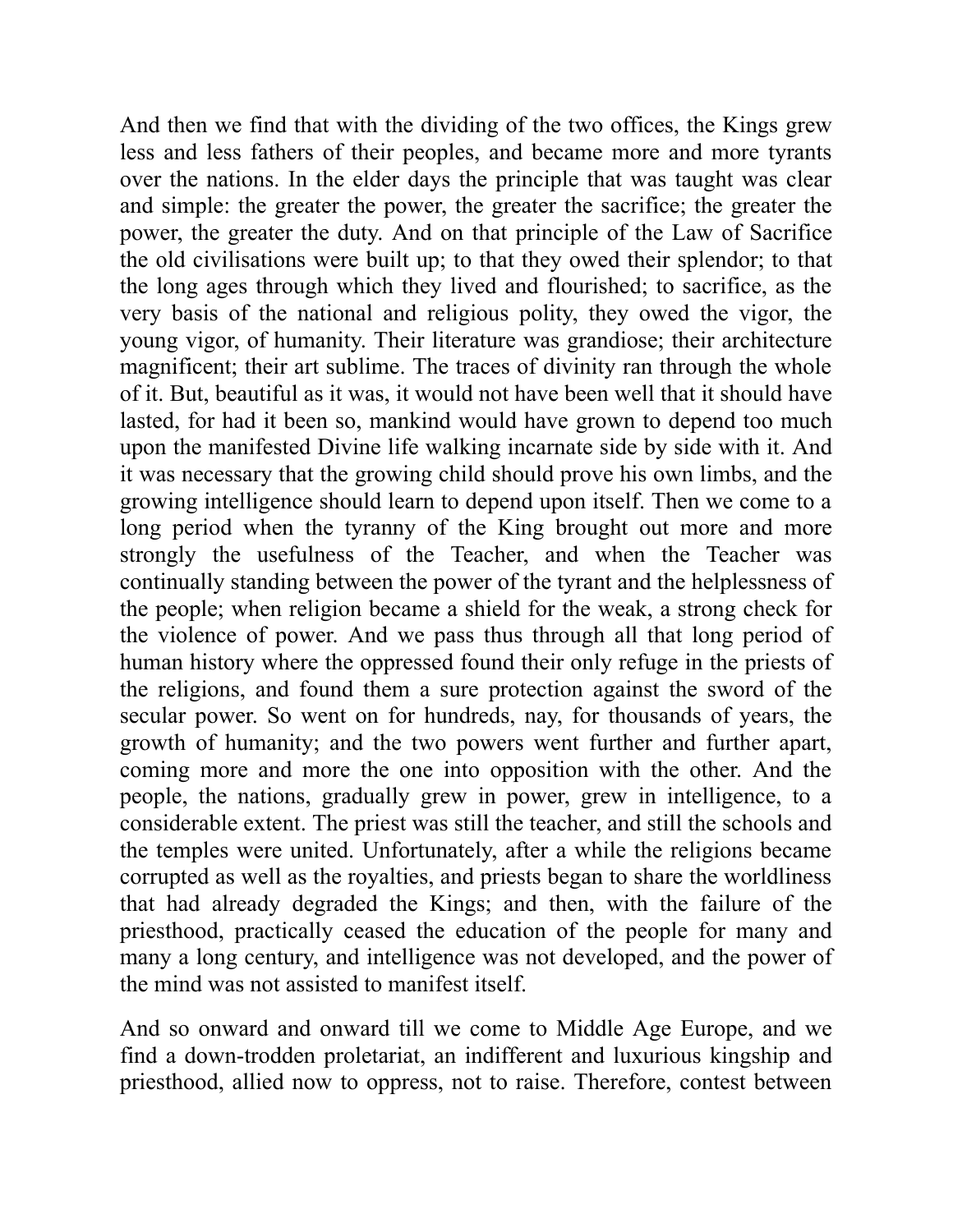the Church and the State, until the Pontiff of Rome remained the only representative of the union of the spiritual and temporal authority—his spiritual authority enormous, his temporal authority growing smaller, and badly used, so that in the States of the Church in Italy there was almost the acme of bad temporal government; and there was little to choose, really, between the States of the Church and the odious tyranny of Naples. In the States of the Church the old ideal of the Priest-King was degraded to its lowest point, and neither on the side of Pontiff, nor on the side of King, was the ruler of Rome the father, the shepherd of his people, but often only a devouring wolf. Hence the last degradation of a once magnificent office.

Meanwhile the Democracy was growing, and numbers were beginning to claim their power, until the people, having seen how badly Kings and priests could rule, thought that they could not, after all, do very much worse themselves, if they seized authority by the power of numbers, and took the helm of the States, of the Nations, into their own rough and untrained grip. And so has risen in the modern life of Europe the power, as it is called, of the Democracy. Practically, at the present time, Democracy may be said to be on its trial. It cannot claim so far to be a very splendid success, but its trial is not yet over, and many a year may yet lie before it, in order that the world may have an object-lesson to show that the only true authority is the authority of Wisdom, and not the authority of numbers; and that it is not possible for humanity to take its next step onwards until it has managed to draw out of the lessons of the past and of the present some way of blending, some way of uniting, the different experiences through which it has passed. For all who study the world's unfolding and believe that this world is not alone, but is a part linked with other worlds, and that other beings above humanity take their share in humanity's evolution—all who thus look at history and see the powers that lie behind the veil and that pull the strings of those whom we call kings, and statesmen, and generals, and the mighty ones of earth, they know that no great human experiment can be void of its value, and no great human experiment but has some fruit of wisdom to be gathered from it. So that no wise man, no thoughtful Theosophist, should look with a feeling of repulsion and anger on the experiments that are being made all over the world to-day in the effort of the nations to rule themselves by numbers rather than by wisdom. For it is a necessary experience. Only in this fashion can the lower mind complete its evolution and be ready to give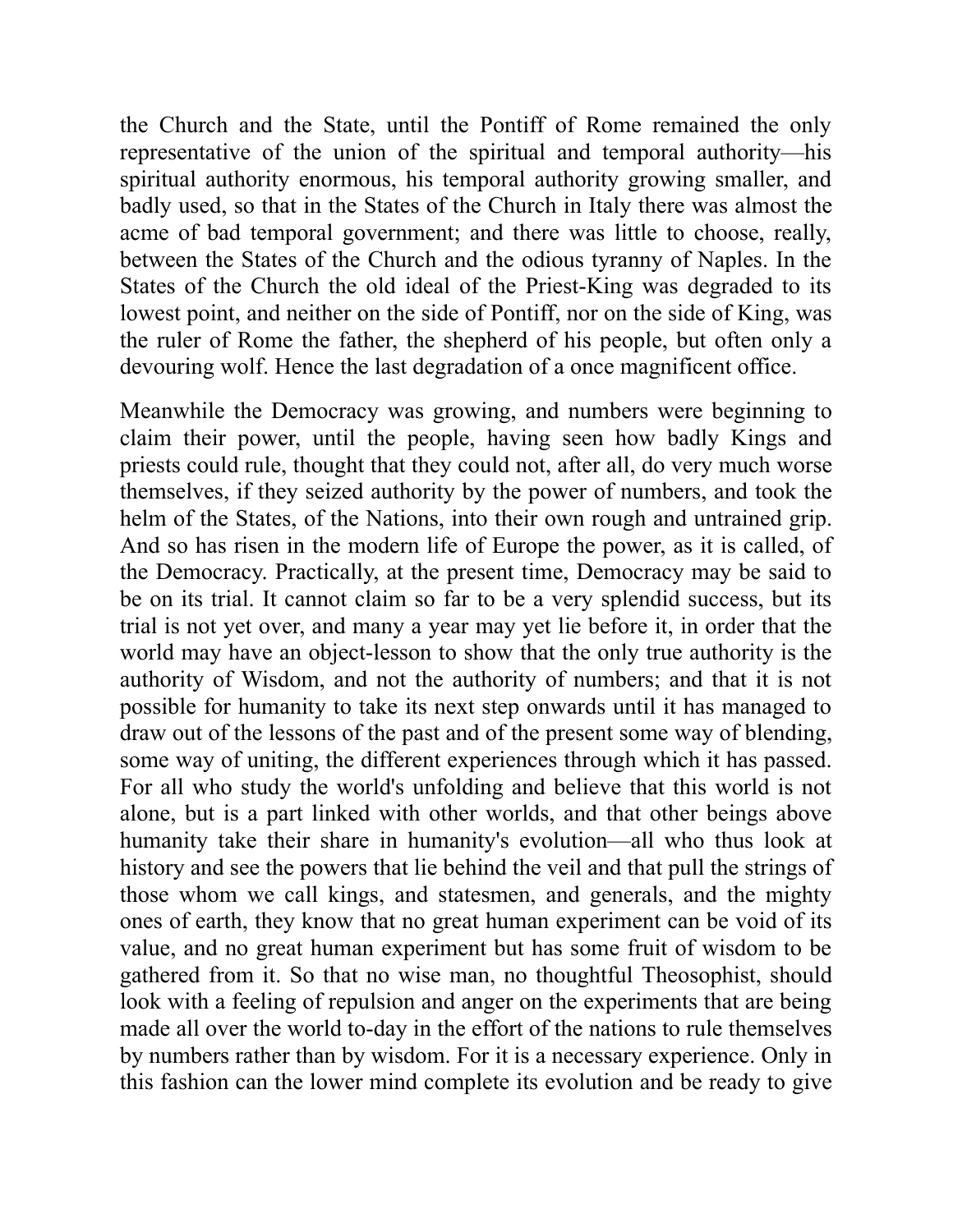up its sceptre to that Pure Reason which is to be the mark of the Sixth Race, which is to find its expression in the polity of that coming Race. Out of all these experiments we are to learn, out of all successes and all failures we are to spell out, the lesson whereon the next civilisation will be built, whereby its foundation will gradually be laid. For if one sees the Theosophical Society aright, it is as one of the builders of that coming time, one of the builders of the civilisation that has not yet really dawned on earth, the civilisation of the Sixth Root Race, with the experiments that will go before it in the Sixth and Seventh sub-races of the Fifth. For these experiments take long in the making, and, as a great teacher once said: "Time is no object with us." There is plenty of time for all the experiments, and all the blunders, and all the failures; and all the successes of the future will grow out of these, because every failure rightly seen is the seed of a coming success, and only by the failures that we make in our ignorance may the plant of wisdom be sown, and presently flower and bear fruit for the feeding of the nations. So that there is time enough, and no need for impatience, when we see the blunders of our various democratic governments. But there is much need that thoughtful people should take care so to see the signs of the time, and so to understand the forces at work, that the same blunder be not made in the days of the present as was made at the close of the eighteenth century in France; for there also was a time when an effort was made for a great step forward, a step too big, apparently, to be possible of being then taken, a step which only caused the drowning of the forward movement in blood, and has thrown France backward, and not forward as some people suppose; for ever since that time she has had a cancer at the heart of her, and no effort that has been made has borne due fruit. Nay, it is even possible that that was her opportunity in which she failed, and that the opportunity will have to pass to other peoples, to be worked out by other hands.

Looking at the democracies of to-day, we see that both the great powers are rejected, King and priest alike, royalty reduced to a mere puppet, priesthood looked on with suspicion and with hatred; and in both cases one is bound to admit that there is much justification, for they are the result of the harm that unbridled power in Church and in State alike have wrought to the people, who are now revolting against both. But the revolt is only a passing thing. Humanity does not really change; only passing manifestations of it change;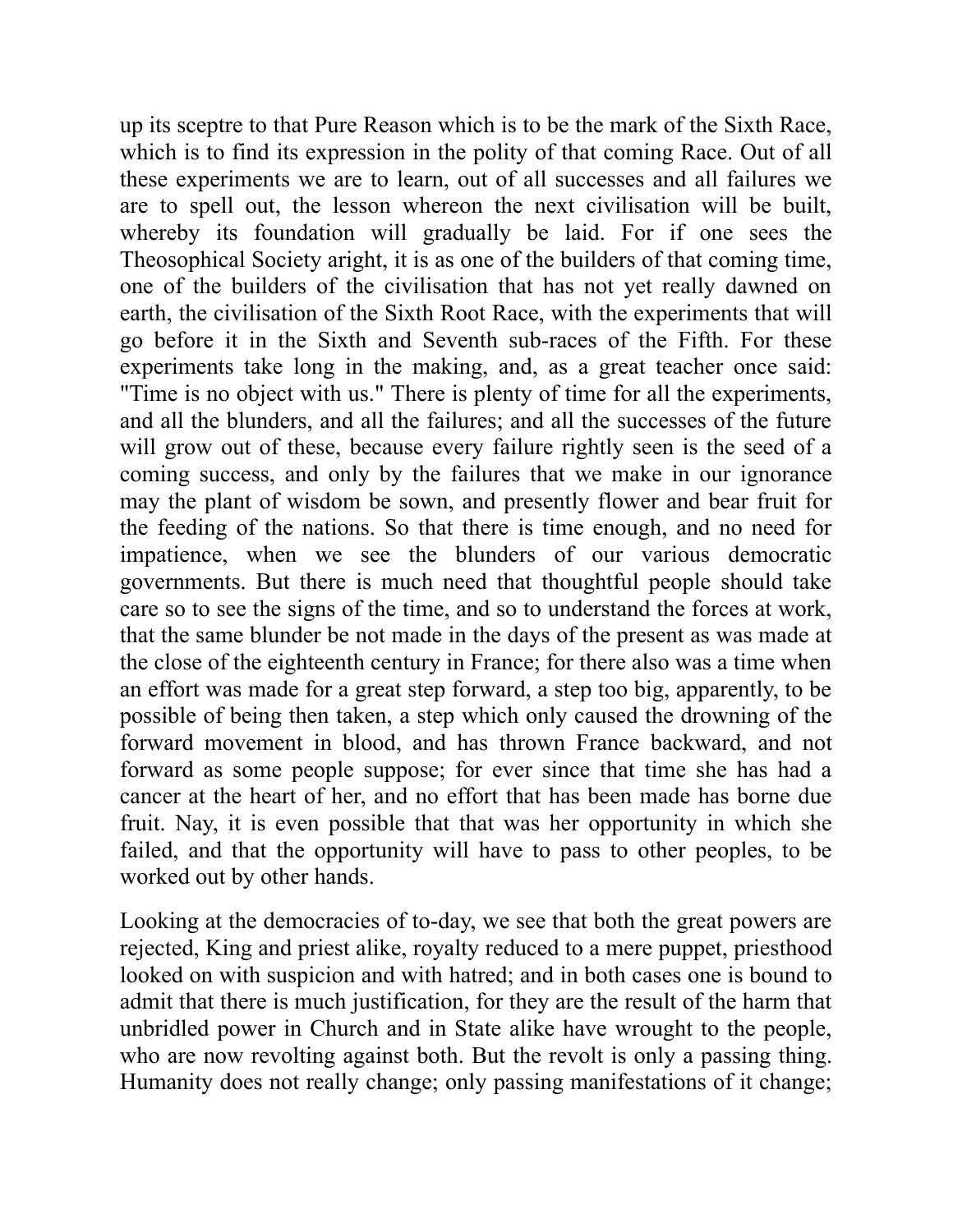and though the passing manifestations be counted by centuries, what is that in the length of a day counted by myriads of years, and to peoples who are spiritual intelligences unfolding their powers in humanity? Kingship and priesthood are mighty powers, and the need for them deep-rooted in the nature of humanity. Only on the upward path they are different from what they were on the path of descent, and the way in which those are to be shaped and moulded and again made mighty, that will be the answer of human experience after it has proved the rule of ignorance to be a mistake and a failure. Gradually, in some way that as yet we do not see, a way will be found of discovering the wise, who alone have the right to rule. For there is no authority for the intelligence, there is no authority for the free intellect of man, save the authority of Wisdom, to which the intellect bows because it is itself in flower. And those who develop the intelligence of men, as humanity is beginning to evolve its intelligence, they will only find their Kings and Priests where they see a wisdom greater than their own, a knowledge which transcends theirs, but is the promise of what they themselves in the future should become. And out of all the birth-throes of the present, and the ugly shapes which humanity takes on, will come the fairer birth of Wisdom, when again it shall sit on the combined throne of King and Priest. For it is necessary that human life should regain its unity, and that again the Spirit shall be known to be master, and the body its instrument, its tool, its expression. And on the upward-climbing arc we have again to come to the same levels that we passed in our downwardgoing arc of the ages of the past. In the half circle we had first the Priest-King; and then the two side by side, co-operators; and then the separation and the rivalry; and, finally, an evil junction to oppress the ignorant and the poor. And slowly we shall have to climb on the path where Spirit is manifesting more and more, and matter is becoming more and more obedient, until each of those stages is again seen in the history of humanity, and until, at the end, Spirit shall be lord unchallenged, and matter obedient servant, carrying out his will. And in the humanity of the great Sixth Race in which Buddhi, or Pure Reason, is to be the mark, in which Wisdom will be the shaper of humanity's plans, and the strength of matter will be used in order to carry them out, in those days there will be the building-up of the dual authority once more, and the shaping of it to diviner ends than even in those early days of the infant humanity. And in those days, again, ruler and priest shall be one, until at last the unity shall be realised in the life of those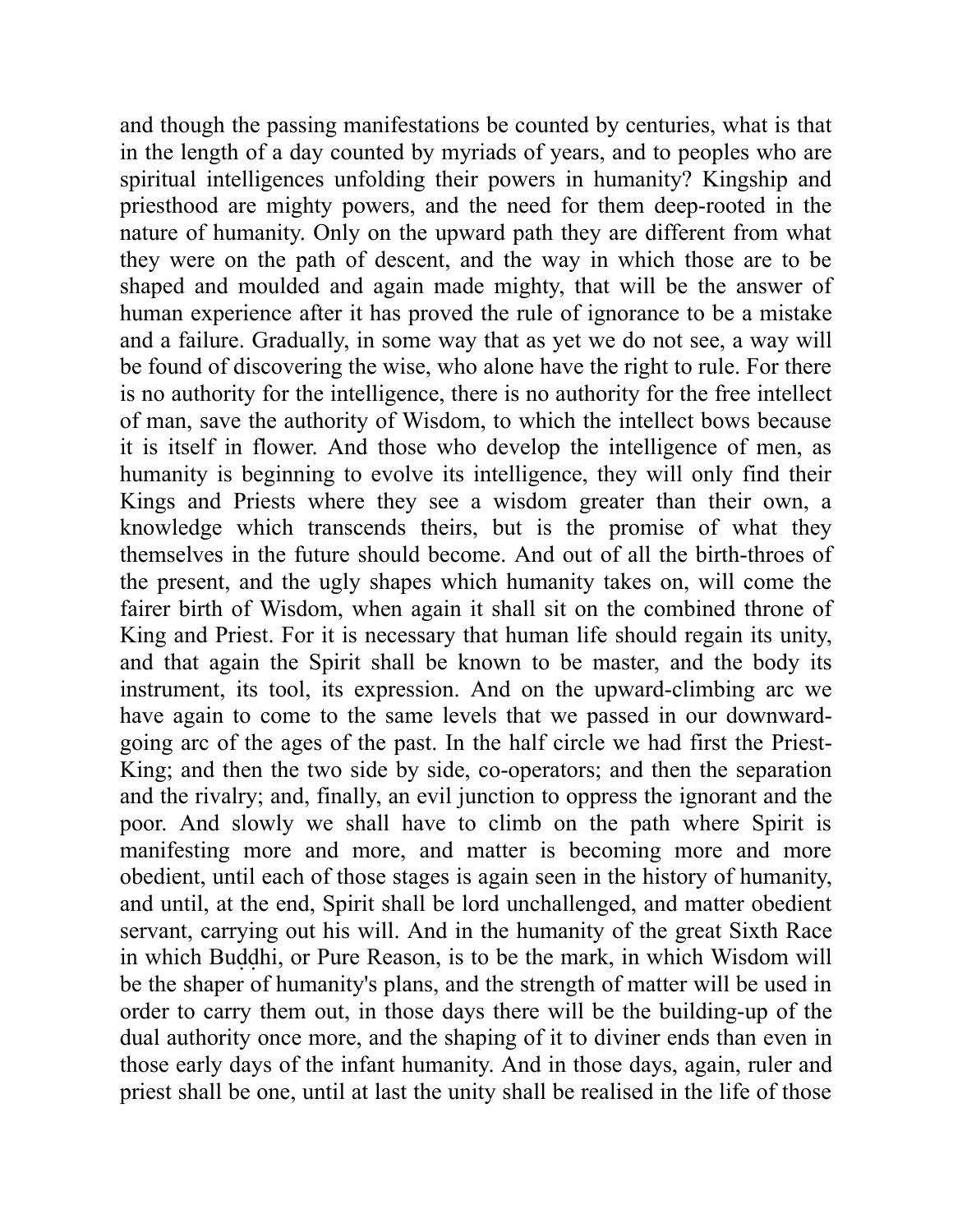who are to accomplish their human evolution upon earth; until finally in each spiritual individual these two characteristics are unfolded, and each man is King and Priest, uniting the two phases in his own individuality, and learning, in that dual power, to become the servant of those who are less evolved than himself. You see a touch of that when the Christian religion was sent out into the world, a glimpse of the splendid ideal when the Apostle, writing to his infant Church, spoke of them as "Kings and priests unto God"; in each individual this identity is to be at last achieved, so that no outer rule is any longer necessary, the inner rule being enough. That unity will mark the closing scenes of life on earth in each of those whose human evolution will be finished, who will have to pass on into other worlds when they shall have united again each of these in their own persons, and shall use that twofold power for the training of the humanity below them, ascending towards the point which they shall have gained and shall occupy.

Such the vast sweep of humanity's evolution: from Spirit, through densest matter, upward-climbing again to Spirit, bearing with it all the powers that by the experience in matter it has gained. Such the great sweep, and the great history. What relation has that to our little Society and our little movement? Some would be inclined to say: "None; no relation at all. You cannot bring down into so small a microcosm those great principles shown out in their working in a macrocosm." And yet if you and I, in our tiny personalities, repeat in miniature the life of the Logos in the vast sweep of His creative activity, who shall say that in a movement such as ours there is not similarly a retracing of the lines along which humanity at large has to grow? And who shall say whether we may not understand our movement better, and guide it more wisely, if we recognise these correspondences of the great growth of the world to the small growth of our Movement—a world-reflection in a tiny mirror? For it is no true humility to lessen too much the varied operations of the Great White Lodge in the world of men, any more than it is a true humility for the individual to be ashamed to claim his divine inheritance, and look upon himself as a "mere worm of earth." The men or women who only feel themselves to be of the earth, and not of Deity, their lives become more vulgar and common than they ought to be; for it is a great thing to realise possibilities and to see correspondences, and to take out of them their inspiring value, their invigorating force. And just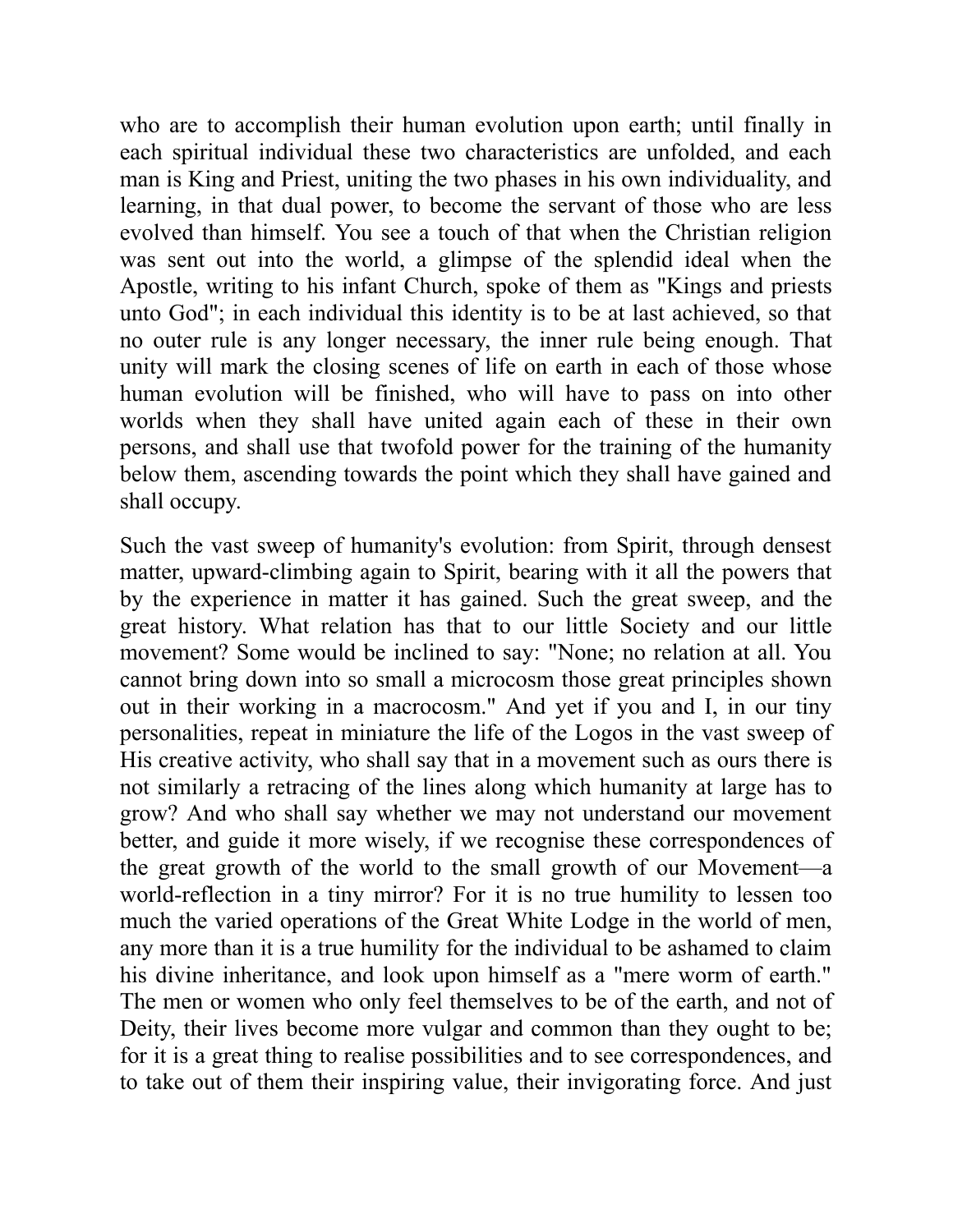as you and I have the right to say that we are Gods in the making, and that there is nothing in the great power of the LOGOS that does not lie hidden in germ within ourselves, just as we have the right to say that, as man best understands himself when he knows himself divine and realises the possibilities within him, and sees the road to Deity which he is to tread, so is every spiritual movement great in proportion to the realisation of its oneness with the great world-movement, and small and petty when the men and women who compose it can only keep their eyes on the muck of the earth instead of looking up to the crown of stars that the angel holds over their head. So that I do not fear to provoke a false pride, but rather to get rid of a false humility, when I ask you to see in this Movement, which belongs to the Great Lodge and is its child, to see in it the same forces at work that you see working in the world-history, and to realise that here also correspondences exist, and that we may guide our Movement most worthily by seeing those correspondences and utilising them for the common good.

So let us pause now, after these high flights, in the little valley in which we live, and see whether in the Theosophical Society any such process of events may be seen as has been played on the great world theatre, in the drama of evolving humanity. For mind! we have no meaning unless we are related to that, and our Movement has no sense unless it retraces the steps of the great world drama, as every great spiritual movement does, from the time of its birth to the time of its passing away, and its incarnation in some other form. I do not claim it for our Society only, but for all great spiritual movements—churches, religions, call them what you will.

Now, we began our Movement as humanity began its education. There was no difference between spiritual and temporal. The whole Society was regarded as a spiritual movement; and if you go back to those early days, and read the earliest statements, you will find it said that this Society existed in what then were called three Sections: First, Second, and Third. The First Section was the Brotherhood, the Elder Brothers of Humanity; the Second, those who were striving to lead the higher, the more spiritual life, and were in training for the purpose; and the Third Section made up the bulk of the Society. Those three Sections were the Theosophical Society. So that it began on a very lofty level; and its First Section, the Elder Brothers, Those whom we speak of as Masters, They were regarded as forming the First Section of the Society, and as part of it; and the Society has linked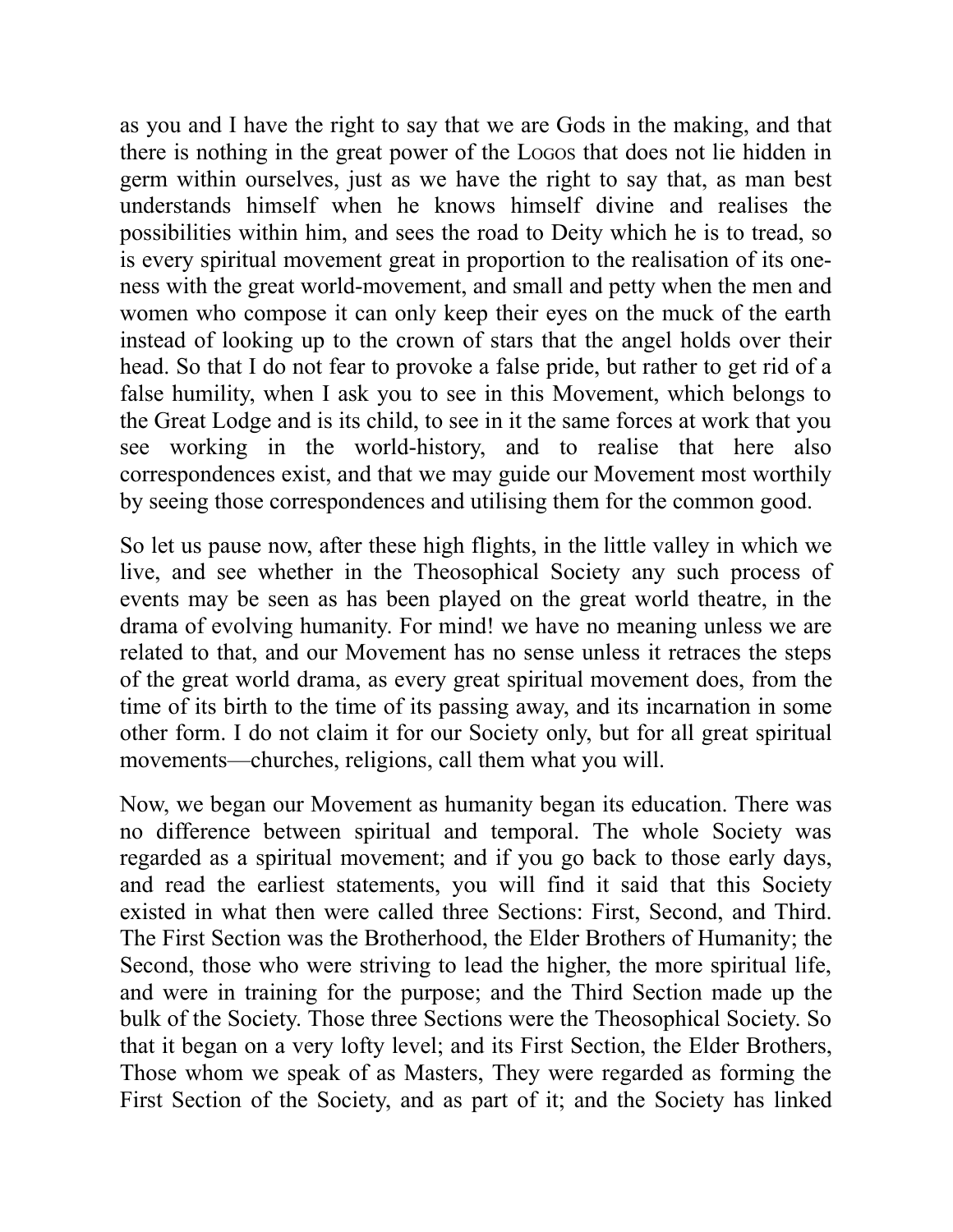closely the Second and Third Sections under the First, as in the days when the Gods walked with men, in the early story of humanity. And They came and went far more freely then than later, and mingled more with the Society, taking a more active part in this work; and it is wonderful to read some of the old letters of the time, and the close and intimate knowledge shown by those great Teachers of the details of the work of the Society, even of what was written about it in an Indian newspaper, and what ought to be answered, and so on. And the Society grew, became more numerous, and spread in many lands; and naturally as it spread, many of these ties somewhat weakened so far as the Society, as a whole, was concerned—not weakened with individuals, but somewhat weakened with the Body at large. And so things went on and on, until the Society passed through the same stage through which humanity had passed when the Priest-Kings entirely disappeared, and when those words were spoken by one of the Great Ones: "The Society has liberated itself from our grasp and influence, and we have let it go; we make no unwilling slaves.... Out of the three Objects the second alone is attended to; it is no longer either a Brotherhood, nor a body over the face of which broods the Spirit from beyond the Great Range." And when that time was well established a change was made in the organisation of the Society. It was no longer, so to speak, one and indivisible, but two parts were made—Exoteric and Esoteric; and, as you know, for some time the Colonel fought against that, thinking it meant an unwise and dangerous division of authority in the Society, until, as he was coming over here with his mind in opposition to the proposal that H.P.B. should form the Esoteric Section, he received, on board the steamer on which he travelled, a letter from his Master telling him to carry out what H.P.B. wished; and, ever obedient as he was, for when his Master spoke he knew no hesitation, when he arrived here in England he did what he had been told, and authorised the formation of what was then called the Esoteric Section of the Theosophical Society. You can read all this for yourselves; it is all in print. Then came that distinct cleavage of Exoteric and Esoteric the two heads, H. S. Olcott and H.P.B., one wielding the temporal and the other the spiritual authority in the Society. It meant that the Society had ceased to be the spiritual vehicle it was in the earlier days. It meant, as was printed at that time, that some of the members wished to carry on the Society on its original lines, and so they formed themselves into this Section under her, on the original lines. So it went on, like that time in the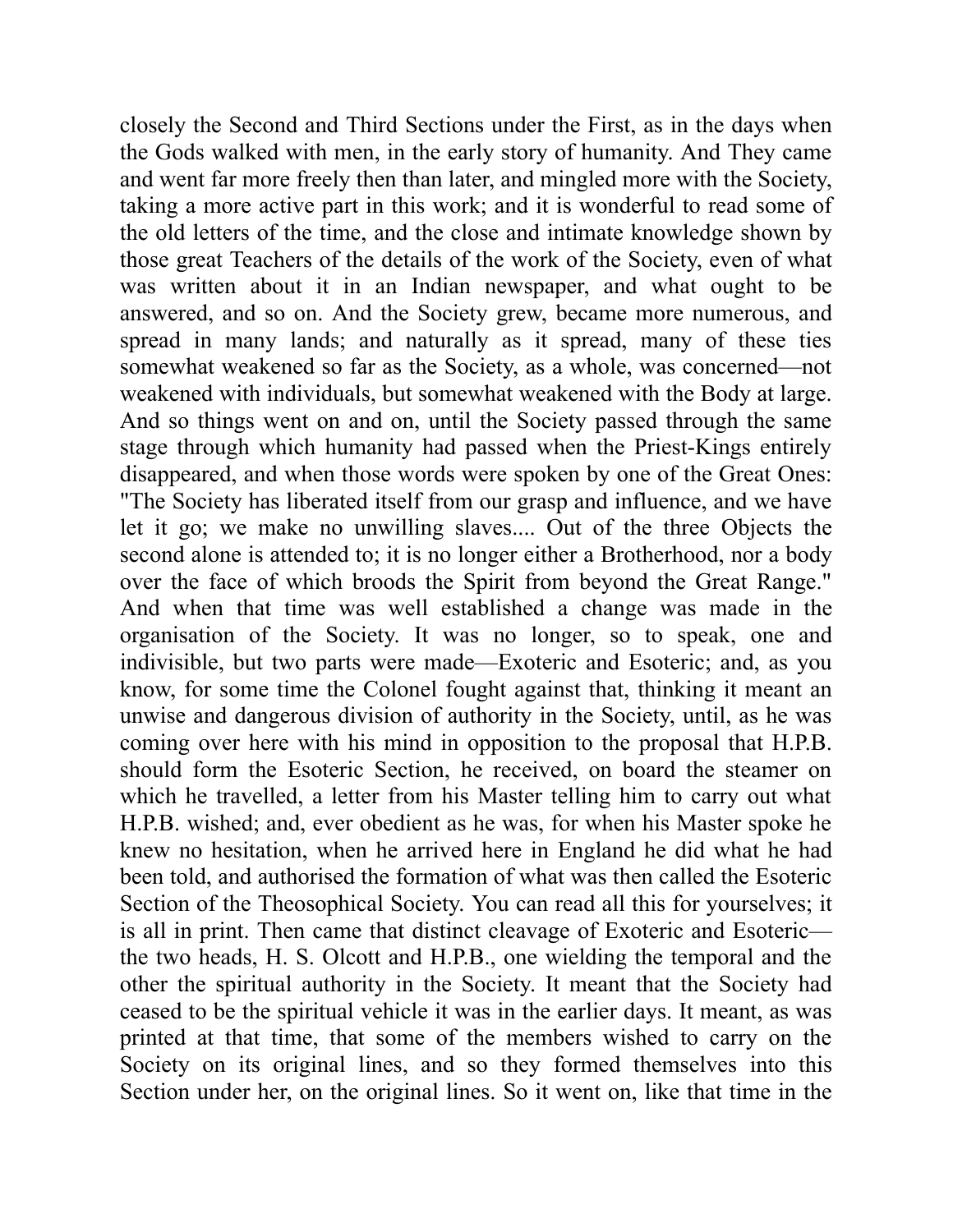history of humanity, in order that certain faculties might grow and become strong, and that the spiritual side for a time might seem apart, and the other might go its own way unruled. Many difficulties grew out of it, but still they were not insuperable—a certain clashing of authorities from time to time, and certain jealousy between the one and the other. These things were the inevitable concomitants of the separation, of the differences between the spiritual and temporal sides, the Spirit and the body, as it were. So things went on until the President passed away. When H.P.B. left us, she left me in charge of her work, as her colleague did in Adyar lately, thus uniting again the two powers, the two authorities, in a single person.

Now, what does it mean to the Society? That is the question for us. What is it to bring forth in our Movement? Ill or well? It is only possible, at this beginning of the road, to point out the two things that *may* happen. For the Society and its President together will have to settle which of the two shall come. It may be that They, who from behind look on, may foresee what is coming; or it may be, as it often is, that They also are not able completely to say what shall come out of the clashing wills of men, differing views, possible antagonisms. Two possibilities there clearly are before us, either of which, I suggest, may come. For you and for me it is to decide which shall come. And I can only tell you how it seems to me, and you must judge and act as you think right. For at last our Society, like humanity, has reached the point when the individual must do his duty, and must no longer be a child guided entirely from without, but a man with the God within co-operating with the God without. Hence it is not a question for any to decide for us: we have to decide it for ourselves. And as I say, I can only put to you what seem to me the two possibilities. Let me take the bad possibility first. It may be that I, in whose hands these two powers now are placed, shall prove too weak to bear that burden, too blind to walk along that difficult path. It may be that I shall err on the one side or on the other, either making the Society too exoteric and empty, a material thing, or, on the other hand, pressing too far the spiritual side, with all that that means. It may be that the task is too great, and that the time has not come. I recognise that as possible; for in all questions of peoples, persons, and times, experiments may be made which it is known will fail, in order that out of the failure fresh wisdom may be gathered, and it may be that this shall be a failure. And if so it matters not, for out of that failure some higher good will spring.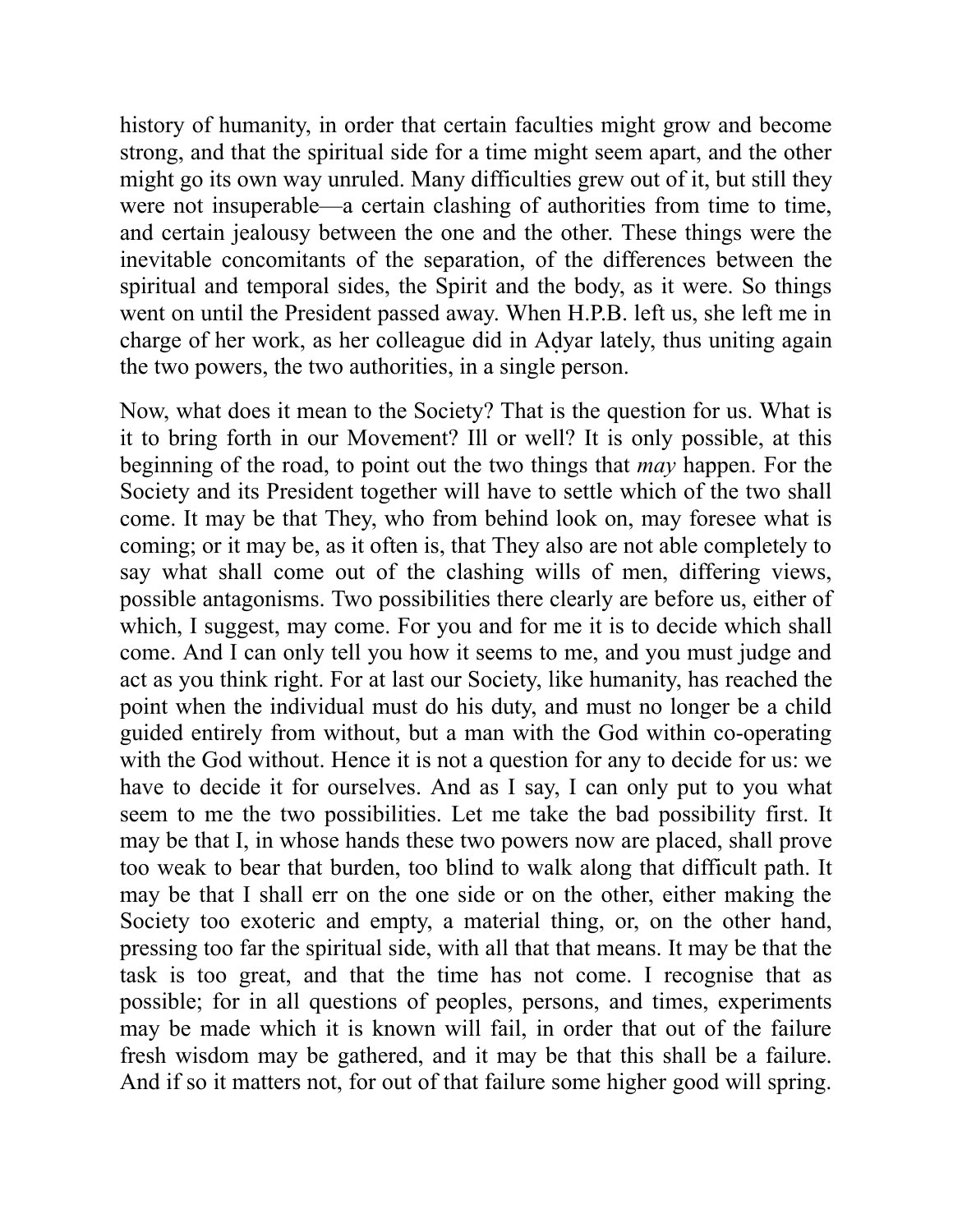That is the conviction of those who know that the Self is ever in us, and that the Self can never perish; so that it matters not what catastrophe may come, provided faith in the Self remains secure with His endless possibilities of recovery, and greater powers of manifestation. And it may quite well be that, in hands as weak and knowledge as limited as mine, failure will meet this great experiment which the Masters are making, and that we shall find that neither President nor Society is fit to take that step forward, are both still too childish, not sufficiently mature, and therefore not able to tread the path which is the path upwards to the spiritual life, when the organisation shall again become but the mere outside veiling of the spiritual life, carrying the message of regeneration to the world, and the birth of a new civilisation. That is one possibility that should be faced. And the other?

The other is that we may permit the Great Ones to be sufficiently in touch with our little selves to send Their forces through us, and that Their life shall become the life of the Society; that out of this rejoining of spiritual and temporal a greater spirituality shall circulate in every vein and vessel of the Society, and it shall become again truly a vehicle of the Masters of the Wisdom. It may be that it is preparing for a greater and a nobler life, making the place ready for some greater one to come, who shall worthily and strongly wield the power that I am bound to wield too weakly, but yet, perhaps, strongly enough to make that preparation possible. Perhaps you and I together are strong enough and wise enough to till the field, where another shall sow the seed that shall grow up into a greater civilisation and mark a step forward in the history of humanity. That is our great opportunity, that the possibility that I see opening before us in this policy now changed for the second time. It may be that we have learned enough in the last eighteen years to tread this path rightly, to tread it sufficiently to prepare a field for a greater one to come; and that is the hope in which I live at the present time. I believe that it is possible, if only we can rise to the height of our great opportunity, that someone will come from the far-off land where greater than we are living, and take this instrument and make it fit to be a tool in a Master's hand—some Disciple greater and mightier than I, someone belonging to the same company, but far wiser and far stronger than I. And that such a one will take this Movement and make it a little more what the heart of the Masters desires—more truly a Brotherhood, more full of knowledge, more really linked to the higher worlds by a centre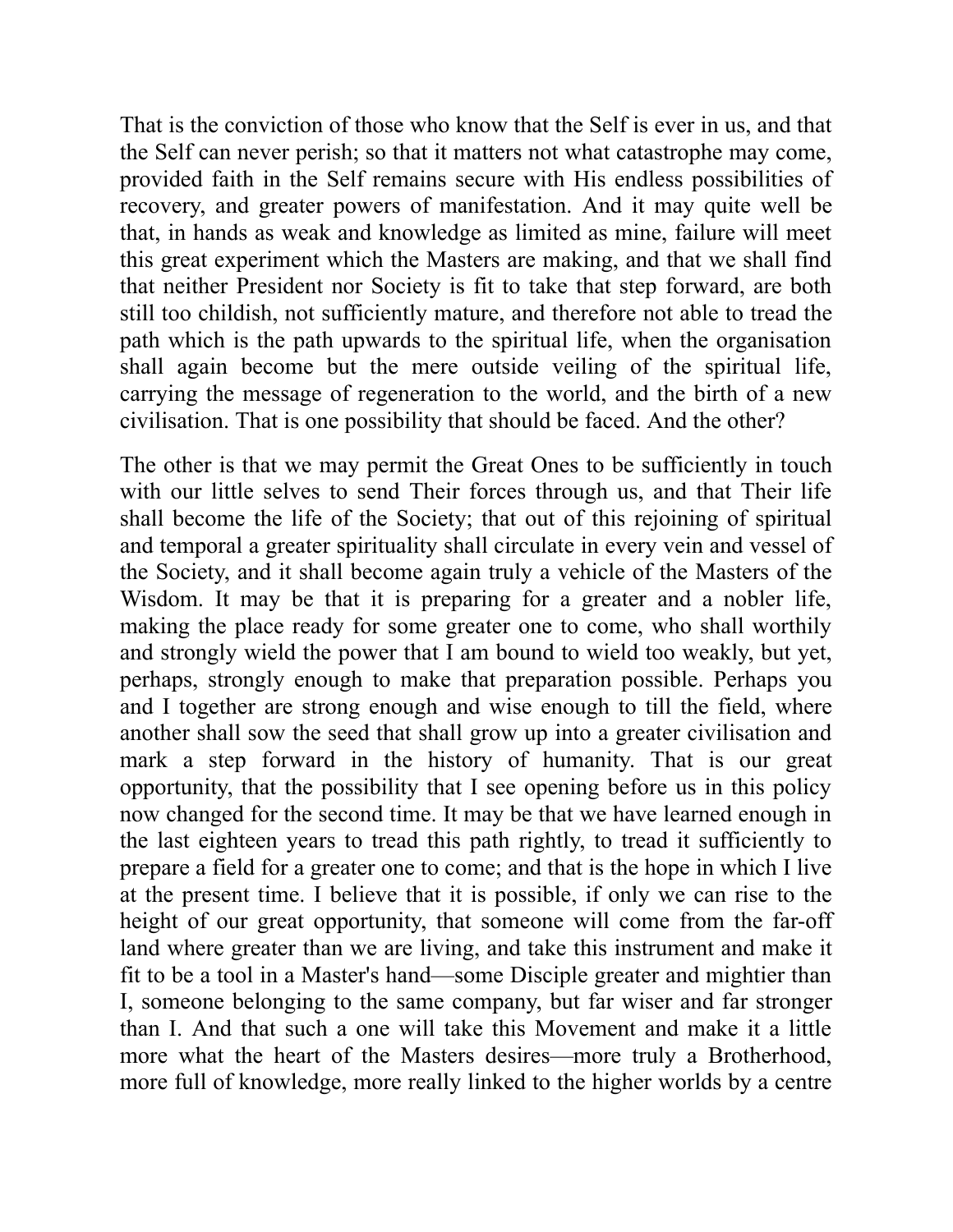of wise Occultism—that seems to me the great possibility which is opening before us. But, as I said, I know not if we are great enough to take it, or are still too small; but it is to that great work that I would invite your cooperation; it is to that mighty task that I would ask you to address yourselves. At least believe in the possibility of it; at least raise your eyes to that great stature to which it may be our Society shall attain. For if we can rise to it, then it means that we shall be builders of the next civilisation, that our hands shall take part in the making of the foundation of the humanity that is still to be born; it means that we shall be its forerunners, its heralds, that we shall be the messengers whose feet shall be fair upon the mountains, telling of the coming of a greater man, of the birth of a more spiritual humanity. And even supposing that, accepting that ideal, we fail, supposing that we are not strong enough, and wise enough, and unselfish enough, to do it, then, then—if I may quote the words of Giordano Bruno—"It is better to see the Great and fail in trying to achieve it, than never to see it, nor try to achieve it at all."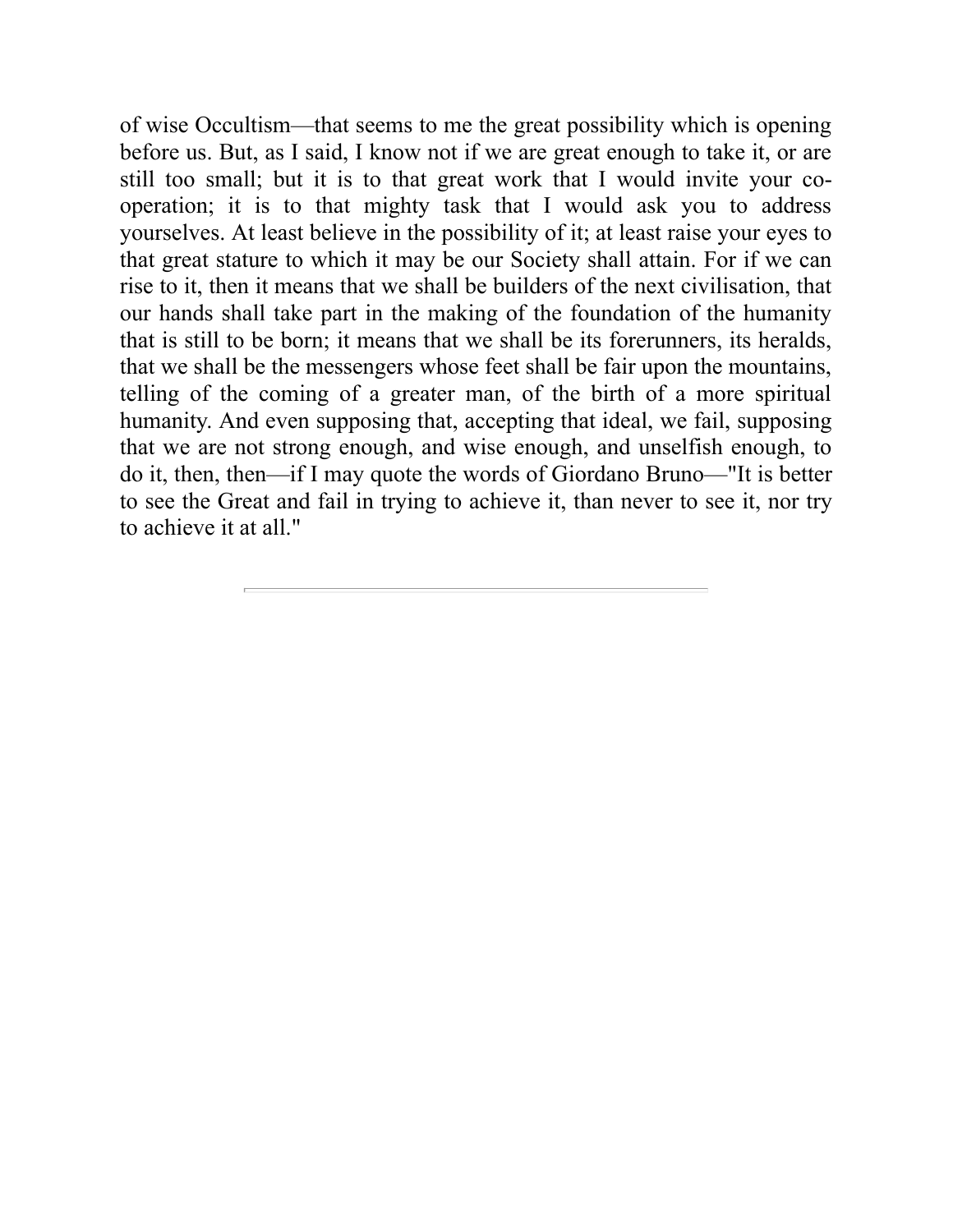## **The Relation of the Masters to the Theosophical Society**

Those of you who have been present in the Queen's Hall on Sunday evenings will remember that I spoke there a fortnight ago on "The Relation of Masters to Religions." There, of course, I dealt with the subject in the most general possible way, while here I propose to deal with it more closely; but I must ask all of you, as I asked you last Thursday and the preceding Thursday, to remember that in dealing with the Theosophical Society we are only dealing with one part of a world-wide and, as I might say, century or millennium-wide story—the story, practically, of the relation of the spiritual world to the physical. Although I am now going to deal specially with the relation of the Masters to our own Society, I would ask you all to bear in mind the more general relation of which I have spoken elsewhere. I do not want to repeat what there I said, but I want to recall to your minds the leading principle that the Theosophical Society cannot claim an exclusive right to any special spiritual privilege, that the spiritual privileges that it enjoys are part of the general spiritual heritage of the world, and that you have to consider any special case in relation to those general principles. So that in thinking of the Masters in relation to our own Society, we must bear in mind how very wide are their relations to all great spiritual movements, to all religions, and that all who are spoken of in the different faiths as Founder or Founders of a particular religion would fall under the name, Master.

Now I was hesitating a moment in completing that sentence, because one almost has to explain that in thus using the word one is including in it a little more than is included under the term in the special significance with which we are going to use it now; for in the case of the religions of the Hindus, the religion of the Buddhists, and the religion of the Christians, when we speak of the Founder of each of these religions, we are speaking of great personages who, in the Occult Hierarchy, are higher than those whom we call Masters: in the case of Hinduism, the Manu, who is the Lord really of the whole of the Fifth Root Race; in the case of Buddhism, the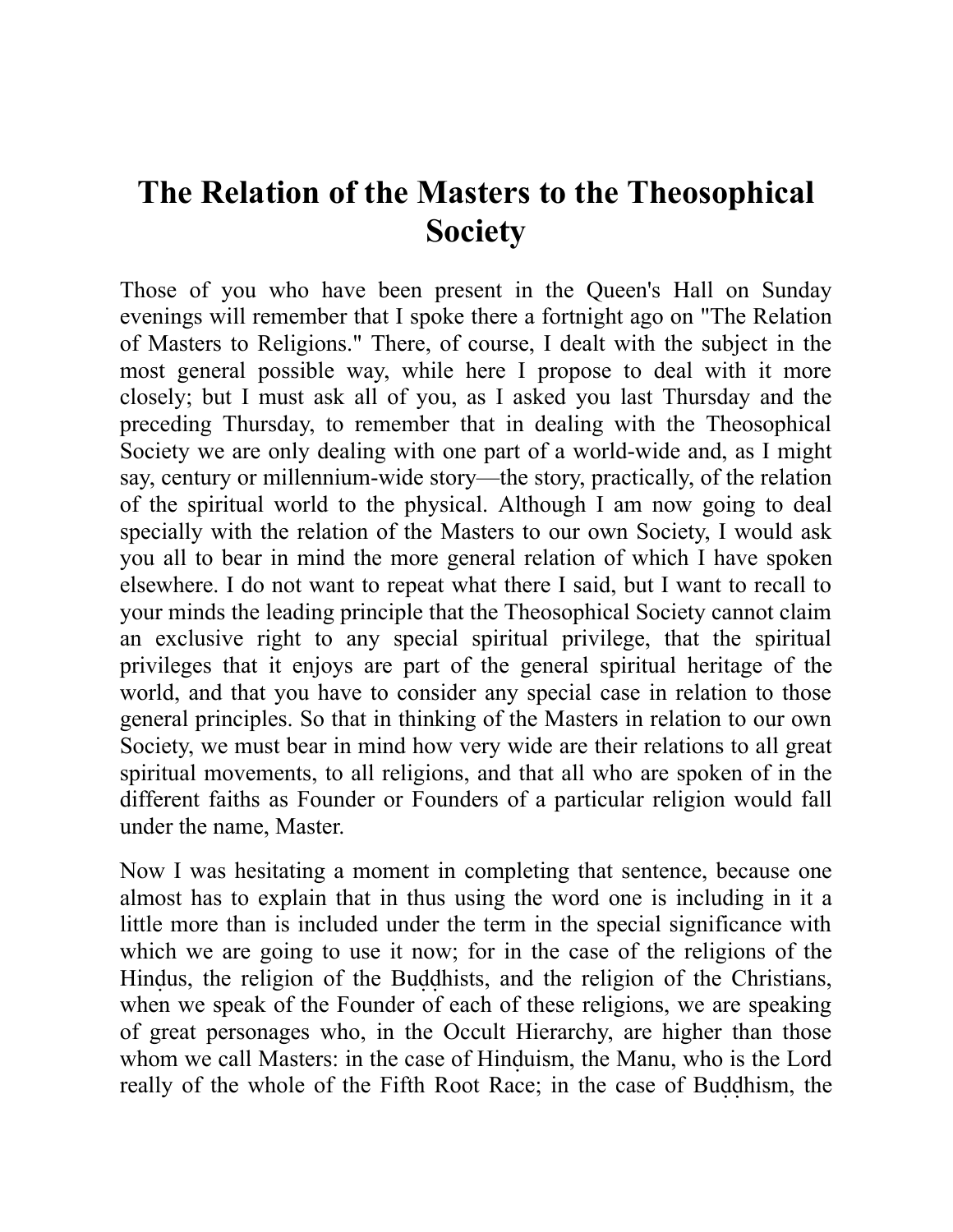Buddha, who is a teacher of all gods and men before He takes up His place as the illuminated, the supreme Buddha. And in the case of the Christian Religion also, there is something peculiar in the life of the Founder. You have there, in the first place, a being whom we call by the name Jesus, in himself a disciple, but living in the world at that time under exceedingly strange and peculiar conditions. Some of you may have read with some amount of care that section of the third volume of *The Secret Doctrine* which is called "The Mystery of the Buddha." I am bound to confess that as it stands there it is very confused, partly intentionally, I think, on the part of the writer, but also partly in consequence of the fact mentioned in that volume, that you have there put together a large number of fragments, and they were put together by myself at a time when I knew very much less of the arrangement, so to speak, of those relationships between the higher and lower worlds than I do now. Hence there is some darkness there that belongs to the subject, and some that belongs to the incompetence of the compiler. The result of the two together is a good deal of confusion to any student who has not the key to it. I am only concerned for the moment with one of these statements, with what are called "the remains of the Buddha" not a very comfortable name, because it gives one the idea of a corpse that is, empty bodies of the Buddha on the various planes. Those have been preserved on the higher planes for special purposes, and are occasionally used under very peculiar conditions, when subtle bodies of a very pure and very lofty character are needed for some particular purpose. Now in the case of Him who was known as Jesus, the subtle bodies were these particular bodies that are kept on the higher planes, and He was allowed to use these for a number of years, holding them, as it were, as tenant for the great personage who was to take possession of them later. Then came the lofty being known as the Bodhisattva, who took possession of these vehicles which had thus been kept ready for Him, and He who was the disciple and now is the Master Jesus took birth later as Apollonius of Tyana, and so passed onwards step by step until he became one of the Masters of the Wisdom.

I made that slight digression because otherwise I should have conveyed a slightly false impression by the phrase "all Founders of religions." We mean amongst ourselves by the word "Master," when used accurately, a very distinctly marked rank in the Occult Hierarchy; He is a being who has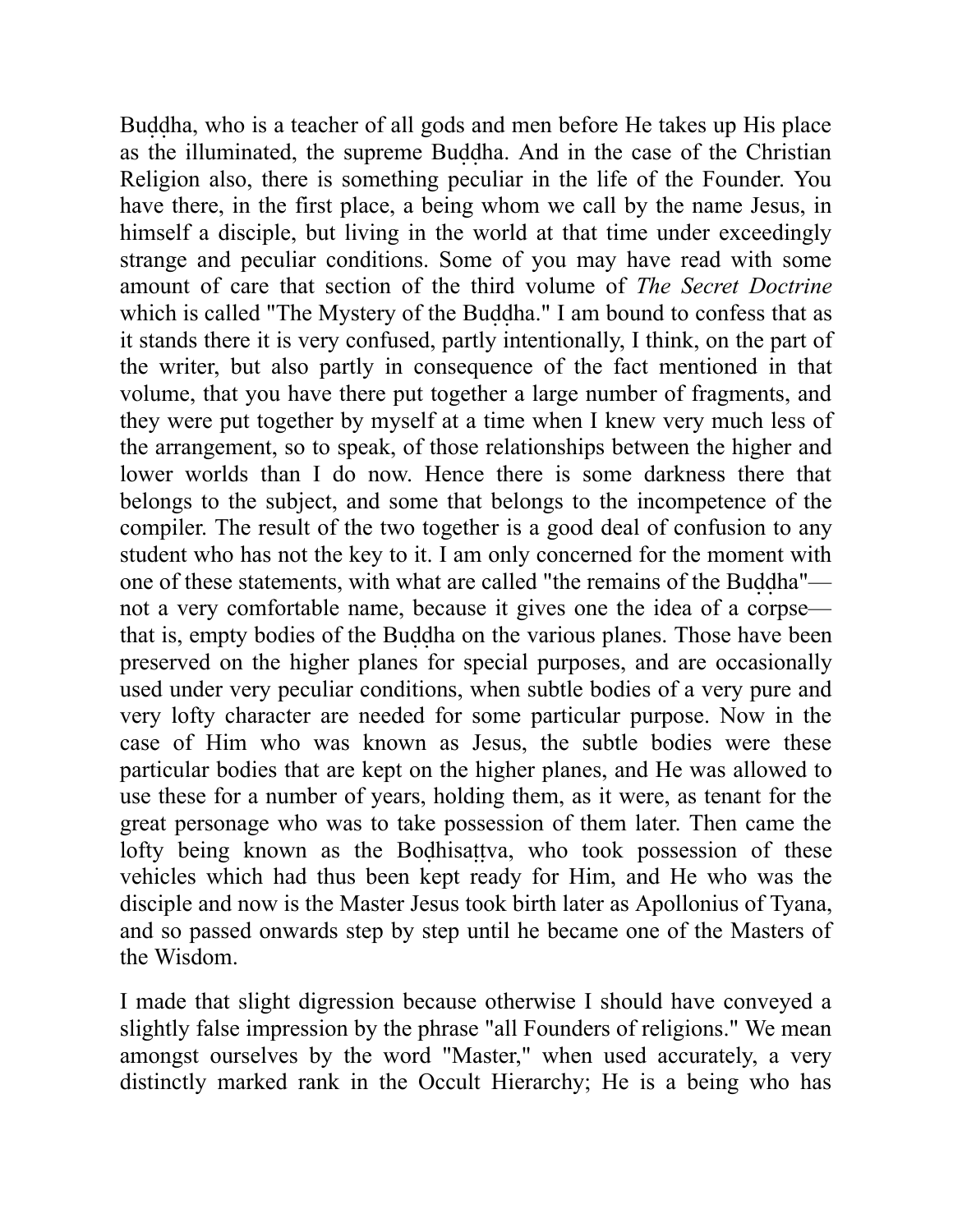attained what is called "liberation" in the East, what is called "salvation" in the West; a being whose soul and Spirit have become unified, who lives consciously on the highest plane of our own universe—the fivefold universe—and whose centre of consciousness is on the âtmic, sometimes called the nirvânic, plane. Living in full consciousness on that plane, He has no sense of bondage in any form with which He may ally Himself. He has passed during His Arhatship beyond all desire for life in form, or life out of form. He has thrown away those fetters; together with the limiting "Imaking" faculty, the limit of individuality, that also has gone. His consciousness, then, working on this âtmic plane, works indifferently up and down through all the five planes, and the whole of these together form to Him but a single plane, the plane of His waking consciousness. That is an important point to remember, for there is often a certain confusion of thought with regard to this term "waking consciousness." It ought not to mean simply the consciousness that you and I may have as waking consciousness, confined to the physical world; but the consciousness which —enlarging stage by stage as the active centre of consciousness rises through the planes inwards—is aware of all which is below that centre; and is aware thereof without it being necessary for the person to leave the physical body, in order that that consciousness may be in an active and working condition. The waking consciousness is the normal, daily consciousness, and may include the physical plane; or physical and astral; or physical, astral, mental; one more when you take in the buddhic; one more when you take in the âtmic; and provided that the person whose consciousness is spoken of does not need to leave his active body, his body of action, in using his consciousness on any of these planes, does not have to throw the body into trance in order to be conscious on any or on all of them, we speak always, then, of that consciousness as being "his waking consciousness." Some disciples, for instance, will often include in the waking consciousness the astral, mental, and even buddhic planes; but it is characteristic of the Master alone that He unites in His waking consciousness the whole of the five planes on which our universe is gradually unfolding. So that we may define the position of the Master, for the moment, as that of a Person who has reached liberation; the meaning of that being that he is living in the Spirit consciously; that he is in conscious relation to the Monad, above the âtmic plane; his centre of consciousness is there, and as the result of the centre of consciousness being in the Monad,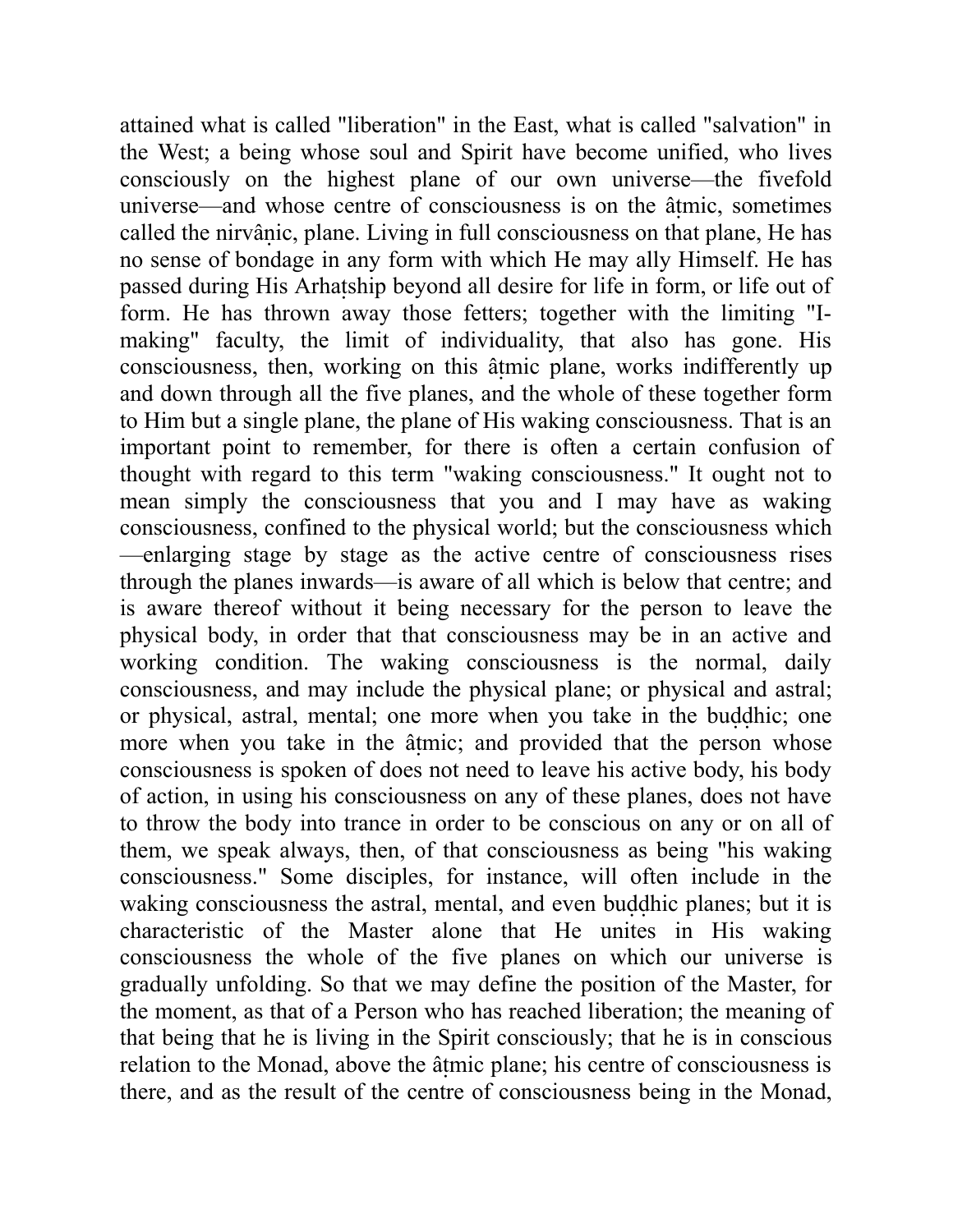the whole of the five planes become part of his waking consciousness. As regards the bodies there is also a difference: the whole of the five bodies of these planes act for Him as a single body, His body of action. That does not mean, of course, that He cannot separate off the parts if He needs to do so; but it means that in His ordinary, normal condition, the whole of His bodies are only layers of a single body, just as much as solid, liquid, gases, and ethers, for you and me, form our physical body, and we need not trouble to distinguish the matter belonging to one sub-plane or another. So to the Master, the matter of the whole of these planes forms His body of action, and although He is able to separate one part from another if he desires, normally He will be working with the whole of them together, and the whole will constitute the instrument of His physical or waking consciousness.

It is hardly necessary to add to that definition that He is one who is always in possession of a physical body; it is implied in the very description I have been giving. That part of it is important only, or chiefly, when you are considering the question of liberation in relation to a number of different classes, as we may say, in this great Occult Hierarchy, the names in the West are not familiar, and there is no particular need to trouble you with them for the moment in the Samskrit form. Speaking generally, you have a class I have just alluded to, the Masters who possess the physical body, and another who are without that body, and are therefore not called Jîvanmuktas (the name you so often find in our books in relation to the Masters) but Muktas, with a prefix which means "without a body." Then again you may have other classes, Beings who perform various functions in the universe; some, for instance, animate the whole of the physical universe, and are distinguished as being what is called blended with matter, the class that gives the sense of life, of consciousness, to all those things in Nature which so much impress the mind occasionally when we are face to face in solitude with some splendid landscape—some great forest, perhaps, in the silence. We need not go into these various classes; I only mention them in order to separate from the rest that particular class of freed, liberated, or, if you like the Christian term, "saved," persons, who no more need come involuntarily into incarnation, but who are free both as regards consciousness and as regards matter.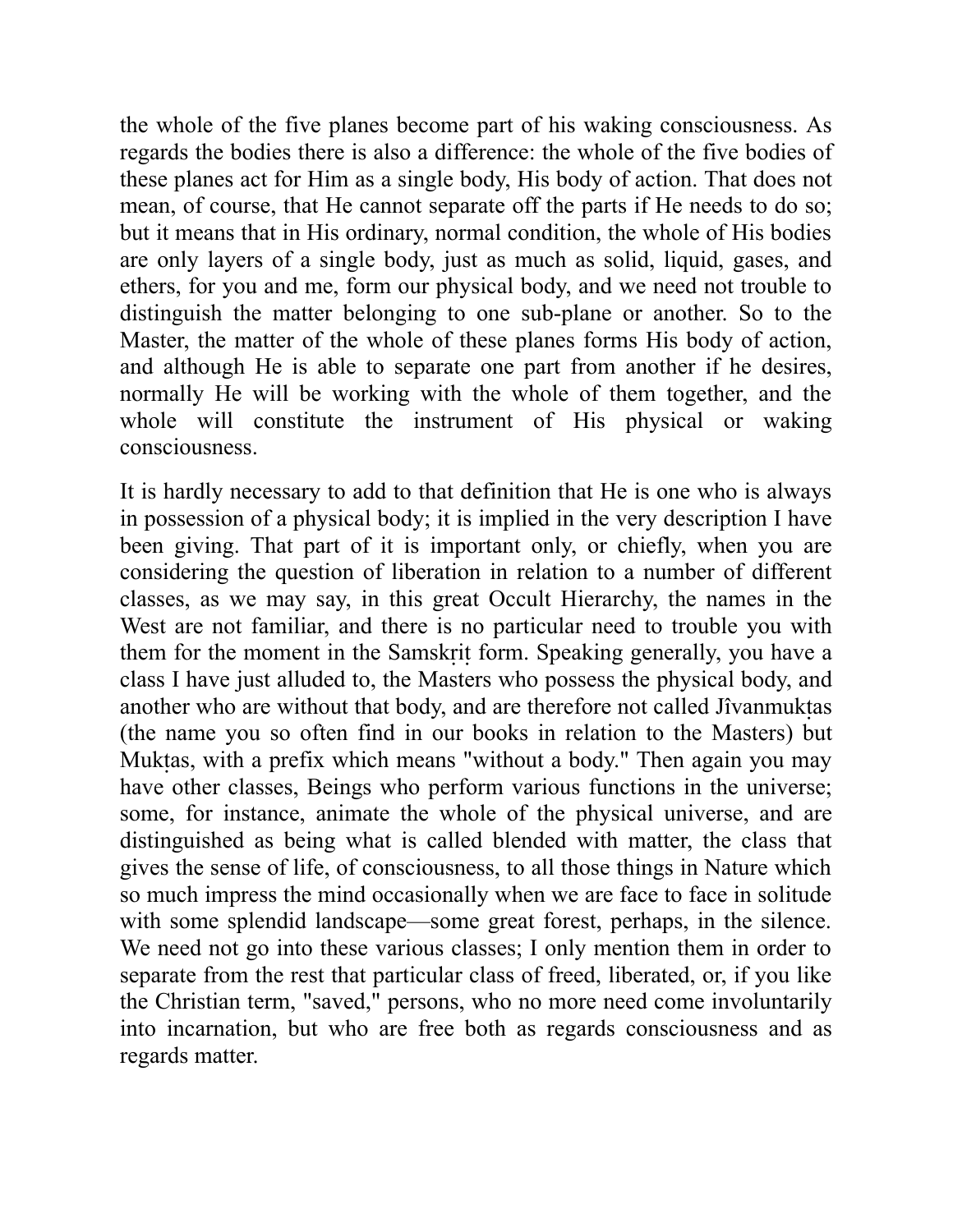Now these great Beings that I have just defined ought to be separated in your thought for a very practical reason that we shall see in a moment; they ought to be separated in your thought from those still mightier Beings in the grades of the Occult Hierarchy that stretch further and further upwards into the invisible worlds. For you lose a great deal practically when you mass the whole of them together, and fail to recognise the particular function of a Master, as regards the world in which He voluntarily takes incarnation. It is the kind of distinction that we have sometimes put to students as regards the use of the words Jesus and Christ; Jesus denotes specifically the man, the living man, the Master, who is still in possession of a physical body, and in close relation to the physical earth; the Christ, in a higher sense, is an indwelling spiritual being, who can be reached by the Spirit, but not seen as such by the eyes in any phenomenal world. So again there is the yet loftier Being to whom the name of Christ is applied amongst the Christians, when they are speaking of One we call the Second LOGOS; these are Beings of different grades, and in different relations to mankind; but the Master, as Master, is a man, and the manhood must never be forgotten. It was on that point that H.P.B. laid so much stress in speaking of those Beings with whom she had come into physical contact, whom she knew in their physical bodies; and one thing, as you know, which she protested against in relation to this type of Being was the putting Them too far away from human love and sympathy, making Them belong to a class of beings to whom at present They do not belong, and hence making a gulf between Them and humanity which ought not to be made, because the making of it destroys Their value to the people who make it. A phrase she once used, that I have quoted to you before, is the complaint that "they have turned our Masters into cold far-off stars, instead of living men," and on the fact that They are living men she continually insisted; for it is by virtue of that living manhood that They are able to play the part that They play in the evolution of the race. Others have other work to do as regards humanity, as regards the destinies of the nations, and so on, but these particular people are still in close touch with the humanity to which They belong, and They deliberately refuse to go on away from it, remaining with it until humanity, at least with regard to very, very large numbers of its members, has reached the position in which They stand to-day, as the promise of what humanity shall be, the first-fruits of humanity as it is. They are specially concerned with the direct teaching, training, and helping of man, in the quickening of his evolution; and the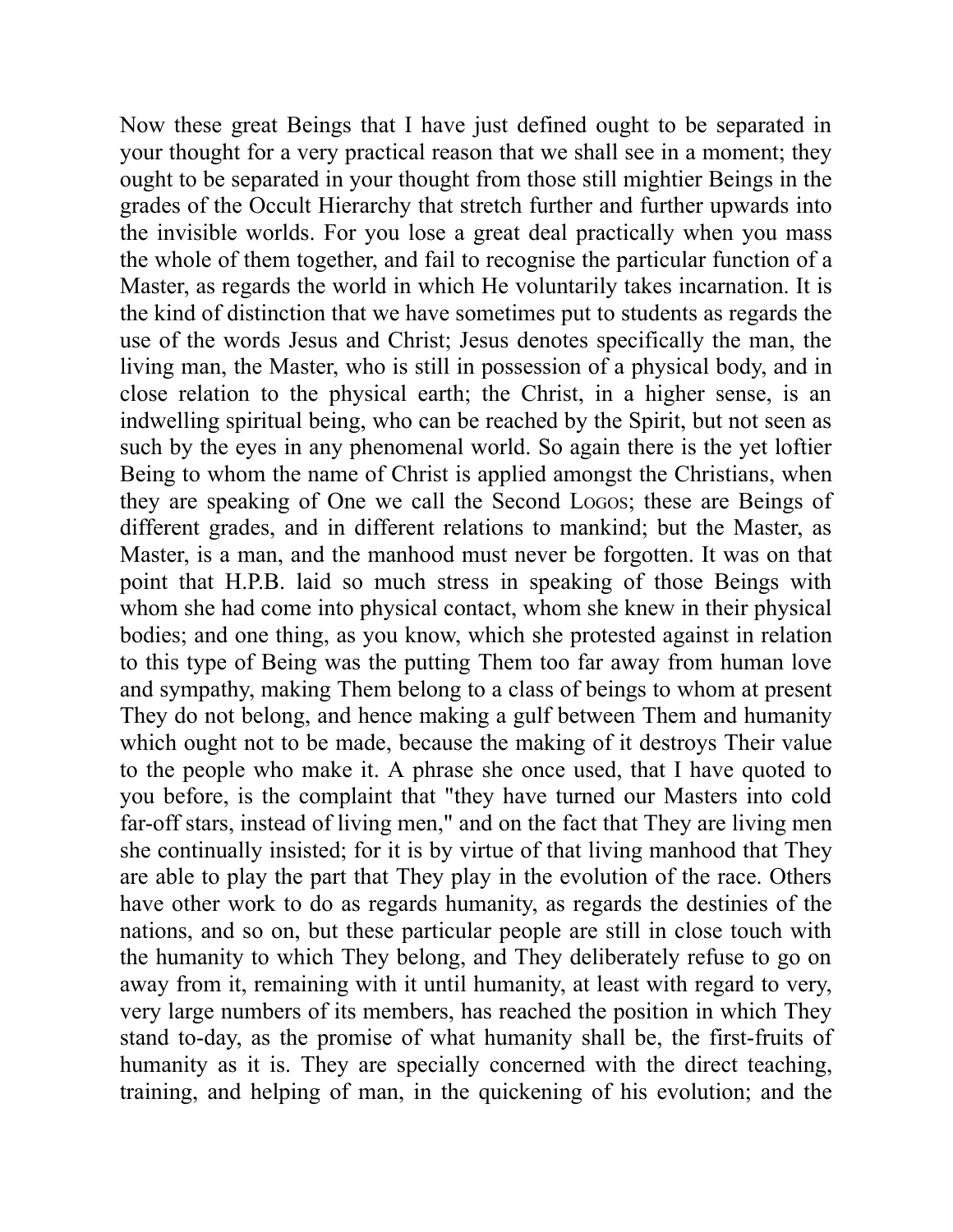reason the body is retained is in order that this close personal touch may be kept, primarily with Their disciples, and then through Their disciples with comparatively large numbers of people. And it is a marked and significant fact, that just in proportion as a religion has lost touch with this aspect of the Divine Life which we call the Life of the Master, so has it tended to become more formal, less highly vitalised, less spiritual, with less of the mystic element in it, and more of the literal; so that it becomes necessary in the efflux of time that every now and again a Master should come forth from the Great White Lodge, and testify again upon earth to the reality of the tie between the Elder Brothers of the race and the younger brothers who are living constantly in the physical world.

Now one distinguishing mark of a Master, His chief function, we may say, is to perform the greatest act of sacrifice which is known in the Occult Hierarchy, save the act of the One who is called The Great Sacrifice, the Silent Watcher, whose sacrificial act is still greater than the sacrificial acts performed by Those who are spoken of as Masters. This particular act of sacrifice, occurring from time to time at the beginning of a new epoch in religion and civilisation, is performed by one of the Body, who volunteers to start a further spiritual impulse in the world, and to bear the karma of the impulse that He generates. That may not appear to you at first glance, unless you have gone into the subject carefully, to be such a transcendent act of sacrifice as it really is. It may seem a comparatively small thing to start such an impulse, and very vague probably are the ideas of many of you as to what is implied in the statement "bearing the karma," which the generation of the impulse implies. The great act of sacrifice lies not only in the truth that He is wearing a physical body of coarse matter, which hampers Him from time to time, but that He cannot lay that body aside, once He has used it for giving this great spiritual impulse, until that impulse is entirely exhausted, and the religion, or the association, to which it has given birth has vanished out of the physical world. Take, for instance, the case of the Master, Jesus: He—by His own voluntary act of course, in the beginning, for it is always a volunteer who comes forward; such a sacrifice cannot be imposed—He, voluntarily, giving up His body, and later taking from the Bodhisattva the guarding of the infant plant of which the Bodhisattva had sown the seed which was to grow into the great tree of Christianity, taking that from Him, He bound Himself by the acceptance of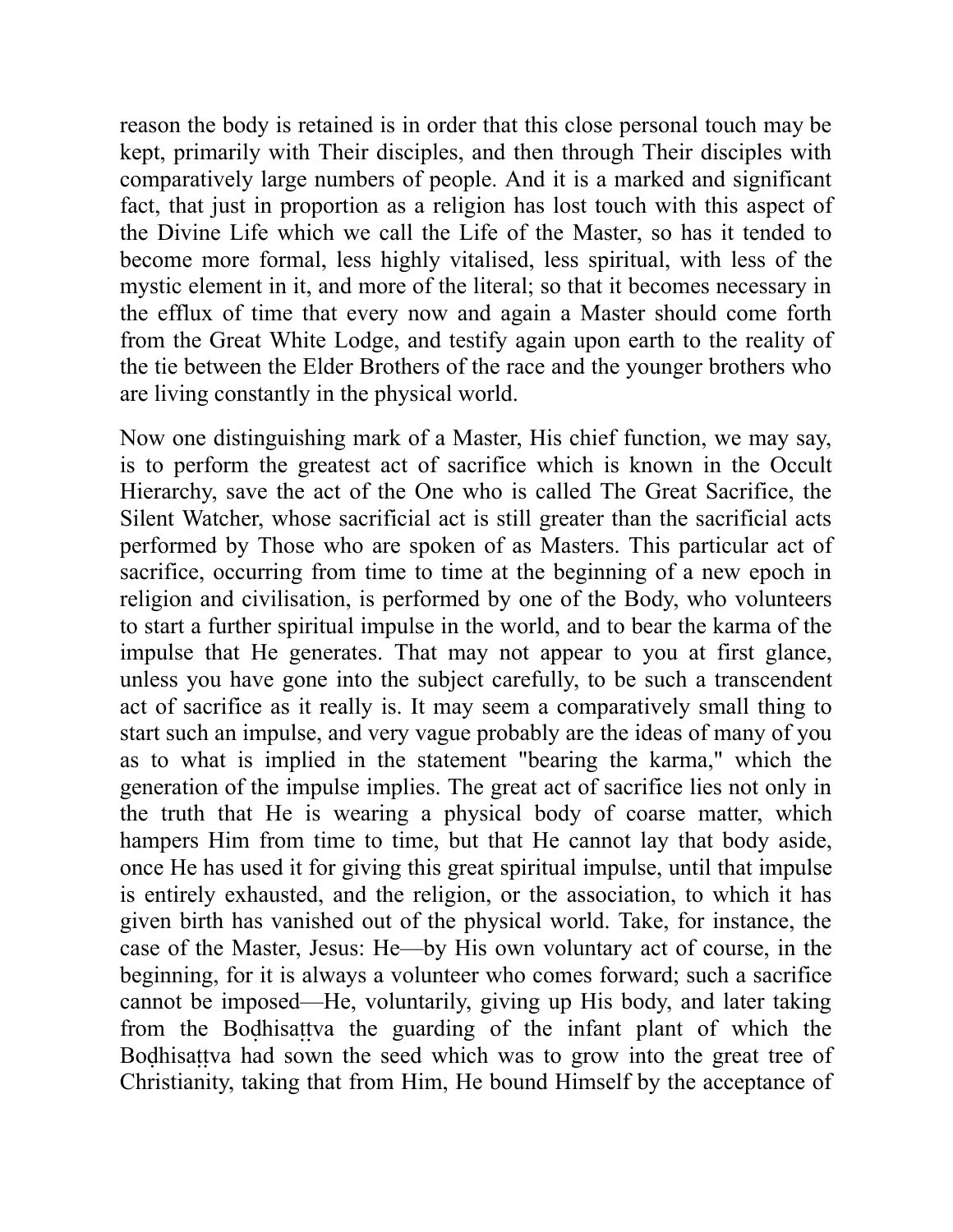that work to remain in the bonds of the physical body until the Christian Church had completed its work, and until the last Christian had passed away, either into liberation, or re-birth into some other faith. It is the same with the other great religions, so many of which are now dead—the religion of Egypt, of Chaldea, and many another. The Masters who had to do with those have long since cast away Their physical bodies, and thereby ceased to be what we call Masters, because the religion that each gave to the world had done its work, and no souls remained who could be further helped by passing through the teaching and the training of that particular religion. This is the central idea of the act of sacrifice, and it becomes the more a sacrificial act because the One who undertakes this tremendous task cannot tell how the impulse will flow in all its details, cannot even estimate the amount of difficulty, of delay, nay, of mischief, that may grow out of the impulse that He has given. In the first place, He Himself is limited by these bodies that He has assumed. He cannot use the whole of His vast consciousness within the limitations of a physical brain and a physical body. Thus, although He has unified His bodies and is able, so to speak, to run up and down the ladder of the planes as He will, He is still largely limited in His activities where He is working in the unplastic matter of the physical plane; and so, when He undertakes a work like this, He generates causes whose effects He cannot thoroughly calculate, He takes the risk which surrounds every great undertaking, He submits Himself to the conditions of this task upon which He enters, and He is obliged, having once taken it, to bear it until success or failure has crowned the effort that He makes.

Those of you who have carefully thought on these subjects will realise that while the knowledge of a Master is, as regards you or me, practical omniscience, it is by no means omniscience on His own plane, relative to the problems with which He has to deal and which He has to solve. A Master amongst Masters, a Master within the Great White Lodge, He is amongst His peers, in the presence of His Superiors, and the problems with which that Lodge has to deal, the questions on which that Lodge has to decide, are, if I may use the phrase, as difficult and as puzzling on that plane of being as the problems that we have to decide down here are on our plane. Hence the possibility of miscalculation, the possibility of error, the possibility of mistake; and you can well understand that these beings are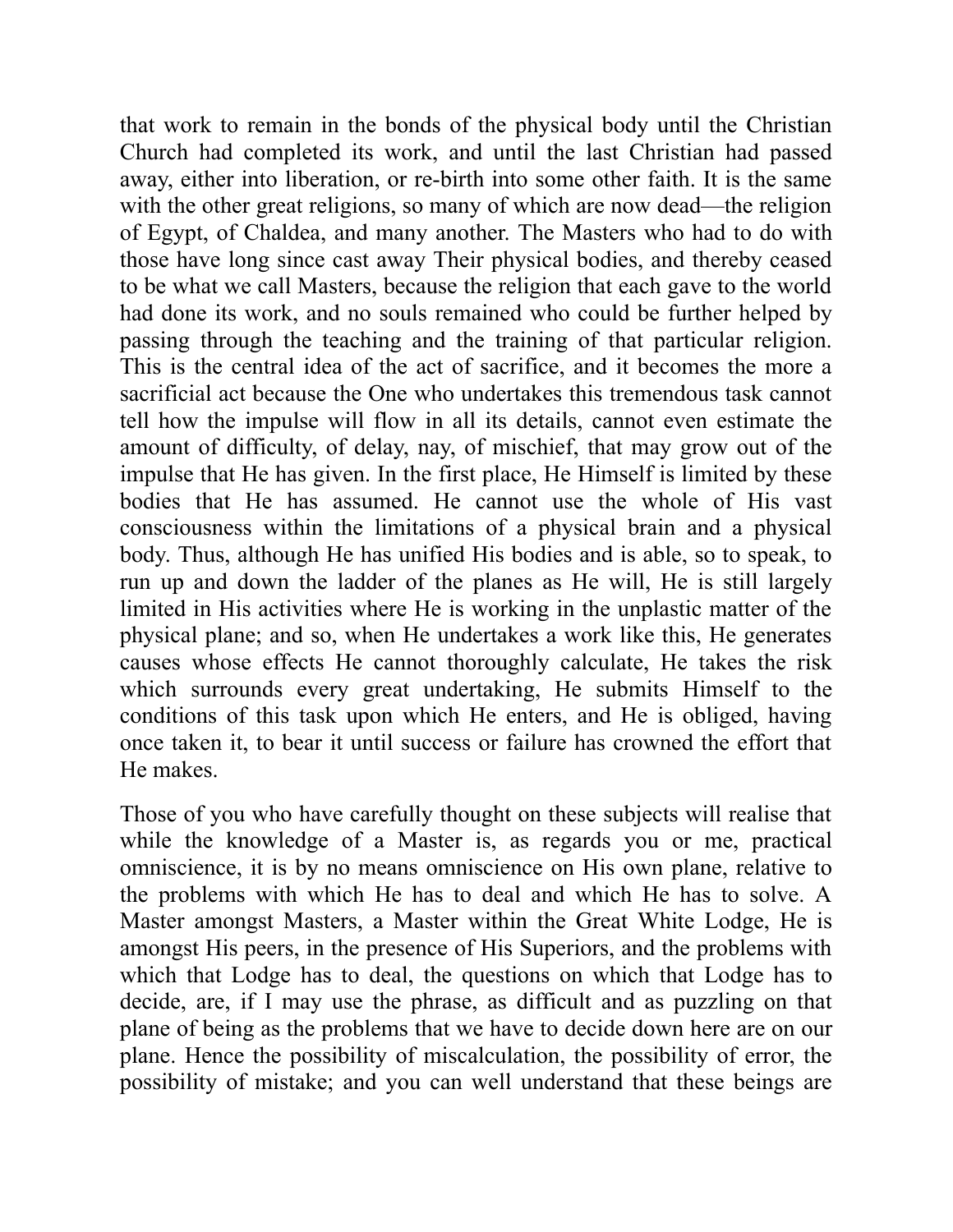subject to such limitations when you remember the startling assertion that even the Lord Buddha Himself, high above the Masters, that even He committed an error in His work on the physical plane. When, then, a Master volunteers to serve as what may literally be called the scapegoat of a new spiritual movement, He takes up a karma whose whole course He is unable to see. And it need not, therefore, be a matter of surprise that when the time was approaching when another great spiritual impulse might again be given, according to cyclic law, when the two who volunteered to undertake the task, to make the sacrifice, offered Themselves in the Great White Lodge, differences of opinion arose as to whether it was desirable or not that what we now call the Theosophical Society should be founded.

The time came, as most of you know, I suppose, for an effort of some sort to be made. It had been so since the fourteenth century, for it was in the thirteenth century that in Tibet a mighty personage then living in that land, promulgated His order to the Lodge that at the close of every century an effort should be made to enlighten the "white barbarians of the West." That order having gone forth, it became necessary, of course, to obey it; for in those regions disobedience is unknown. Hence at the close of each century —as you may verify for yourselves if you choose to go through history carefully, beginning from the time when Christian Rosenkreuz founded the Rosicrucian Society late in the fourteenth century—you will find on every occasion, towards the close of the century, a new ray of light is shed forth. Towards the close of the last century—I do not mean the one to which we belong, but the century before, the eighteenth—a mighty effort was made, of which the burden fell upon two great personages closely connected with the Lodge, though neither of them, I believe, at that time was a Master—he who was then known as the Comte de St. Germain, who is now one of the Masters, and his colleague in that great task, closely allied to him, of a noble Austrian family, known to us in later days as H.P.B. When those made their attempt to change the face of Europe, they failed, the time not being ripe; the misery and the wretchedness of the epoch, the degradation of the masses of the population, the horrible poverty, the shameful starvation, all these were the rocks on which split, and was broken up into foam, the spiritual wave of which those two personages were the crest. The karma of that, for the one whom we know of as H.P.B., was the trying and suffering incarnation that she spent amongst us, when she founded, under the order of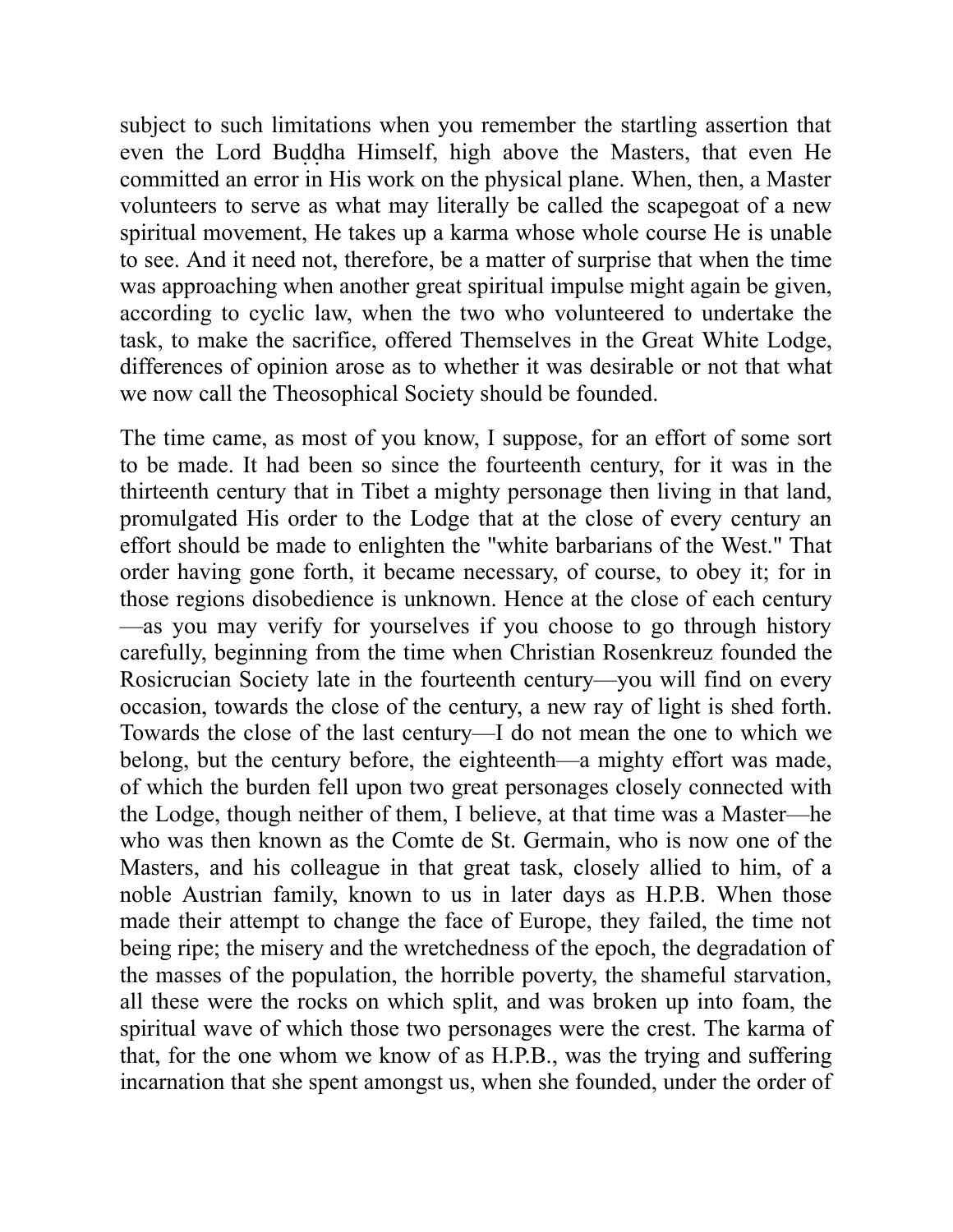her Master, the Theosophical Society, and gave her life to it that it might live. And it was that fact, that the last great spiritual effort had been drowned in bloodshed, it was that which gave her her marked horror of mixing up the spiritual movement with a political effort, which made her realise that before a spiritual movement could be successful in the outer world it must shape, raise, remodel the conscience of those who were affected by it, that it must not dare to put its hand as a whole to any great political or social movement before it was strong enough to control the forces which it evoked. Hence her shrinking from all idea of this Society plunging, as a Society, into political work or social reform. Not that individuals of the Society might not do it, not that members of it might not use their best thought and energy in order to bring forward and strengthen any movement which was really for the benefit of mankind; but that the Society as a Society, as the vehicle of this great torrent of life, must not pour that torrent into any physical and earthly vessel, lest again it should break the vessel into pieces, lest again it should put the hands of the clock back, instead of forward, as was done in France. So for this time it was to be a spiritual movement, and the work was to be spiritual, intellectual, and ethical. Those were to be its special marks, this its special work; and when the two great Teachers who were identified with the movement—her own Master and His closest co-worker in the Great White Lodge, the two who over and over again in centuries gone by had stood side by side as fellowworkers in the civilisations of the past—when They volunteered for this great emprise, doubt, as I said, arose among Their peers. The lesson of the eighteenth century was not forgotten; the question inevitably arose: "Is the West ready for a movement of this sort again? Can it be carried on in such an environment without doing, perhaps, more harm than the good which it is capable of accomplishing?" And so, much discussion arose—strange as that may sound to some, in connection with a body of workers so sublime and most were against it, and declared the time was not ripe; but these two offered to take the risk and bear the burden, offered to bear the karma of the effort, and to throw their lives into the shaping, guiding, and uplifting. And as the question of time is always one of the most complicated and difficult questions for Those who have to deal with the great law of cycles and the evolution of man, it was felt that it was possible that the effort might succeed, even although the time was not quite ripe, the clock had not quite struck the hour. And so permission was given, and the two assumed the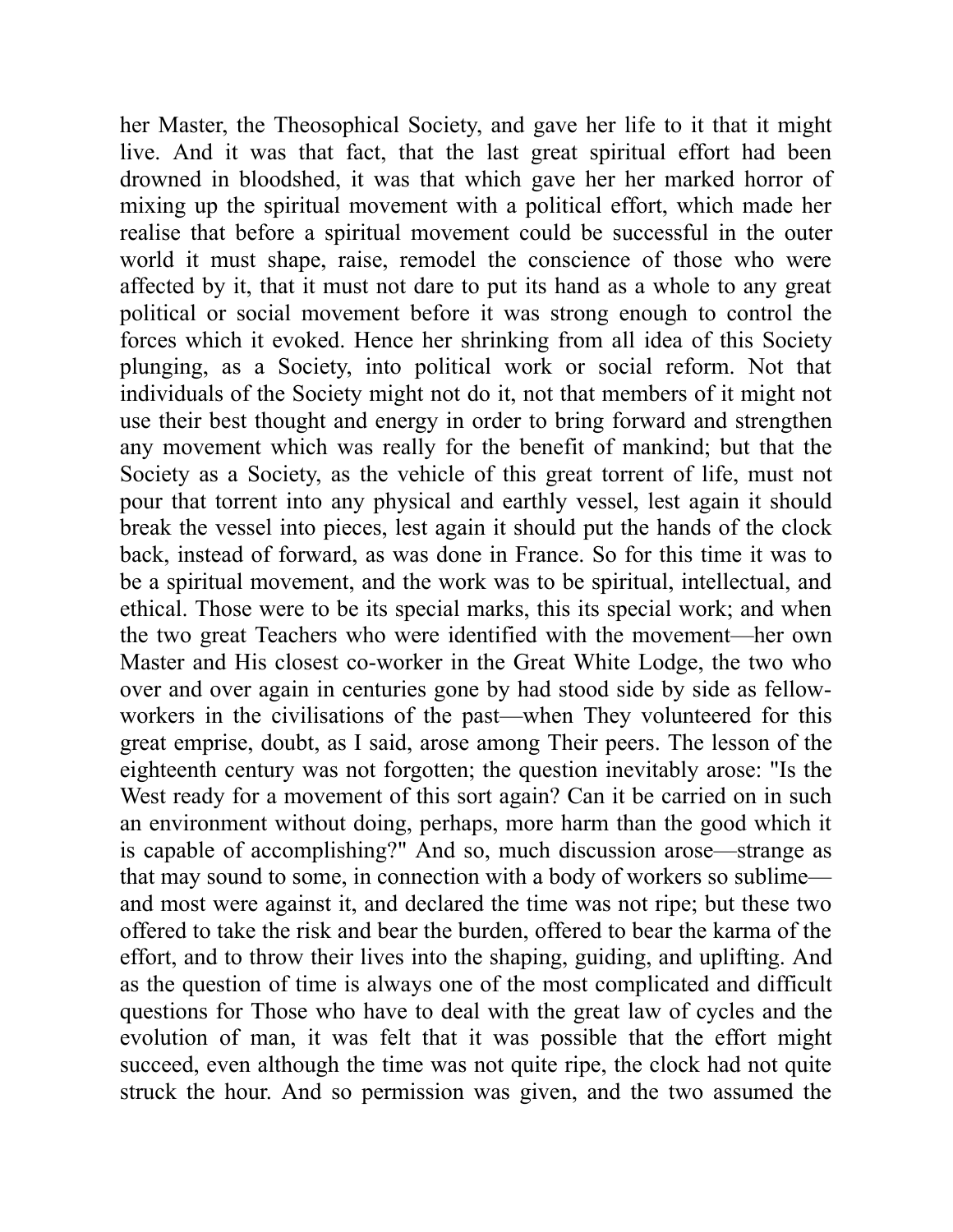responsibility. How the earlier stages were made is familiar to you all; how they chose that noble worker Their disciple, known to us as H.P.B., and prepared her for the work she had to do; how in due course They sent her to America to search there for a comrade who would supply what was lacking in herself—the power of organisation, the power of speaking to men and gathering them around him, and shaping them into a movement in the outer world. And you all know the story of how they met; you all know how they joined hands together. One of them has put the whole thing on record, for the instruction of the younger members of the Society now and in centuries to come. The movement began, as you know, closely watched over, constantly protected by those two who had taken this burden of responsibility upon Themselves. And you may read in many of H.P.B.'s letters, how continual in those days was the touch, how constant the directions; and it went on thus year after year—for the first seven years at least of the Society's life, and a little more; you may read in the issue of the *Theosophist* (June) a letter from one of these same Teachers, showing how close was the interest taken, how close the scrutiny which was kept up in all the details of the Society's work. In publishing that letter I thought it only right to strike out the names which occur in the original. It would not be right or fair to print those publicly yet, as you can perfectly well see when you are able to supply the blanks which are left for names. You may read in that letter how the Master who wrote it had been watching the action of a particular branch, how He had marked in connection with another branch some of the members of the branch who were working ill or not well; how He pointed out that such-and-such members would be better out of the branch than in it, were hinderers rather than helpers—all going to show how close was the watch which They then kept upon the branches of Their infant Society. And so again you may read in other letters than that, suggestions of writing letters to newspapers, and so on, which would strike you as very trivial if they came from the Masters at the present time; how a letter might be written here, an article answered there; how a leading article ought not to be allowed to remain with its false suggestions to the injury of the Society, and so on. But there came a time, with the increase of the numbers in the Society, when many came in who had not the strong belief of the outer founders in the reality of the life of the Masters and Their connection with the Theosophical Society, and disputes and arguments arose. And if you turn back to the *Theosophist* of those days you will see a great deal of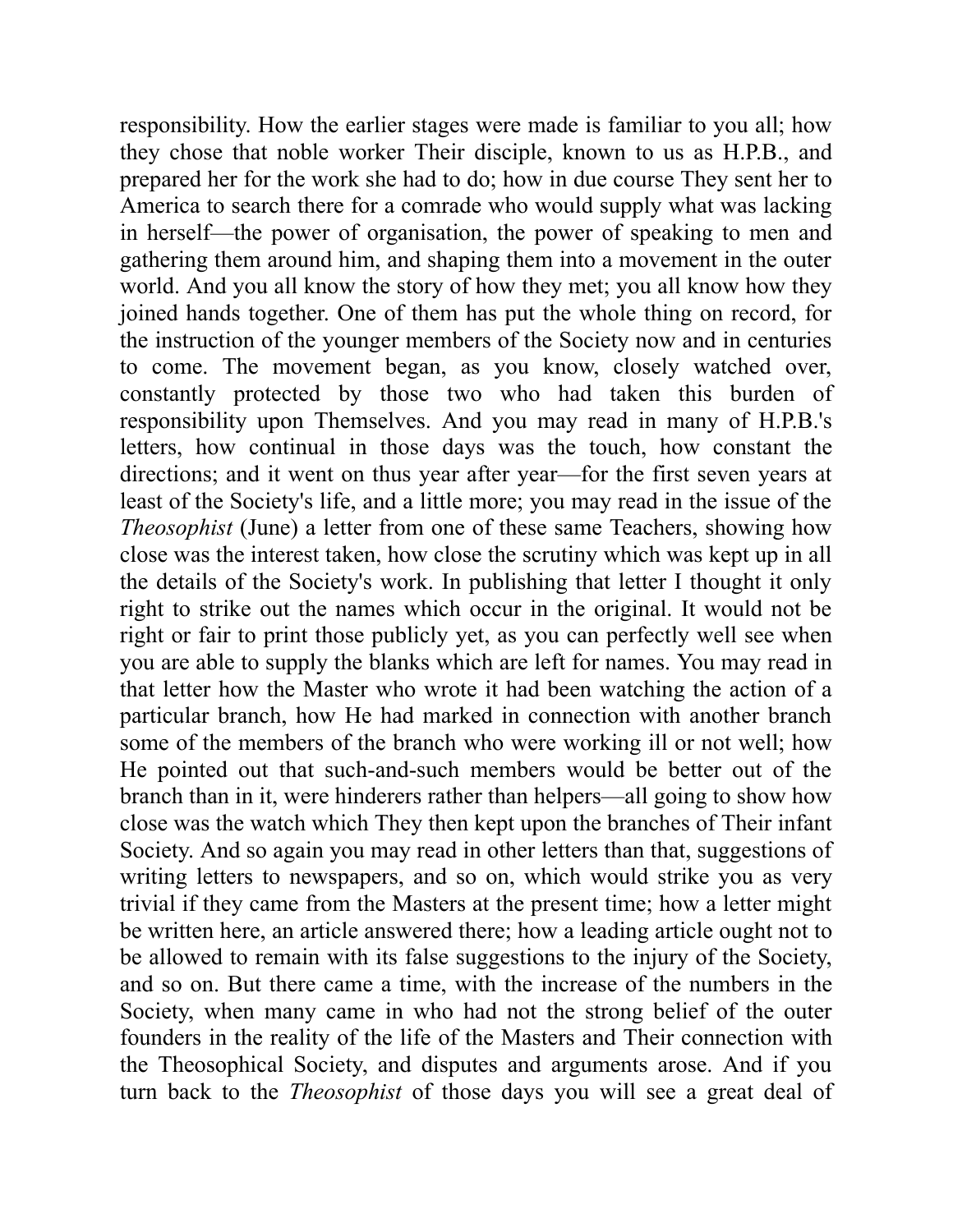discussion going on as to who were the Brothers, and what They did, and what relation they bore to the Society, and so on; until at last They grew a little weary of this continual challenging of Their life, and work, and interest, and gave the warning which still exists amongst the papers of the Society, that unless before a very short time these questions were set at rest, and the fact of Their relation to the Society was generally recognised, They would withdraw again for a time into the silence in which They had remained so long, and would wait until conditions were more favorable before they again took Their active part in the guiding of the Society's work. Unfortunately the warning was not taken, and so the withdrawal into the comparative silence took place, and the Society entered on that other cycle of its work on which, as you know, the judgment of the Master was passed in the quotation I made the other day, that "the Society has liberated itself from our grasp and influence, and we have let it go; we make no unwilling slaves. It is now a soulless corpse, a machine run so far well enough, but which will fall to pieces when.... Out of the three objects, the second alone is attended to; it is no longer either a Brotherhood, nor a body over the face of which broods the Spirit from beyond the great Range." Thus Their relations to the Society of the time altered, became less direct, less continual. Their direct influence was confined to individuals and withdrawn for the Society at large, save as to general strengthening, not because They desired it should be so, but because so the Society desired, and the Society is master of its own destiny, and may shape its own fate according to the will of its majority. Still They watched over it, though not permitted to "interfere" with its outer working so much as They had done in the earlier days, and H.P.B. was obliged to declare that They did not direct it. The relation remained, but was largely in abeyance, latent to some extent, as we may say, and They were waiting for the time when again the possibility might open before Them of more active work within the movement which They had started, whose heavy karma They were compelled to bear.

The fact that They bear the karma of the Society as a whole, seems to me one which members of the Society ought never to forget; for, coming into this movement as we have done, finding through the Society the teachings which have changed our lives, having received from it the light which has made all our thought different, which has rendered life intelligible, and life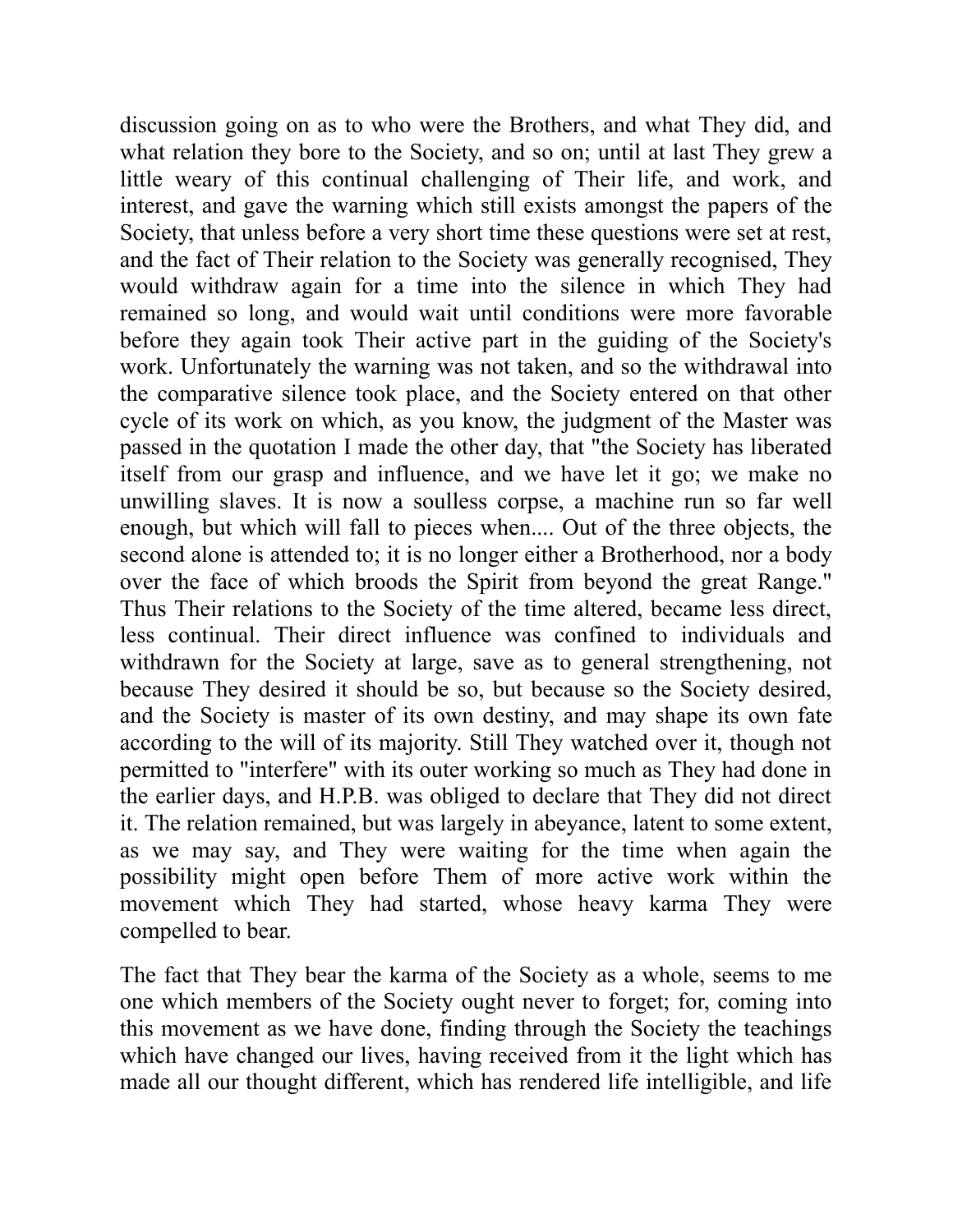on other planes familiar, at least in theory, and to some in practice, it would seem that the very commonest gratitude, such as men or women of the world might feel for some small benefactions shown by friend to friend, that even that feeling, small and poor as it is, might live in the heart of every member towards Those who have made the existence of the Theosophical Society possible. I do not mean, of course, in those who do not believe in the fact of Their existence; and there are, quite rightly and properly, many such amongst us; for it is the foundation of the Theosophical Society that men of all opinions may come within its ranks and benefit by the splendor of its teachings, whether or not they accept them one by one. Their non-belief does not alter the fact that the teachings come to them through the Society, and from Those who made the Society a living organism upon earth. Nor do I mean in saying that this feeling of gratitude should exist in the heart of each, that anyone need take the particular view of the Masters which I myself take, founding that view, it may be, on more knowledge than very many of those who reject it personally can be said to possess. In all these matters every member is free, and I am only urging upon you your responsibility at least to try to understand, where you touch matters of such far-reaching importance; and at least to consider that you should not add to the burden on those mighty shoulders more than you can avoid adding. Now none of us, whatever we may happen to know—the differences of knowledge between us are trivial as compared with the difference between all of us and Them—can surely escape the duty of considering whether by his own ignorance, and carelessness, and folly, and indifference, he is adding to that burden which They bear. For They cannot avoid taking the karma that you and I largely generate, by virtue of Their unity with this Society, and the fact that Their life circulates through it, and that They have sacrificed Themselves in order that it may live. By that sacrifice they cannot avoid sharing the karma that you and I are making by every careless thought, by every foolish action, by every wilful or even not wilful ignorance, the burden that They have taken out of love for man and for his helping. And I have often thought, when I have been trying dimly to understand the mysteries of this divine compassion, and the greatness of the love and of the pity which moves those mighty Ones to mix themselves up with our small, petty selves, I have often thought how strange must seem to Them, from Their position, the indifference with which we take such priceless blessings, the indifference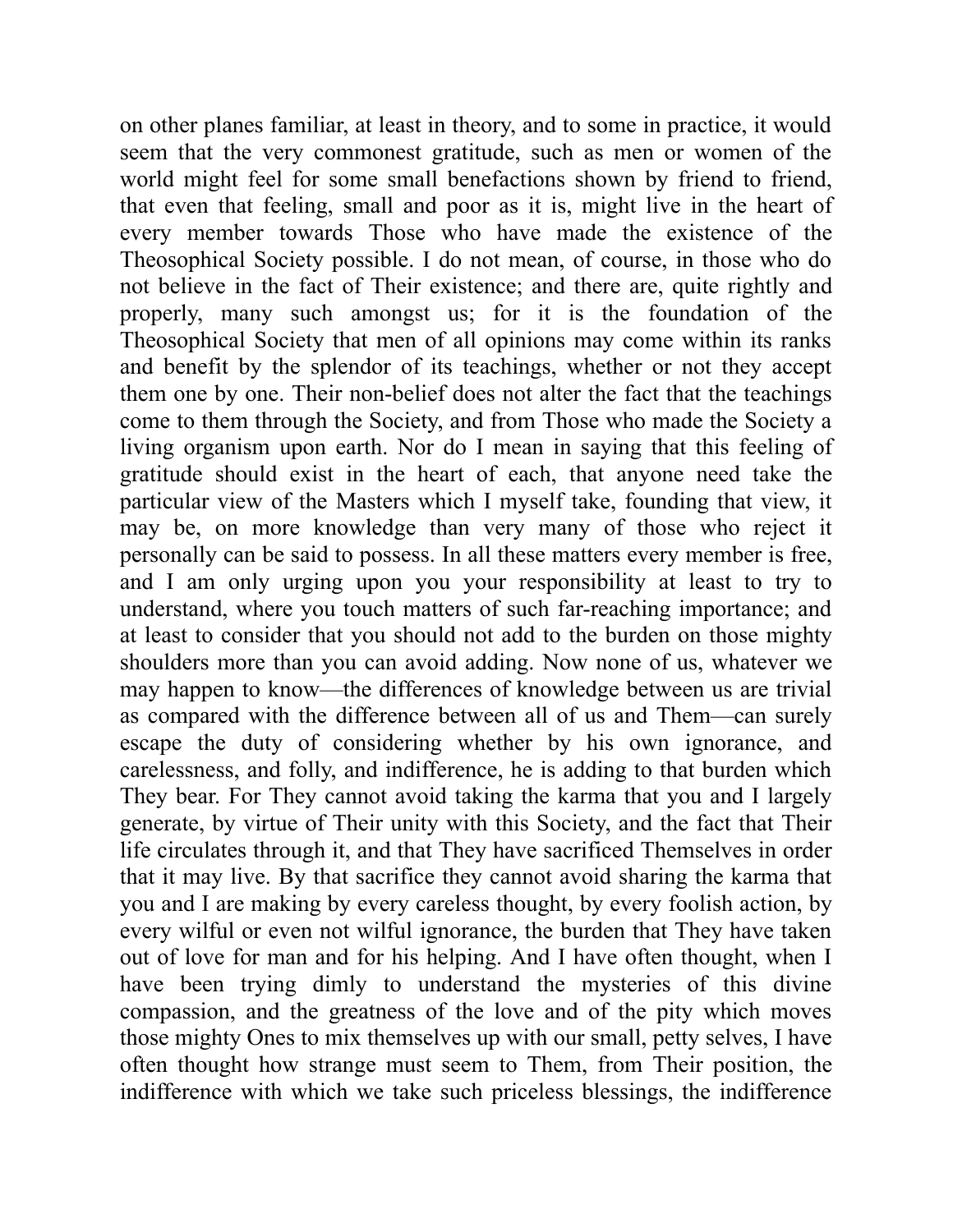<span id="page-89-0"></span>with which we accept such mighty sacrifice. For the love that These deserve at our hands is surely beyond all claim of kindred, of blood, of touch between man and man; the claim that They have upon us, these Men who are Masters and Teachers, for what They have given and made possible for you and me, seems to me a claim beyond all measuring, a debt beyond all counting. And when one looks at the Society as a whole, and realises how little as a whole it takes account of those deep occult truths into touch with which it has come, how little it realises how mighty the possibility that these supreme acts of sacrifice have opened before every one of us, it seems almost too sad to be credible, too pathetic to be expressed; one realises how sometimes Their hearts must be wrung, as the heart of the Christ was wrung when He stood and looked over Jerusalem, and knew that the people to whose race He belonged were driving further and further away their possibilities, and were despising that which He had brought for their redemption. How often His cry: "Jerusalem, Jerusalem, thou that killest the prophets and stonest them that are sent unto thee, how often would I have gathered thee together as a hen gathereth her chickens under her wings, and ye would not"—how often must that same cry go out from the heart of the Masters, when They look at the movement for which They are responsible, and realise how little its greatness is understood by those who are its members, and are reckoned within its pale.[\[1\]](#page-91-0) For if even for one brief hour you could realise the heart of the Master, and what He feels and knows with regard to this movement which is His, it seems to me that in the light of even that brief meditation there would be a throwing away of personalities, there would be a trampling down of silly pride, a casting aside of careless obstinacy, a yearning to have some share in the sacrifice, and to give ourselves, however petty we may be, side by side with that sublime sacrifice which They are making year after year for us, unworthy of Their compassion. And yet nothing less than that is the movement which lives by Their life; nothing less than that is the relation of the Masters to the Theosophical Society. They bear it in Their heart, They bear it on Their shoulders, They offer daily sacrifice that this spiritual effort may succeed in the helping and the uplifting of the world. And They, so great, speak to us, so small; and none will surely refuse to listen who catches one glimpse of the possibility of Their speech; none will reject Their pleading, who can hear one whisper of that Voice; and the one thing that one hopes for, that one longs for, with regard to oneself and to all who are members of the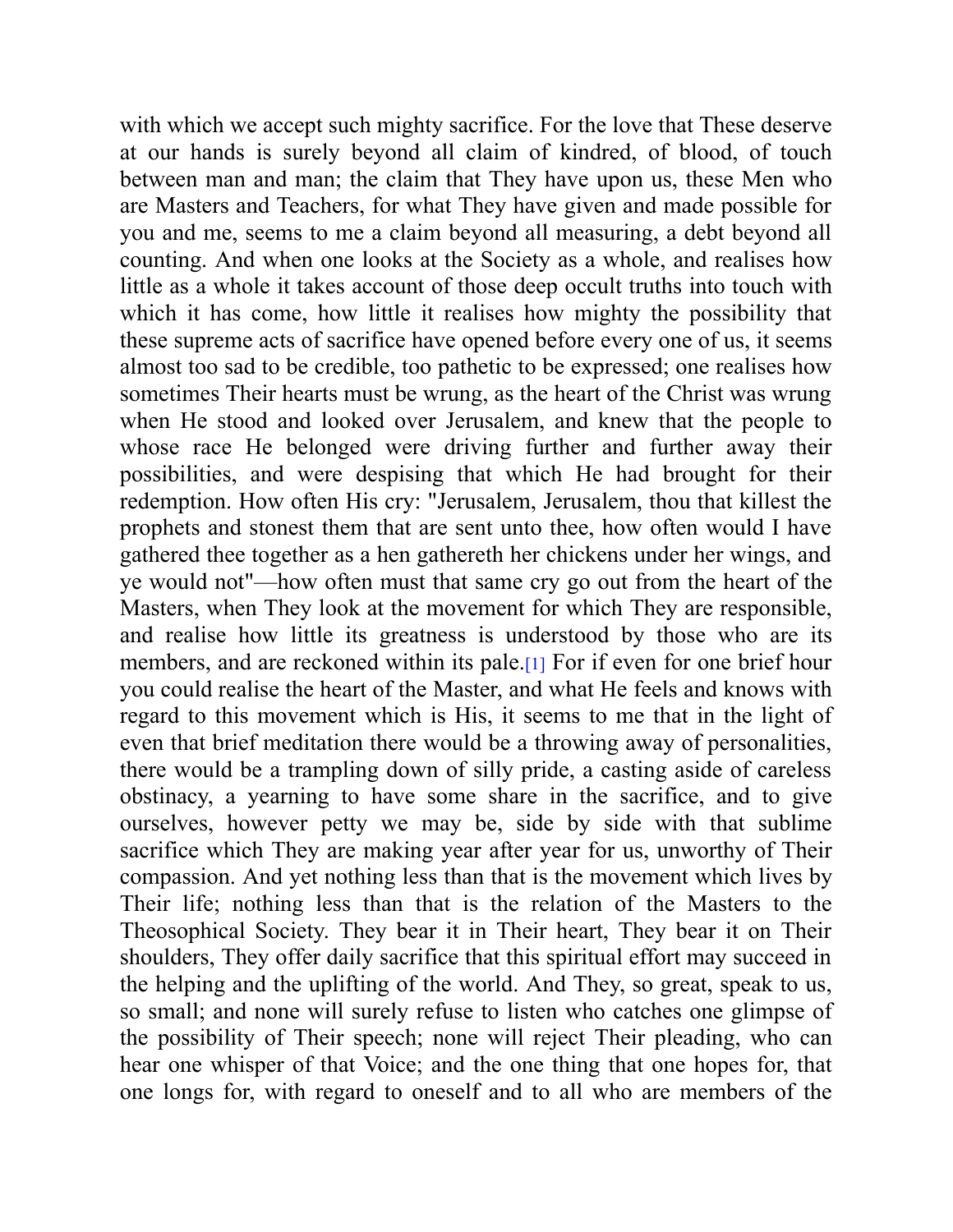Society, is that amongst us there may be some ears found to hear the voice of the Masters, and some hearts mirroring enough of their compassion to at least sacrifice themselves for the helping of the world.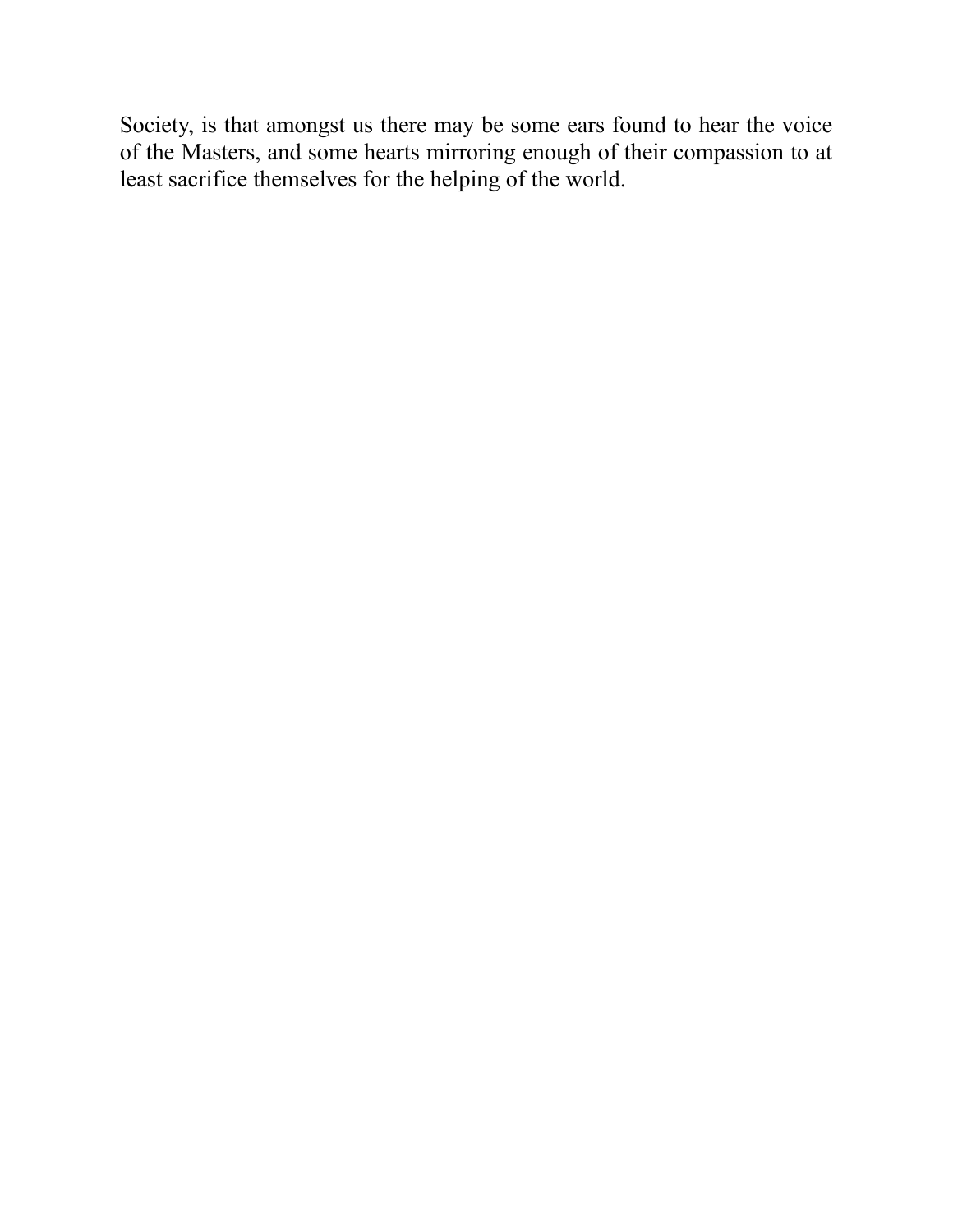<span id="page-91-0"></span>[\[1\]](#page-89-0) This was spoken some weeks before the issue of Mr. Sinnett's extraordinary manifesto, denying "the things most surely believed among us."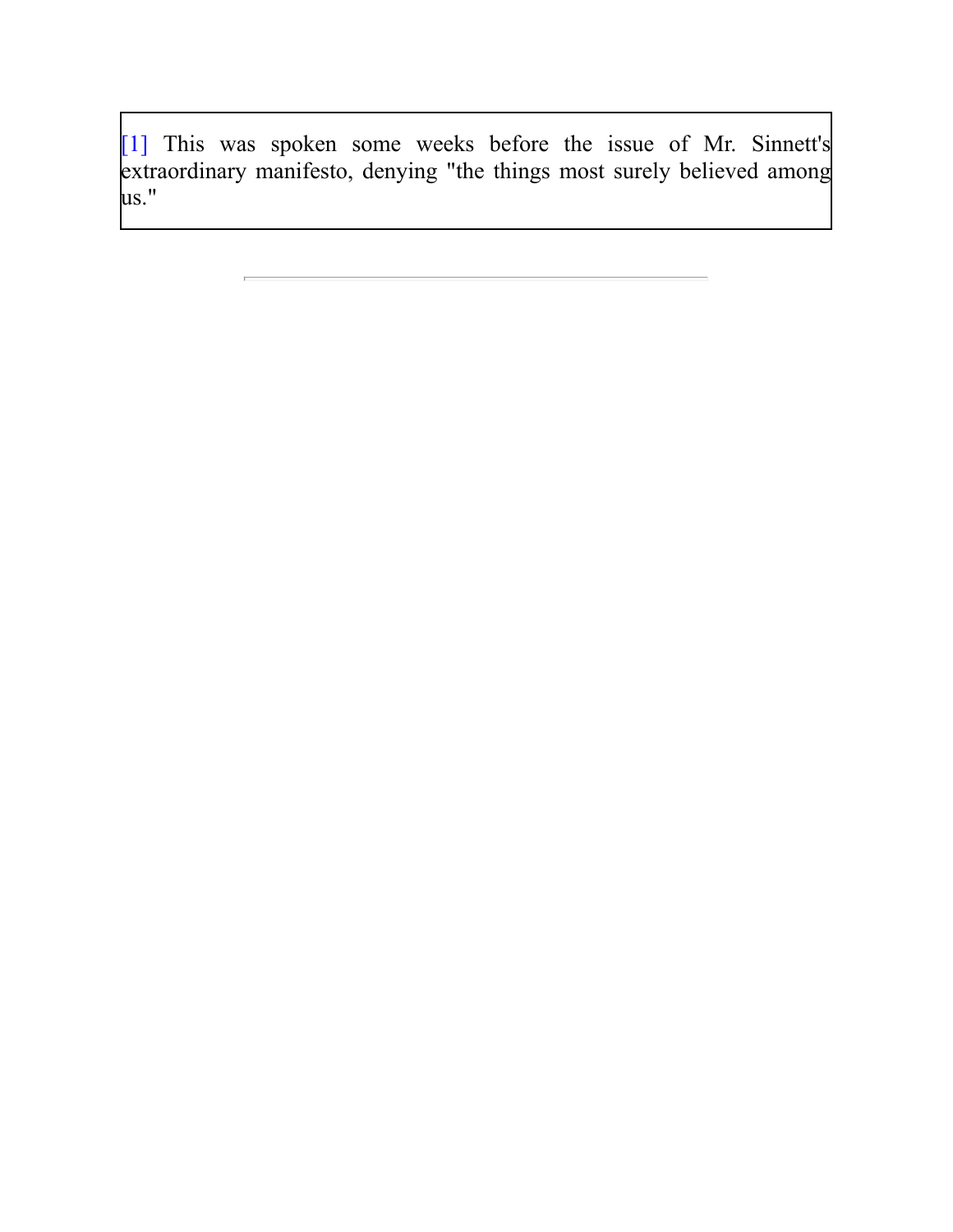## **The Future of the Theosophical Society**

There are two futures of the Theosophical Society to which we may address our attention: the immediate future, and a future further off. And I am going to begin with the future further off, because it is only by recognising the nature of that future that we can properly devise the means whereby we may bring it about. For in all human affairs it is necessary to choose an end to which effort should be directed, and the nature of the end will govern the nature of the means. One of the great faults, I think, of our modern life is to live in what is called a hand-to-mouth way, to snatch at any momentary advantage, to try to bring about something which serves as an improvement for the moment without trying to understand, without caring to consider, whether in very many cases the temporary improvement may not bring with it a more fatal mischief than that which it is intended to remedy. And at least in the Theosophical Society, where we try to study tendencies, and to understand something of the forces which are working around us in life, we ought to avoid this popular blunder of the time, we ought to try to see the goal towards which we are moving, and to choose our immediate methods with reference to that goal. Of course, when I speak of a goal and an end, I am using the terms in a relative, not in an absolute sense—the goal, the end which is within a measurable distance, and so may be taken as a point towards which the roads on which we travel should tend. Let us, then, look first on that goal, and see its nature and the kind of methods which will help to realise it upon earth.

You are all familiar in the Theosophical Society with the theory of cycles, so that you are accustomed to look upon events as tending to repeat themselves on higher and higher levels of what has been called the "spiral of evolution." For while it is true that history does not repeat itself upon the same level, it is also true that it does repeat itself upon successively higher levels, and that anyone who is studying Theosophical teaching as to the evolution of man, the evolution of globes, the evolution of systems, the evolution of universes, may very much facilitate his study by grasping the main truths which underlie each of these in turn. We are continually repeating on a higher plane that which we have done upon a lower. Our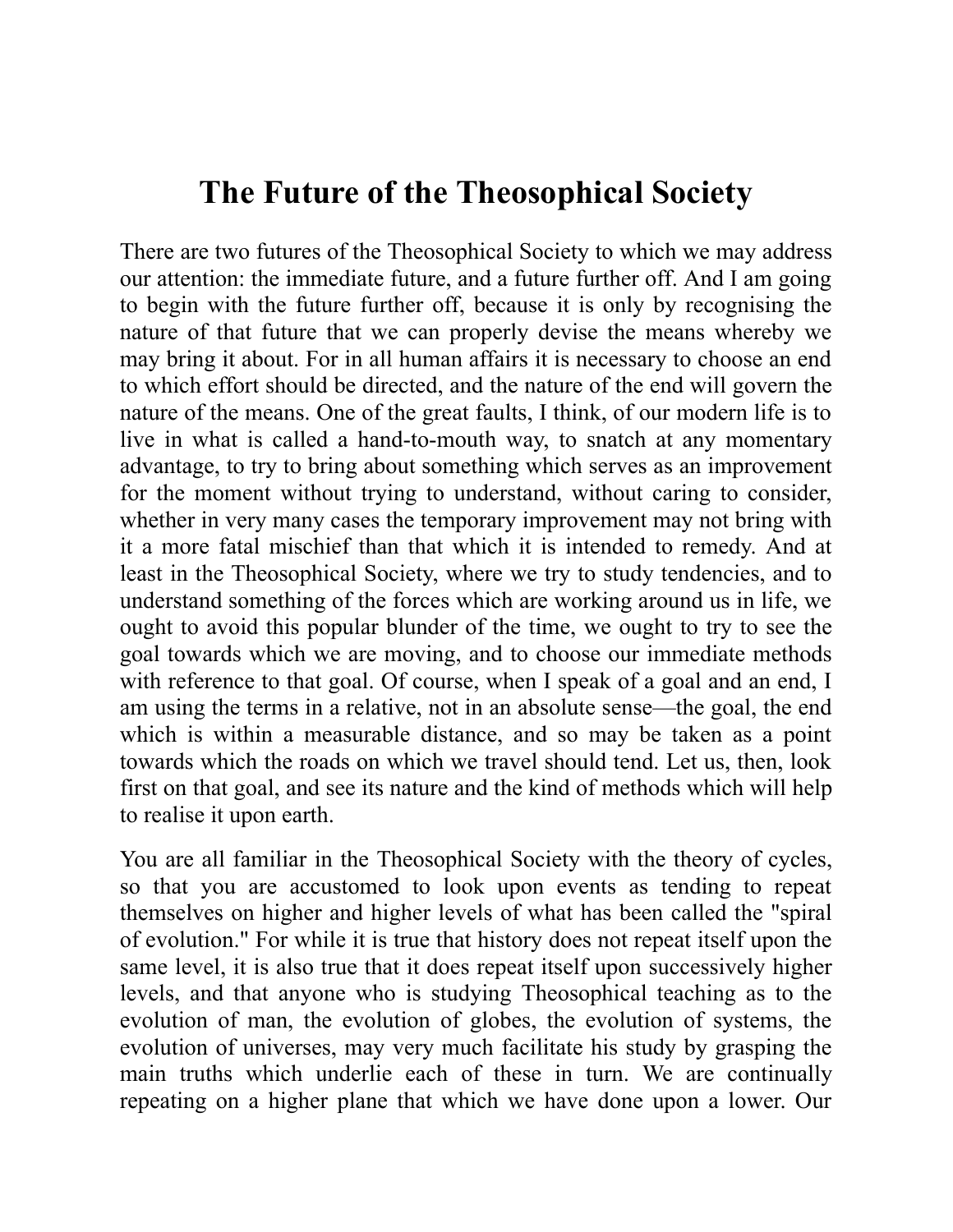terms are a constant series of repetitions, so that if we understand their meaning in one series we are able to argue to their meaning in another. And I have often pointed out to you with respect to these recurring cycles of events, and recurring terms, that especially among Hindus, and in the Samskrit language, you find whole series of terms, the meaning of each of which varies with the term from which the series starts; so that if you know them once, you know them for all occasions. Take a very familiar case. Let me remind you of the word "samâdhi." That is a relative term, and is the last of a series, which has regard to the waking consciousness of the individual and the plane on which the centre of the waking consciousness is found. So that before you can say what the word "samâdhi" means for any individual, you must ascertain on what plane of consciousness his normal centre is at work; and when you know that, then you can pass up step by step until you come to the term in the series which is represented by that word "samâdhi." It is the same over and over again in our Theosophical studies, and especially do we find this to be true in the characteristics important in this particular relation—the characteristics of the great Races, the Root-Races, as represented in miniature in the sub-races of each Root-Race. If we can find out those characteristics, trace them and see how they are brought about in the course of evolution in the small cycle which is nearer to us, the cycle of the sub-race, then it is comparatively easy for us, as regards the future, to foresee the appearance of those characteristics in the Root-Race that corresponds to the sub-race. And I shall want to use that method in dealing with the future of the Society; it is for that reason that I draw your attention to these continually recurring cycles of times and events. Now if we look back to the Fourth Root-Race, we can study in the history of that Race the evolution of the Fifth. We can see the methods used to bring about that evolution. We can trace the means which were employed in order that that evolution might be made secure; and we can see, by studying that which lies behind us, that the fourth sub-race of that Root-Race showed out the characteristics of the Fourth Race as a whole; that the fifth sub-race of that Fourth showed out some of the characteristics of the Fifth Root-Race that was to follow in the course of evolution. And in this way, applying the analogy, if we can trace out to some extent for ourselves the characteristics of the sixth sub-race which is to succeed our own fifth sub-race, then we shall be on the track of the line of evolution which will bring about the Sixth Root-Race when the time for its coming strikes. Let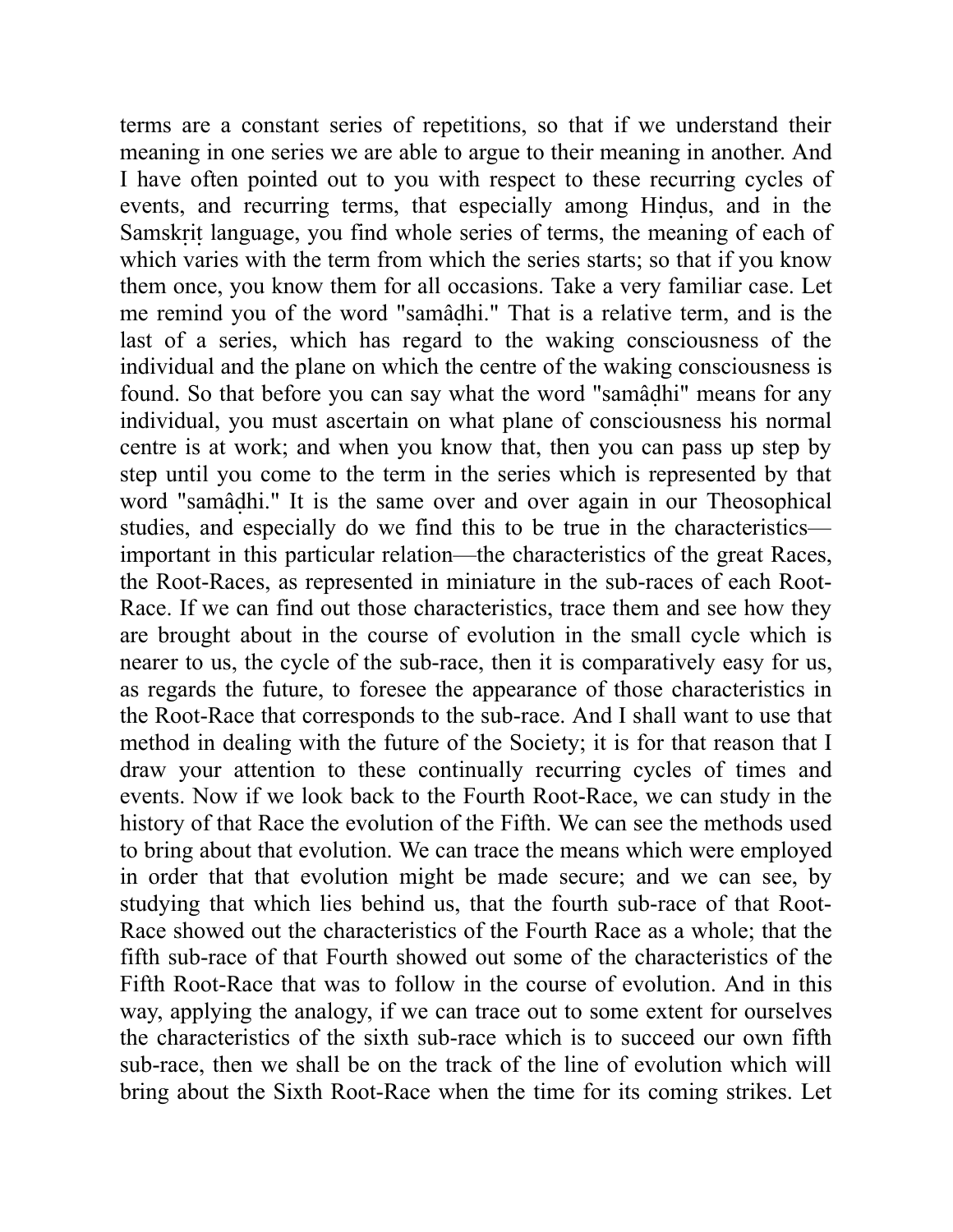us glance back for a moment to see the main points of the evolution of a sub-race and a Race.

When our own Fifth Root-Race was to be evolved, certain types were chosen out of the fifth sub-race of the Fourth Root-Race, and they were chosen by the Manu who was to guide the evolution of the Fifth Root-Race. Those types showed out in a comparatively germinal fashion the mental characteristics which were to grow out of the selected groups. And you may learn, if you care to do it, how those choices were made, and how the first choice was a failure. Chosen as it was by the wisdom of the highly exalted being whom we speak of as the Manu, none the less the material in which He tried to work proved too stubborn, too little plastic, to adapt itself to His influence striving to shape and to mould it. And in consequence, after prolonged efforts, He threw aside the families that thus He had selected, and began making a new choice, a fresh selection, in order to see if the second choice would prove more fortunate than the first. And the way He chose them was a simple and effective one: He selected a certain number of His own disciples and sent them out as messengers to the various nations of the world, that constituted that part of the great Fourth Race which He had chosen for His second experiment. He sent them into nation after nation, with the mission to gather out of that nation those who appeared to be the most promising for the work which He had to carry out. They tried in various fashions, sometimes by direct invitation, where the characteristic that was being sought was clearly developed, namely, the lower mind. It was the development of the lower manas that was the keynote of the selection; for the Fifth Root-Race was to show out that development of the lower manas. I say "lower manas" rather than "manas"; because the full development of the mânasic principle in man is reserved for the Fifth Round, and not for the Fourth, and we, of course, are still in the Fourth Round. That Fourth Round, pre-eminently kâmic, must necessarily color every evolution which goes on during its existence, and high as we may strive to raise mânasic powers amongst us, we cannot escape from the fundamental vice of our birth, from the mânasic standpoint, that we are plunged in kâmic matter, and that the matter in which we work is matter of the Fourth Round, adapted to the kâmic principle, and not matter of the Fifth, adapted to the mânasic. Hence the best thing that we can do is to evolve the lower manas, manas deeply tinged with kâma. Out of that Fourth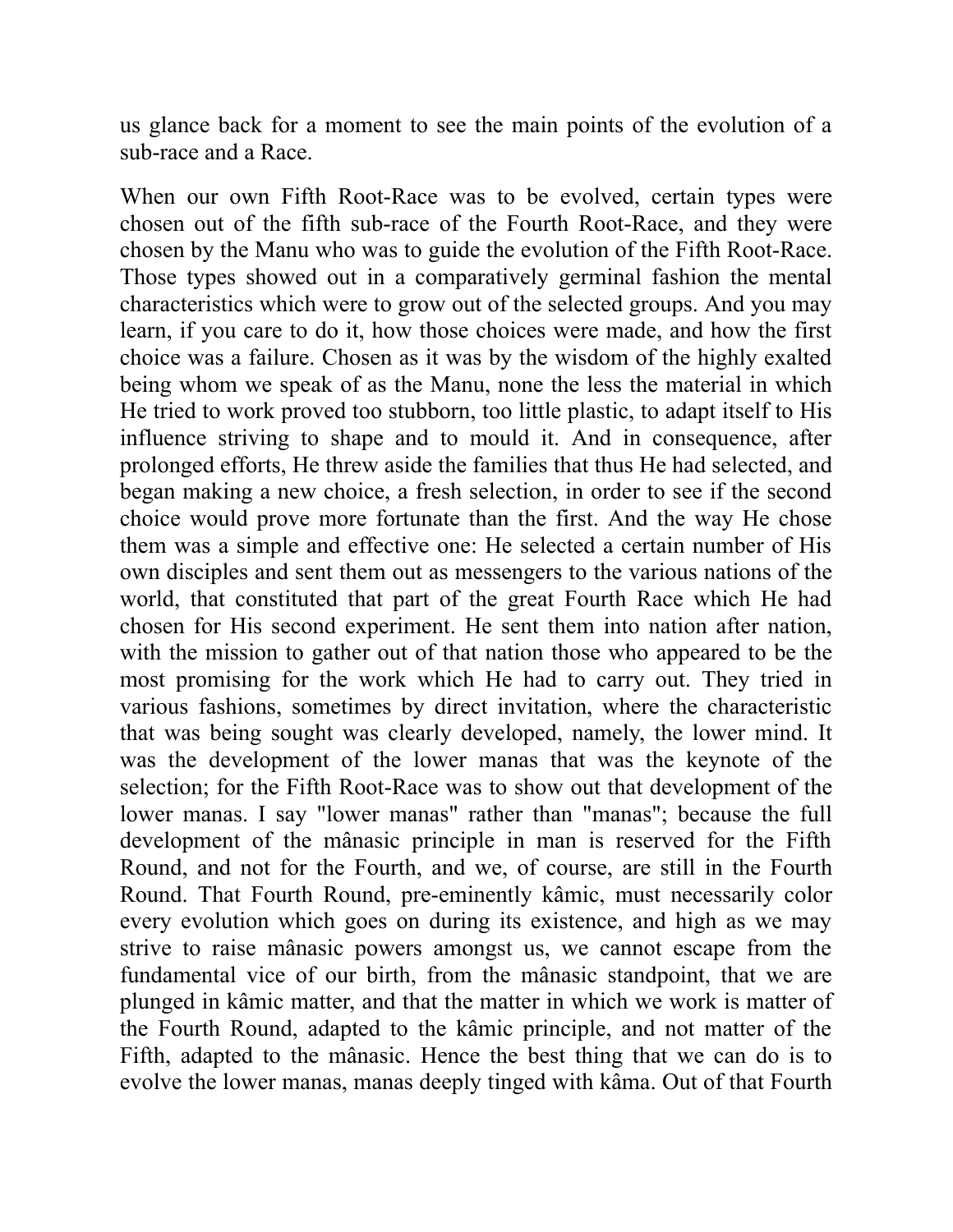Race, then, were selected the people who showed most plainly the budding of this intelligence which was needed, the messengers of the Manu striking a note which attracted those in whom this lower mânasic principle was more highly developed than among their comrades and peers. Gradually from different nations groups of men and women gathered round the messengers of the Manu, who then began to lead them away from their own people, from their own nation, from all their surroundings, in order to seek the appointed place where the Manu was grouping those on whom the great experiment was to be made for the second time. Slowly and gradually they were thus gathered together out of the nations into which the fifth sub-race of the Fourth Race had spread. And the flower of those nations, attracted by the key-note struck by the messengers, gradually gathered round the Manu, and became the material, the nucleus, of the new Root Race. As you know, He took them far away to the Sacred Land, shutting them away from the masses of the Fourth and Third Race peoples, and dividing them by physical barriers from all that might contaminate and stain. Very, very different were those people from the generations which thousands upon thousands of years later were to spring from them in physical succession; rather, to the people about them were they folk who were developed in an uncongenial fashion, people who were by no means looked up to and admired in the nations amongst whom they dwelt, amongst whom they had grown up. For the building of a new type is not made out of those in whom the type of the old Race, that which is before those who are selected for a changed line of evolution, has flowered. The triumphs of evolution in the Fourth Race, as the Fourth Race judged them, were by no means the best material for the building of the Fifth. Those who were most admired in the Fourth, those who were regarded as the flowers of their own nations, were those in whom the kâmic faculty, with its allied psychic powers, was most developed, was most triumphant. For you must remember that in the very different civilisation of those days, psychic powers were playing an enormous part in all the most highly developed people of the time. Where the dawning principle of manas began somewhat to triumph over the kâmic, there the psychic faculties inevitably diminished in their power, and showed themselves very much more feebly than in the leaders of the time, those who were the pioneers of the civilisation of the day. The faculties most valued at that time were least to be recognised in those who were the chosen of the Manu; for what He was seeking was the dawn of the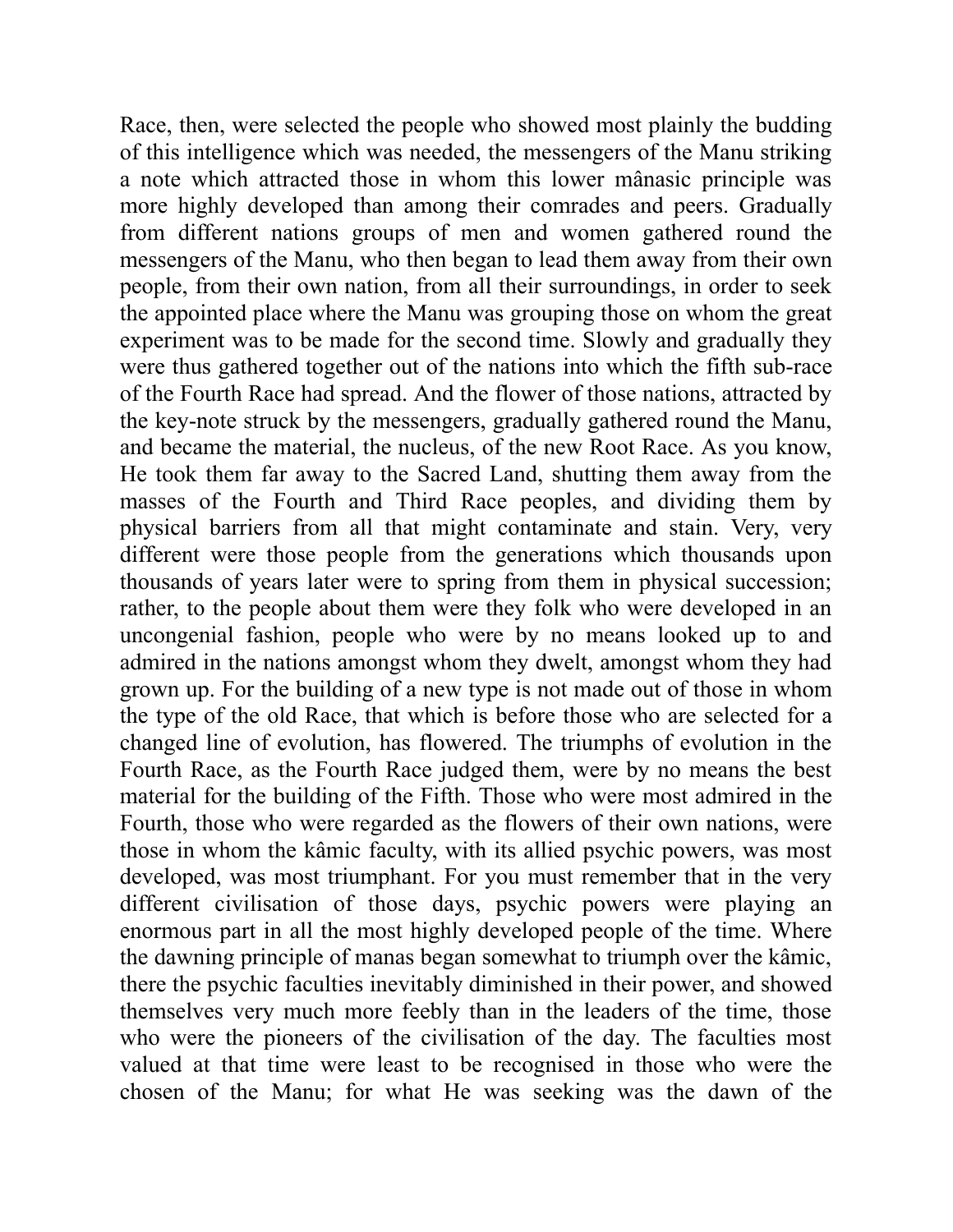intellectual principle, and where that dawns, the psychic for a time is submerged. I cannot dwell now on the reason for that; the psychism of the time was the psychism of the whole of the astral body, and not the psychism which succeeds the intellectual development, which is the result of a higher organisation of that body into special organs of astral senses—the wellknown chakras. The reason is well known among all students of the different stages of evolution, and the only reason I allude to it now is because I want you to recognise a very significant fact: that those who were chosen out of that civilisation by the Manu, in order that he might make a new Race out of them, were not the people who were the leading examples of the highest civilisation of the time. Those were left behind in their own environment. Those were left behind to carry on their evolution along the lines already becoming the lines of the past, and not the lines of the future. And these people in whom the psychic powers were less shown, and in whom the less valued intellectual power was germinating, on lines more fitted for the development in future, they were chosen out for the building of the Fifth Race, and carried away from their Fourth Race surroundings into the far-off land of their education. There of course they remained until the time came when the Manu incarnated amongst them—and so on. That is old history on which I need not dwell.

Let us apply those same principles to the choosing out of another Root-Race, and we shall see that just as then, for the fifth Root-Race, the mânasic principle was selected, so in the choosing out for a Sixth Root-Race, the buddhic principle must be the one which must be sought for in order that the material may be shaped in which it will be possible for it in its turn to develop. There again I must remind you that the buddhi of the Sixth Root-Race in this Round will be something very different from the evolution of the pure buddhic principle in its own Round, the Round that belongs to it in the future evolution of humanity: it will be buddhic contaminated with kâma, showing out much of the kâmic characteristics—inevitably, inasmuch as it must work in kâmic matter. Hence you must not take quite your ideal buddhi, such as you may fancy it in its perfection—the magnificent principle of Pure Reason, in its higher intuitive power—but a shadow, a reflexion of it, such a shadow and reflexion as is able to take its veils, its garments, from the matter of our own Round. None the less, that will be the distinguishing, the dominant principle of the Sixth Root-Race,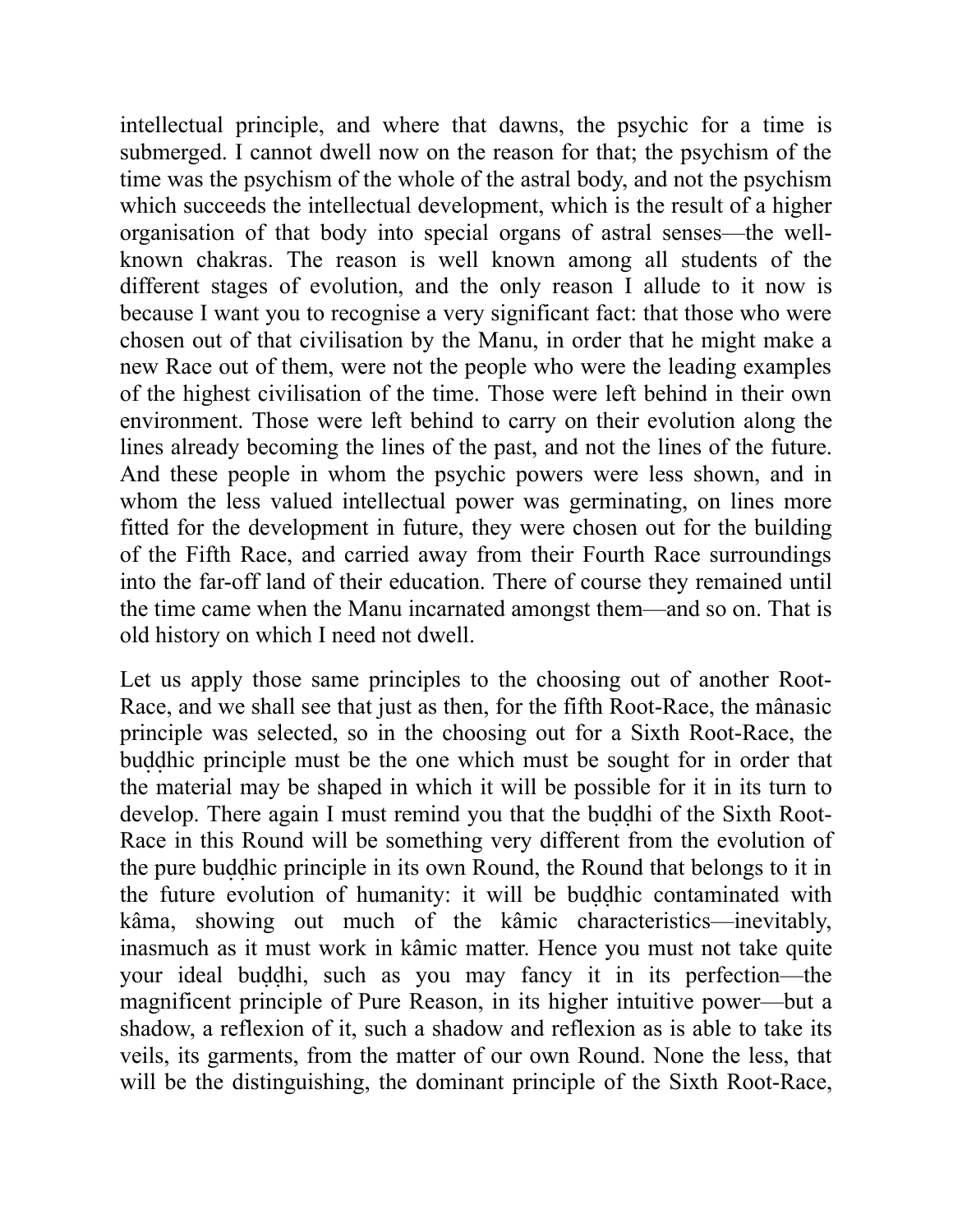and therefore I ask you to fix your mind on that as the goal towards which all roads in the present should tend. Far-off indeed it is, counting as we count time; but tendencies show themselves long, long before they appear upon the surface, recognisable to the eye of the flesh. In each sub-race appears a principle which manifests itself more fully, more thoroughly, in the corresponding Root-Race; and therefore, though it will only be possible for us at the present time to work towards the next sub-race of our own Fifth Race, which is already beginning to appear upon the surface of our globe, none the less is it true that in quickening the evolution of that subrace it is the next Root-Race to which we must look for our guiding principle; that is the far-off Pole-star by which we must guide our ships at the present time, that the point towards which we must steer, however far off we must sorrowfully admit that it is.

Let us then, recognising that fact, that the Sixth Root-Race will be the embodiment of the next principle in us, the buddhic principle, that of Pure Reason—as distinguished from Intellect, which is Reason reflected in Activity—when you realise that, and remember that the note of buddhi is union—not yet unity but union—you will find that as much as you require for your guiding principle in the evolution of the corresponding sub-race, whose foot is now on the threshold. So that in this fashion, though seeming to go so far abroad into the past and the future, I bring you to the practical question of the next step forward in human evolution.

The next thing you must remember is that the flowering of the Fifth Root-Race will go on long, long after the beginning of the sixth sub-race is seen. For these Races and sub-races overlap each other; and just as at the present time the majority of mankind belongs to the Fourth Root-Race and not to the Fifth, but the Fifth Root-Race dominates the evolution of the world, although still in a minority, so is it of sub-races also. The sixth sub-race will be at first in an almost inappreciable minority, but coloring the whole; then multiplying more and more, until it becomes an appreciable minority. Then, as it grows more and more numerous, and nations are born of it, it will begin to dominate and lead the civilisation of the then world. But even then the Fifth Race will be in an enormous majority for ages and ages yet to come. The fifth sub-race has not yet touched its highest point, has not yet asserted itself to the point to which its evolution will reach in the centuries that lie immediately before us. It is nearing its highest point; it is climbing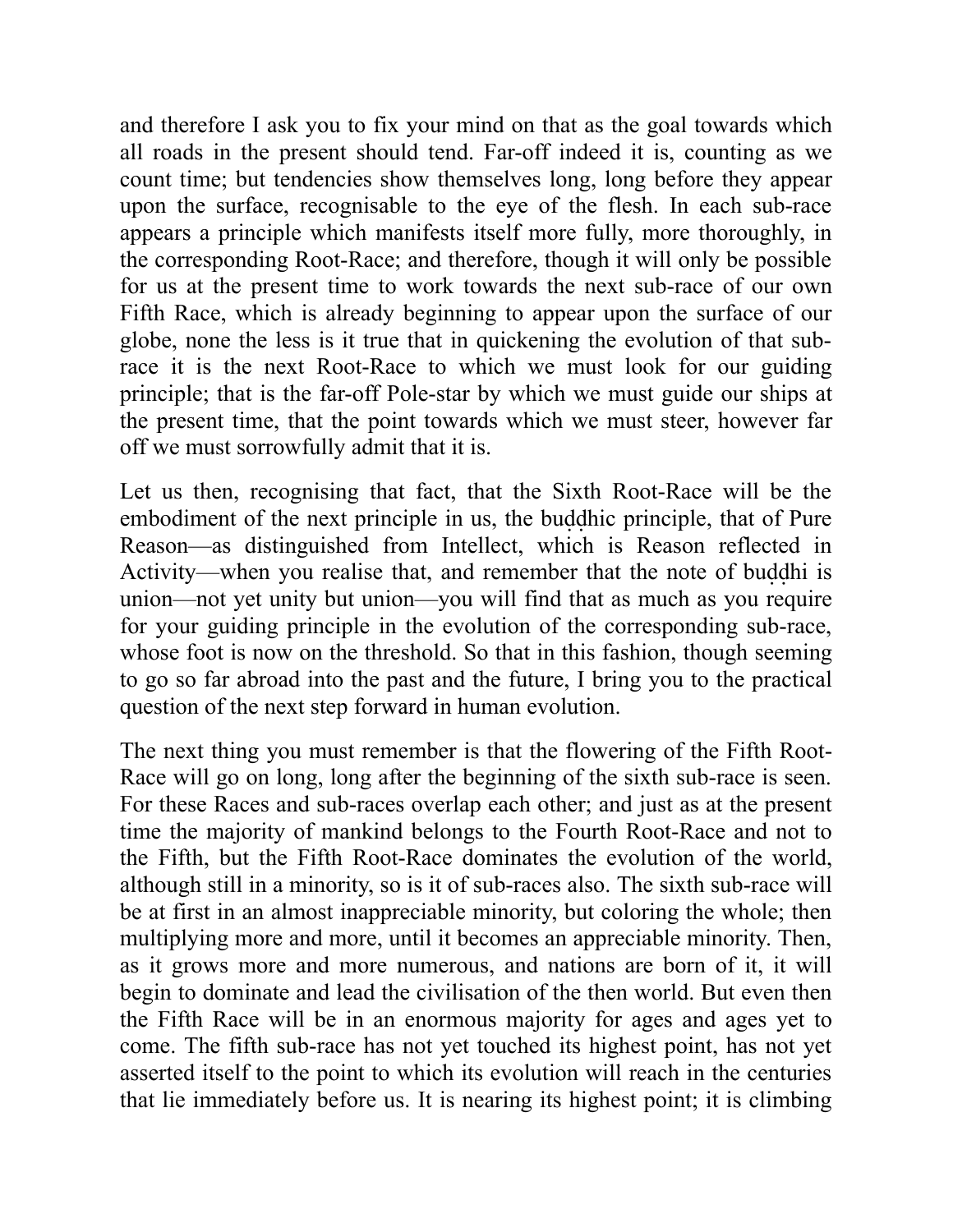rapidly now to its zenith; but still many years of mortal time intervene between the present day and the day when it will rule in the height of its power. It is climbing fast in these days; but still, compare it with the corresponding point in the Atlantean civilisation, and you will realise that it has not yet climbed to its highest point. For every Race must overtop the Race that has gone before it, and we have not yet reached even the level of the old Atlantis in knowledge, and therefore in power over the lower nature, although, as I said, the climbing now is rapid, and will become more and more rapid with every ten years that pass over our heads. For there is that speciality in evolution, that it ever goes forward at an increasing rate. The more it develops its powers, the more swiftly do those powers multiply themselves; so that, to quote a well-known phrase of a great Teacher, "it grows not by additions but by powers." And this civilisation of ours will rush forward more and more rapidly with every decade that passes. Still, the very fact that it has not reached the highest levels of the Fourth tells you that time lies before us in the building of the sixth sub-race, and that is our immediate work. We need not trouble now any further about the Sixth Root-Race; for whatever builds the sixth sub-race amongst us is contributing to the building of that Root-Race of the future. The same faculties are demanded, although then at a higher level, and we can come down to our humbler level and consider what the sixth sub-race is to be. And in that we shall realise the work and the future of the Theosophical Society.

The great characteristic of that Race is to be union, and all that tends to union is a force which is working for the coming of that sub-race, no matter whether very often the force looked at from without is often repellent. It is not the outer manifestation of the moment, but the tendency, the direction of the force which is important. There may be many things, more beautiful on the surface, which have accomplished their aim, and are on the downward path towards decay, whilst the things that are rising, still below the horizon, have, as all germinal things have, much about them that is repellent and that will be used up in the growth of the coming creature, before it really manifests upon earth. It has been said by a Master that if we could see with the eye of the Spirit the generation of the human being, his ante-natal life, we should understand the generation of worlds, the generation of universes.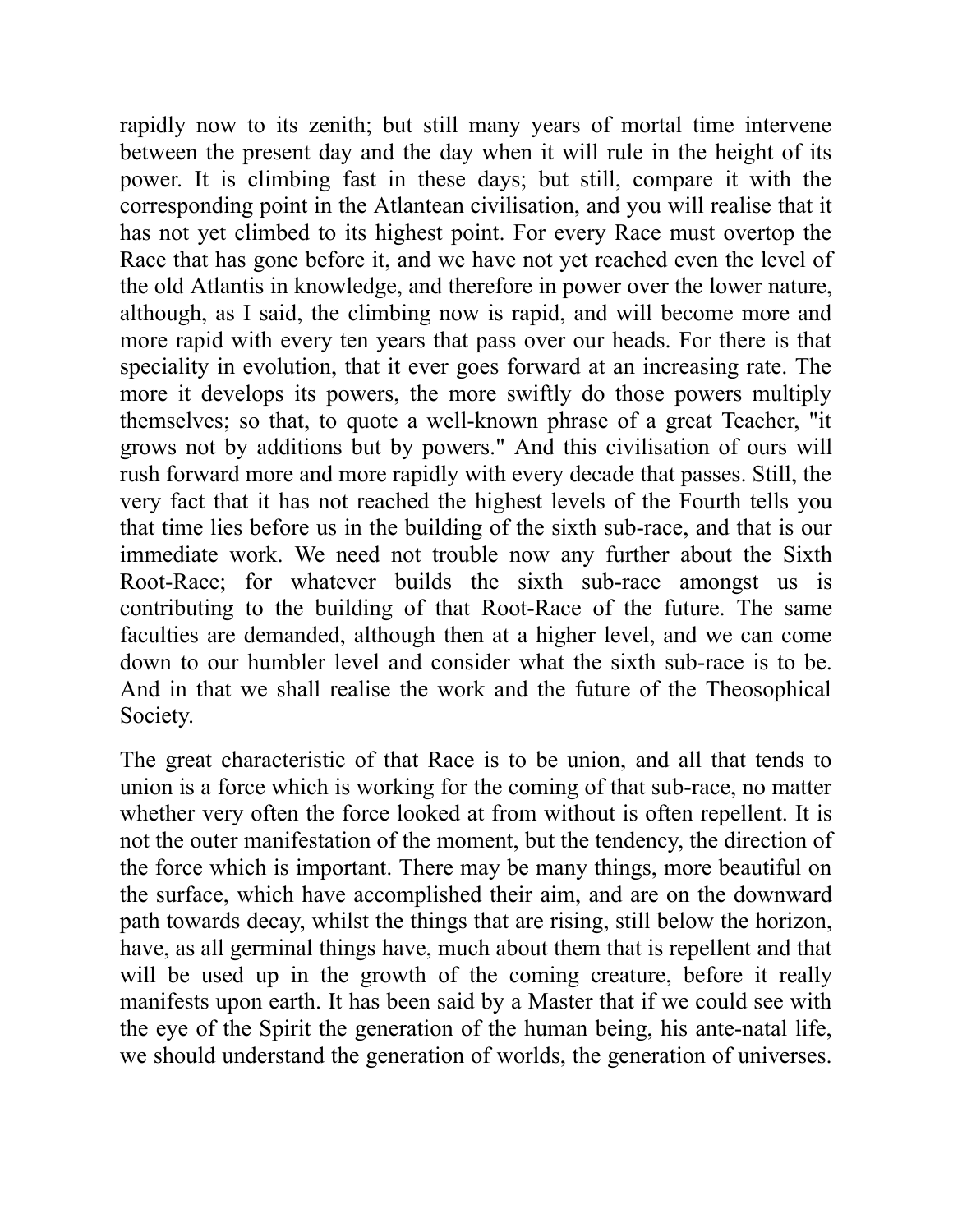And that, again, is a general principle. Let us see one or two lessons that we may draw from it at the moment.

Take the evolution of a seed into a plant, and what do you find? A tiny germ surrounded by a mass of nutrient matter; and before that tiny germ will show itself in root, and stem, and leaf above the ground and become visible to the eye of the observer on the earth, that nutrient material must be absorbed by the growing germ, and changed into the exquisite tissues of the plant that is to be. And so, if you take the growing germ, animal or human, how unlike is that budding creature from the animal or the man that shall be! How lacking in beauty in many of the methods of its growth, of its nutrition, of its gradual shaping! And by what marvellous alchemy of inspiring life does the living germ gather into itself all the nutrient matter that surrounds it, and shapes it into organ after organ, until the perfect creature is ready to be born into the world. And as in these cases, so with the growth of a sub-race, of which the germ is planted now. How much has to be done before it is ready for the birth-hour, that yet is at a measurable distance from the moment that the germ is planted in the womb of time. Try to realise the analogy by means of the image that I have suggested, and it will not then seem so unlikely to you, that which is true, that in our own times again many messengers have come out from the Manu of the future, in order that those messengers may strike certain keynotes, which mark the chief characteristic of the child that is to be. That note is well known at the present time: we call it Brotherhood.

Now notice at the present time how many such messengers are found scattered throughout the world, and how the varied organisations of men of every kind are tending in that direction, and are more and more recognising that as the keynote of their progress and their evolution. There are, so far as I know, only two great organisations at the present time that have deliberately taken Universal Brotherhood as their motto, their cry, in the world: the one is Masonry, the other is the Theosophical Society. Those are the only two which proclaim Universal Brotherhood. For although many religions declare Brotherhood, they do not make it universal; it is a Brotherhood within the limits of their own creed, and a man to become a brother must come within the limits of the religion. See how clearly that is declared in the great and universal baptismal ceremony which marks the entrance of the child into the Christian Church. In that sacrament he is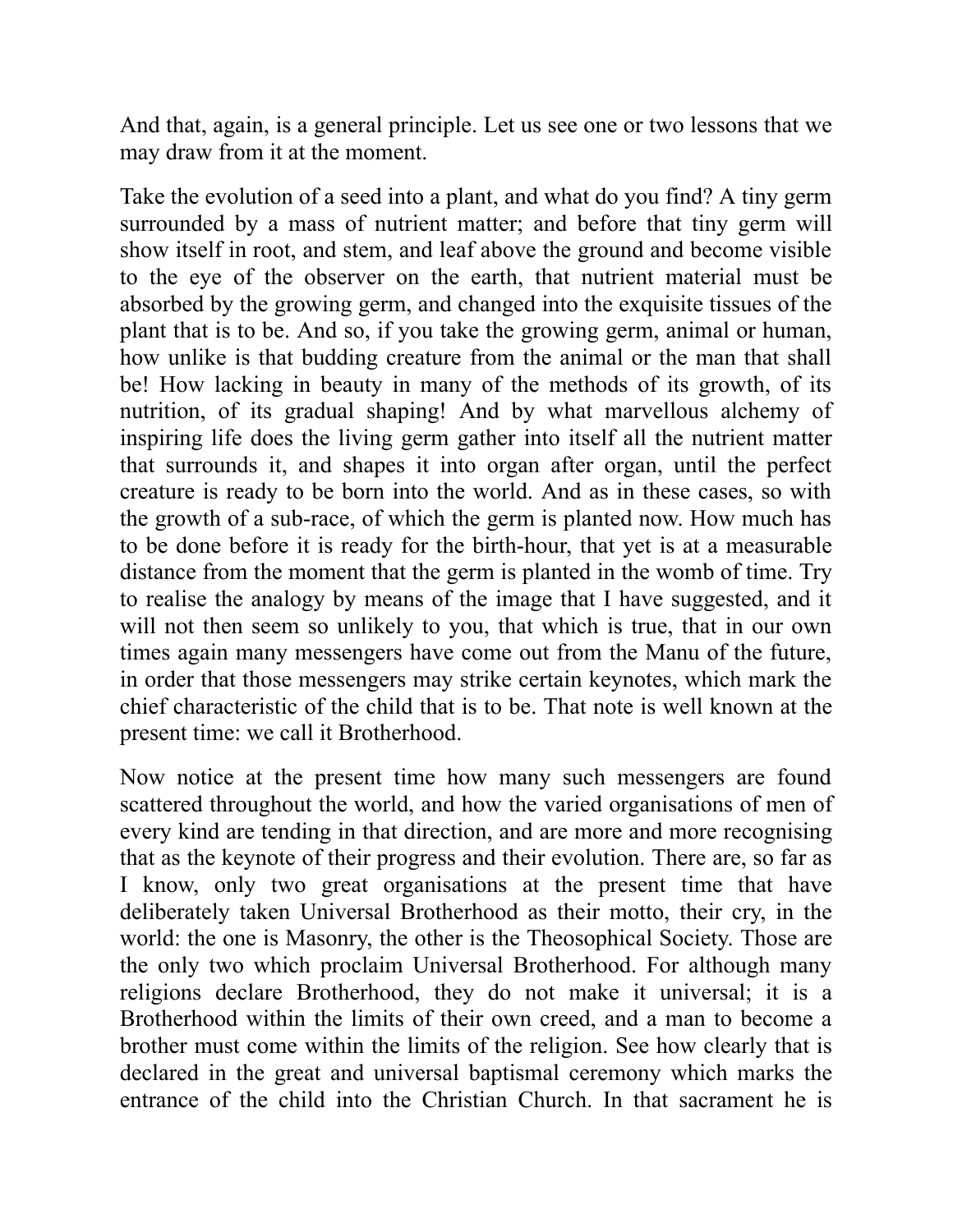"*made* a child of God." He was not a child of God before, from the Church standpoint. He was born under the wrath of God, in the kingdom of Satan. In the ceremony of baptism he is made a child of God, an heir of the kingdom of heaven; and that is the keynote of the Churches everywhere: those outside are not children of God. And you must remember that it is that Fatherhood of God which connotes the Brotherhood of man. Only by the rooting in the Father-Life is the Brother-Life intelligible. And because the Theosophical Society knows no limit of creed, no limit of religion, and declares that every human being is, in his own essential nature, one with the Supreme Life and the Supreme God, because of that its Brotherhood is universal, and knows none as outside its pale. Every man, no matter what he is, is recognised as brother. He comes not into the Brotherhood, nor can he be cast out from it. His Spirit, his Life, places him in it: it is a fact beyond us, above us. We have no power either to create it or to destroy. We recognise the great fact, and we do not call ourselves the Universal Brotherhood, but only a nucleus in it—a very different thing; the Brotherhood is as universal as humanity, that is our fundamental doctrine, and it implies that Brotherhood is as universal as Life. So also with Masonry, where it is rightly seen and understood—no barriers of creed, all men equally welcome within the Masonic Lodge. I say "where rightly understood," for there are lands where Masonry has spread, where the Lodge has become exclusive as the creed has become exclusive; and among American Masons, I believe, the negro, as negro, is not admitted into the Masonic Lodge. But that is the denial of Masonry, a disgrace to it, and not a triumph. And although it be true that Masonry has lost widely its knowledge, it still for the most part remains a Brotherhood, and in that it has in it the link of a life that will not die, and that has every possibility of revival throughout the earth.

Quite outside these two, limited brotherhoods are proclaimed in every direction now. The Church asserts it within its own limits. All religions assert it within their respective limitations. Outside religions and churches the same cry is heard. Socialism declares it, and tries to build its policy upon it. Everywhere this cry of Brotherhood is heard, although it has not yet been lived, and that is one of the signs of the coming birth of the sub-race, in which Brotherhood shall be the dominant note of its every civilisation, and in which a civilisation that is not brotherly, in which there are ignorant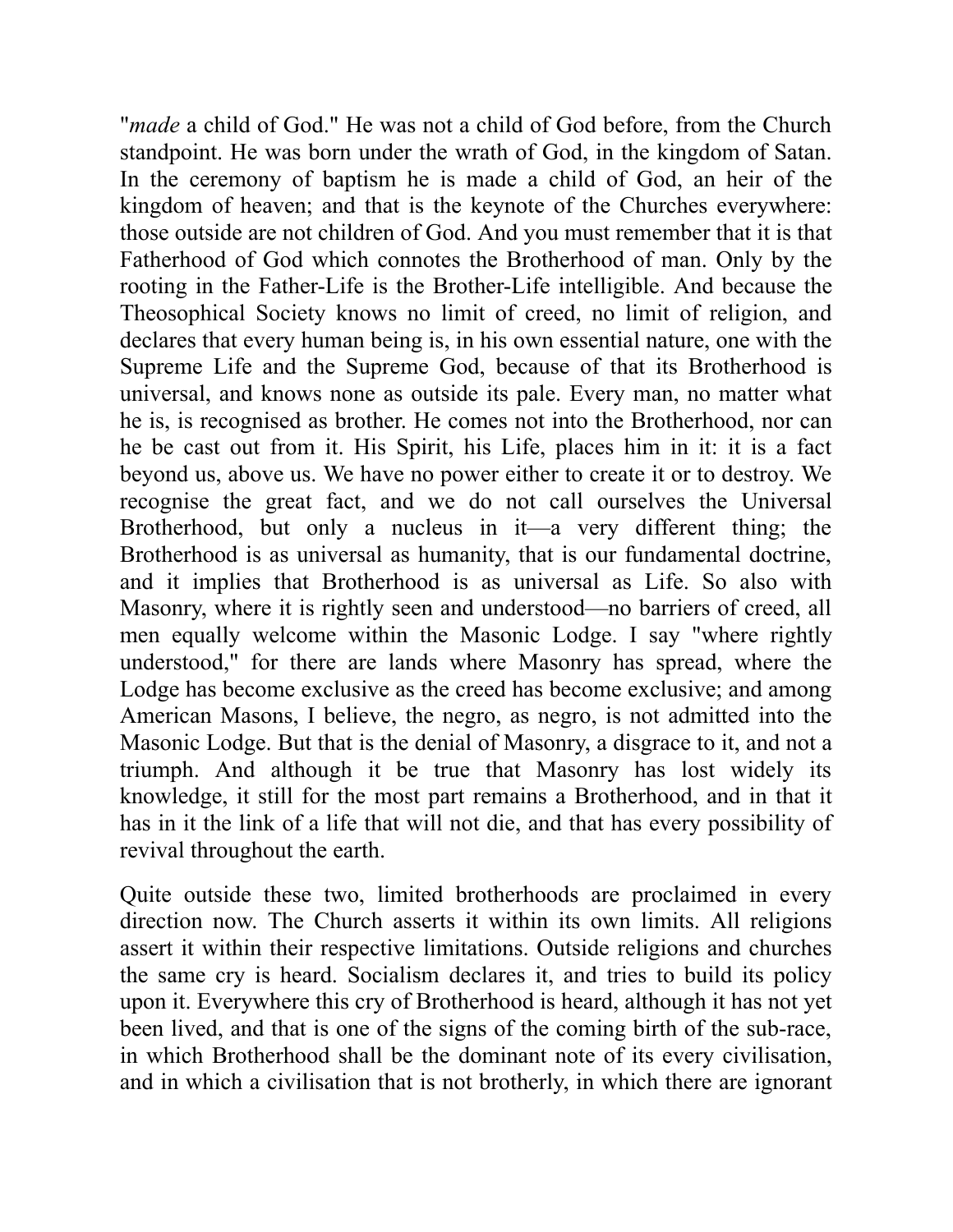people, and poor people, and starving people, and diseased people, will be looked at as barbarous, and not really as civilisation at all. Its note is Brotherhood, the dominant note of the coming day. And because we have taken that as our first object, we have a right to call ourselves a nucleus thereof; and because we definitely recognise it, we can consciously cooperate with nature. That is the real strength of our Movement—not our numbers, they are comparatively small, but our conscious working with the forces that make for the future. The Theosophical Society is a fragment of the vast Theosophical Movement which is surging upon every side around us; but this we have that enables us to be on the crest of that great wave, that we know for what we are working, we understand the tendencies which make for the future. Hence in our Theosophical Society we must above all else hold up this word, and work for it in every phase of human activity. That word marks out for your Theosophical Lodges what movements you should help, and what movements you should not help. It is no use to pour water into a broken vessel, and every vessel that has not on it the name or the principle of Brotherhood is a broken vessel that will not hold water for the coming time. But every movement, however mingled with ignorance, with folly, with temporary mischief, which seeks after Brotherhood and strives to realise it, is a living vessel, into which the Water of Life may be poured; and with those movements you should work, trying to inspire and to purify, to get rid of that which comes from ignorance, and to replace it with the wisdom which it is your sacred duty to spread abroad among the children of men. So that in your public work you have this great keynote.

And that leads me to pause for a moment on that spreading Socialist Movement that you see around you on every side. Now, it is making one tremendous blunder that I need not dwell on here, but that I shall dwell on to-morrow night in addressing a Socialist Society. They are forgetting the very root of progress, they are forgetting the building of brothers, out of which to build a Brotherhood hereafter. They think that the future depends on economic conditions, on who holds land, and who holds capital. These conditions are conditions to be discussed carefully, to be worked out intellectually. But whatever ownership you have of any of the means of life, if the life is poisoned, it cannot be healthy in the midst even of a wellarranged society. For society grows out of men, and not men out of society, and until that is realised all schemes must fail, for they are founded on sand,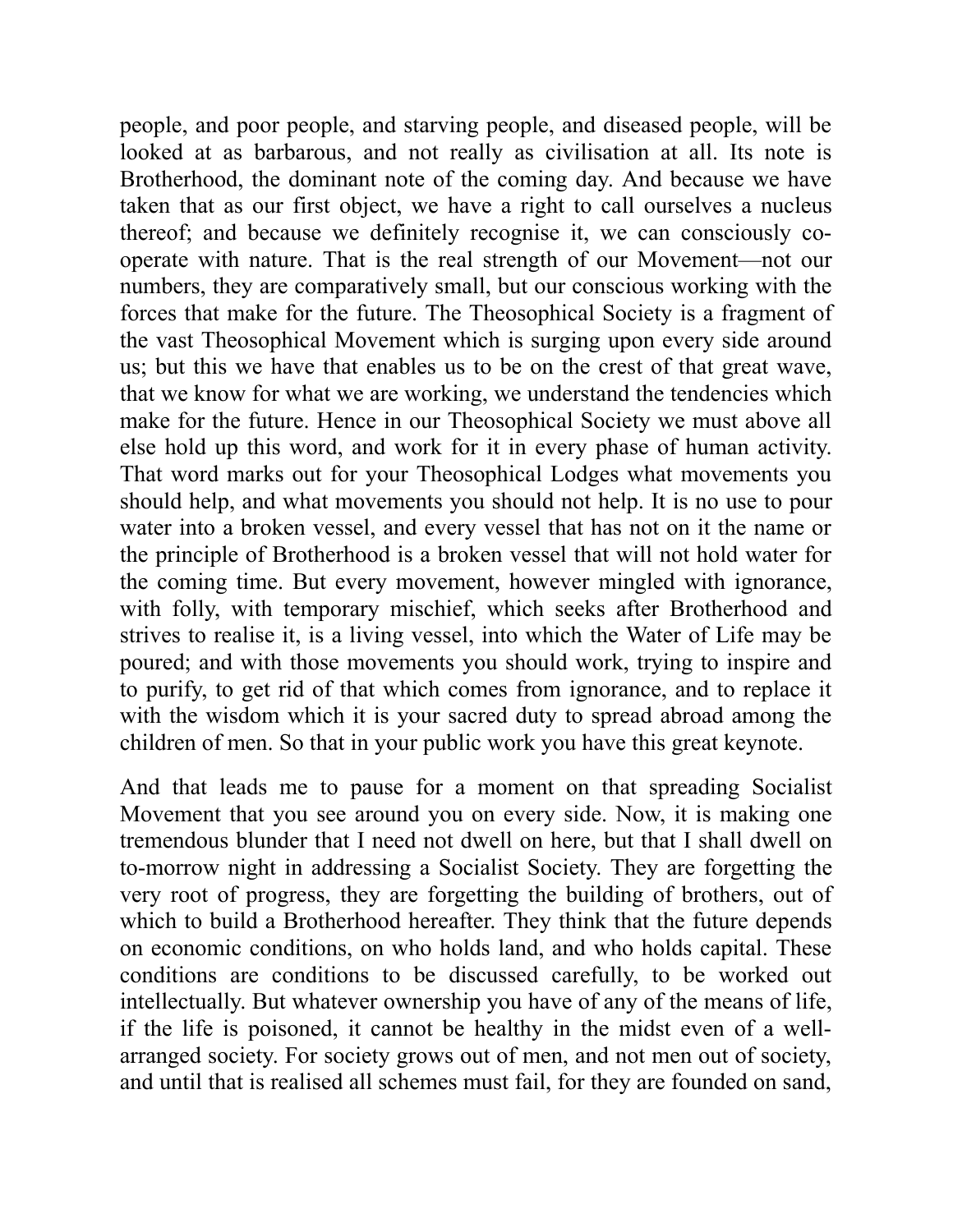and not on rock. You who have studied and understand, to some small extent at least, the powers which are working in the world of the present, you ought to be able to help to eliminate the evil and to strengthen the good. And the Theosophical Society, among these movements of the day, must hold up firmly a true ideal. It is the function of the prophet, of the spiritual teacher, to hold up the ideal, and point ever towards it, so that individuals may have it ever before their eyes and choose the roads which lead in the right direction.

And again, the principles that I have put to you may explain to you why this Theosophical Society, so weak, is yet so strong—weak in its numbers, weak in the qualifications of its members, not numbering amongst its adherents the most learned and the most mighty of the earth, made up of very mediocre, average people, not the great leaders of the civilisation of the day; but in them all, else would they not be members of the Theosophical Society, is the dawning aspiration after a nobler condition, and some willingness to sacrifice themselves in order that the coming of that condition may be quickened upon earth. That is the justification of our Society now. We are like the nutrient material that surrounds the germ, and the germ grows out of the love, and the aspiration, and the spirit of selfsacrifice, which are found in our movement, however little developed today. And the fact that we recognise it as duty, as ideal, is the promise for the future. We are what our past has made us; we shall be what our present is creating; and if within your heart and mine the longing for the nobler state is found, that marks our place in the future, and our right to be among the earlier members of the sub-race that is now preparing to be born. For our thoughts now are what we shall be in our next life; our aspirations now mark our capacities then. You know how the intermediate life is spent, between the death that will close your present lives and the birth that will open the portal of your next lives. You know that in the heavenly places you will be weaving into faculty, into capacity, every thought and every aspiration towards the higher life which in these days of your weakness you are generating, and are trying to cherish and cultivate. It is not you as you are who will make the future, but you as you shall be, self-created from your aspirations now. And just in proportion as each of you nourishes those aspirations, and cherishes those ideals, and tries, however feebly, to work them out amid the limitations of your past which cramps your present life,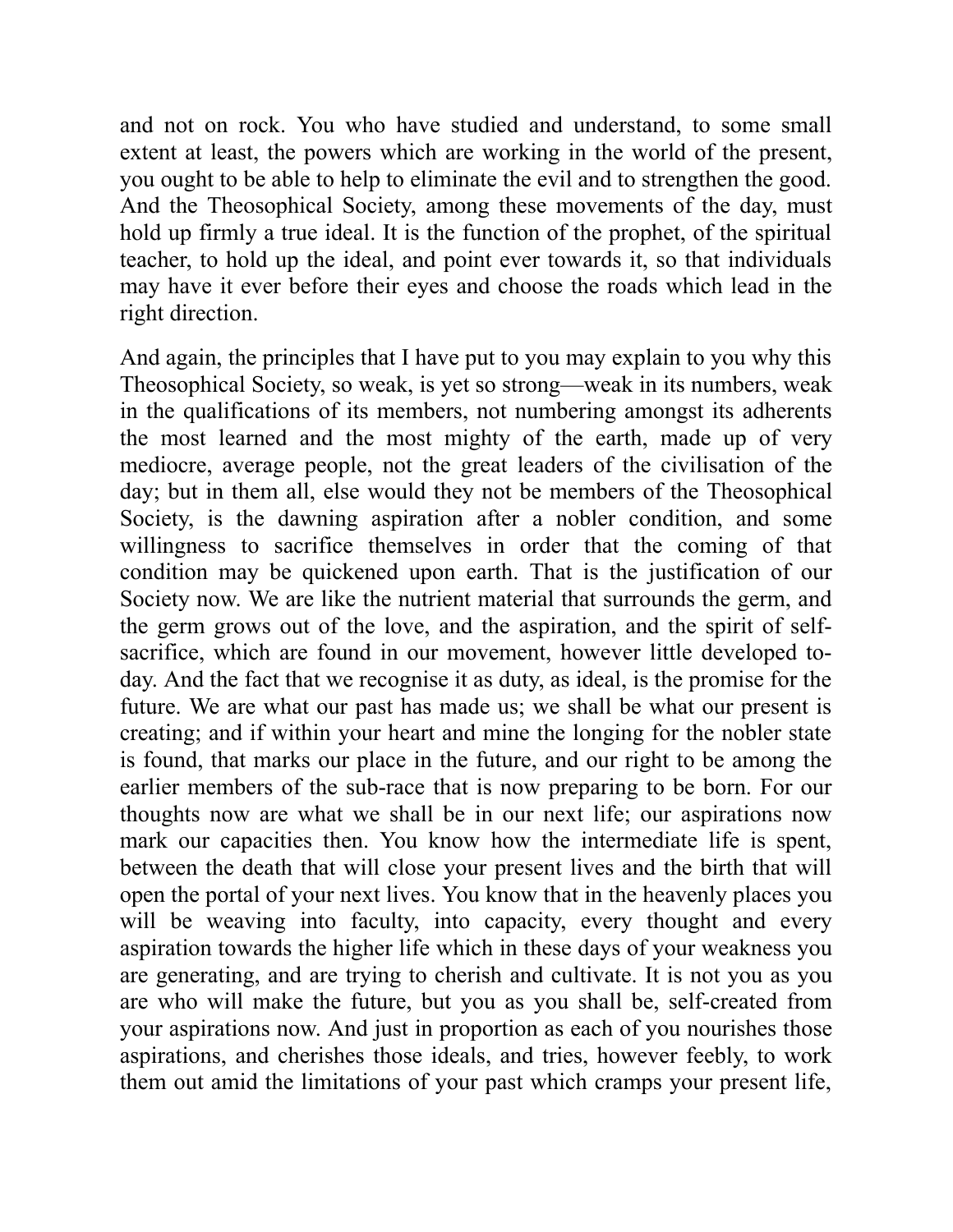just so far will you, in the interval between death and birth, make the nobler faculties which shall qualify you to be born in the sixth sub-race upon earth. That should be your keynote in your lives now, that the inspiring motive, the controlling power. And if you want to assure yourselves that that subrace is on the threshold, as I said, then look at the world around you, and measure the change which is coming over it. I said we were weak in numbers, that we are only average and mediocre people; but what about the spread of our ideas? What about the way in which, during the last thirty years, these Theosophical ideas have spread through this Fifth Race civilisation, have permeated its literature, are beginning to guide its science, are beginning to inspire its art? That is the proof of the strength of the force, despite the feebleness of the vehicles in which that force is playing. Very clearly not to you nor to me is the spread of these ideas due, but to the Mighty Ones behind the Society, who give the forces in which we are lacking. For the whole Movement is Theirs; They are working outside as well as within. And Their outside working shows itself in the innumerable movements which are all tending in the same direction. It is not we who have spread the ideas. The ideas are scattered in the mental atmosphere around us, and our only merit is that we caught them up a little more quickly than other people, and realise that they are a part of the Eternal Wisdom. That is our only claim, our only prerogative—consciously, deliberately we choose these ideas, and however weakly we carry them out, none the less the choice has been made and registered in the books of Destiny. For whether you will or not, you must grow in the direction of your thought; and you cannot be part of this Movement without your thought being more or less colored by the Theosophical ideal.

People often say: "Why should I come into the Theosophical Society? You give us your books. You spread your knowledge broadcast everywhere. I can buy it in the book-shops. I can hear it in the lectures. Why should I come in?" And I always say: "There is no reason why you should come in, if you do not wish to come. Take everything we can give, and take it freely. You are more than welcome to it. We are only trustees for you. And if you do not care to be among the pioneers, by all means stay outside, and walk along the smoother paths which others have carved out for you." But there is one reason that I may say to you—I do not say it to those outside—there is a reason why you should be within it. You are more in touch with the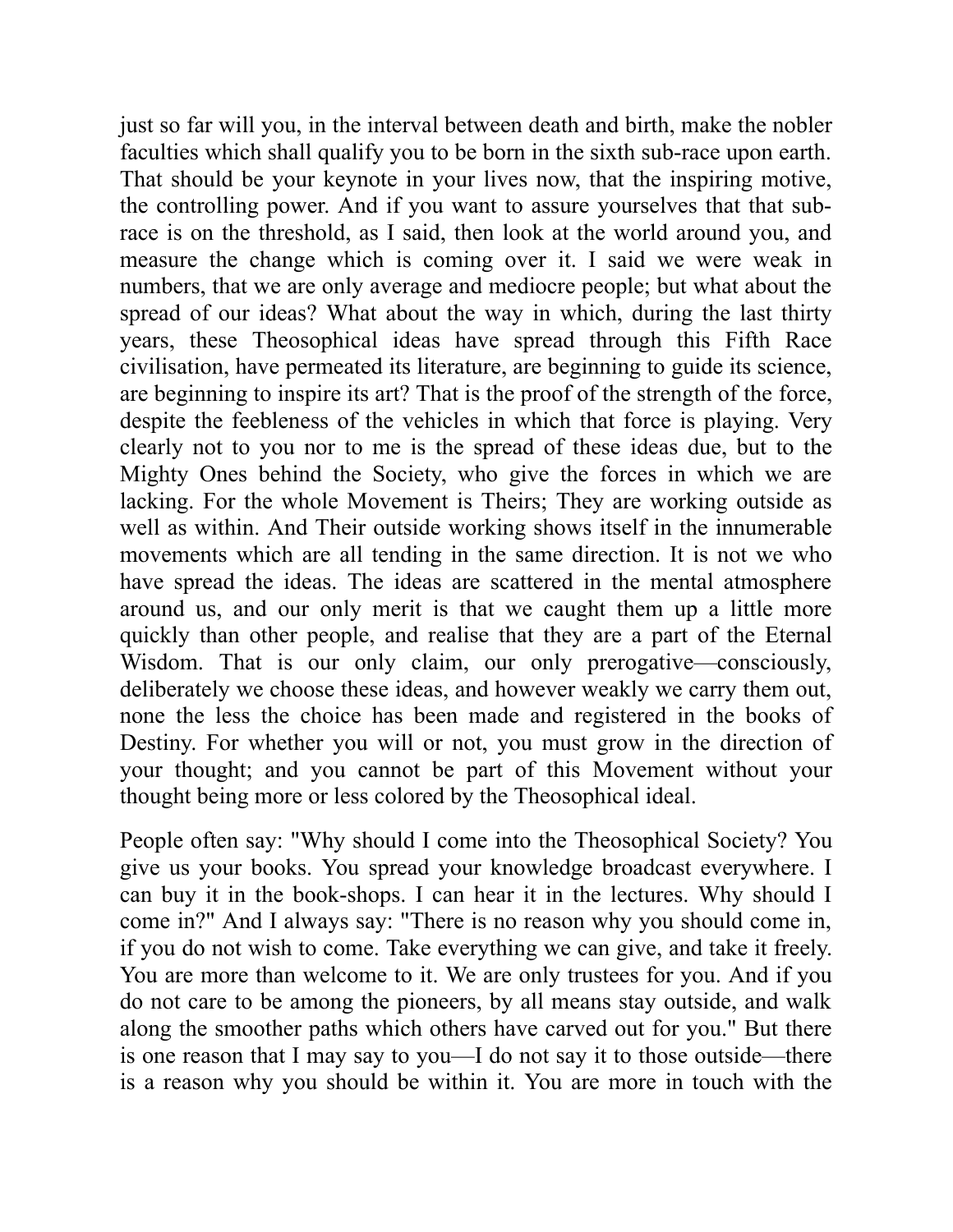forces that make the future. You are surrounded, bathed, in the atmosphere in which the future shall grow. All that is good in you is nourished by those forces. All that is harmonious with them is strengthened by their overmastering might. You cannot be amongst us without sharing that inspiration; you cannot be a member without sharing the life which is poured out unstinted through all the vessels of the Theosophical Society. Outside it is not worth while to say this, for that is not a reason for inducing people to come in; but you may rejoice that good karma in the past has brought you into the Society in the present. It has given you the right to have this opportunity of a nobler birth in the coming time, has given you the opportunity of taking part in that great work which is beginning to be wrought among humanity. It gives you, from your life in the heavenly places, touch with powers and opportunities that belong to these ideals in the world of men, and it gives you the possibility there of touch with the Mighty Ones whom here, however unworthily, we strive to follow. So that it is a great thing to be within it, and it means much for the future of you, if you can keep in it. For the immediate future of the Theosophical Society is the work of building that next sub-race which is to come. That is the work for which consciously it ought to be working now. In proportion as you realise it, so will be the strength of your labor; in proportion as you understand it, so should be your share in the gladder work of that happier time. For the future of the Theosophical Society is to be the mother, and even the educator, of the child sixth sub-race which already is going through its ante-natal life. That is its future, secure, inevitable; yours the choice if you will share that future or not.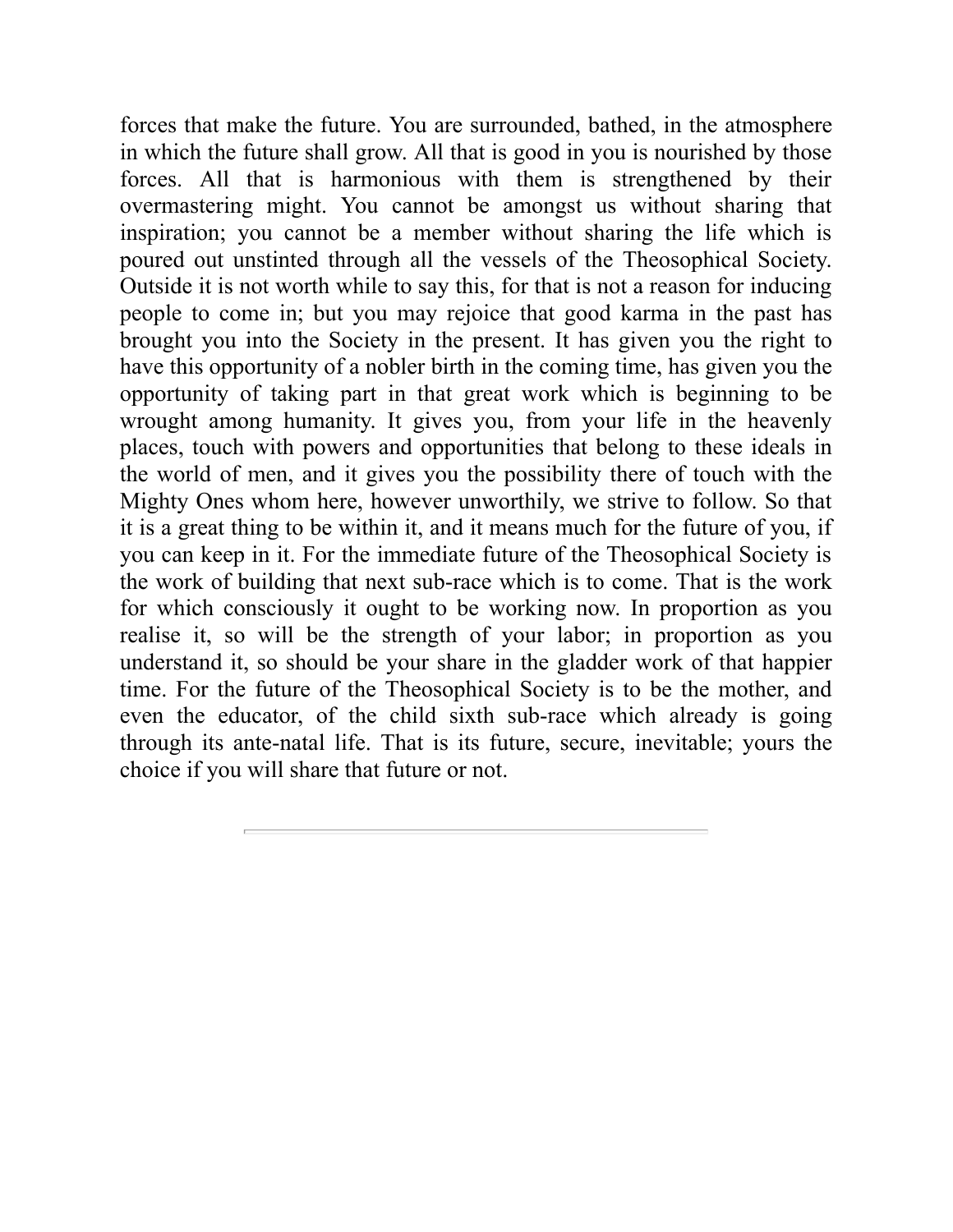## **Part III**

**The Value of Theosophy in the World of Thought**

*An Address on taking office as President of the Theosophical Society. Delivered at the Queen's Hall, Langham Place, London, W., on 10th July 1907.*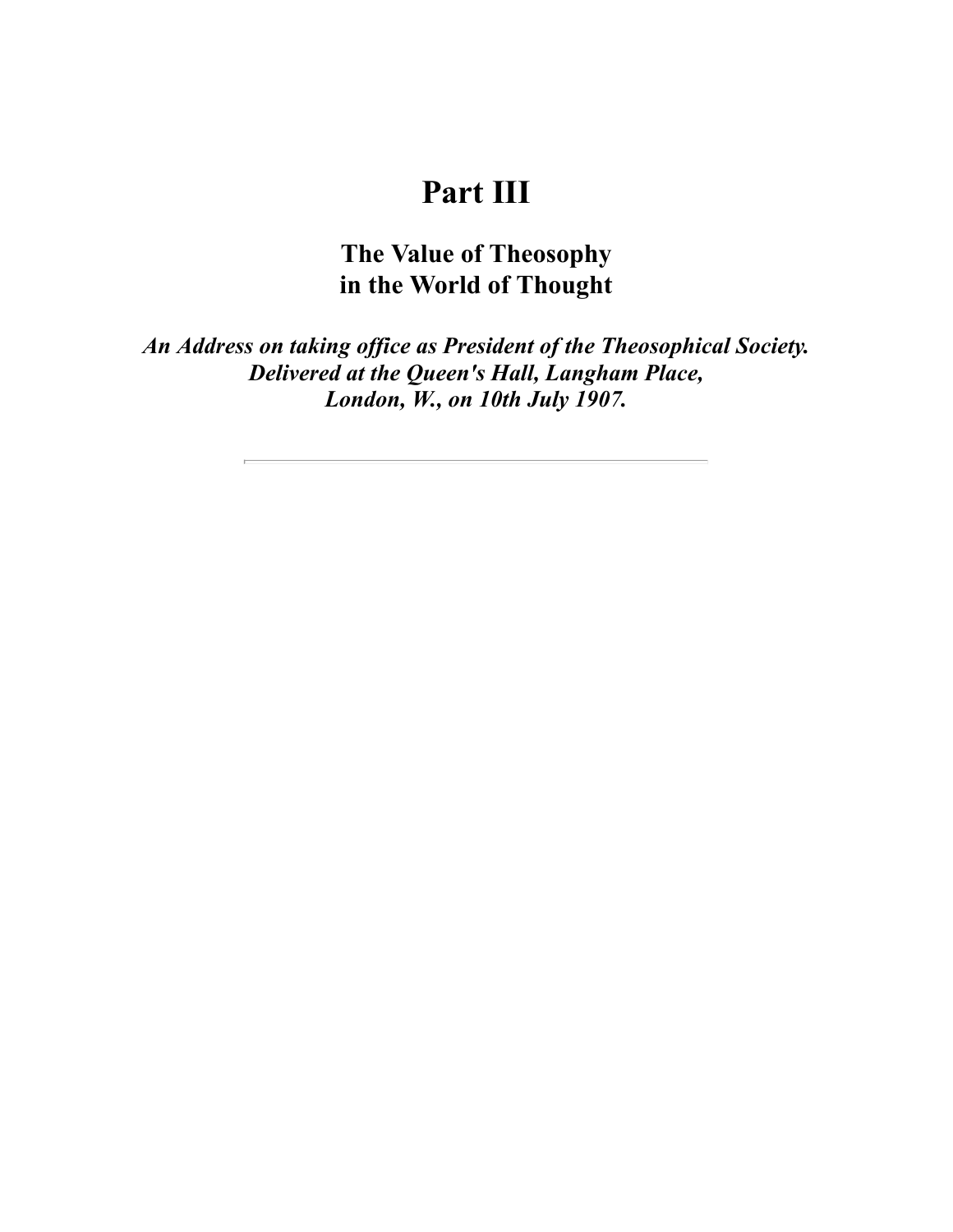## **The Value of Theosophy in the World of Thought**

You will have seen on the handbill announcing the lecture, that we are holding this meeting in connection with my taking office as President of the Theosophical Society, and it is my purpose, in addressing you to-night, to try to show you, at least to some small extent, what is the value which the Society represents, as regarded from the standpoint of human activities, manifested in the world of thought. I want to try to show you that when we say THEOSOPHY we are speaking of something of real value which can serve humanity in the various departments of intellectual life. I propose, in order to do this, to begin with a very brief statement of the fundamental idea of Theosophy; and then, turning to the world of religious thought, to the world of artistic thought, to the world of scientific thought, and lastly to the world of political thought, to point out to you how that which is called Theosophy may bring contributions of value to each of these in turn.

Now Theosophy, as the name implies, is a Wisdom, a Divine Wisdom; and the name historically, as many of you know, is identical with that which in Eastern lands has been known by various names—as Tao, in China; as the Brahmavidyâ, in India; as the Gnosis, among the Greeks and the early Christians; and as Theosophy through the Middle Ages and in modern times. It implies always a knowledge, a Wisdom that transcends the ordinary knowledge, the ordinary science of the earth; it implies a wisdom as regards life, a wisdom as regards the essential nature of things, a wisdom which is summed up in two words when we say "God-Wisdom." For it has been held in elder days—although in modern times it has become largely forgotten—that man can really never know anything at all unless he knows himself, and knows himself Divine; that knowledge of God, the Supreme, the Universal Life, is the root of all true knowledge of matter as well as of Spirit, of this world as well as of worlds other than our own; that in that one supreme knowledge all other knowledges find their root; that in that supreme light all other lights have their origin; and that if man can know anything, it is because he is Divine in nature, and, sharing the Life that expresses itself in a universe, he can know at once the Life that originates and the Matter that obeys.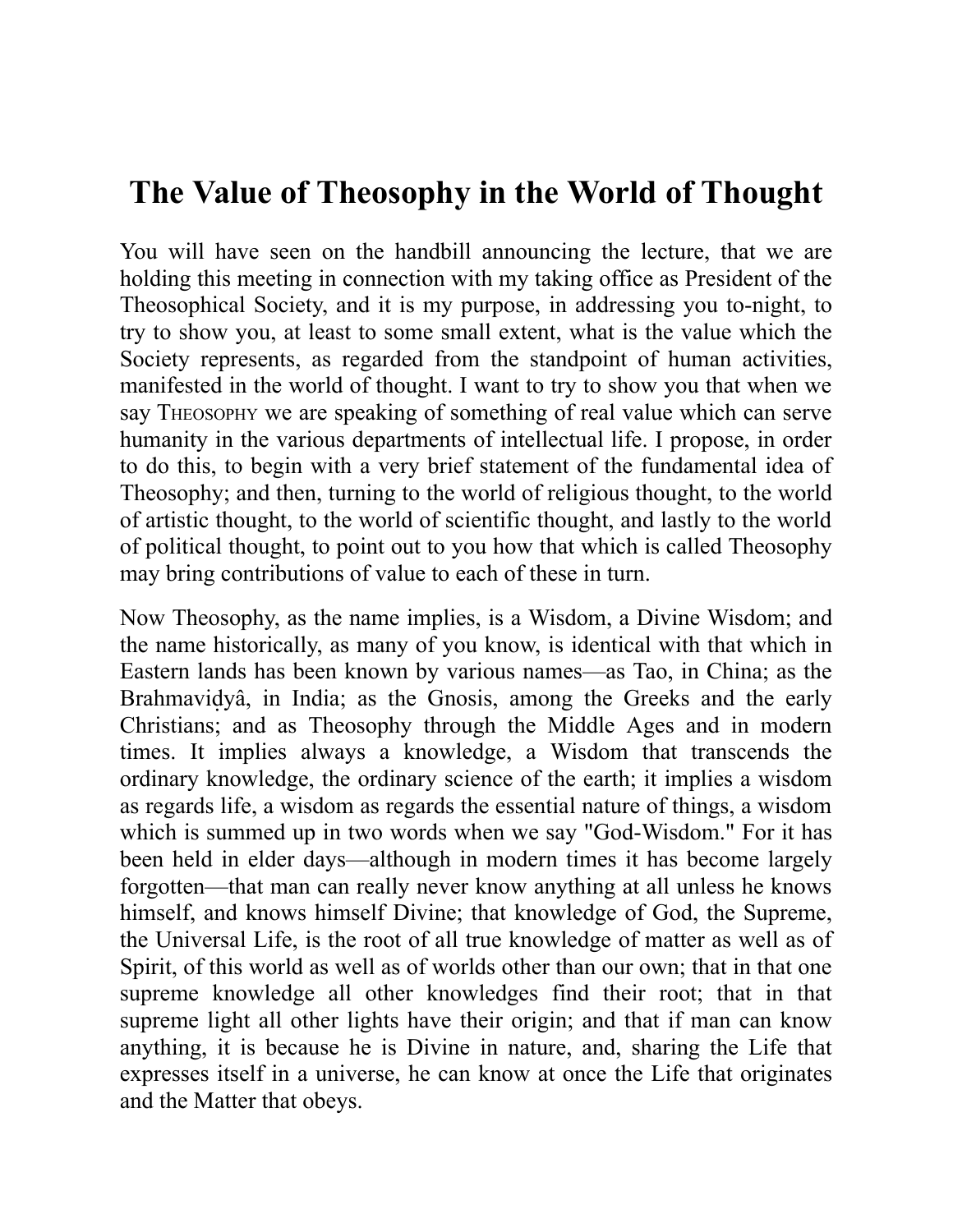Starting from such a standpoint, you will at once realise that Theosophy is a spiritual theory of the world as against a materialistic. It sees Spirit as the moulder, the shaper, the arranger of matter, and matter only as the obedient expression and servant of the Spirit; it sees in man a spiritual being, seeking to unfold his powers by experience in a universe of forms; and it declares that man misunderstands himself, and will fail of his true end, if he identifies himself with the form that perishes instead of with the life which is deathless. Hence, opposed to materialism alike in science and philosophy, it builds up a spiritual conception of the universe, and necessarily it is idealistic in its thought, and holds up the importance of the ideal as a guide to all human activity. The ideal, which is thought applied to conduct, that is the keynote of Theosophy and its value in the varied worlds of thought; and the power of thought, the might of thought, the ability that it has to clothe itself in forms whose life only depends on the continuance of the thought that gave them birth, that is its central note, or keynote, in all the remedies that it applies to human ills. Idealist everywhere, idealist in religion, idealist in art, idealist in science, idealist in the practical life that men call politics, idealist everywhere; but avoiding the blunder into which some idealists have fallen, when they have not recognised that human thought is only a portion of the whole, and not the whole. The Theosophist recognises that the Divine Thought, of which the universe is an expression, puts limitations on his own power of thought, on his own creative activity. He realises that the whole compels the part, and that his own thought can only move within the vast circle of the Divine Thought, which he only partially expresses; so that while he will maintain that, on the ideal depends all that is called "real" in the lower worlds, he will realise that his creative power can only slowly mould matter to his will, and though every result will depend on a creative thought, the results will often move slowly, adapting themselves to the thought that gives them birth. Hence, while idealist, he is not impracticable; while he sees the power of thought, he recognises its limitations in space and time; and while asserting the vital importance of right thought and right belief, he realises that only slowly does the flower of thought ripen into the fruit of action.

But on the importance of thought he lays a stress unusual in modern life. It is the cant of the day, in judging the value of a man, that "it does not matter what he believes but only what he does." That is not true. It matters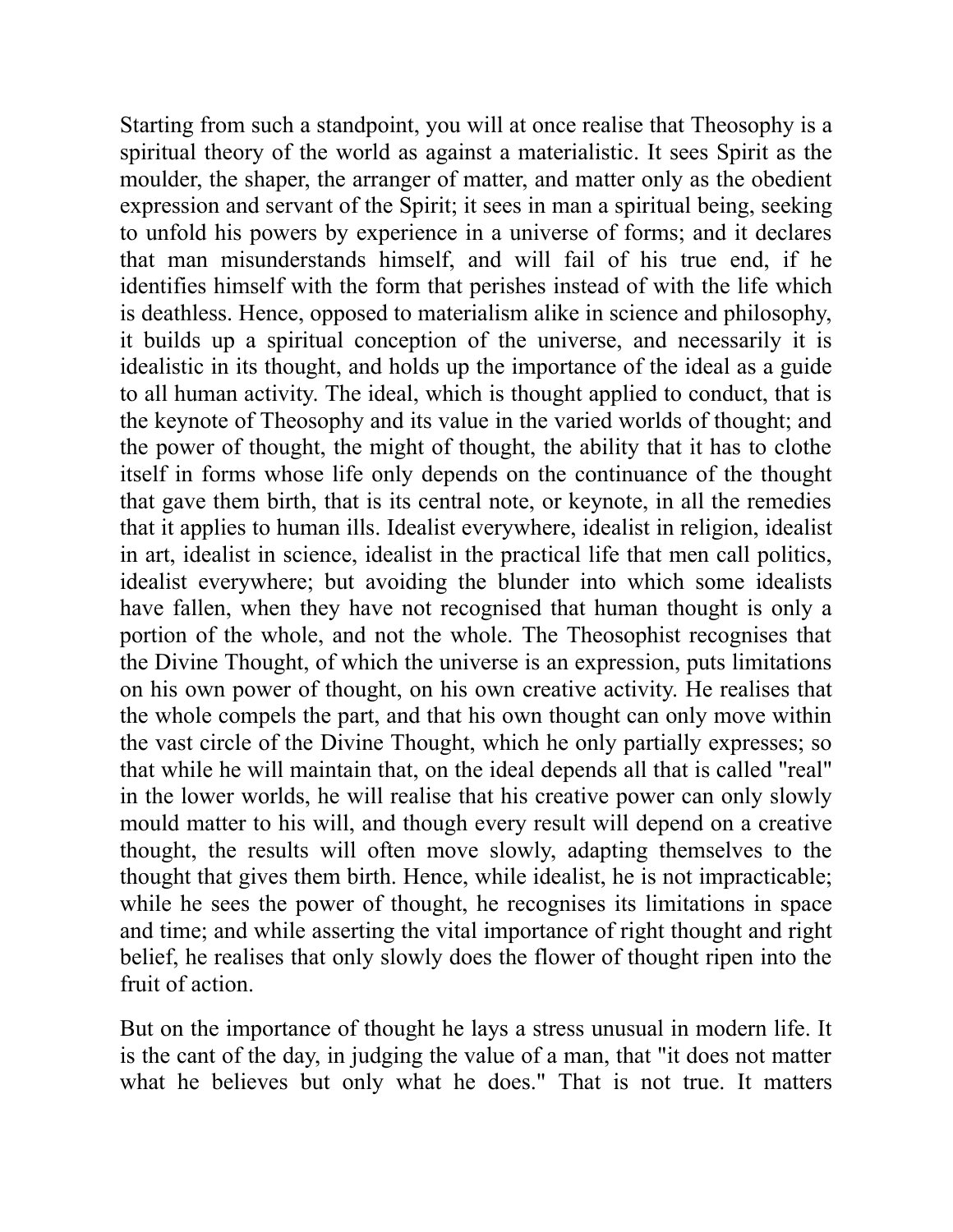infinitely what a man believes; for as a man's belief so he is; as a man's thought, so inevitably is his action. There was a time in the world of thought when it was said with equal error: "It does not matter what a man does, provided his faith is right." If that word "faith" had meant the man's thought in its integrity, then there would have been but little error; for the right thought would inevitably have brought right action; but in those days right thought meant only orthodox thought, according to a narrow canon of interpretation, the obedient repetition of creeds, the blind acceptance of beliefs imposed by authority. In those days what was called Orthodoxy in religion was made the measure of the man, and judgment depended upon orthodox acquiescence. Against that mistake the great movement that closed the Middle Ages was the protest of the intellect of man, and it was declared that no external authority must bind the intellect, and none had right to impose from outside the thought which is the very essence of the man—that great assertion of the right of private judgment, of the supreme principle of the free intelligence, so necessary for the progress of humanity. But like all things it has been followed by a reaction, and men have run to the other extreme: that nothing matters except conduct, and action alone is to be considered. But your action is the result of your thought of yesterday, and follows your yesterday as its expression in the outer world; your thought of to-day is your action of to-morrow, and your future depends on its accuracy and its truth, on its consonance with reality. Hence it is allimportant in the modern world to give back to thought its right place as above action, as its inspirer and its guide. For the human spirit by its expression as intellect judges, decides, directs, controls. Its activity is the outcome of its thinking; and if without caring for thought you plunge into action, you have the constant experiments, feeble and fruitless, which so largely characterise our modern life.

Pass, then, from that first assertion of the importance of right thinking, to see what message Theosophy has for the world of religious thought. What is religion? Religion is the quenchless thirst of the human spirit for the Divine. It is the Eternal, plunged into a world of transitory phenomena, striving to realise its own eternity. It is the Immortal, flung into a world of death, trying to realise its own deathlessness. It is the white Eagle of Heaven, born in the illimitable spaces, beating its wings against the bars of matter, and striving to break them and rise into the immensities where are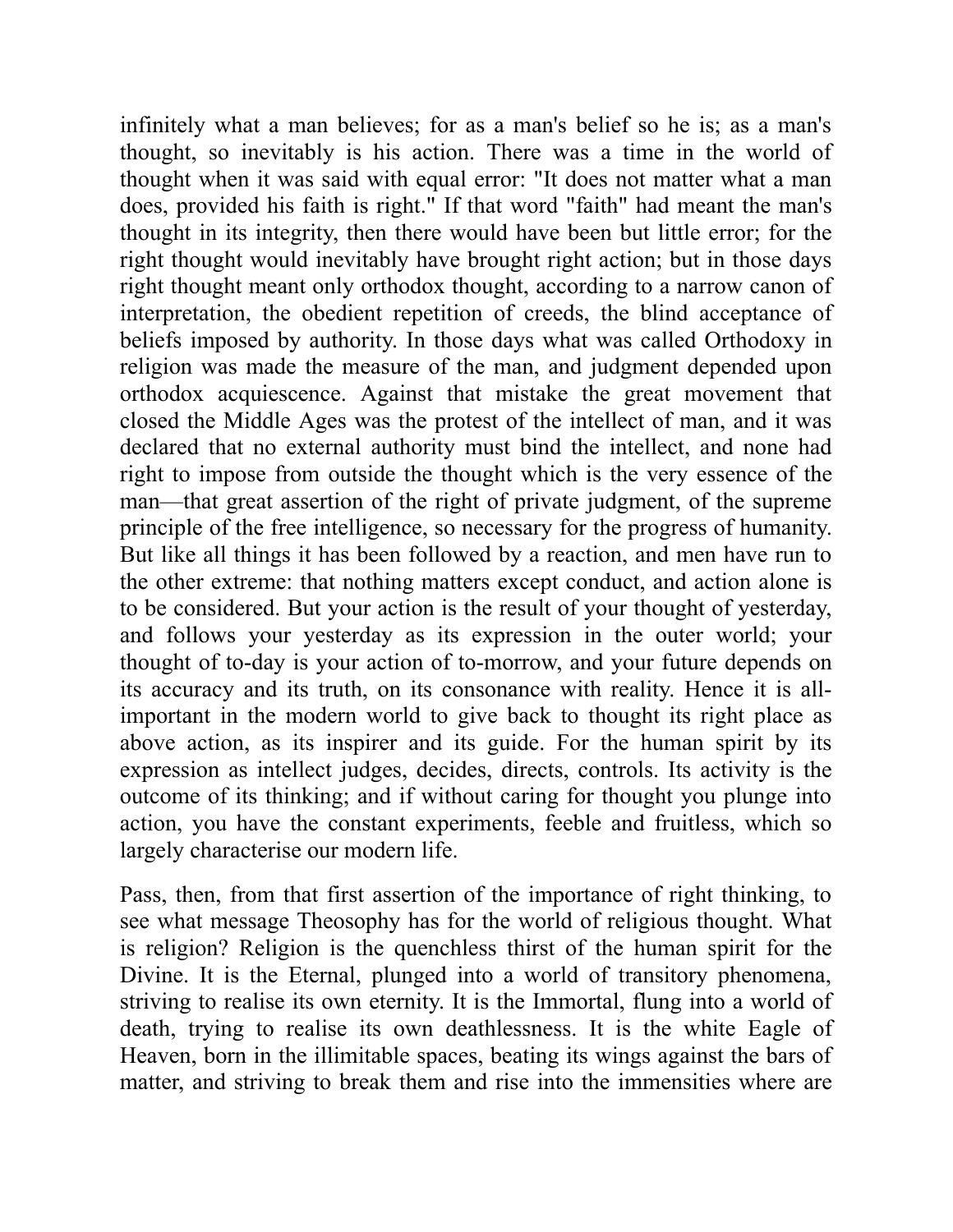its birthplace and its real home. That is religion: the striving of man for God. And that thirst of man for God many have tried to quench with what is called Theology, or with books that are called sacred, traditions that are deemed holy, ceremonies and rites which are but local expressions of a universal truth. You can no more quench that thirst of the human Spirit by anything but individual experience of the Divine, than you can quench the thirst of the traveller parched and dying in the desert by letting him hear water go down the throat of another. Human experience, and that alone, is the rock on which all religion is founded, that is the rock that can never be shaken, on which every true Church must be built. Books, it is true, are often sacred; but you may tear up every sacred book in the world, and as long as man remains, and God to inspire man, new books can be written, new pages of inspiration can be penned. You may break in pieces every ceremony, however beautiful and elevating, and the Spirit that made them to express himself has not lost his artistic power, and can make new rites and new ceremonies to replace every one that is broken and cast aside. The Spirit is deathless as God is deathless, and in that deathlessness of the Spirit lies the certainty, the immortality of religion. And Theosophy, in appealing to that immortal experience, points the world of religions—confused by many an attack, bewildered by many an assault, half timid before the new truth discovered every day, half scared at the undermining of old foundations, and the tearing by criticism of many documents—points it back to its own inexhaustible source, and bids it fear neither time nor truth, since Spirit is truth and eternity. All that criticism can take from you is the outer form, never the living reality; and well indeed is it for the churches and for the religions of the world that the outworks of documents should be levelled with the ground, in order to show the impregnability of the citadel, which is knowledge and experience.

But in the world of religious thought there are many services, less important, in truth, than the one I have spoken of, but still important and valuable to the faiths of the world; for Theosophy brings back to men, living in tradition, testimony to the reality of knowledge transcending the knowledge of the senses and the reasoning powers of the lower mind. It comes with its hands full of proof, modern proof, proof of to-day, living witnesses, of unseen worlds, of subtler worlds than the physical. It comes, as the Founders and the early Teachers of every religion have come, to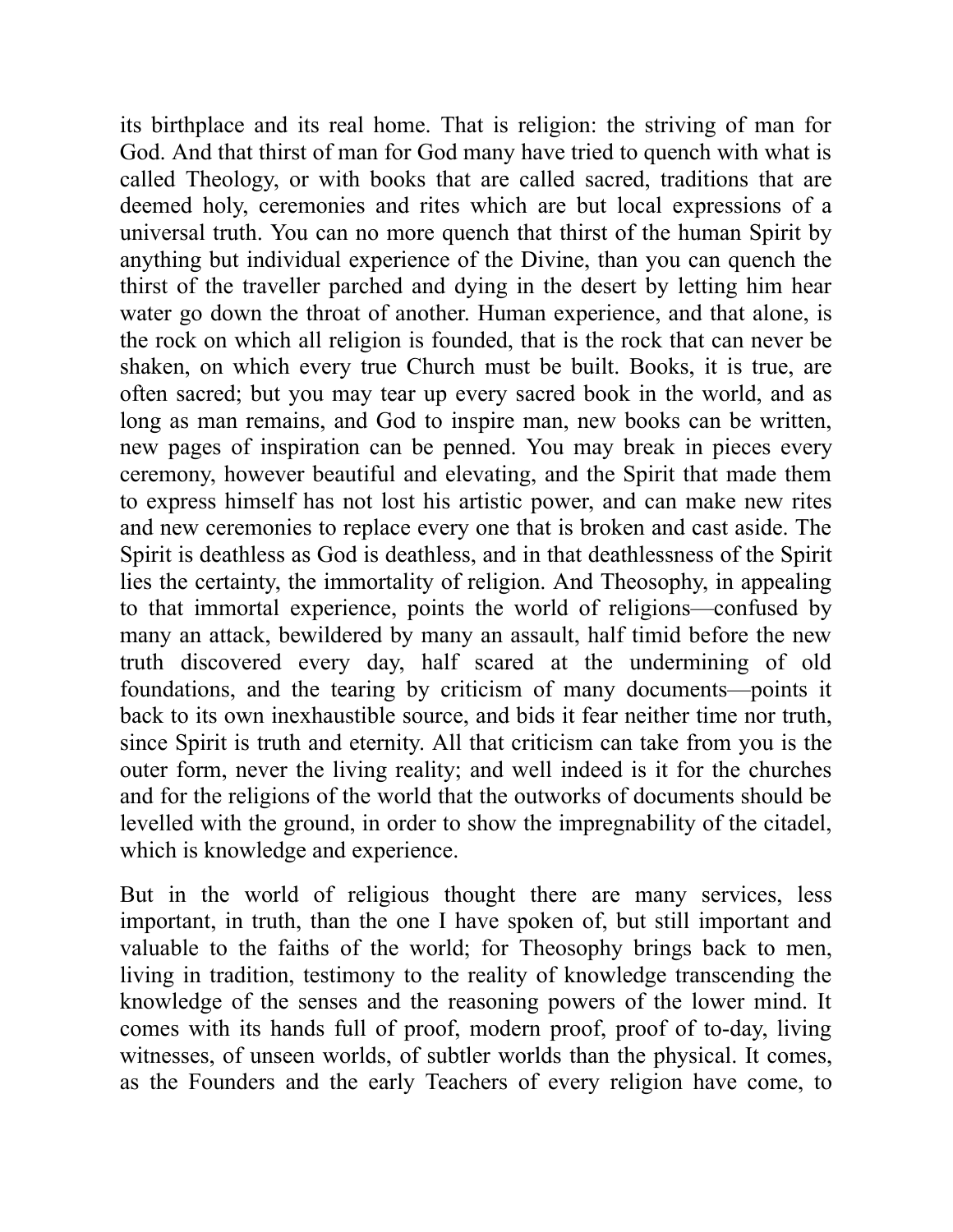testify again by personal experience to the reality of the unseen worlds of which the religions are the continual witnesses in the physical world. Have you ever noticed in the histories of the great religions how they grow feebler in their power over men as faith takes the place of knowledge, and tradition the place of the living testimony of living men? That is one of the values of Theosophy in the religious world, that it teaches men to travel to worlds unseen, and to bring back the evidence of what they have met and studied; that it so teaches men their own nature that it enables them to separate soul and body, and travel without the physical body in worlds long thought unattainable, save through the gateway of death. I say "Long thought unattainable"; but the scriptures of every religion bear witness that they are not unattainable. The Hindu tells us that man should separate himself from his body as you strip the sheath from the stem of the grass. The Buddhist tells us that by deep thought and contemplation mind may know itself as mind apart from the physical brain. Christianity tells us many a story of the personal knowledge of its earlier teachers, of a ministry of angels that remained in the Church, and of angelic teachers training the neophytes in knowledge. Islam tells us that its own great prophet himself passed into higher worlds, and brought back the truths which civilised Arabia, and gave knowledge which lit again the torch of learning in Europe when the Moors came to Spain. And so religion after religion bears testimony to the possibility of human knowledge outside the physical world; we only re-proclaim the ancient truth—with this addition, which some religions now shrink from making: that what man did in the past man may do to-day; that the powers of the Spirit are not shackled, that the knowledge of the other worlds is still attainable to man. And outside that practical knowledge of other worlds it brings by that same method the distinct assertion of the survival of the human Spirit after death. It is only in very modern times that that has been doubted by any large numbers of people. Here and there in the ancient world, like a Lucretius in Rome, perhaps; like a Democritus in Greece; certainly like a Chârvâka in India, you find one here and there who doubts the deathlessness of the Spirit in man; but in modern days that disbelief, or the hopeless cynicism which thinks knowledge impossible, has penetrated far and wide among the cultured, the educated classes, and from them to the masses of the uneducated. That is the phenomenon of modern days alone, that man by hundreds and by thousands despairs of his own immortality. And yet the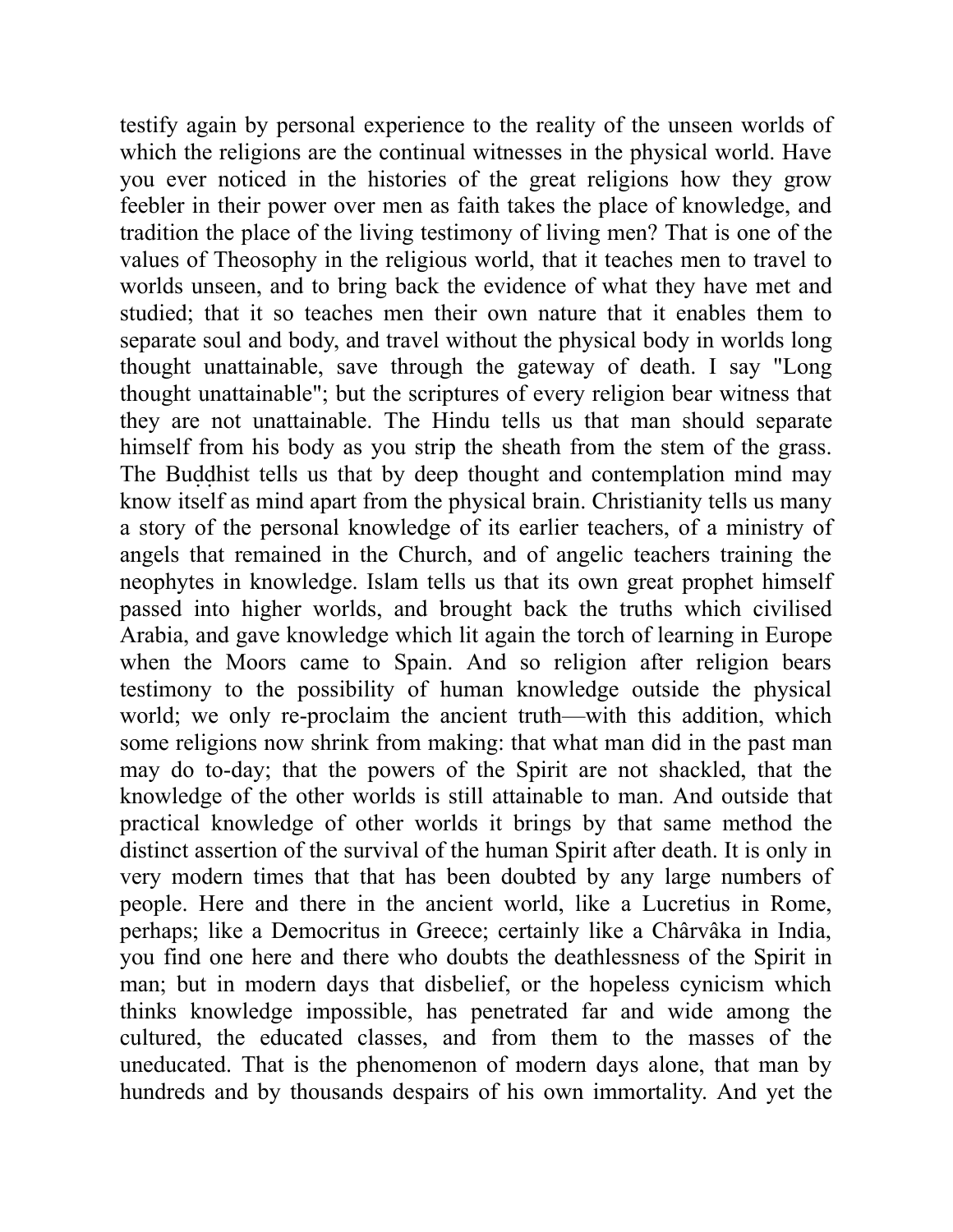deepest conviction of humanity, the deepest thought in man, is the persistence of himself, the "I" that cannot die. And with one great generalisation, and one method, Theosophy asserts at once the deathlessness of man and the existence of God; for it says to man, as it was ever said in the ancient days: "The proof of God is not without you but within you." All the greatest teachers have reiterated that message, so full of hope and comfort; for it shuts none out from knowledge. What is the method? Strip away your senses, and you find the mind; strip away the mind, and you find the pure reason; strip away the pure reason, and you find the will-to-live; strip away the will-to-live, and you find Spirit as a unit; strike away the limitations of the Spirit, and you find God. Those are the steps: told in ancient days, repeated now. "Lose your life," said the Christ, "and you shall find it to life eternal." That is true: let go everything that you can let go; you cannot let go yourself, and in the impossibility of losing yourself you find the certainty of the Self Universal, the Universal Life.

Pass again from that to another religious point. I mentioned ceremonies, rites of every faith. Those Theosophy looks at and understands. So many have cast away ceremonies, even if they have found them helpful, because they do not understand them, and fear superstition in their use. Knowledge has two great enemies: Superstition and Scepticism. Knowledge destroys blind superstition by asserting and explaining natural truths of which the superstition has exaggerated the unessentials; and it destroys scepticism by proving the reality of the facts of the unseen world. The ceremony, the rite, is a shadow in the world of sense of the truths in the world of Spirit; and every religion, every creed, has its ceremonies as the outward physical expression of some eternal spiritual truth. Theosophy defends them, justifies them, by explaining them; and when they are understood they cease to be superstitions that blind, and become crutches that help the halting mind to climb to the spiritual life.

Let us pass from the world of religious thought, and pause for a moment on the world of artistic thought. Now to Art, perhaps more than in any other department of the human intelligence, the ideal is necessary for life. All men have wondered from time to time why the architecture—to take one case only—why the architecture of the past is so much more wonderful, so much more beautiful, than the architecture of the present. When you want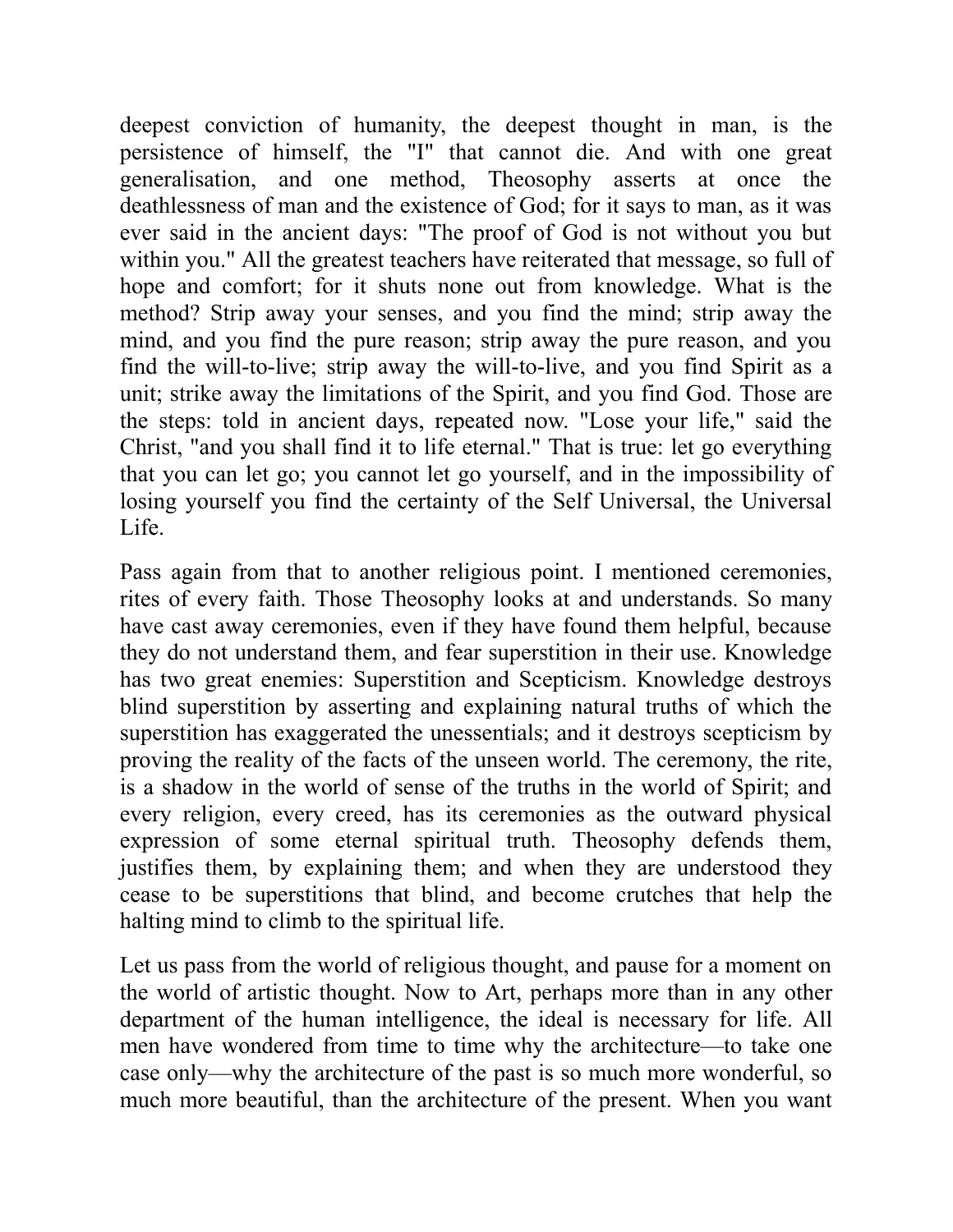to build some great national building to-day you have to go back to Greece, or Rome, or the Middle Ages for your model. Why is it that you have no new architecture, expressive of your own time, as that was expressive of the past? The severe order of Egypt found its expression in the mighty temples of Karnak; the beauty and lucidity of Grecian thought bodied itself out in the chaste and simple splendor of Grecian buildings; the sternness of Roman law found its ideal expression in those wondrous buildings whose ruins still survive in Rome; the faith of the Middle Ages found its expression in the upward-springing arch of Gothic architecture, and the exquisite tracery of the ornamented building. But if you go into the Gothic cathedral, what do you find there? That not alone in wondrous arch and splendid pillar, upspringing in its delicate and slender strength from pavement to roof, not there only did the art of the builder find its expression. Go round to any out-of-the-way corner, or climb the roof of those great buildings, and you will find in unnoticed places, in hidden corners, the love of the artist bodying itself forth in delicate tracery, in stone that lives. Men carved for love, not only for fame; men carved for beauty's sake, not only for money; and they built perfectly because they had love and faith, the two divine builders, and embodied both in deathless stone. Before you can be more than copyists you must find your modern ideal, and when you have found it you can build buildings that will defy time. But you have not found it yet; the artist amongst us is too much of a copyist, and too little of an inspirer and a prophet. We do not want the painter only to paint for us the things our own eyes can see. We want the artist eye to see more than the common eye, and to embody what he sees in beauty for the instruction of our blinded sight. We do not want accurate pictures of cabbages and turnips and objects of that sort. However cleverly done, they remain cabbages and turnips still. The man who could paint for us the thought that makes the cabbage, he would be the artist, the man who knows the Life. And so for our new Art we must have a splendid ideal. Do you want to know how low Art may sink when materialism triumphs and vulgarises and degrades? Then see that exhibition of French pictures that was placed in Bond Street some years ago, which attracted those who loved indecency more than those who loved the beautiful, and then you will understand how Art perishes where the breath of the ideal does not inspire and keep alive. And Theosophy to the artist would bring back that ancient reverence which regards the artist of the Beautiful as one of the chief God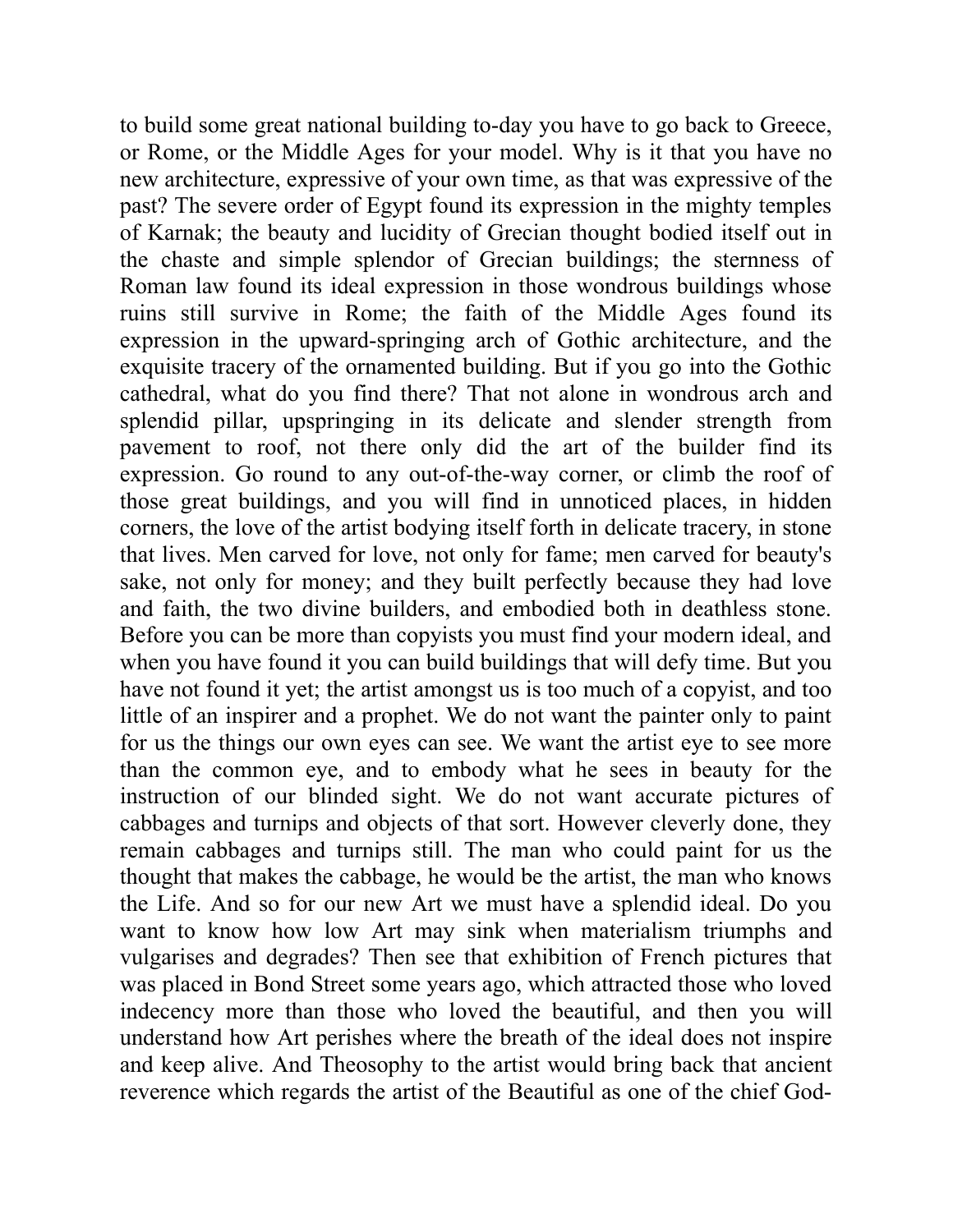revealers to the race of which he is a portion; which sees in the great musical artist, or the sculptor, or the painter, a God-inspired man, bringing down the grace of heaven to illuminate the dull grey planes of earth. The artists should be the prophets of our time, the revealers of the Divine smothered under the material; and were they this, they would be regarded with love and with reverence; for true art needs reverence for its growing, and the artist, of all men—subtle, responsive, sensitive to everything that touches him—needs an atmosphere of love and reverence that he may flower into his highest power, and show the world some glimpse of the Beauty which is God.

And the world of science—perhaps there, after the world of religion, Theosophy has most of value to offer. Take Psychology. What a confusion; what a mass of facts want arrangement; what a chaos of facts out of which no cosmos is built! Theosophy, by its clear and accurate definition of man, of the relation of consciousness to its bodies, of Spirit to its vehicles, arranges into order that vast mass of facts with which psychology is struggling now. It takes into that wonderful "unconscious" or "subconscious"—which is now, as it were, the answer to every riddle; but it is not understood—it takes into that the light of direct investigation; divides the "unconscious" which comes from the past from that which is the presage of the future, separates out the inheritance of our long past ancestry which remains as the "sub-conscious" in us; points to the higher "superconscious," not "sub-conscious," of which the genius is the testimony at the present time; shows that human consciousness transcends the brain; proves that human consciousness is in touch with worlds beyond the physical; and makes sure and certain the hope expressed by science, that it is possible that that which is now unconscious shall become conscious, and that man shall find himself in touch with a universe and not only in touch with one limited world. That which Myers sometimes spoke of as the "cosmic consciousness," as against our own limited consciousness, is a profound truth, and carries with it the prophecy of man's future greatness. Just as the fish is limited to the water, as the bird is limited to the air, so man has been limited to the physical body, and has dreamed he had no touch with other spaces, to which he really belongs. But your consciousness is living in three worlds, and not in one, is touching mightier possibilities, is beginning to contact subtler phenomena; and all the traces of that are found in your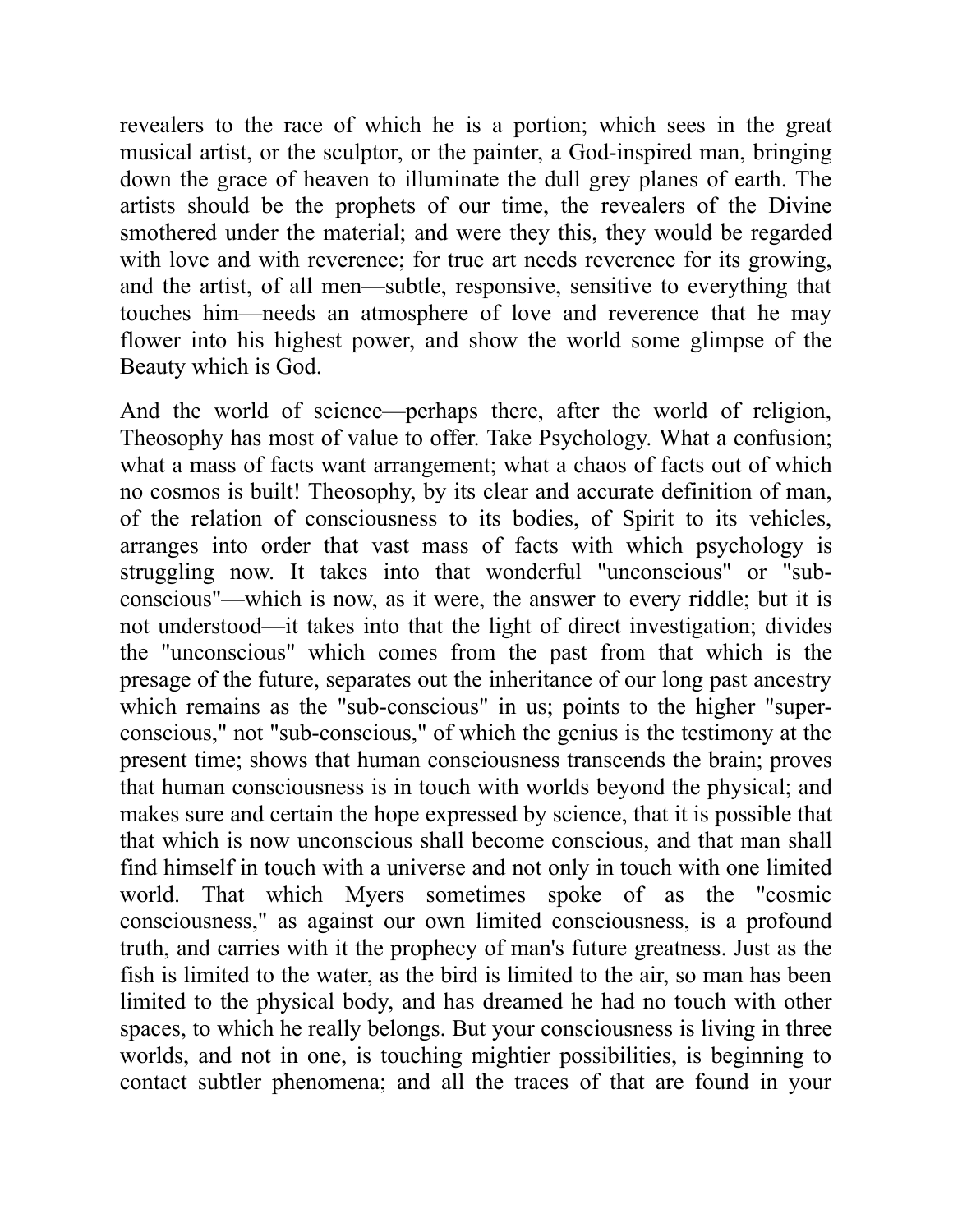newest psychology, and are simply proofs of those many theories about man which Theosophy has been teaching in the world for many a century, nay, for many a millennium.

And physics and chemistry is there anything of value along Theosophical lines of thought and investigation, which might aid our physicists and our chemists, puzzled at the subtlety of the forces with which they have to deal? Has it never struck some of the more intuitive physicists and materialists that there may be subtler senses which may be used for investigation of the subtler forces? That man may have in himself senses by the evolution of which he will able to pierce the secrets that now he is striving vainly to unveil? Has it never even struck a physicist or a chemist that, if he does not believe in the possibility of himself developing those subtler forces, he might utilise them in others in order to prosecute further his own investigations? They are beginning to to do that in France. They are beginning to now try to use those whom they call "lucid"; that is, people who see with eyes keener than the physical; they are beginning to use those in medicine, are using them for the diagnosis of disease, are using them for the testing of the sensitiveness of man, are beginning to use them to try to discover if man has any body subtler than the physical. And while I would not say to the scientific man: "Accept our theories," I would say to him: "Take them as hypotheses by which you may direct your further experiments, and you may go on and make discoveries more rapidly than you can at the present time." For there is many a clairvoyant who, put before a piece of some elemental substance, could describe it very much better than is done by your fractional analysis. And along other lines chemical and electrical—surely there is something a little unsatisfactory, when a few years ago men told us that the atom was composed literally of myriads of particles, and during the last year it has been suggested that perhaps one particle is all of which an atom is composed. Might it not be wise to try to get hold of your atoms by sight keener than the physical, as it is possible to do, whether by the ordinary clairvoyant who is sometimes developed up to that point, or by an untrained sensitive whose senses are set free from the limitations of the physical brain, and from that sensitive try to gather something of the composition of matter which may guide you in your more scientific search? I realise that what one, or two, or twenty people see, is no proof for the scientific man; but it may give a hint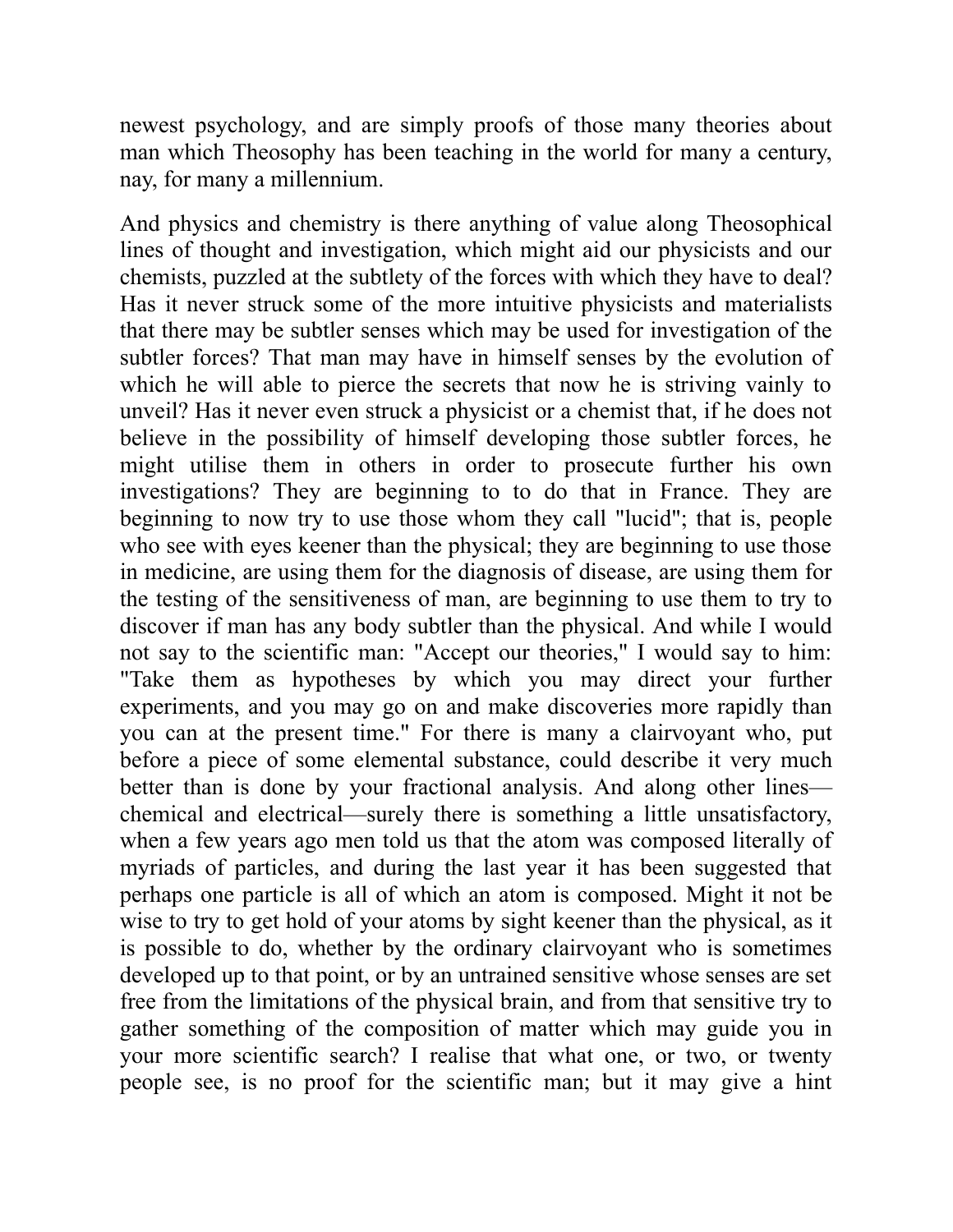whereby mathematical deductions may be made, and calculations which otherwise would not be thought of. So that I only suggest the utilising by science of certain powers that are now available, keener than those of the ordinary senses—a new sort of human microscope or human telescope whereby you may pierce to the larger or the smaller, beyond the reach of your physical microscopes and telescopes, made of metal and not of intelligence showing itself in matter.

Is there anything of value in Theosophical ideas, shall I say to the science of medicine? Some say it is not yet a science, but works empirically only. There is some truth in that; but are there not here again lines of investigation which the physician might well study? For instance, the power of thought over the human body, all that mass of facts on which partly is built up such a science as Mental Healing, or what is called Faith Cure, and so on. Do you think that these things have been going on for hundreds of years, and that there is no truth lying behind them? "The effects of imagination," you say. But what is imagination? It does not matter of what it is the effect, if it brings cure where before there was disease. If you put into a man's body a drug that you do not understand, and find that it cures a disease and relieves a pain, will you throw the drug aside because you do not understand it? And why do you throw the power of imagination aside because you cannot weigh it in your balance, nor find that it depresses one scale more than the other? Imagination is one of the subtlest powers of thought: imagination is one of the strongest powers that the doctor might utilise when his drugs fail him and his old methods no longer serve his purpose. Suggestion, the power of thought. Why, there are records of cases where suggestion has killed! That which has killed can also cure, and man's body being only a product of thought, built up through the ages, answers more rapidly to its creator than it does to clumsier products from the mineral and vegetable kingdoms. Here again I only ask experiment. You know that you can produce wounds upon the body of the hypnotised patient, in a state of trance. By suggestion lesions are made, burns are caused, inflammation and pain appear by the mere suggestion of a wound. A blister is placed on a patient and forbidden to act; the skin is untouched when the blister is removed: a bit of wet paper is given by thought the qualities of the blister, and it will raise the skin, with all the accompaniments of the chemical blister. Now these things are known. You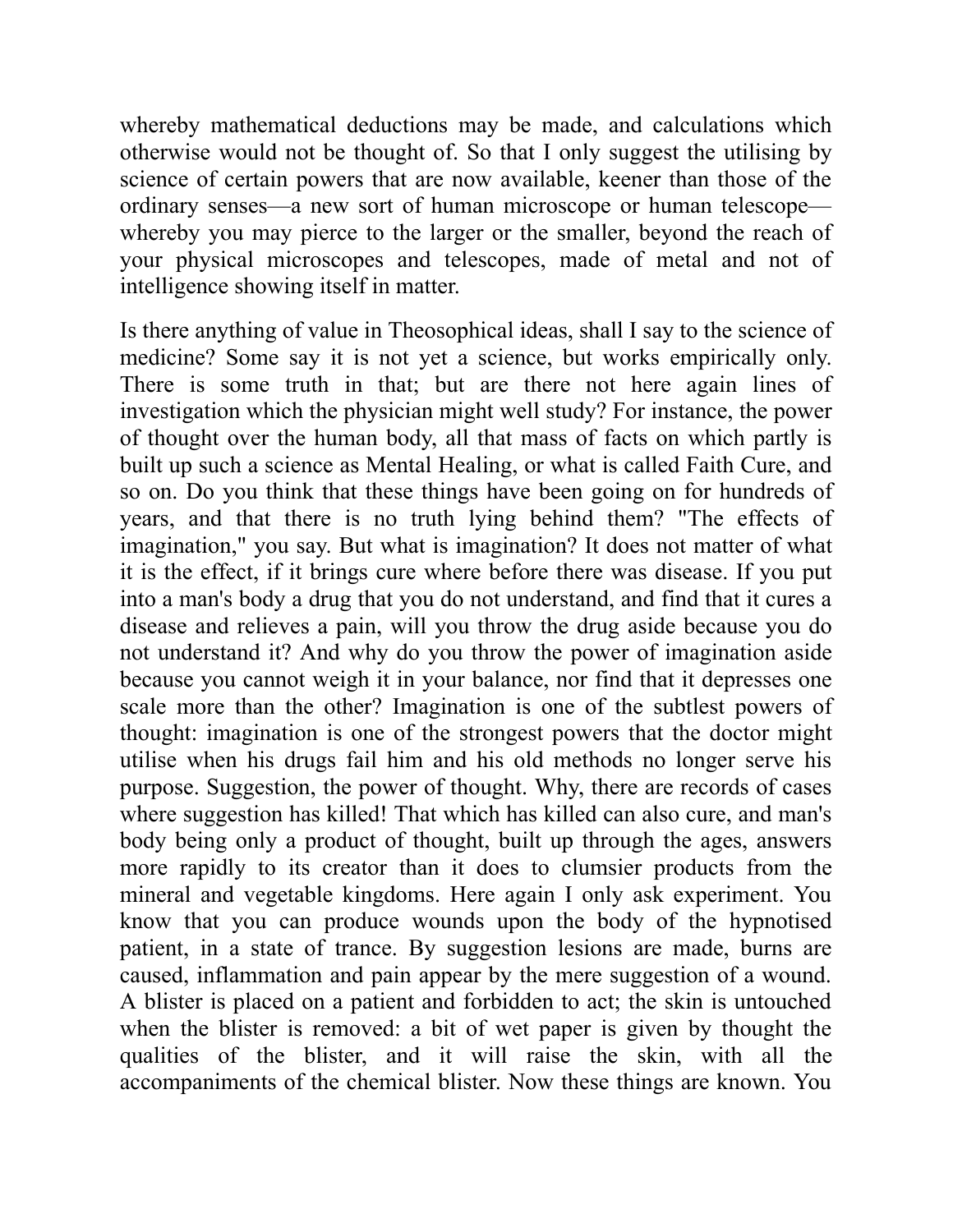can see the pictures of wounds thus produced, if you will, in some of the Paris hospitals, for along this line the Frenchman is investigating further than the Englishman has done. And along that line also lies much of useful experiment to be brought to the relief of the diseases of humanity.

But as I have touched upon medicine, let me say—for I ought here to say it —that there are some methods of modern medicine which Theosophy emphatically condemns. It declares that no knowledge which is gained from a tortured, a vivisected creature, is legitimate, even if it were as useful as it has been proved to be useless. It declares that all inoculations of disease into the healthy body are illegitimate, and it condemns all such. It declares that all those foul injections of modern medicine which use animal fluids to restore the exhausted vitality of man are ruinous to the body into which they are put. Here again France, by the very excess of its methods, is beginning to recoil before the results which have come about. Only two years ago I was told by a leading physician of Paris that many of the doctors had met together to look at the results which had grown out of the methods that for years they had been following without hesitation and without scruple, and that they feared that they had caused more diseases than they cured. Why are these things condemned as illegitimate? Because the building up of the human body is the building by a living Spirit of a temple for himself, and it is moulded by that Spirit for his own purposes. The higher powers of intelligence have made the human body what it is, different from the animal bodies out of which, physically, in ages long gone by, it has grown. Your delicacy of touch, the exquisite beauty and delicacy of your nervous system, these things are the outcome of the higher powers of the Spirit expressing themselves in the human body, where they cannot express themselves in the animal form. And if you ignore this, if you forget it, if you forget that this splendid human temple built up by the Spirit of man through ages of toil and of suffering, to express his own higher qualities—compassion, tenderness, love, pity for the weak and the helpless, protection of the helpless against the strong—if you forget the whole of that, and act as a brute even would not act, in cruelty and wickedness to men and animals alike, you will degrade the body you are trying to preserve, you will paralyse the body you are trying to save from disease, and you will go back into the savagery which is the nemesis of cruelty, and ruin these nobler bodies, the inheritance of the civilised races.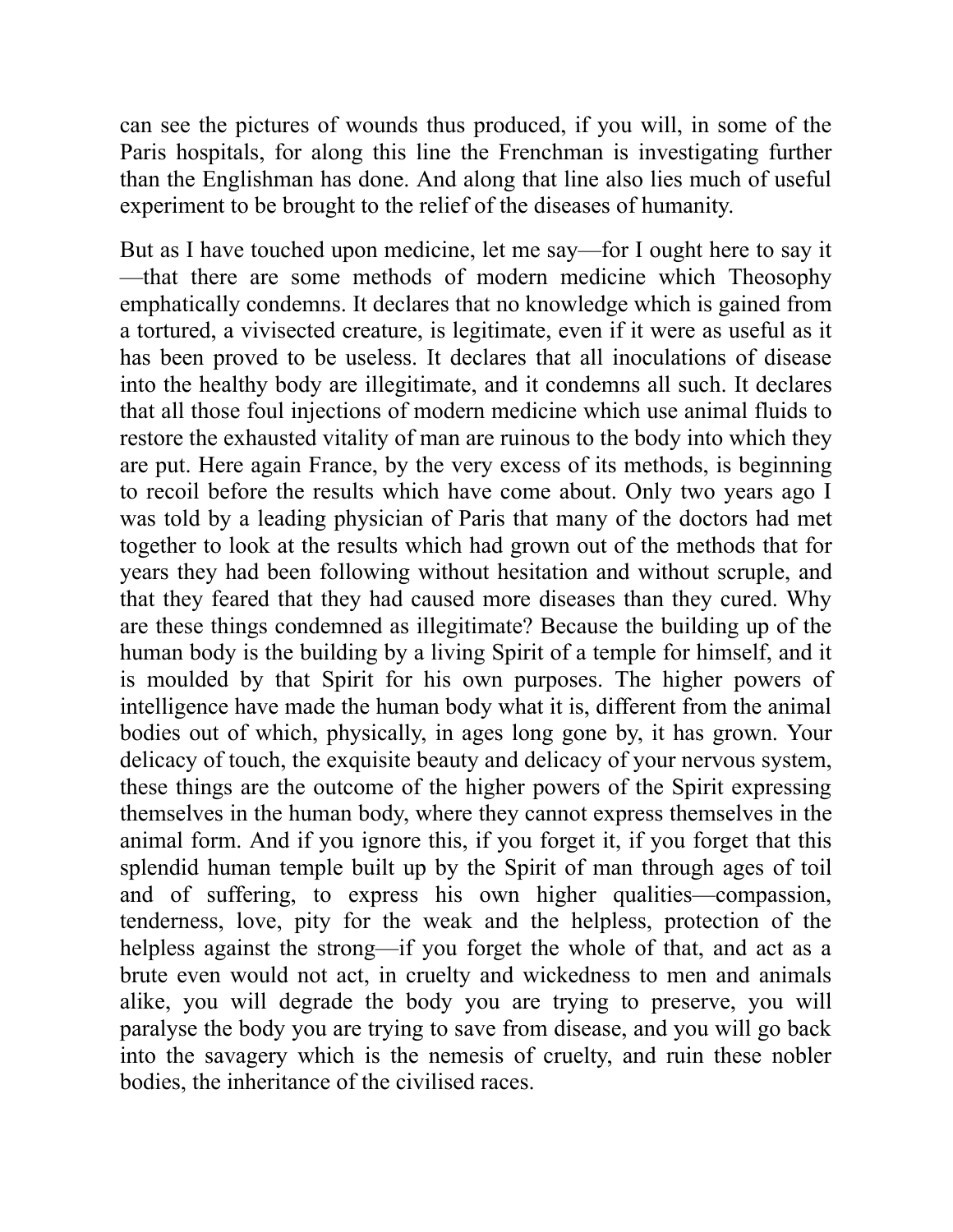I pass from that to my last world, the world of political thought. Now Theosophy takes no part in party politics. It lays down the great principle of human Brotherhood, and bids its followers go out into the world and work on it—using their intelligence, their power of thought, to judge the value of every method which is proposed. And our general criticism on the politics of the moment would be that they are remedies, not preventions, and leave untouched the root out of which all the miseries grow. Looking sometimes at your party politics, it seems to me as though you were as children plucking flowers and sticking them into the sand and saying: "See what a beautiful garden I have made." And when you wake the next morning the flowers are dead, for there were no roots, but only rootless flowers. I know you must make remedies, but you should not stop at that. When you send out your Red Cross doctors and nurses to pick up the mutilated bodies that your science of war has maimed, they are doing noble work, and deserve our love and gratitude, for the wounded must be nursed; but the man who works for peace does more for the good of humanity than the Red Cross doctors and nurses. And so also in the political world. You cannot safely live "hand-to-mouth" in politics any more than in any other department of human life. But how many are there in the political parties who care for causes and not only for effects? That is the criticism we should make. We see everywhere Democracy spreading; but Democracy is on its trial, and unless it can evolve some method by which the wise shall rule, and not merely the weight of ignorant numbers, it will dig its own grave. So long as you leave your people ignorant they are not fit to rule. The schools should come before the vote, and knowledge before power. You are proud of your liberty; you boast of a practically universal suffrage—leaving out, of course, one half of humanity!—but taking your male suffrage as you have it, how many of the voters who go to the poll know the principles of political history, know anything of economics, know anything of all the knowledge which is wanted for the guiding of the ship of the State through troubled waters? You do not choose your captains out of people who know nothing of navigation; but you choose the makers of your rulers out of those who have not studied and do not know. That is not wise. I do not deny it is a necessary stage in the evolution of man. I know that the Spirit acts wisely, and guides the nations along roads in which lessons are to be learned; and I hope that out of the blunders, and the errors, and the crudities of present politics there will evolve a saner method, in which the wise of the nation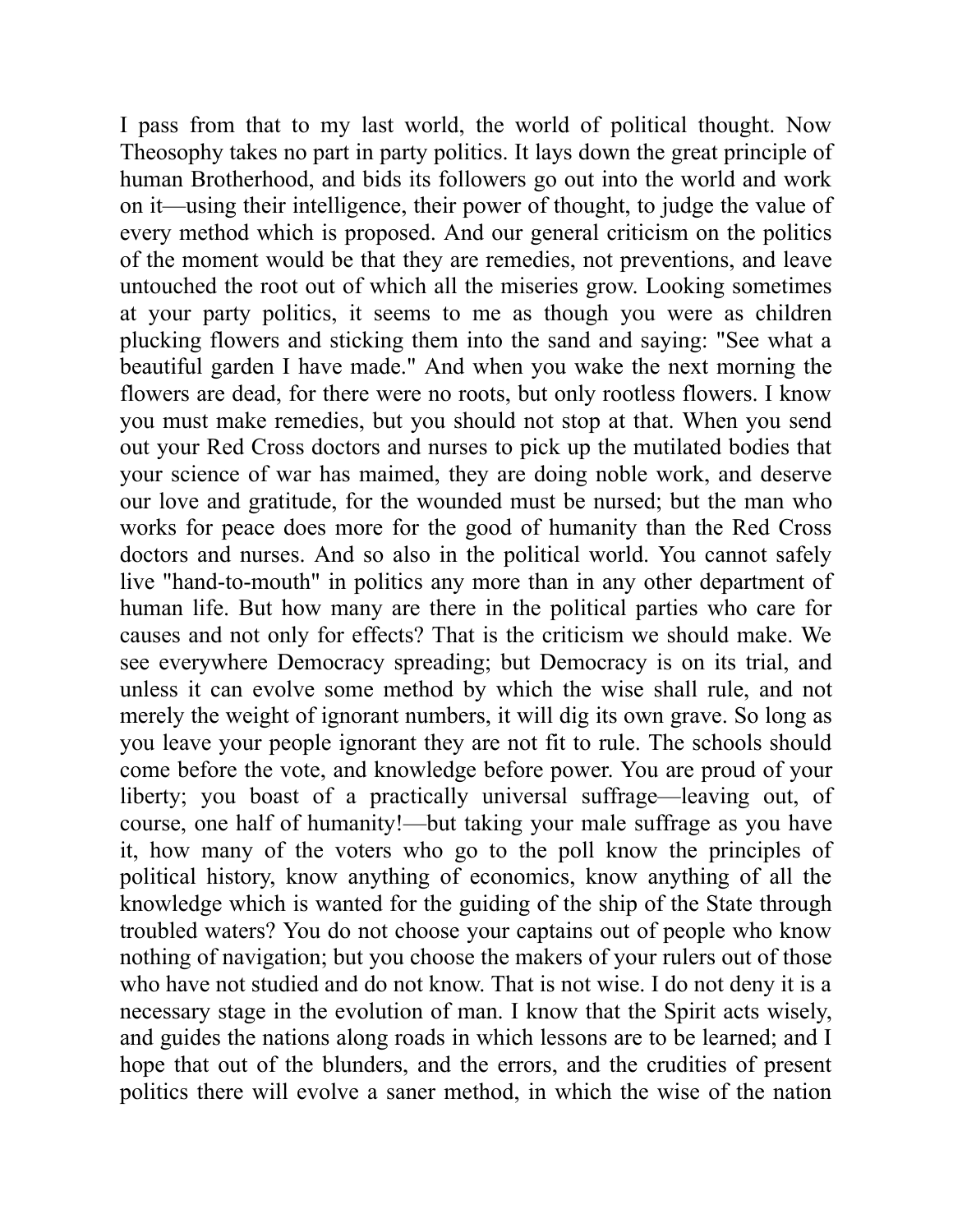will have power and guide its councils, and wisdom, not numbers, shall speak the decisive word.

Now there is one criticism of politics that we often hear in these days. It is said that behind politics lie economics. That is true. You may go on playing at politics for ever and ever; but if your economic foundation is rotten, no political remedies can build a happy and prosperous nation. But while I agree that behind politics lie economics, there is something that lies also behind economics, and of that I hear little said. Behind economics lies character, and without character you cannot build a free and a happy nation. A nation enormous in power, what do you know of the way in which your power is wielded in many a far-off land? How much do you know about your vast Indian Empire? How many of your voters going to the poll can give an intelligent answer to any question affecting that 300,000,000 of human beings whom you hold in your hand, and deal with as you will? There are responsibilities of Empire as well as pride in it, and pride of Empire is apt to founder when the responsibilities of Empire are ignored. And so the Theosophist is content to go to the root of the matter, and try to build up for you the citizens out of whom your future State is to be made. Education, real education, secular education, is now your cry. They tried secular education in France; they destroyed religious teaching; they tried to give morality without religion. But the moral lessons had no effect: they were too cold and dull, and dead. Is it not a scandal that in a country like this, where the vast majority are religious, you are quarrelling so much about the trifles that separate you, that the only way to peace seems to be to take religion out of the schools altogether, and train the children only in morality, allowing an insignificant minority to have its way? Why! we have done better than that in India, we Theosophists. Hindu Theosophists have founded there a College in which, despite all their sects and all their religious quarrels, they have found a common minimum of Hinduism on which their children can be trained in religion and morality alike. I grant it was a Theosophical inspiration that began the movement; but the whole mass of Hindus have fallen in with it, and are accepting the books as the basis of education. Government has recognised them, and has begun to introduce them for the use of Hindus in its own schools. That is the way in which we Theosophists work at politics. We go to the root to build character, and we know that noble characters will make a noble and also a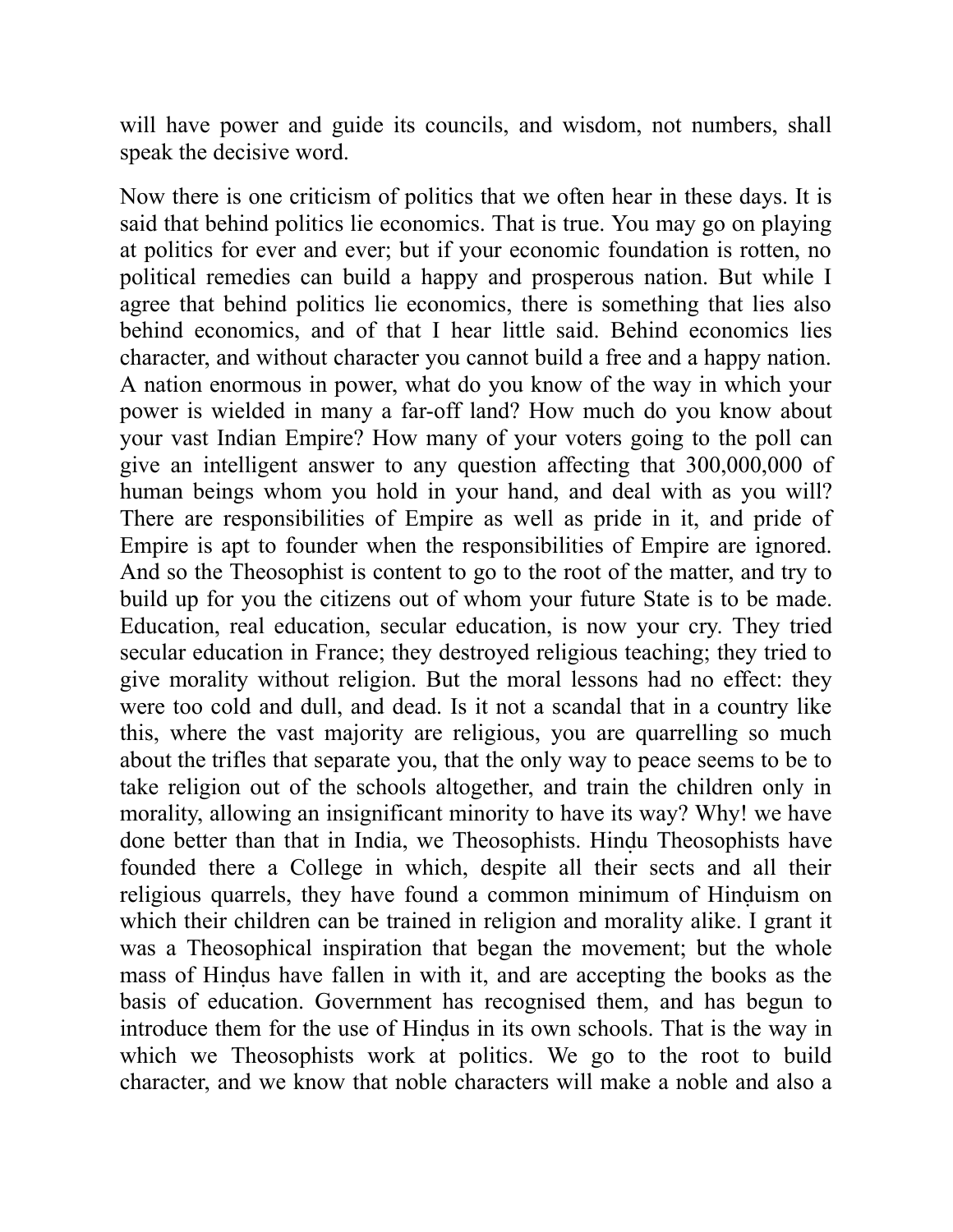prosperous nation. But you can no more make a nation of free men out of children untrained in duty and in righteousness, than you can build a house that will stand if you use ill-baked bricks and rotten timber. Our keynote in politics is Brotherhood. That worked out into life will give you the nation that you want.

And what does Brotherhood mean? It means that everyone of us, you and I, every man and woman throughout the land, looks on all others as they look on their own brothers, and acts on the same principle which in the family rules. You keep religion out of politics? You cannot, without peril to your State; for unless you teach your people that they are a Brotherhood, whether or not they choose to recognise it, you are building on the sand and not on the rock. And what does Brotherhood mean? It means that the man who gains learning, uses it to teach the ignorant, until none are ignorant. It means that the man who is pure takes his purity to the foul, until all have become clean. It means that the man who is wealthy uses his wealth for the benefit of the poor, until all have become prosperous. It means that everything you gain, you share; everything you achieve, you give its fruit to all. That is the law of Brotherhood, and it is the law of national as well as of individual life. You cannot rise alone. You are bound too strongly each to each. If you use your strength to raise yourself by trampling on your fellows, inevitably you will fail by the weakness that you have wronged.

Do you know who are the greatest enemies of a State? The weak, injured by the strong. For, above all States, rules an Eternal Justice; and the tears of miserable women, and the curses of angry, starving men, sap the foundations of a State that denies Brotherhood, and reach the ears of that Eternal Justice by which alone States live, and Nations continue. It is written in an ancient scripture that a Master of Duty said to a King: "Beware the tears of the weak, for they sap the thrones of Kings." Strength may threaten: weakness undermines. Strength may stand up to fight: weakness cuts away the ground on which the fighters are standing. And the message of Theosophy to the modern political world is: Think less about your outer laws, and more about the lives of the people who have to live under those laws. Remember that government can only live when the people are happy; that States can only flourish where the masses of the population are contented; that all that makes life enjoyable is the right of the lowest and the poorest; that they can do without external happiness far less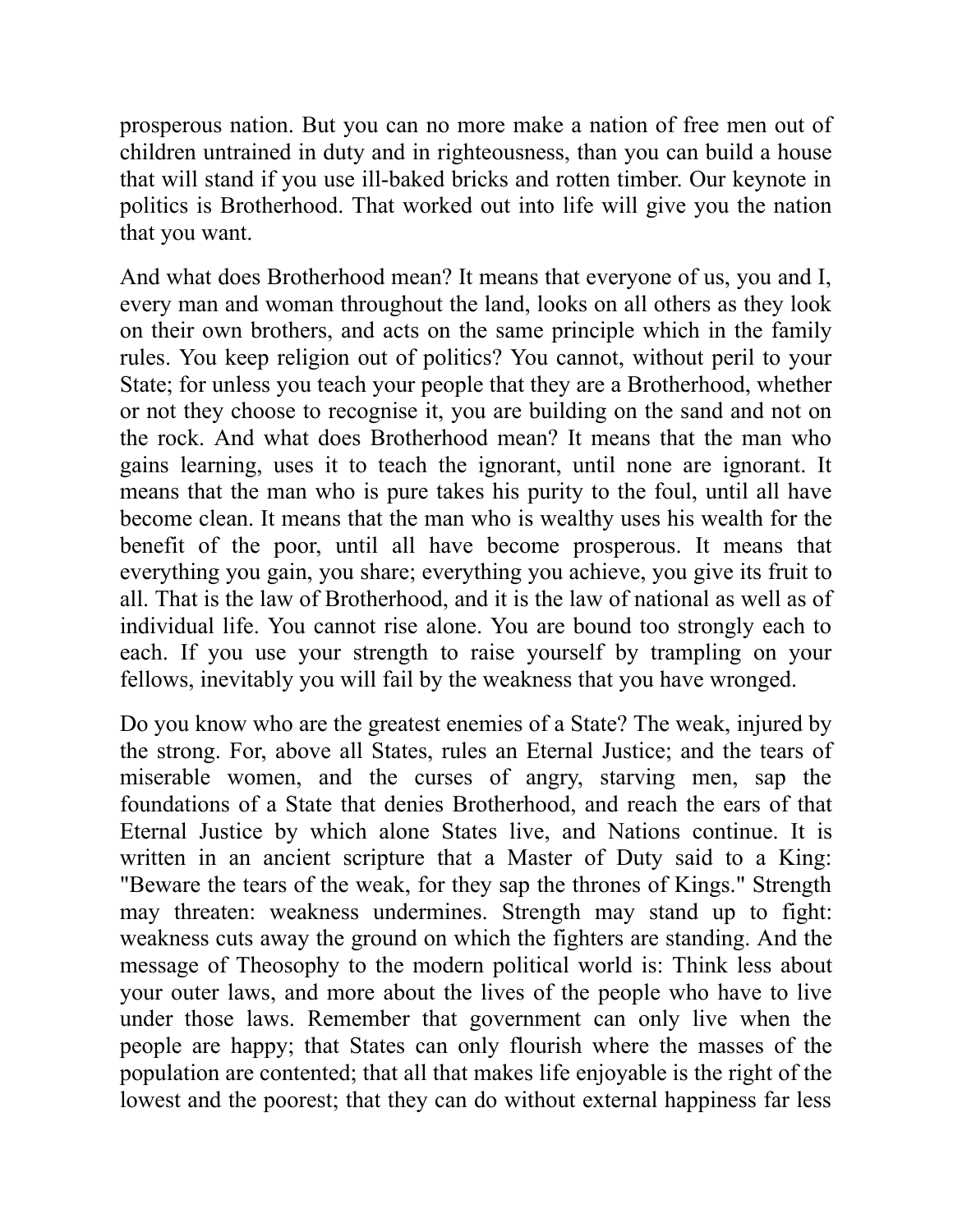than you, who have so many means of inner satisfaction, of enjoyment, by the culture that you possess and that they lack. If there is not money enough for everything, spend your money in making happier, healthier, purer, more educated, the lives of the poor; then a happy nation will be an imperial nation; for Brotherhood is the strongest force on earth.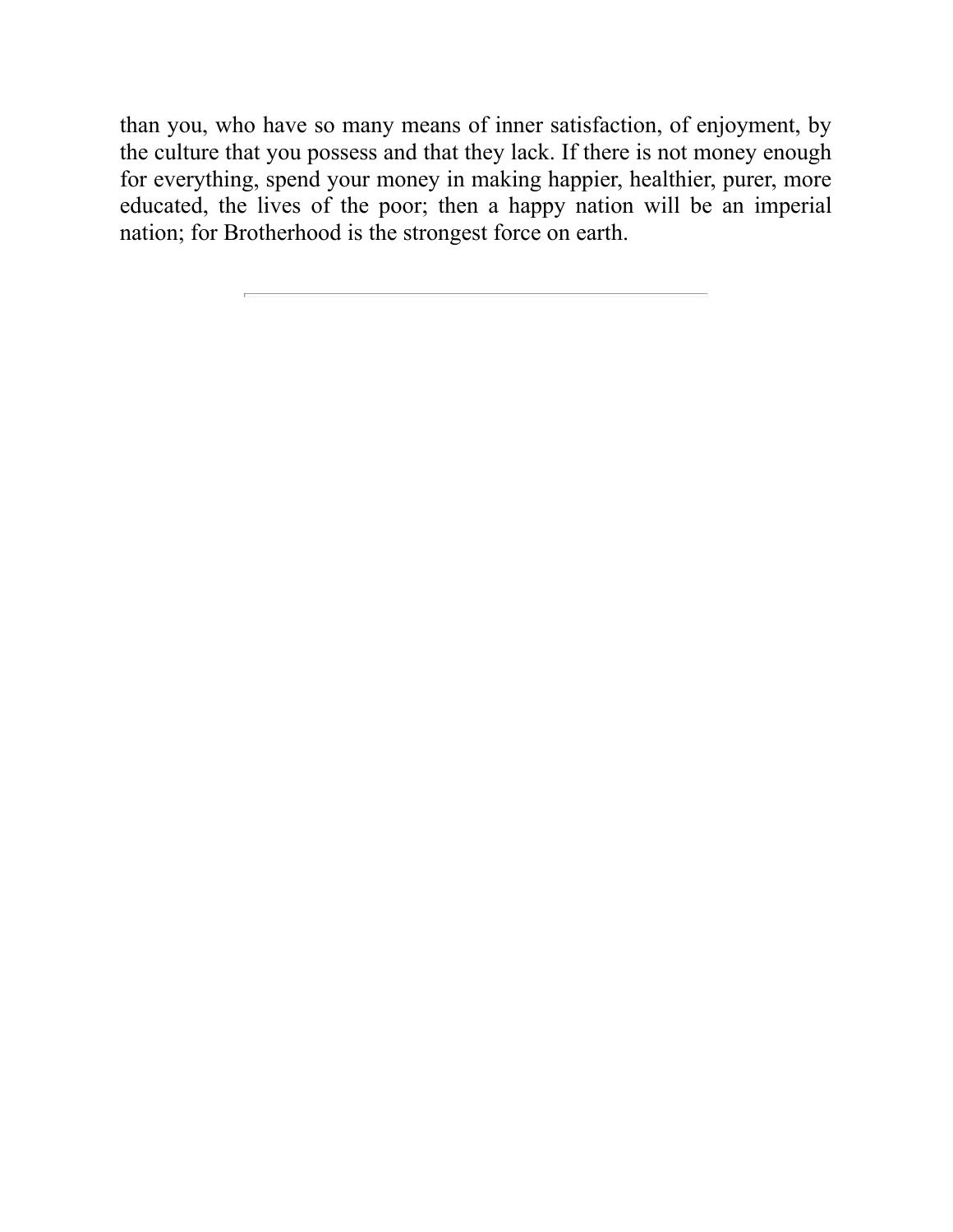## **Part IV**

## **The Field of Work of the Theosophical Society**

*The Presidential Address delivered to the Convention of the British Section of the Theosophical Society, held in Essex Hall, London, 7th July 1907.*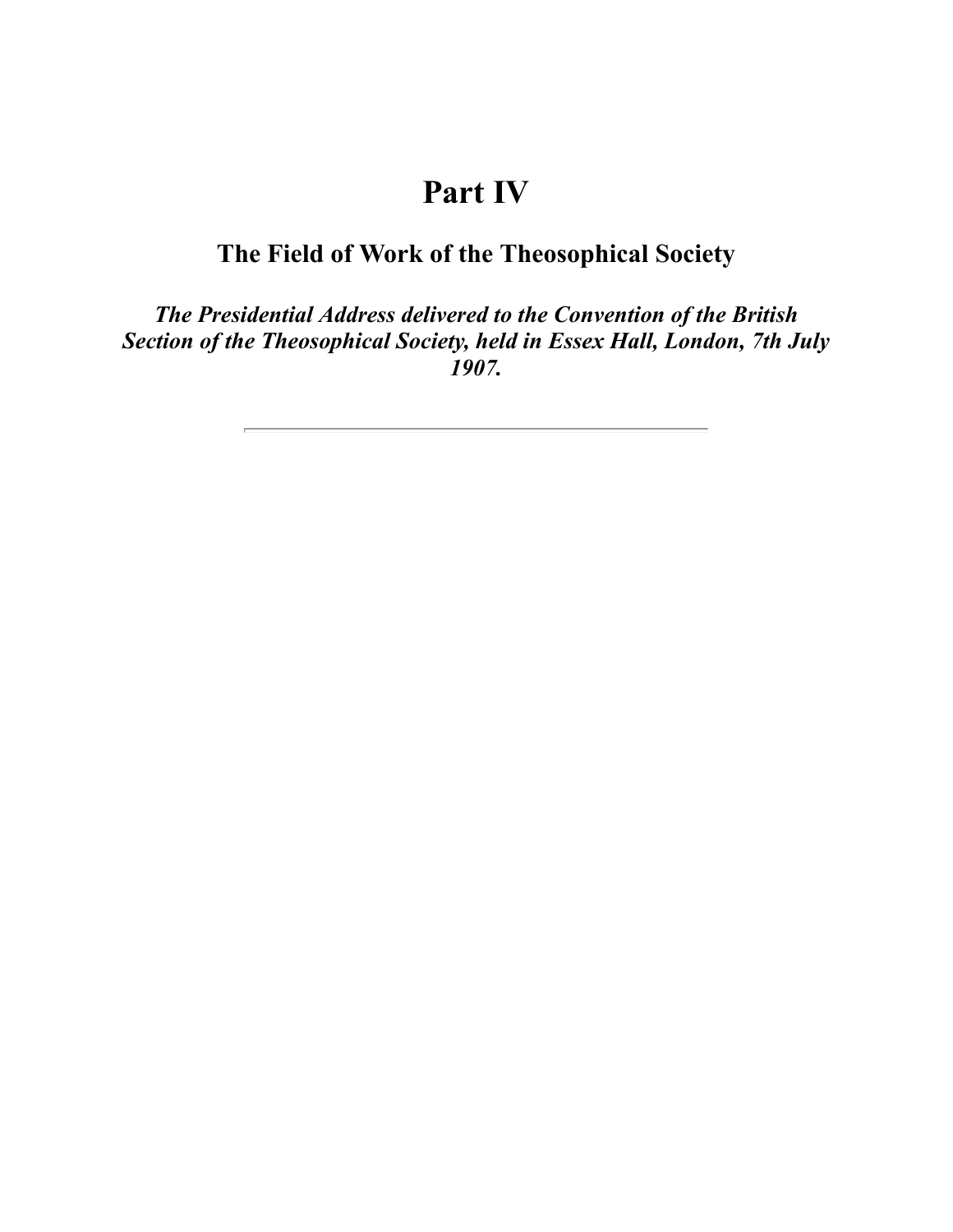## **The Field of Work of the Theosophical Society.**

It is my duty now to bring to a close this Convention, and to bid you all farewell, to scatter to your various places and to do, let us hope, with fresh courage and deeper knowledge, the varied works which you are called upon to perform. And let me, before I take up the subject upon which I am to speak—"The Field of Work of the Theosophical Society"—let me, ere beginning that subject, say one word of gratitude to her without whom the Theosophical Society could not till any field, nor sow any seed—to H.P.B., our Teacher and our Helper, let us offer our heart's gratitude; for without her we could not have met together, without her we could not have learned the Theosophical teaching. It may be that many of us have learned much since she first taught us, but she was the first Teacher, and the Bringer of the Light. It may be that some, since they met her, have known their Master face to face; but it was she who led them to His presence, she to whom the possibility in this life was due. It may well be that had she not come some other might have come to do the work, but that matters not to us; that she did it is her claim to our homage, and we, who live in the light she brought, may well pay tribute of gratitude to her.

What is the Field of our Society's work? It is sketched in our Three Objects; and those of you who have looked upon the Objects with care, in the various recensions through which they have passed, may have noticed that each one of them covers one of the aspects of human consciousness. In the first, that which declares the truth of the Universal Brotherhood, we have the field of work of the Activity aspect, the active principle of the consciousness, of the Spirit, which seeks expression in service to the race. In the second, the study of the religions and the philosophies of the world, we have the field of work for the Cognition aspect of consciousness, that which gathers together the fruit of knowledge; it is the Knower gathering the food by which he unfolds his powers. And in the third we have the field of work of the Will, the Power aspect of the consciousness, the deepest root of our being, that by which the worlds exist, as they are supported by the Wisdom, as they are created by the Activity. So that when we thus look at the objects of the Society and realise the relation that they bear to our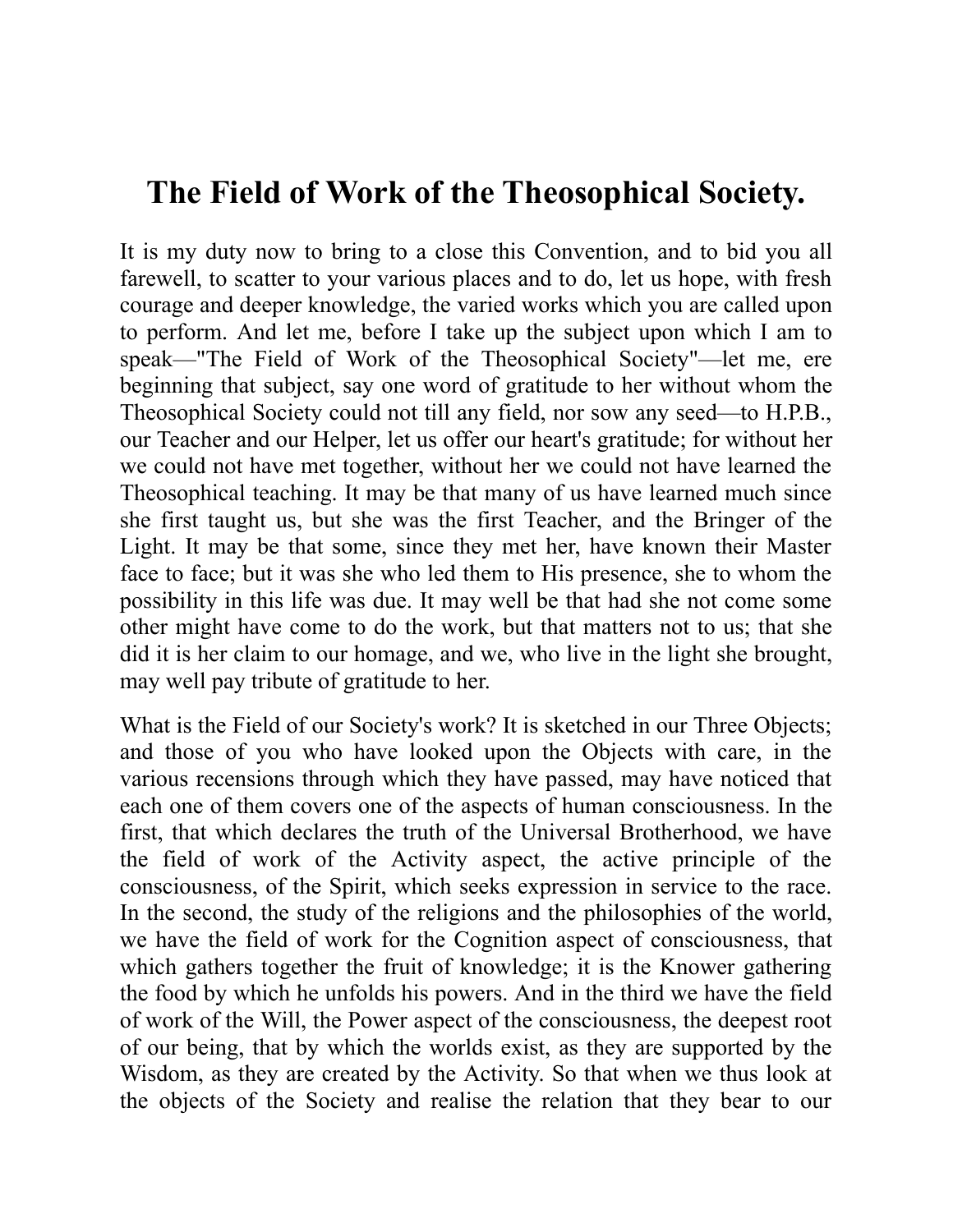conscious selves, we see that the field of the work of the Theosophical Society is wide as the world, and knows no limit where Will and Knowledge and Activity can make their way. And it is true, now and always, that everything which helps and benefits man is Theosophical work, and that nothing can be excluded from the sphere of our work which includes every aspect of consciousness. So let us take this natural, this scientific division of our work, and see what we may do in each field which offers itself to the appropriate power in our nature.

The first will naturally cover all active working for humanity, all service which one can offer to another; and it will be well, in the days that lie before us, if we realise that there is no scheme for human helping, no possible effort for human uplifting, which is outside the field of work of the First Object of our Society. Every Lodge of the Society should make it one of its activities to serve humanity in the place where the Lodge is founded; and the value of the Lodge should be in the knowledge that is there gathered with the object of spreading it. For Theosophy should be your touch-stone as to the value of every scheme, as to the tendency of every proposition. In all the countless schemes around us in these active times, some work only for the moment; others, based on sound principle, are preparing the world for a better and happier future. By your Theosophical knowledge you can judge the value of every such scheme, and throw yourselves into those alone which work on lines beneficial to the future, which are laying the foundations of a civilisation greater than our own. For among the many schemes and many methods there are ways in which each man inspired by the Spirit of Brotherhood may find work that satisfies his reason and is justified by his conscience. And there is no one particular method, no one special road, along which the Society, as Society, can go. It lays down the principle of Brotherhood as an active working spirit in the life of every member, and then it leaves the member free to use his own judgment and his own conscience as to which among the many methods recommends itself most to him as an individual. So that in speaking of that field of work, it is not for me to say: "This plan, that method, the other means, that is what you ought to follow"; but only that you are not carrying out the First Object of the Society, unless you are engaging your activity in some task which in your intelligence and conscience is working for the benefit of your fellow-men. That is a point I want to put to your Lodges; for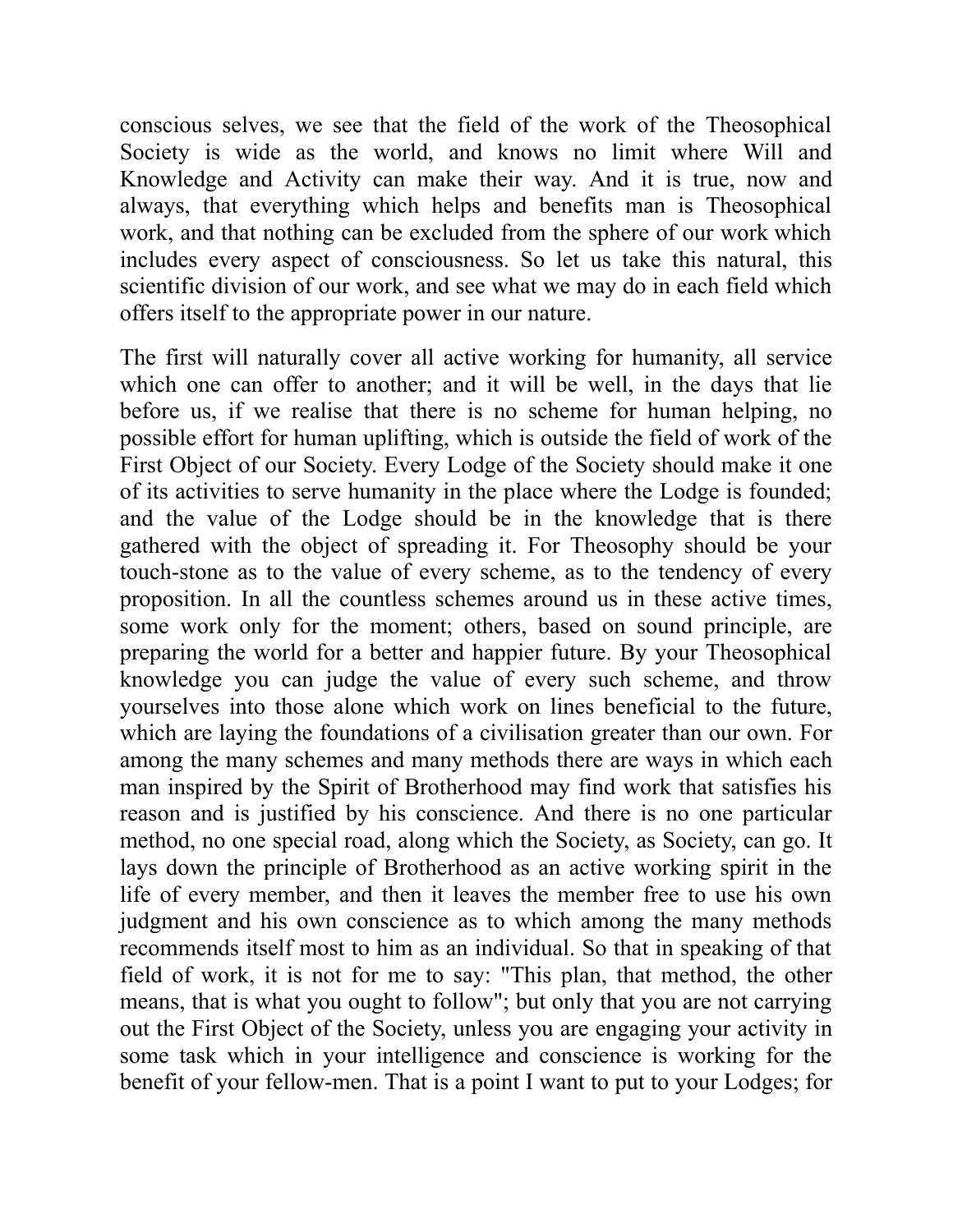when I see questions discussed as to giving new life to Lodges, vivifying Lodges, and so on, I know well that the only cause for the need of such discussion is because men allow the life to stagnate within the Lodge, instead of sending it forth a living stream to fertilise the place in which the Lodge is built. There would be no lack of life were it not that you keep it bottled up for your own advantage, for your own needs. The source of life is inexhaustible, and it only ceases to flow where there is stagnation, because it is not allowed to run out to the people who have need of it, but is kept within the narrow limits of a Lodge. If you worked as well as talked, if you labored as well as discussed, if you served as well as praised service, there would be no time and no need to discuss how the Lodges of the Theosophical Society shall be vivified.

Your Lodge should be your place of inspiration, the place where you learn how you are to serve, the place where you find the bread of life. But the bread of life is meant to feed the hungry, and not to surfeit those already filled, to feed the hungry crowds around you starving for knowledge, that life may be made intelligible and thus tolerable to them; and it is yours to feed the flock of the Great Shepherd, and to help those who, without this Wisdom, are helpless. And all need it; not the poor alone, nor the rich alone, but every child of man. For the one thing that presses upon all alike, the bitterness of life, is the sense of wrong, the want of intelligibility in life, and therefore a feeling of the lack of justice upon earth; that is the sting which pierces every heart; whether the heart belong to the rich or the poor, it matters not. When you understand life, life becomes bearable; and never till you understand it will it cease to be a burden grievous to be borne; but when you understand it, everything changes. When you realise its meaning, its value, you can put up with the difficulties. And our work with regard to those around us is to bring that knowledge, and by that knowledge to lift them to a place of peace. That is the work which demands to be done, and which your Lodges have the duty of doing. For there ought not to be one scheme for human helping, in any place where a Lodge of the Theosophical Society is established, where in that Lodge workers may not be found ready and eager to give labor to the helping of their brothers amongst whom they live. What is the use of prattling about Universal Brotherhood, if you do not live it? Sometimes, in discussions on Brotherhood, it is spoken of as though it only meant soft words and well-turned phrases, sentimentality and not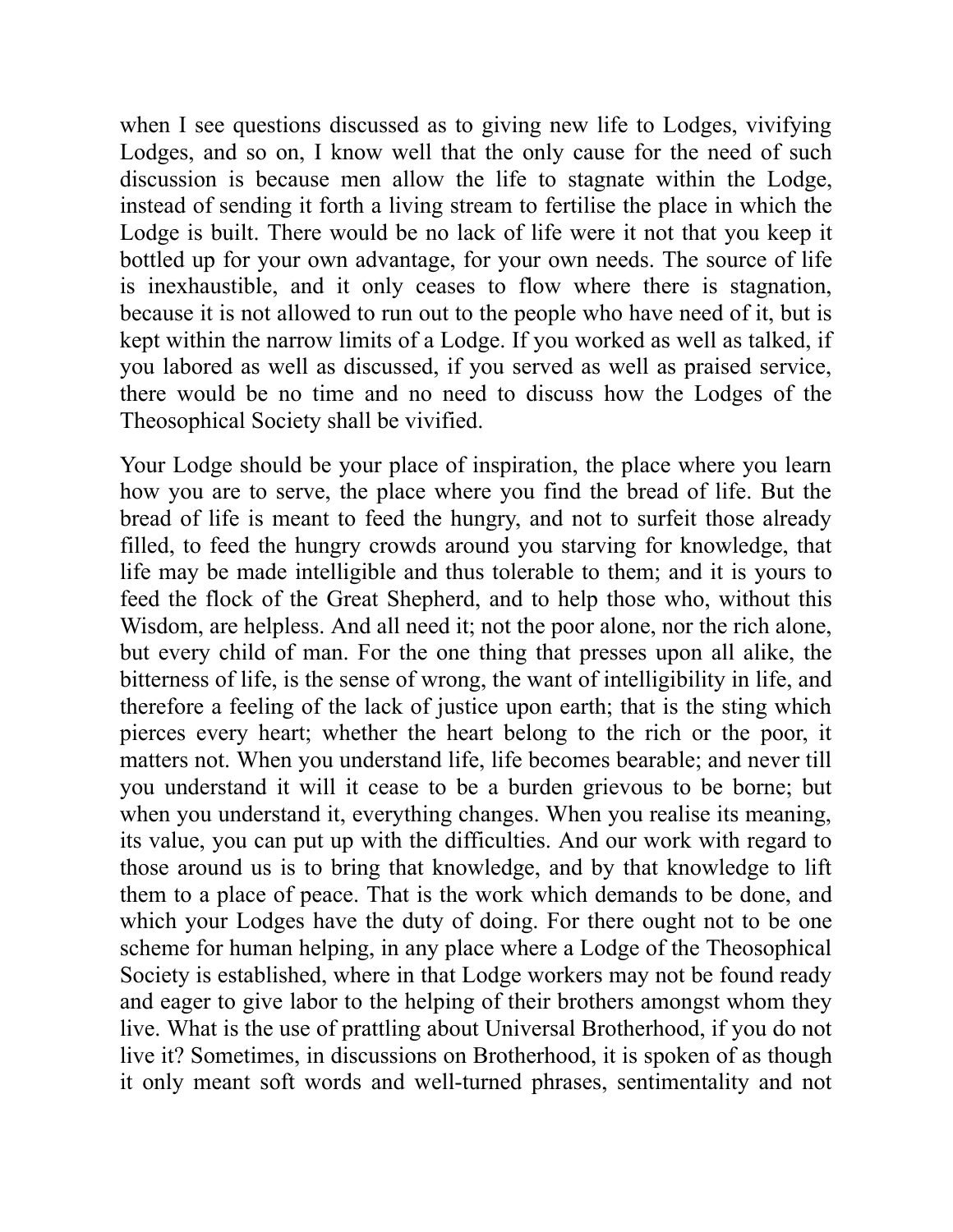reality. It means work, constant, steadfast, unwearied work, for those who require service at our hands; not soft words to each other, but work for the world, that is the true meaning of Brotherhood.

Pass from that to our next field of work, sketched out by our Second Object. Without that you cannot rightly work for Brotherhood, for you will not understand the knowledge already garnered. You must learn in order to teach, you must study in order to understand, and this Object is not carried on in our Lodges as effectively as it ought to be; for it is translated into one man studying, and pouring out the fruits of his study into the open mouths round him on every side. That is all very well in the beginning when the young bird comes out of the egg. It is necessary that the father and mother bird should pour food into the wide open beak; but some of you ought to have gone beyond that in the thirty-two years of life of the Society: you ought to be ready to help, and not only to be helped. And the life of the Society will not be healthy while so few are students, and therefore so few are fit to teach. Every Lodge should have its classes for study under this object. There are other ways in which you must learn as well as by the teaching of brother Theosophists, and there is a plan they are just adopting in the Paris Lodge for the work of the coming winter, which is a very good one; instead of Theosophists studying the books of scholars, and then giving out what they have learned, the French Lodge is inviting leading representatives of the various branches of thought, those specially interesting to us, in order that they may put their knowledge from their own standpoint, and that the Theosophist may have the advantage of listening to them at first hand. That seems to me a very admirable plan, and I know not why in some of the London Lodges you should not try to take a leaf out of our French neighbor's book, and why one Lodge at least should not try, if only for one six months, to bring to that Lodge some leader in the world of thought, who shall tell it what he believes, and explain the lines of his work. If you could persuade specialists along the many lines of study, religious and philosophical, to give you the fruits of their work, you would learn more rapidly, you would learn the spirit of a school in a more satisfactory manner, than when you are only studying books, and then giving out the books you have read. You value, and rightly value, the knowledge that Mr. Mead brings you along his special lines of study, but why should you not have that same advantage similarly from others who follow other lines of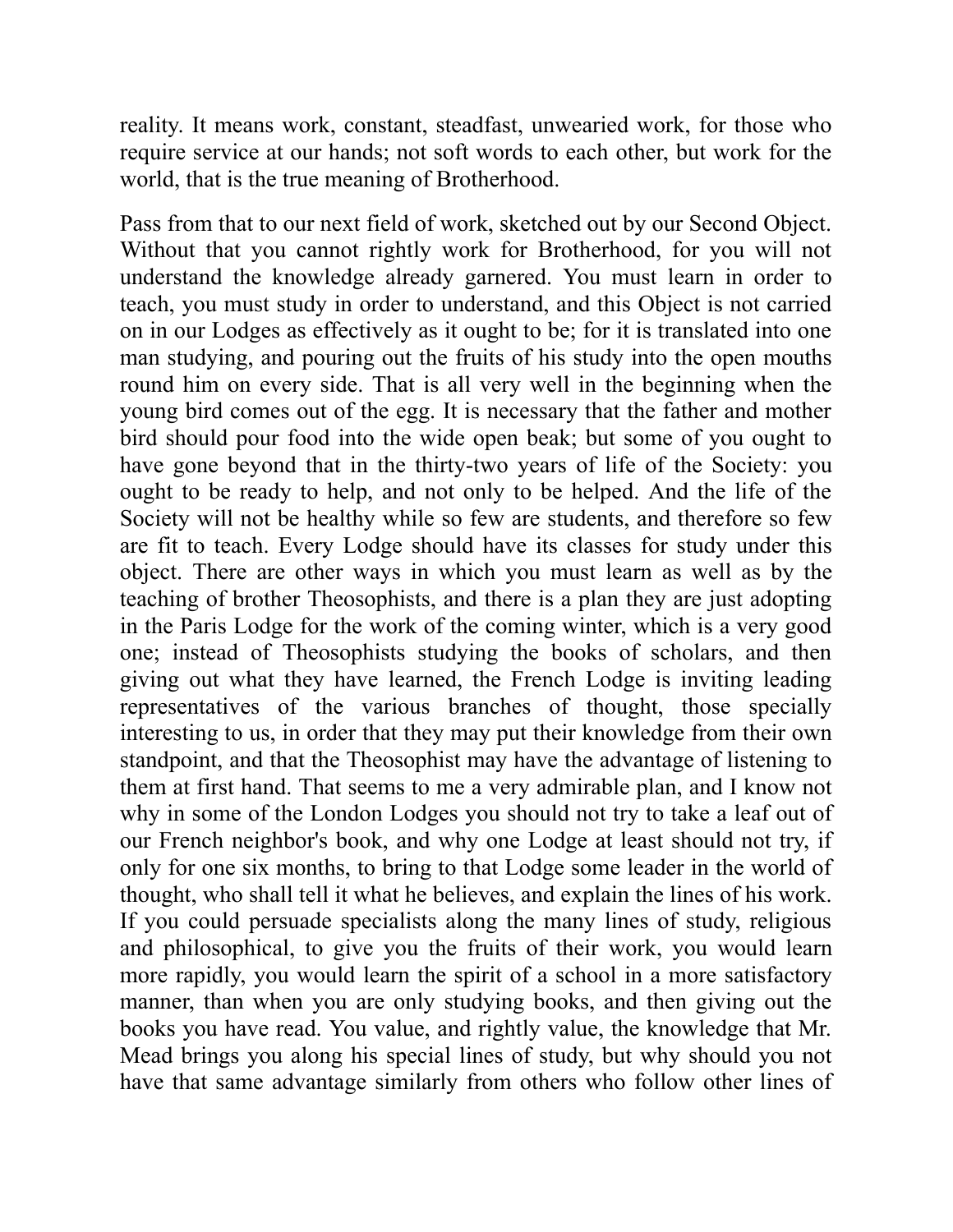thought, and would speak similarly from first-hand knowledge? There is a life in it that there never is in second-hand knowledge, a vigor and strength in it that you can never get when it has only been learned second-hand, and then poured forth. Men who study deeply are glad to find audiences who are willing to listen to the results of their study, and who will give them glad hearing when they come out into the world from the study to tell what by labor and toil they have learned. And so I suggest that some of you should see whether you might not make your Lodges more valuable if, instead of always going round the same wheel of a few local lecturers, you tried to win to each locality now and again a really learned and well-trained man, and then, with your own Lodge as a nucleus of hearers, gather round them others also who would be only too glad of the opportunity that your Lodge would give in the place where it happens to be. You have Lodges in the suburbs, Lodges in the towns outside the area of London, and how glad many of these would be, if you made yourselves the channels for knowledge of that sort to be poured out amongst them. There is one line of work you might well take up, and the country Lodges might do the same, winning down from London now and again some thinker who would come and give the benefit of his study; and if you were known all over England as the places where such knowledge might be gained, and the bringers of such within the reach of your fellow-townsmen, the Society would profit by your labor as well as those who immediately benefit by the effort. And wherever you deal with the study of a religion, learn it from the lips of one who believes it rather than by the exposition of one who does not; for only so will you catch the spirit of the different religions. If you would learn about Roman Catholicism, win a Roman Catholic student or priest to come and tell you how his Church appeals to him; or if you want to learn about the Church of England, win some clergyman who will come and tell you what that Church means to him; or about Buddhism, win a Buddhist to come and tell you what his own religion is to him; and so with the Hindu, and on and on, all round the different religions. For none can really tell what a religion is to its followers who does not believe in it, and no one can give you its spirit who does not feel it. And it is in that way that your Theosophy should lead you into sympathy with every form of religious thought, learning it as it comes from the mouth of a believer, and not in the sort of warmed-up fashion in which one who does not believe it re-cooks it for his fellow Theosophists. There, it seems to me, is your field of work under the Second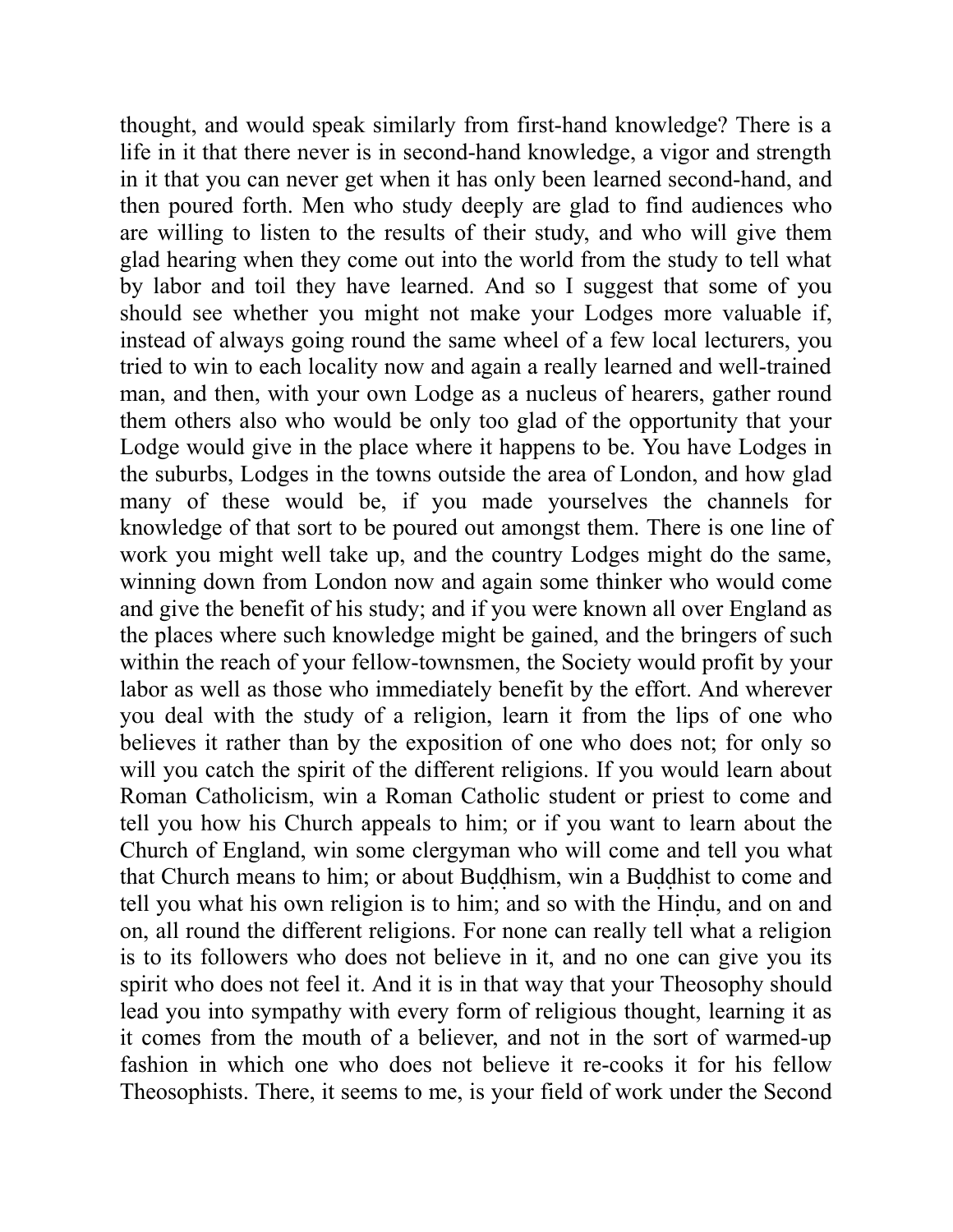Object; and out of this study would grow literature, illuminating these various religions and philosophies, and from your classes should be evolved teachers, to carry to the different communities the results of their study on different lines, thus bringing the Second Object to the helping of the First.

I had a letter the other day from a good member of the Theosophical Society, and the writer said, being a Christian, that Christian lines of work attracted her, and she thought she ought to leave the Society in order to help people along those lines. But what sort of Theosophy is that? You who are Christians, or believers in any other faith, you should become Theosophists to help your own religions, and to bring them the life, not by leaving the Society, but by learning in the Society to help them; that is the duty of every believer in whatever religion you may happen to believe. For you should be messengers to the various religions, helping them to understand more deeply than many of them do to-day; and if you would understand that that is part of your duty, to help your own faiths, to enlighten those who will not come to the Theosophical Lodge but yet will listen to the fellow believer offering them the knowledge that in the Lodge he has gained, then the spread of our doctrines, rapid as it is, would be far more rapid and along healthy lines. For we do not exist as a Society simply to study, but to spread the light, and every religion should be the richer and the fuller in proportion to the number of Theosophists that it enrolls amongst its followers.

Pass to the Third Object. There also we have work to do, and we cannot work for Brotherhood effectively without understanding the nature of man. And I feel that one or two who criticised the Society this afternoon on that point had the right to make the criticism that they did; for, while in the earlier days that Third Object was so carried out in the Society that it was the leader in the fields of all such research, it certainly now has fallen into the background, and is only a gleaner in the fields where others are reaping, and that is not right. The knowledge that you have in theory as to the constitution of man and nature, should be a guide to you in researches, and not simply remain theoretical knowledge. That which was said this afternoon about the Psychical Research Society is true. It goes into everything unusual with a prejudice against it, rather than with a feeling that there is something to be learned; but on the other hand, one is bound to say that during the last ten or twelve years that Society has done more to familiarise the public with these facts of the hidden powers of man than our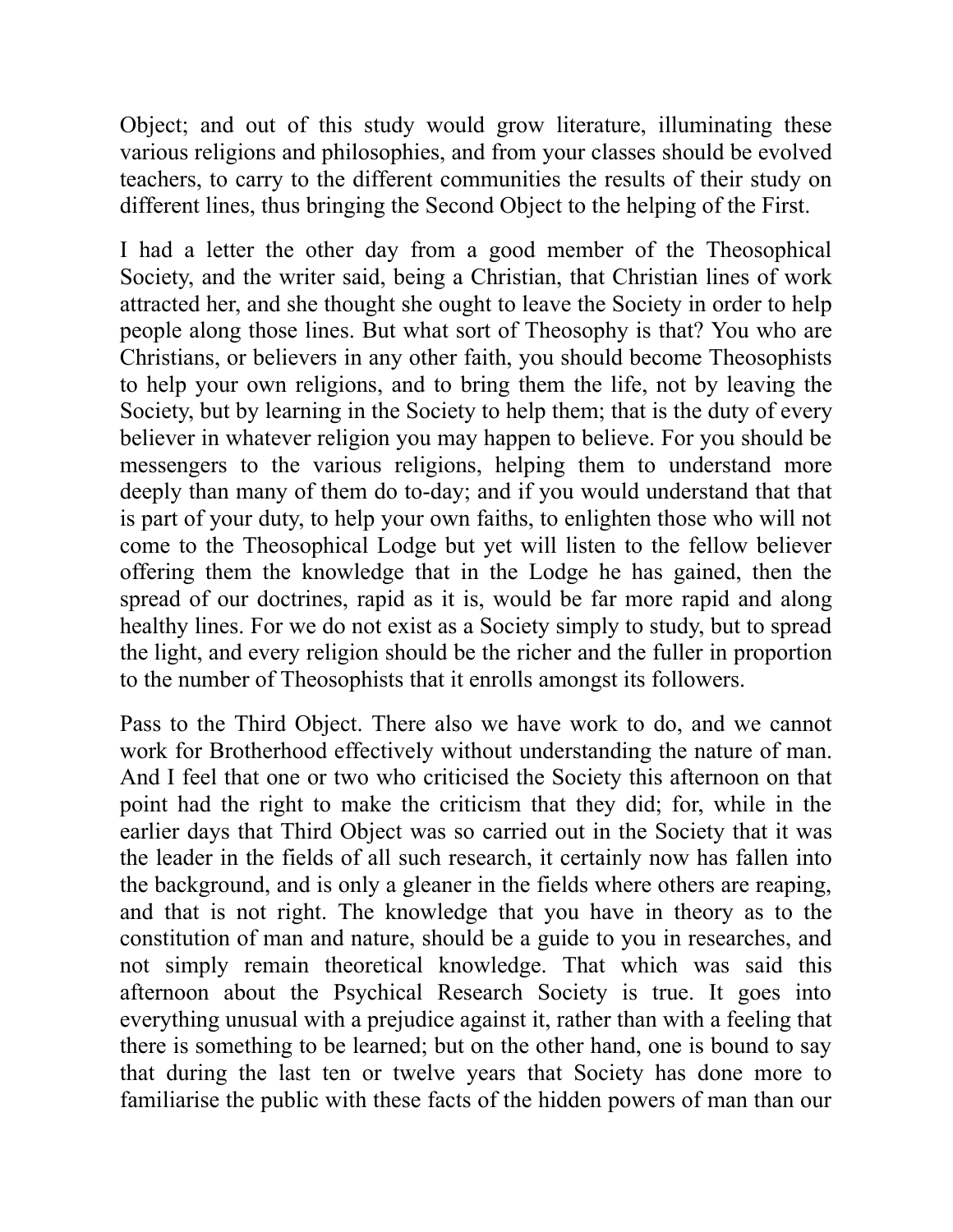own has done in practice, though we have done much more in theory. Now I am not in favor of much experiment preceding a study of theory; I believe that we need the theory in order to experiment wisely; but I also believe that having a true theory we should use it to guide our investigations, and thus to add to the knowledge of the world. A part of our work, it seems to me, that lies before us in the coming time, is to help the world to walk wisely along those roads of research on which it has entered now. You cannot prevent it going forward along them, knowledge is already too widely spread for that; but what you can do is to help men to walk wisely, and to avoid many a pitfall into which otherwise they would be very likely to fall. And along those lines there is very much to be done: plans to be worked out, methods of research to be planned and tested; and I hope before very long to see some groups in our Society that will take up this special line of work as part of their activities, and, headed by someone who knows practically something of that with which he is dealing, will then help the younger students to learn wisely and to experiment carefully. And in these matters it is well, so far as you can, to bring the more scientific members of the Society into touch with this work; for one of the reasons that Spiritualism fell into discredit for a time was because the scientific and the thoughtful abstained from it, and left it in the hands of the credulous and the unwise. The leaders of the scientific world who ought to have joined in the work which Sir William Crookes, Alfred Wallace, and others began, instead of following them and strengthening their hands, turned their backs on it all, leaving it to be carried on by those who knew far less than they, and who were not accustomed to accurate observation and careful recording of phenomena. Now leading scientific men are beginning to work at it. Along all lines of psychical research work should be done by us, if we do not mean to cancel the Third Object in our Society.

Thus, then, a great field of work opens out before us, so wide a field, so great, that you would have no need to ask for work if you would only begin to labor along these lines. And take that other line about which Mrs. Cooper Oakley spoke—the line of Historical Research into Mysticism. Has it ever struck you how much of the work of our forerunners remains unknown, because their work is not scanned by sympathetic eyes? How many of the pioneers in the past centuries lie under a heap of calumny, because none has tried to understand, none has tried to realise, the nature of their work? Men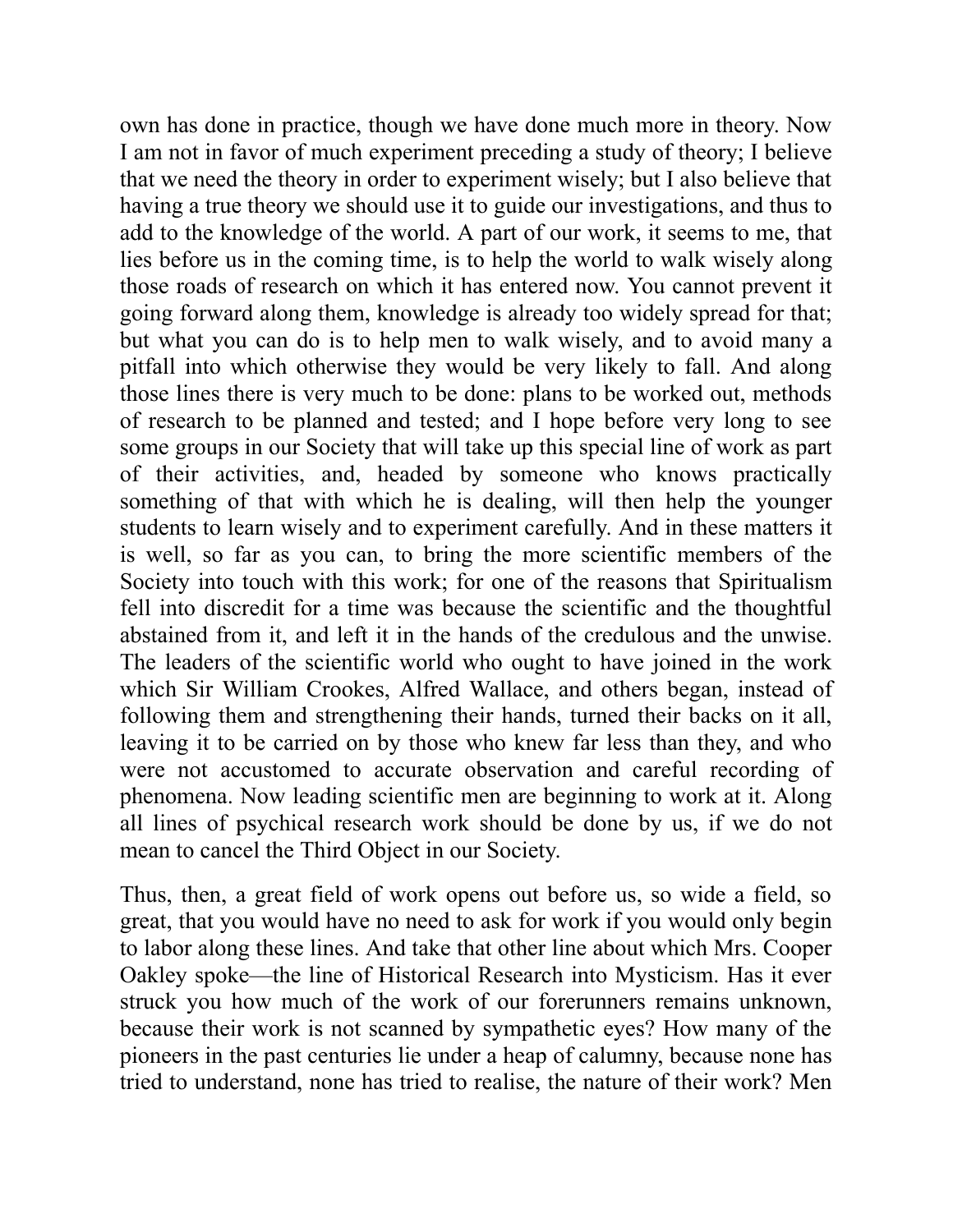like Paracelsus, Cagliostro, and many another whose name I might mention, who are crying out, as it were, for research, and thought, and labor on mystical and occult lines. There again I have good hope that some really efficient work will be going on; for to my mind one of the purposes for which our Presidency should exist is to act as a centre round which every country may gather together, and thus communicate with each other, and form bodies scattered all over the world for mutual aid. The strength of our Society is in that unity of thought, which can only be brought about as one part of the Society realises that other parts are linked with it, as it ought to be, by the President of the whole. For the Presidency would be an idle show, if it is not to be a centre for inspiration and labor. The great work done by the late President is, as I have said elsewhere, practically complete; he has given the Theosophical Society an organisation by which it can work and live; ours to use the organisation that he made, ours to employ this splendid instrument which is now in our hands for world-wide labor and for world-wide helping. That is the work to which I would summon you now, and pray your help. Let us not stand apart one from the other, and work always along isolated lines; in addition to the isolated work, we should have the combined work; for many often can bring about a result which one cannot do. Take, for instance, the great libraries of Europe, far, far apart. It is very laborious for a person to travel all over Europe and labor alone in them all; but if we had students working in every great library, we should have feeders who would send in to a common centre the result of their work, which could then be shed over the world.

Along those lines the Society will become respected, when it is known for honest and useful work in all departments of human activity. There is no good in glorifying it by words and saying what a splendid thing it is, unless we justify ourselves to the world by the work which we contribute for the world's helping.

In this way, then, I would ask you to look at our great field of work. Laborers are wanted. There is more than work enough for all, and in this work the principle that must guide us is, as we have so often said, freedom of thought, freedom of expression. But let it be understood in the Society, for there is danger of this being forgotten, that there is freedom for those who assert as well as for those who deny; that all alike are free. Those who know have a right to speak, and there should be no outcry against them;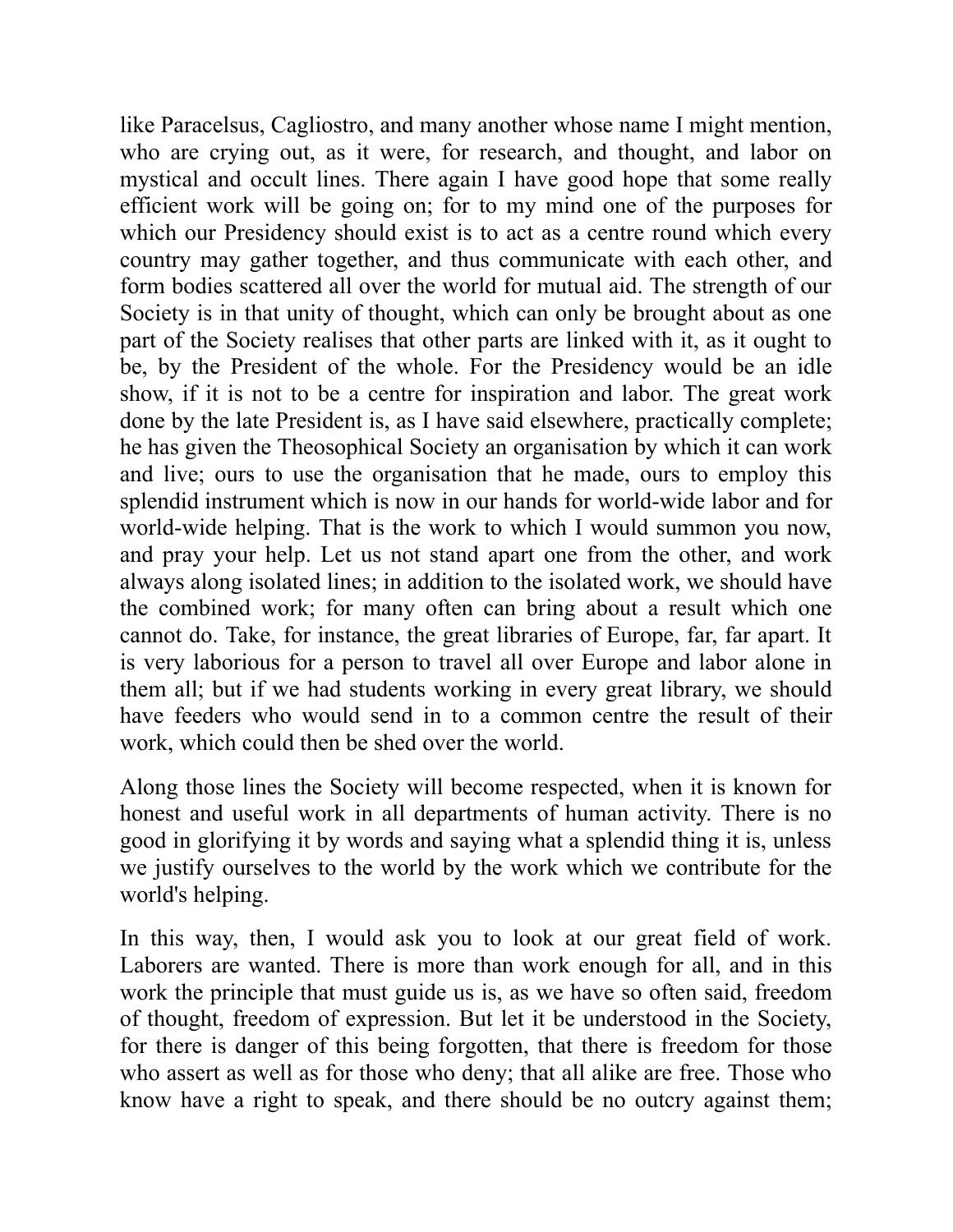those who do not believe have a right to say they do not believe, and there should be no outcry against them because they believe not But there is a danger lest those who believe not should think that they have the only right of speech, and that those who experience have no right to say out that which they know to be true. It is the danger which dogs the steps of Freethought everywhere. You can see it in France at the present time, where the Freethinker, smarting against the oppression of the Church, tries to silence the Church, as he has been silenced in the past; but it is a bad reaction, and we cannot have that within the Society—there must be liberty for all. I do not wish to impose my own beliefs on any man or woman in the Society, but I claim the right amongst you to speak the truth I know, and to bear witness to the reality of my Master whom for eighteen years I have served, without being attacked vehemently by those who deny my experience. I know whereof I speak. I ask you not to believe; that is your own choice. I ask you not to accept; that is for you to decide. But you have no right to try to stop my lips, nor to say that the assertion of my belief is outside the liberty allowed in the Theosophical Society. I, as President, will defend to the utmost the right of each to speak his thought—believers and nonbelievers of every type; but I will not recognise the right of any to impose upon the Society a dogma of unbelief, any more than a dogma of belief. Only by that liberty of all can we live and grow; only by the perfect freedom, and the recognition of every man's right to speak, no matter what he says, can the health of the Society be secured. For in the years that lie before us there is much new knowledge to be gained, many new facts to be discovered, many new experiences to go through, and we must not discourage the seekers and investigators by making it difficult for them to speak amongst us. We need every fact that any human being can bring to us. We have the right to challenge the fact and investigate it, and either to say: "It is fact"; or: "To me it is not fact"; but we have no right to say to any human being: "You shall not search nor speak," for that would be the deathknell of our liberty, that the denial of the foundation on which we stand.

And so let us go forward to a future, I hope, fairer than anything we have in our past. Let us welcome all thought, all refusal of thought, all investigation, all speech, however different it may be from our own speech and thought, and doing this with full respect of each for each, full recognition that minds are different, and that each mind has its own sphere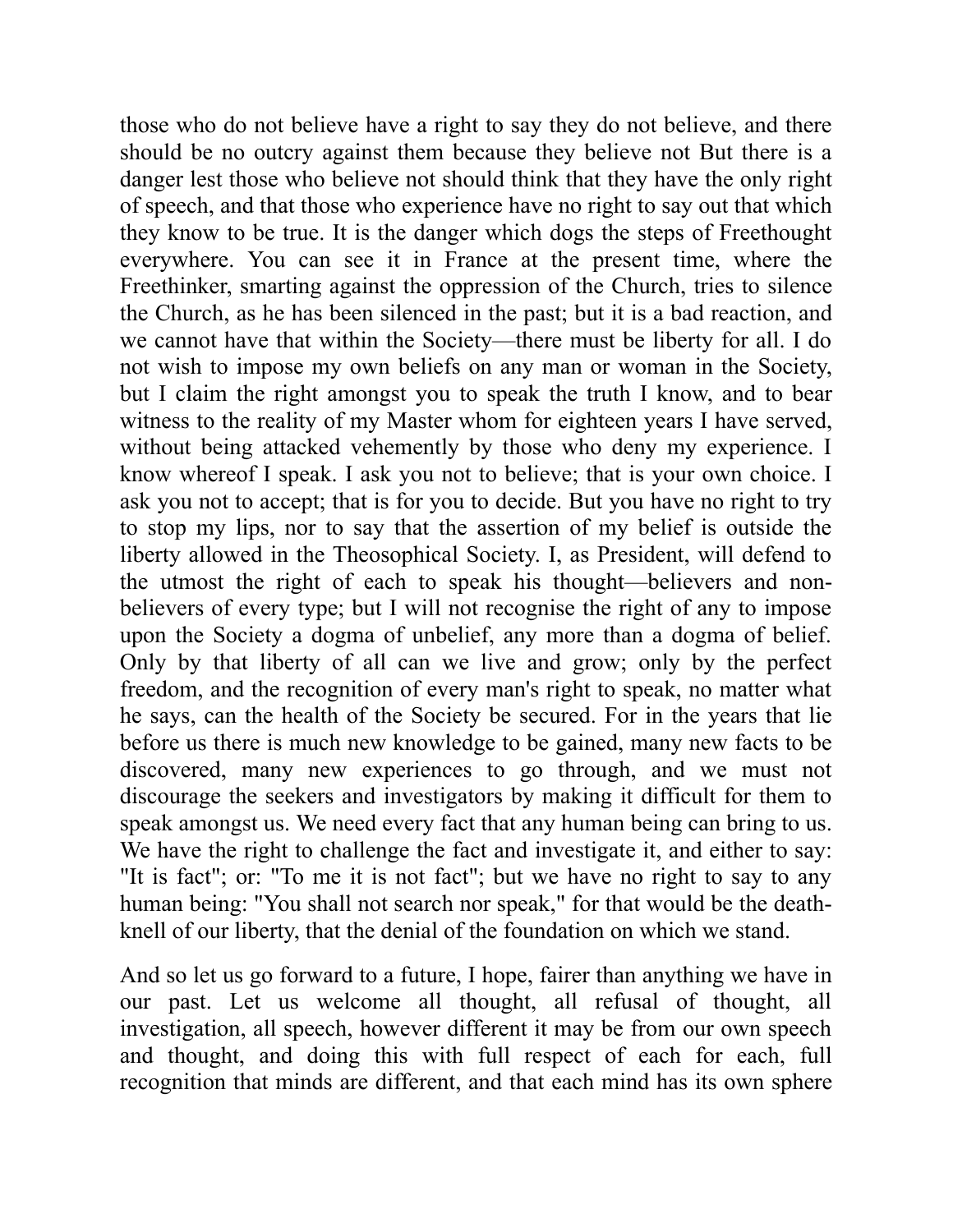in which it can do useful work for all, let us encourage in our Society every school of thought, every form of opinion, every expression of thought which is in a man's mind. And out of all that clash of opinion, out of all that discussion, Truth should come out stronger, richer, larger than ever. And never mind if sometimes falsehoods are spoken; never mind if sometimes mistakes are made. An old scripture says: "Truth conquers, not falsehood"; for God is Truth, and nothing that is not drawn from His Life can live, nothing that is drawn from His life can die; and realising that, we can go forward fearlessly into the unknown future, sure that to brave hearts and true lives every experience, every failure, every mistake, is only another rung of the ladder by which we climb from ignorance into knowledge, from the bondage of matter into the liberty of Spirit.

End of Project Gutenberg's London Lectures of 1907, by Annie Besant \*\*\* END OF THIS PROJECT GUTENBERG EBOOK LONDON LECTURES OF 1907 \*\*\*

\*\*\*\*\* This file should be named 20800-h.htm or 20800-h.zip \*\*\*\*\* This and all associated files of various formats will be found in: http://www.gutenberg.org/2/0/8/0/20800/

Produced by Thierry Alberto, Sankar Viswanathan, and the Online Distributed Proofreading Team at http://www.pgdp.net

Updated editions will replace the previous one--the old editions will be renamed.

Creating the works from public domain print editions means that no one owns a United States copyright in these works, so the Foundation (and you!) can copy and distribute it in the United States without permission and without paying copyright royalties. Special rules, set forth in the General Terms of Use part of this license, apply to copying and distributing Project Gutenberg-tm electronic works to protect the PROJECT GUTENBERG-tm concept and trademark. Project Gutenberg is a registered trademark, and may not be used if you charge for the eBooks, unless you receive specific permission. If you do not charge anything for copies of this eBook, complying with the rules is very easy. You may use this eBook for nearly any purpose such as creation of derivative works, reports, performances and research. They may be modified and printed and given away--you may do practically ANYTHING with public domain eBooks. Redistribution is subject to the trademark license, especially commercial redistribution.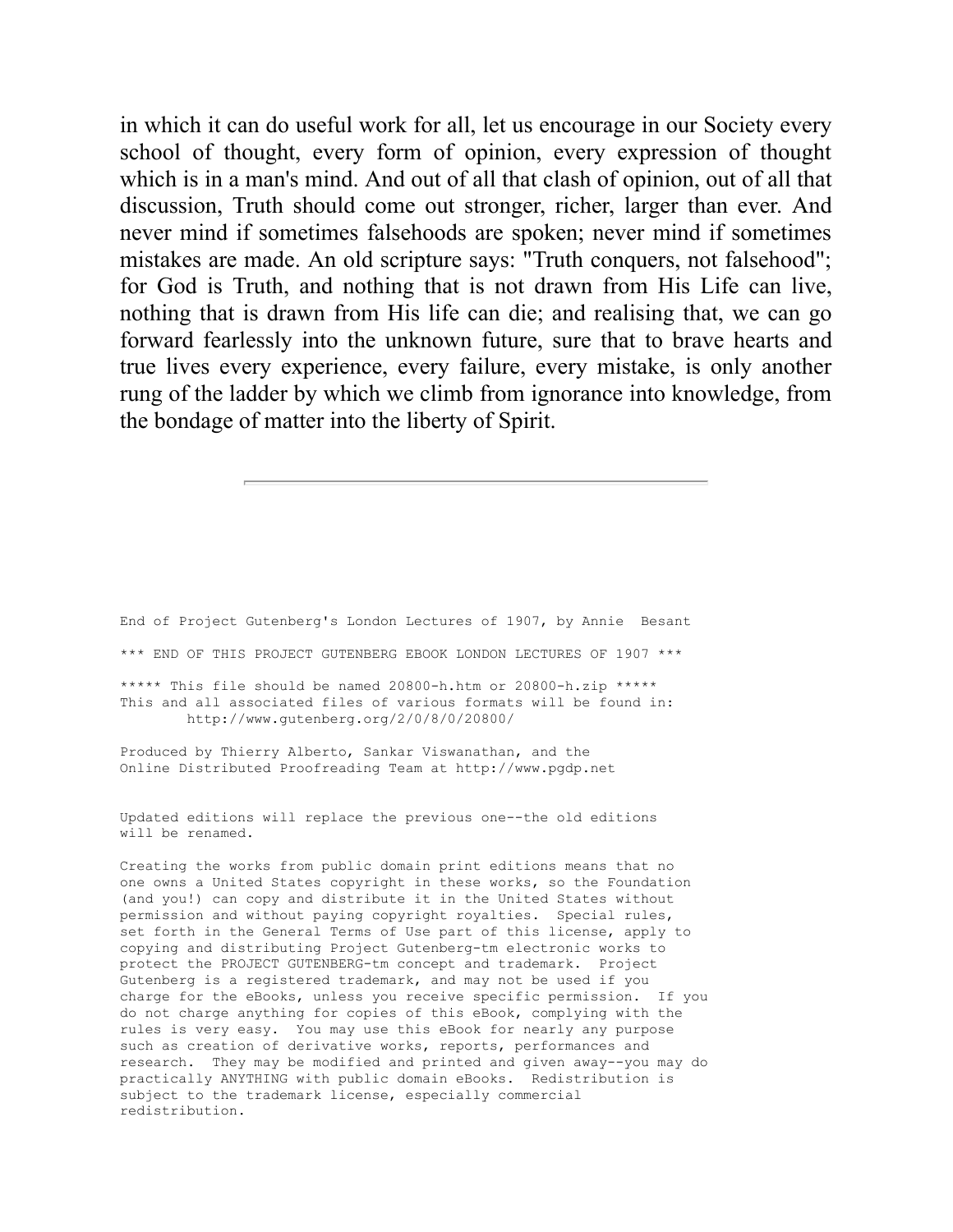\*\*\* START: FULL LICENSE \*\*\*

THE FULL PROJECT GUTENBERG LICENSE PLEASE READ THIS BEFORE YOU DISTRIBUTE OR USE THIS WORK

To protect the Project Gutenberg-tm mission of promoting the free distribution of electronic works, by using or distributing this work (or any other work associated in any way with the phrase "Project Gutenberg"), you agree to comply with all the terms of the Full Project Gutenberg-tm License (available with this file or online at http://gutenberg.org/license).

Section 1. General Terms of Use and Redistributing Project Gutenberg-tm electronic works

1.A. By reading or using any part of this Project Gutenberg-tm electronic work, you indicate that you have read, understand, agree to and accept all the terms of this license and intellectual property (trademark/copyright) agreement. If you do not agree to abide by all the terms of this agreement, you must cease using and return or destroy all copies of Project Gutenberg-tm electronic works in your possession. If you paid a fee for obtaining a copy of or access to a Project Gutenberg-tm electronic work and you do not agree to be bound by the terms of this agreement, you may obtain a refund from the person or entity to whom you paid the fee as set forth in paragraph 1.E.8.

1.B. "Project Gutenberg" is a registered trademark. It may only be used on or associated in any way with an electronic work by people who agree to be bound by the terms of this agreement. There are a few things that you can do with most Project Gutenberg-tm electronic works even without complying with the full terms of this agreement. See paragraph 1.C below. There are a lot of things you can do with Project Gutenberg-tm electronic works if you follow the terms of this agreement and help preserve free future access to Project Gutenberg-tm electronic works. See paragraph 1.E below.

1.C. The Project Gutenberg Literary Archive Foundation ("the Foundation" or PGLAF), owns a compilation copyright in the collection of Project Gutenberg-tm electronic works. Nearly all the individual works in the collection are in the public domain in the United States. If an individual work is in the public domain in the United States and you are located in the United States, we do not claim a right to prevent you from copying, distributing, performing, displaying or creating derivative works based on the work as long as all references to Project Gutenberg are removed. Of course, we hope that you will support the Project Gutenberg-tm mission of promoting free access to electronic works by freely sharing Project Gutenberg-tm works in compliance with the terms of this agreement for keeping the Project Gutenberg-tm name associated with the work. You can easily comply with the terms of this agreement by keeping this work in the same format with its attached full Project Gutenberg-tm License when you share it without charge with others.

1.D. The copyright laws of the place where you are located also govern what you can do with this work. Copyright laws in most countries are in a constant state of change. If you are outside the United States, check the laws of your country in addition to the terms of this agreement before downloading, copying, displaying, performing, distributing or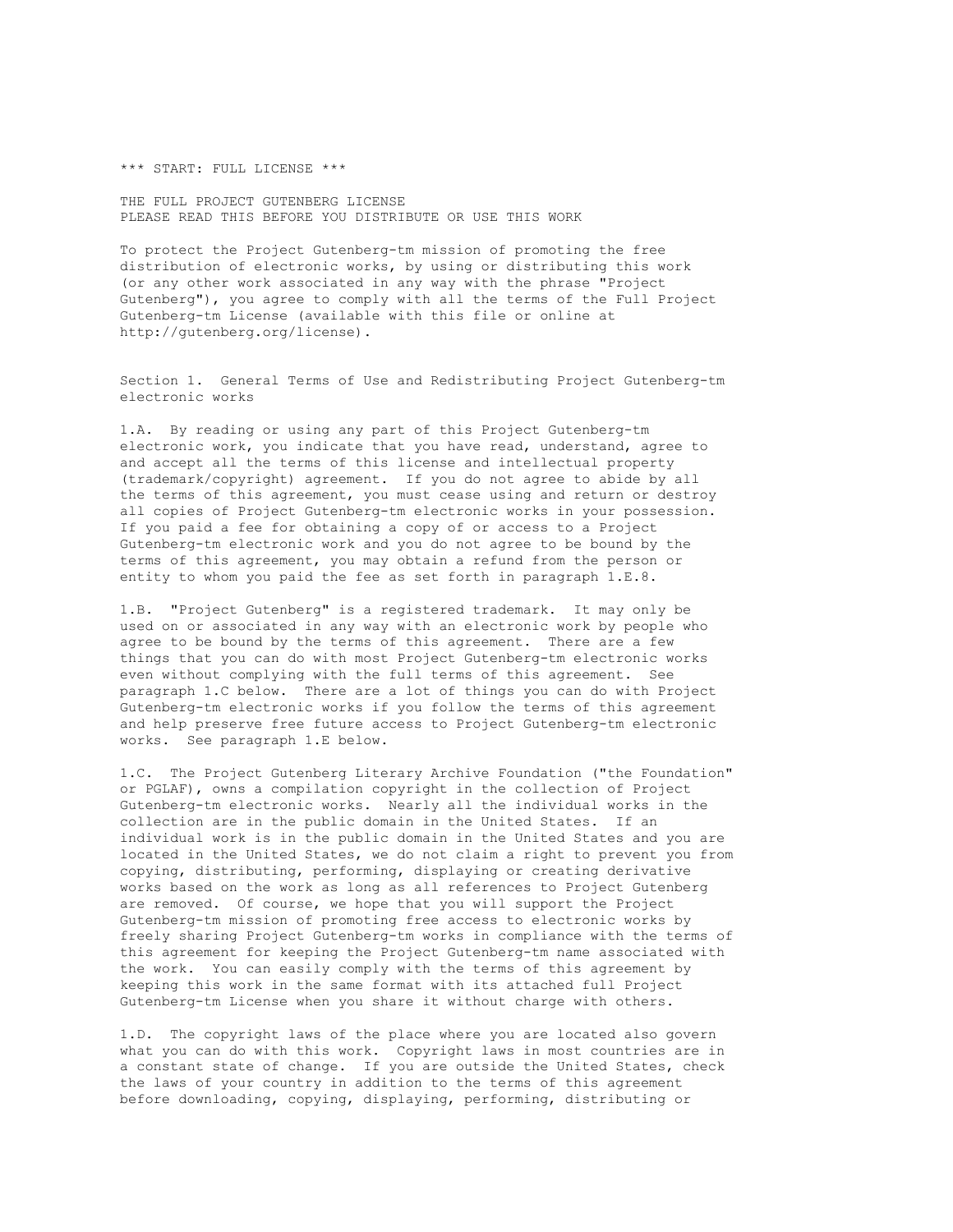creating derivative works based on this work or any other Project Gutenberg-tm work. The Foundation makes no representations concerning the copyright status of any work in any country outside the United States.

1.E. Unless you have removed all references to Project Gutenberg:

1.E.1. The following sentence, with active links to, or other immediate access to, the full Project Gutenberg-tm License must appear prominently whenever any copy of a Project Gutenberg-tm work (any work on which the phrase "Project Gutenberg" appears, or with which the phrase "Project Gutenberg" is associated) is accessed, displayed, performed, viewed, copied or distributed:

This eBook is for the use of anyone anywhere at no cost and with almost no restrictions whatsoever. You may copy it, give it away or re-use it under the terms of the Project Gutenberg License included with this eBook or online at www.gutenberg.org

1.E.2. If an individual Project Gutenberg-tm electronic work is derived from the public domain (does not contain a notice indicating that it is posted with permission of the copyright holder), the work can be copied and distributed to anyone in the United States without paying any fees or charges. If you are redistributing or providing access to a work with the phrase "Project Gutenberg" associated with or appearing on the work, you must comply either with the requirements of paragraphs 1.E.1 through 1.E.7 or obtain permission for the use of the work and the Project Gutenberg-tm trademark as set forth in paragraphs 1.E.8 or 1.E.9.

1.E.3. If an individual Project Gutenberg-tm electronic work is posted with the permission of the copyright holder, your use and distribution must comply with both paragraphs 1.E.1 through 1.E.7 and any additional terms imposed by the copyright holder. Additional terms will be linked to the Project Gutenberg-tm License for all works posted with the permission of the copyright holder found at the beginning of this work.

1.E.4. Do not unlink or detach or remove the full Project Gutenberg-tm License terms from this work, or any files containing a part of this work or any other work associated with Project Gutenberg-tm.

1.E.5. Do not copy, display, perform, distribute or redistribute this electronic work, or any part of this electronic work, without prominently displaying the sentence set forth in paragraph 1.E.1 with active links or immediate access to the full terms of the Project Gutenberg-tm License.

1.E.6. You may convert to and distribute this work in any binary, compressed, marked up, nonproprietary or proprietary form, including any word processing or hypertext form. However, if you provide access to or distribute copies of a Project Gutenberg-tm work in a format other than "Plain Vanilla ASCII" or other format used in the official version posted on the official Project Gutenberg-tm web site (www.gutenberg.org), you must, at no additional cost, fee or expense to the user, provide a copy, a means of exporting a copy, or a means of obtaining a copy upon request, of the work in its original "Plain Vanilla ASCII" or other form. Any alternate format must include the full Project Gutenberg-tm License as specified in paragraph 1.E.1.

1.E.7. Do not charge a fee for access to, viewing, displaying, performing, copying or distributing any Project Gutenberg-tm works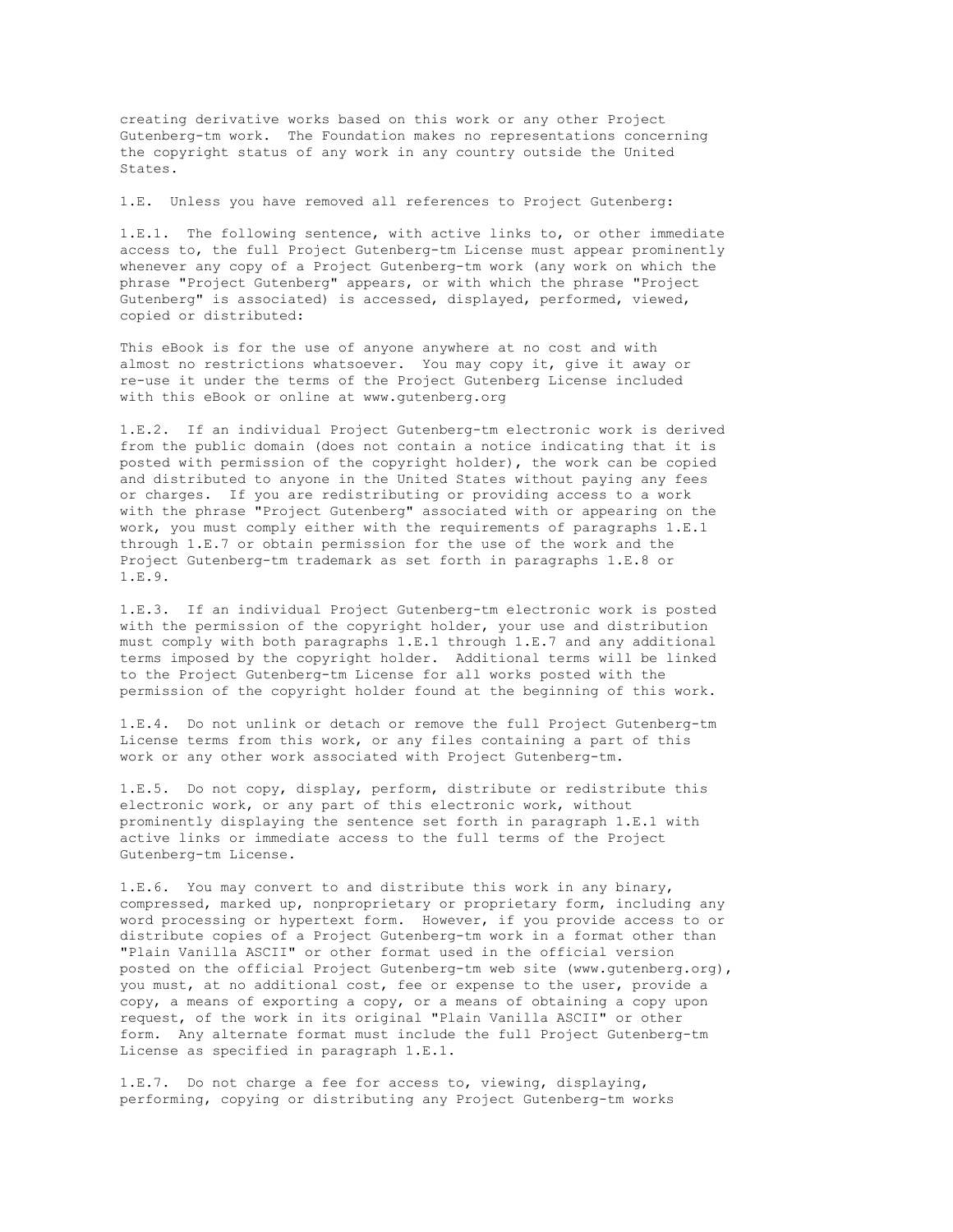unless you comply with paragraph 1.E.8 or 1.E.9.

1.E.8. You may charge a reasonable fee for copies of or providing access to or distributing Project Gutenberg-tm electronic works provided that

- You pay a royalty fee of 20% of the gross profits you derive from the use of Project Gutenberg-tm works calculated using the method you already use to calculate your applicable taxes. The fee is owed to the owner of the Project Gutenberg-tm trademark, but he has agreed to donate royalties under this paragraph to the Project Gutenberg Literary Archive Foundation. Royalty payments must be paid within 60 days following each date on which you prepare (or are legally required to prepare) your periodic tax returns. Royalty payments should be clearly marked as such and sent to the Project Gutenberg Literary Archive Foundation at the address specified in Section 4, "Information about donations to the Project Gutenberg Literary Archive Foundation."
- You provide a full refund of any money paid by a user who notifies you in writing (or by e-mail) within 30 days of receipt that s/he does not agree to the terms of the full Project Gutenberg-tm License. You must require such a user to return or destroy all copies of the works possessed in a physical medium and discontinue all use of and all access to other copies of Project Gutenberg-tm works.
- You provide, in accordance with paragraph 1.F.3, a full refund of any money paid for a work or a replacement copy, if a defect in the electronic work is discovered and reported to you within 90 days of receipt of the work.
- You comply with all other terms of this agreement for free distribution of Project Gutenberg-tm works.

1.E.9. If you wish to charge a fee or distribute a Project Gutenberg-tm electronic work or group of works on different terms than are set forth in this agreement, you must obtain permission in writing from both the Project Gutenberg Literary Archive Foundation and Michael Hart, the owner of the Project Gutenberg-tm trademark. Contact the Foundation as set forth in Section 3 below.

1.F.

1.F.1. Project Gutenberg volunteers and employees expend considerable effort to identify, do copyright research on, transcribe and proofread public domain works in creating the Project Gutenberg-tm collection. Despite these efforts, Project Gutenberg-tm electronic works, and the medium on which they may be stored, may contain "Defects," such as, but not limited to, incomplete, inaccurate or corrupt data, transcription errors, a copyright or other intellectual property infringement, a defective or damaged disk or other medium, a computer virus, or computer codes that damage or cannot be read by your equipment.

1.F.2. LIMITED WARRANTY, DISCLAIMER OF DAMAGES - Except for the "Right of Replacement or Refund" described in paragraph 1.F.3, the Project Gutenberg Literary Archive Foundation, the owner of the Project Gutenberg-tm trademark, and any other party distributing a Project Gutenberg-tm electronic work under this agreement, disclaim all liability to you for damages, costs and expenses, including legal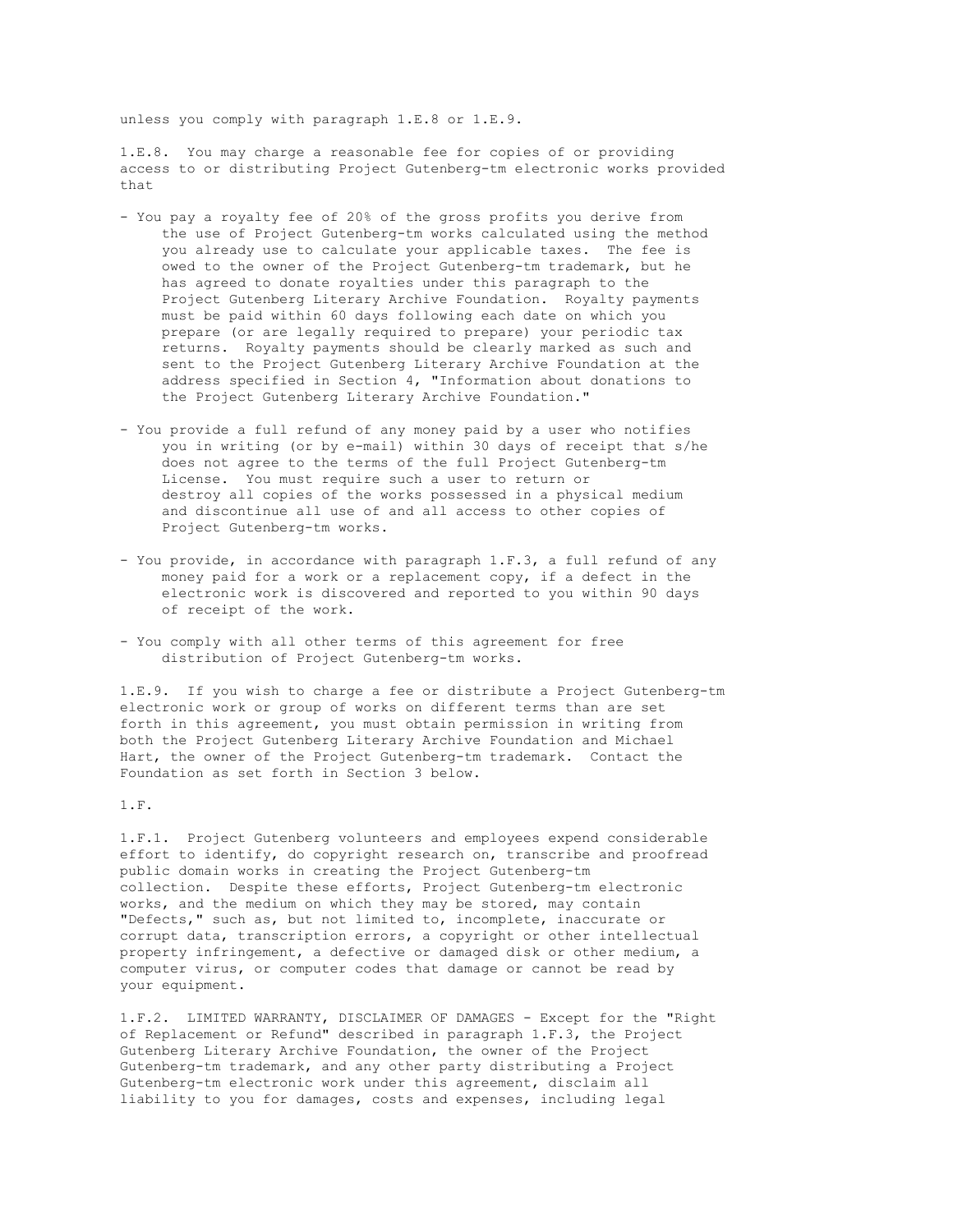fees. YOU AGREE THAT YOU HAVE NO REMEDIES FOR NEGLIGENCE, STRICT LIABILITY, BREACH OF WARRANTY OR BREACH OF CONTRACT EXCEPT THOSE PROVIDED IN PARAGRAPH F3. YOU AGREE THAT THE FOUNDATION, THE TRADEMARK OWNER, AND ANY DISTRIBUTOR UNDER THIS AGREEMENT WILL NOT BE LIABLE TO YOU FOR ACTUAL, DIRECT, INDIRECT, CONSEQUENTIAL, PUNITIVE OR INCIDENTAL DAMAGES EVEN IF YOU GIVE NOTICE OF THE POSSIBILITY OF SUCH DAMAGE.

1.F.3. LIMITED RIGHT OF REPLACEMENT OR REFUND - If you discover a defect in this electronic work within 90 days of receiving it, you can receive a refund of the money (if any) you paid for it by sending a written explanation to the person you received the work from. If you received the work on a physical medium, you must return the medium with your written explanation. The person or entity that provided you with the defective work may elect to provide a replacement copy in lieu of a refund. If you received the work electronically, the person or entity providing it to you may choose to give you a second opportunity to receive the work electronically in lieu of a refund. If the second copy is also defective, you may demand a refund in writing without further opportunities to fix the problem.

1.F.4. Except for the limited right of replacement or refund set forth in paragraph 1.F.3, this work is provided to you 'AS-IS' WITH NO OTHER WARRANTIES OF ANY KIND, EXPRESS OR IMPLIED, INCLUDING BUT NOT LIMITED TO WARRANTIES OF MERCHANTIBILITY OR FITNESS FOR ANY PURPOSE.

1.F.5. Some states do not allow disclaimers of certain implied warranties or the exclusion or limitation of certain types of damages. If any disclaimer or limitation set forth in this agreement violates the law of the state applicable to this agreement, the agreement shall be interpreted to make the maximum disclaimer or limitation permitted by the applicable state law. The invalidity or unenforceability of any provision of this agreement shall not void the remaining provisions.

1.F.6. INDEMNITY - You agree to indemnify and hold the Foundation, the trademark owner, any agent or employee of the Foundation, anyone providing copies of Project Gutenberg-tm electronic works in accordance with this agreement, and any volunteers associated with the production, promotion and distribution of Project Gutenberg-tm electronic works, harmless from all liability, costs and expenses, including legal fees, that arise directly or indirectly from any of the following which you do or cause to occur: (a) distribution of this or any Project Gutenberg-tm work, (b) alteration, modification, or additions or deletions to any Project Gutenberg-tm work, and (c) any Defect you cause.

Section 2. Information about the Mission of Project Gutenberg-tm

Project Gutenberg-tm is synonymous with the free distribution of electronic works in formats readable by the widest variety of computers including obsolete, old, middle-aged and new computers. It exists because of the efforts of hundreds of volunteers and donations from people in all walks of life.

Volunteers and financial support to provide volunteers with the assistance they need, is critical to reaching Project Gutenberg-tm's goals and ensuring that the Project Gutenberg-tm collection will remain freely available for generations to come. In 2001, the Project Gutenberg Literary Archive Foundation was created to provide a secure and permanent future for Project Gutenberg-tm and future generations. To learn more about the Project Gutenberg Literary Archive Foundation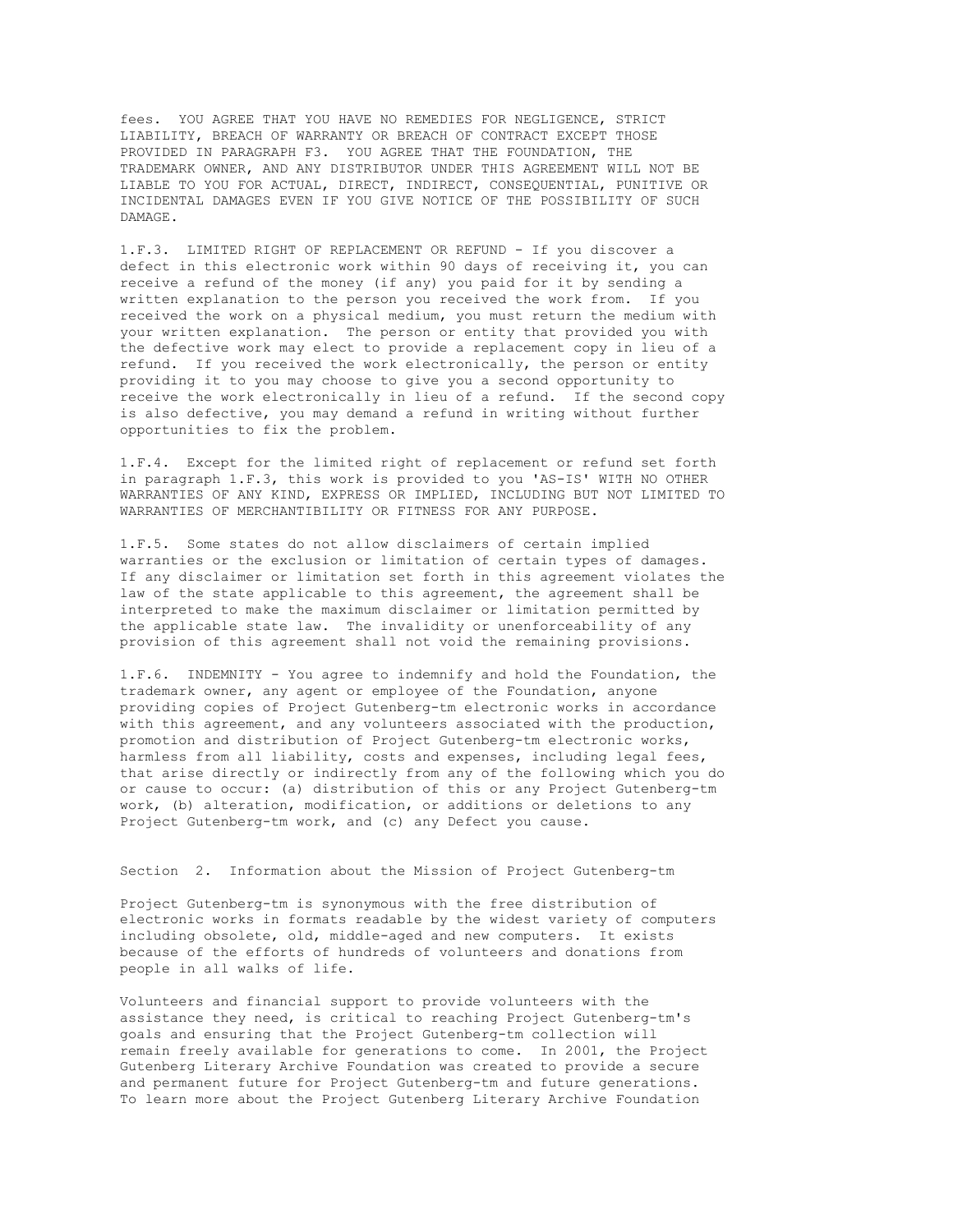and how your efforts and donations can help, see Sections 3 and 4 and the Foundation web page at http://www.pglaf.org.

Section 3. Information about the Project Gutenberg Literary Archive Foundation

The Project Gutenberg Literary Archive Foundation is a non profit 501(c)(3) educational corporation organized under the laws of the state of Mississippi and granted tax exempt status by the Internal Revenue Service. The Foundation's EIN or federal tax identification number is 64-6221541. Its 501(c)(3) letter is posted at http://pglaf.org/fundraising. Contributions to the Project Gutenberg Literary Archive Foundation are tax deductible to the full extent permitted by U.S. federal laws and your state's laws.

The Foundation's principal office is located at 4557 Melan Dr. S. Fairbanks, AK, 99712., but its volunteers and employees are scattered throughout numerous locations. Its business office is located at 809 North 1500 West, Salt Lake City, UT 84116, (801) 596-1887, email business@pglaf.org. Email contact links and up to date contact information can be found at the Foundation's web site and official page at http://pglaf.org

For additional contact information: Dr. Gregory B. Newby Chief Executive and Director gbnewby@pglaf.org

Section 4. Information about Donations to the Project Gutenberg Literary Archive Foundation

Project Gutenberg-tm depends upon and cannot survive without wide spread public support and donations to carry out its mission of increasing the number of public domain and licensed works that can be freely distributed in machine readable form accessible by the widest array of equipment including outdated equipment. Many small donations (\$1 to \$5,000) are particularly important to maintaining tax exempt status with the IRS.

The Foundation is committed to complying with the laws regulating charities and charitable donations in all 50 states of the United States. Compliance requirements are not uniform and it takes a considerable effort, much paperwork and many fees to meet and keep up with these requirements. We do not solicit donations in locations where we have not received written confirmation of compliance. To SEND DONATIONS or determine the status of compliance for any particular state visit http://pglaf.org

While we cannot and do not solicit contributions from states where we have not met the solicitation requirements, we know of no prohibition against accepting unsolicited donations from donors in such states who approach us with offers to donate.

International donations are gratefully accepted, but we cannot make any statements concerning tax treatment of donations received from outside the United States. U.S. laws alone swamp our small staff.

Please check the Project Gutenberg Web pages for current donation methods and addresses. Donations are accepted in a number of other